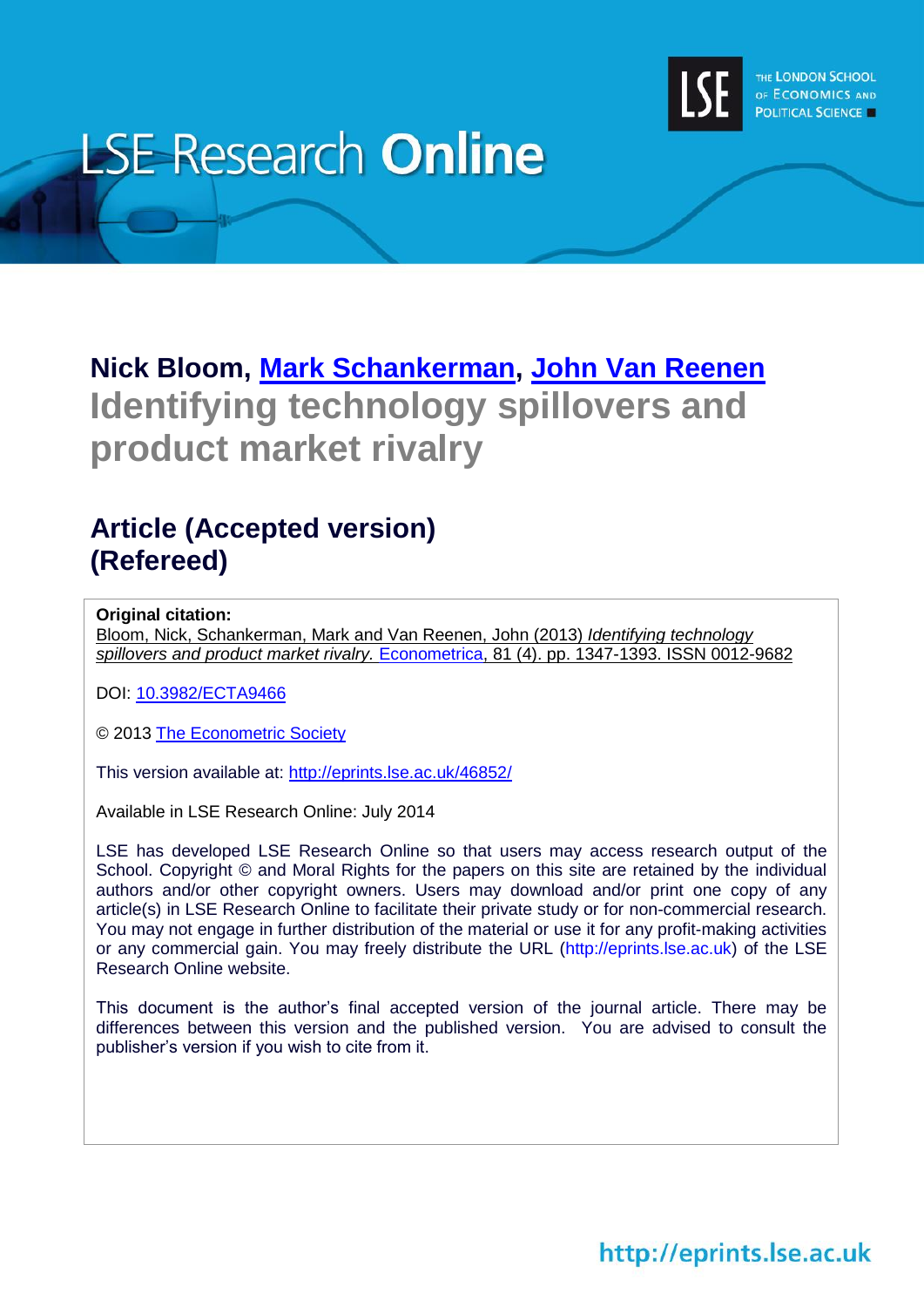# 1. Introduction

Research and development (R&D) spillovers have been a major topic in the growth, productivity and industrial organization literatures for many decades. Theoretical studies have explored the impact of R&D on the strategic interaction among firms and long run growth.<sup>1</sup> While many empirical studies appear to support the presence of technology spillovers, there remains a major problem at the heart of the literature. This arises from the fact that R&D generates at least two distinct types of "spillover" effects. The first is technology (or knowledge) spillovers which may increase the productivity of other firms that operate in similar technology areas. The second type of spillover is the *product market rivalry effect* of R&D. Whereas technology spillovers are beneficial to other firms, R&D by product market rivals has a negative effect on a firm's value due to business stealing. Despite much theoretical research on product market rivalry effects of R&D (including patent race models), there has been little econometric work on such effects, in large part because it is difficult to distinguish the two types of spillovers using existing empirical strategies.

It is important to identify the empirical impact of these two types of spillovers. Econometric estimates of technology spillovers may be severely contaminated by product market rivalry effects, and it is difficult to ascertain the direction and magnitude of potential biases without building a model that incorporates both types of spillovers. Furthermore, we need estimates of the impact of product market rivalry in order to asses whether there is over-investment or under-investment in R&D. To do this, we need to compare social and private rates of return to R&D that appropriately capture both forms of spillovers. If product market rivalry effects dominate technology spillovers, the conventional wisdom that there is (from a welfare perspective) under-investment in R&D could be overturned.

This paper develops a methodology to identify the separate effects of technology and product market spillovers and is based on two main features. First, using a general analytical framework we develop the implications of technology and product market spillovers for a range of firm performance indicators (market value, citation-weighted patents, productivity and R&D). The predictions differ across performance indicators, thus providing identification for the technology and product market spillover effects. Second, we empirically distinguish a firm's position in *technology* space and *product market* space using information on the distribution of its patenting across technology fields, and its sales activity across different four-

<sup>&</sup>lt;sup>1</sup>See, for example, Spence (1984), Grossman and Helpman (1991) or Aghion and Howitt (1992). Keller (2004) and and Jones (2005) have recent surveys of the literature.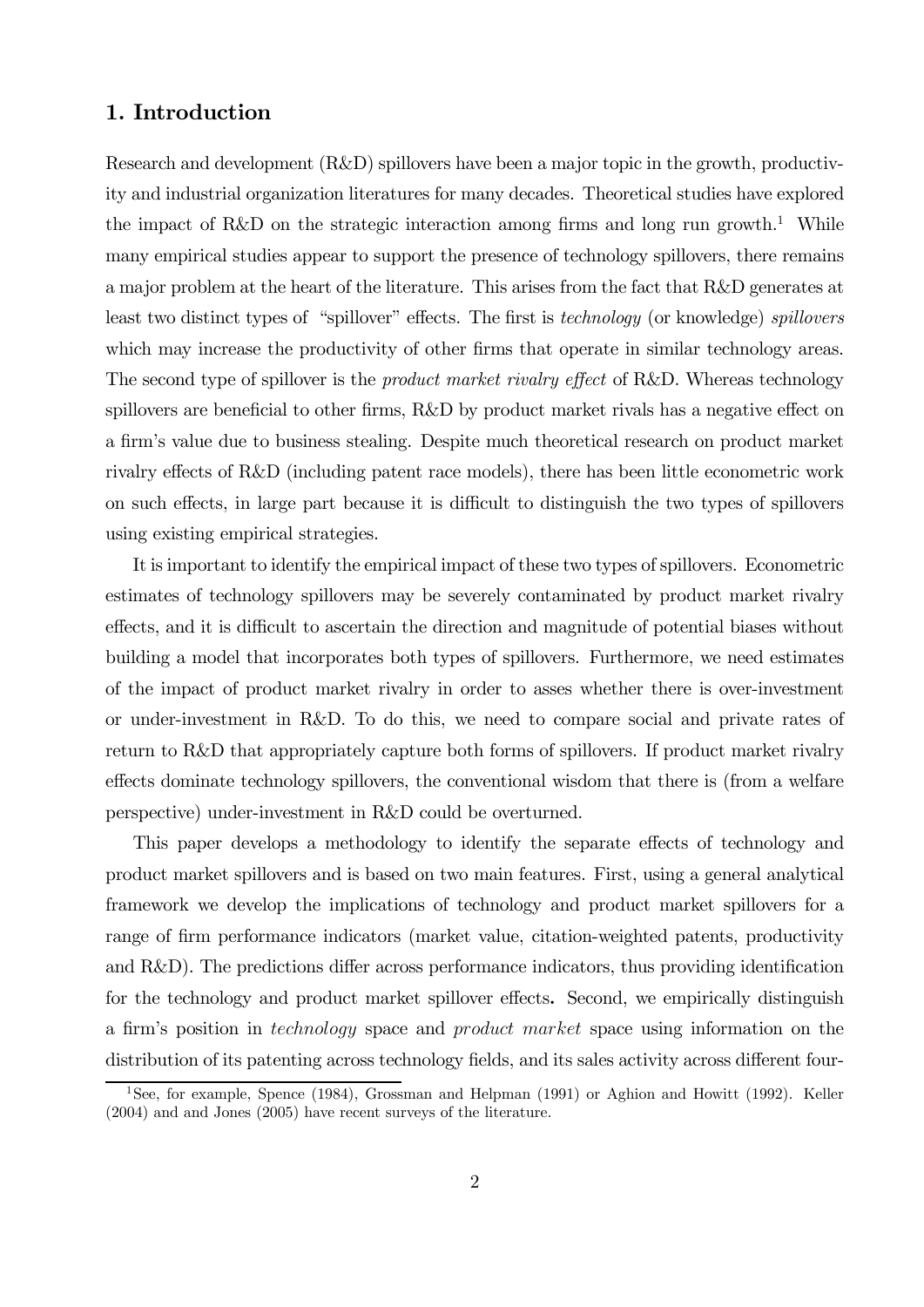digit industries. This allows us to construct distinct measures of the distance between firms in the technology and product market dimensions.<sup>2</sup> We show that the significant variation in these two dimensions allows us to distinguish empirically between technology and product market spillovers.<sup>3</sup> We also develop a methodology for deriving the social and private rates of return to R&D, measured in terms of the output gains generated by a marginal increase in R&D over heterogeneous firms. These reflect both the positive technology spillovers (for the social return) and negative business stealing effects (for the private return), and thus depend on the position of the firm in both the technology and product market spaces.

Applying this approach to a panel of U.S. firms over the period 1981-2001 we find that both technology and product market spillovers are present and quantitatively important, but the technology spillover effects are much larger. As a result we estimate that the (gross) social rate of return to R&D exceeds the private return, which in our baseline specification are (with some additional assumptions) calculated as 55% and 21%, respectively. At the aggregate level this implies under-investment in R&D, with the socially optimal level being over twice as high as the level of observed R&D.

A central issue in the paper is distinguishing a spillover interpretation from the possibility that positive interactions are just a reflection of spatially correlated technological opportunities. If new research opportunities arise exogenously in a given technological area, then all firms in that area will do more R&D and may improve their productivity, an effect which may be erroneously picked up by a spillover measure. This issue is an example of the classic "reflection problem" discussed by Manski (1991). We address this by using changes in the firm-specific tax price of R&D (exploiting changes in Federal and State-specific rules) to construct instrumental variables for R&D expenditures and this allows us, in principle, to estimate the causal impact of R&D spillovers.

We also examine heterogeneity in the effects of spillovers in different industries (computers, pharmaceuticals and telecommunications) and size classes of firms, finding wide variation in social and private returns to R&D. Technology spillovers are present in all sectors, but smaller firms have significantly lower social returns because they tend to operate in technological

<sup>&</sup>lt;sup>2</sup>In an earlier study Jaffe (1988) assigned firms to technology and product market space, but did not examine the distance between firms in both these spaces. In a related paper, Bransetter and Sakakibara (2002) make an important contribution by empirically examining the effects of technology closeness and product market overlap on patenting in Japanese research consortia.

<sup>3</sup>Examples of well-known companies in our sample that illustrate this variation include IBM, Apple, Motorola and Intel, who are all close in technology space (revealed by their patenting and confirmed by their research joint ventures), but only IBM and Apple compete in the PC market and only Intel and Motorola compete in the semi-conductor market, with little product market competition between the two pairs. Appendix D has more details on this and other examples.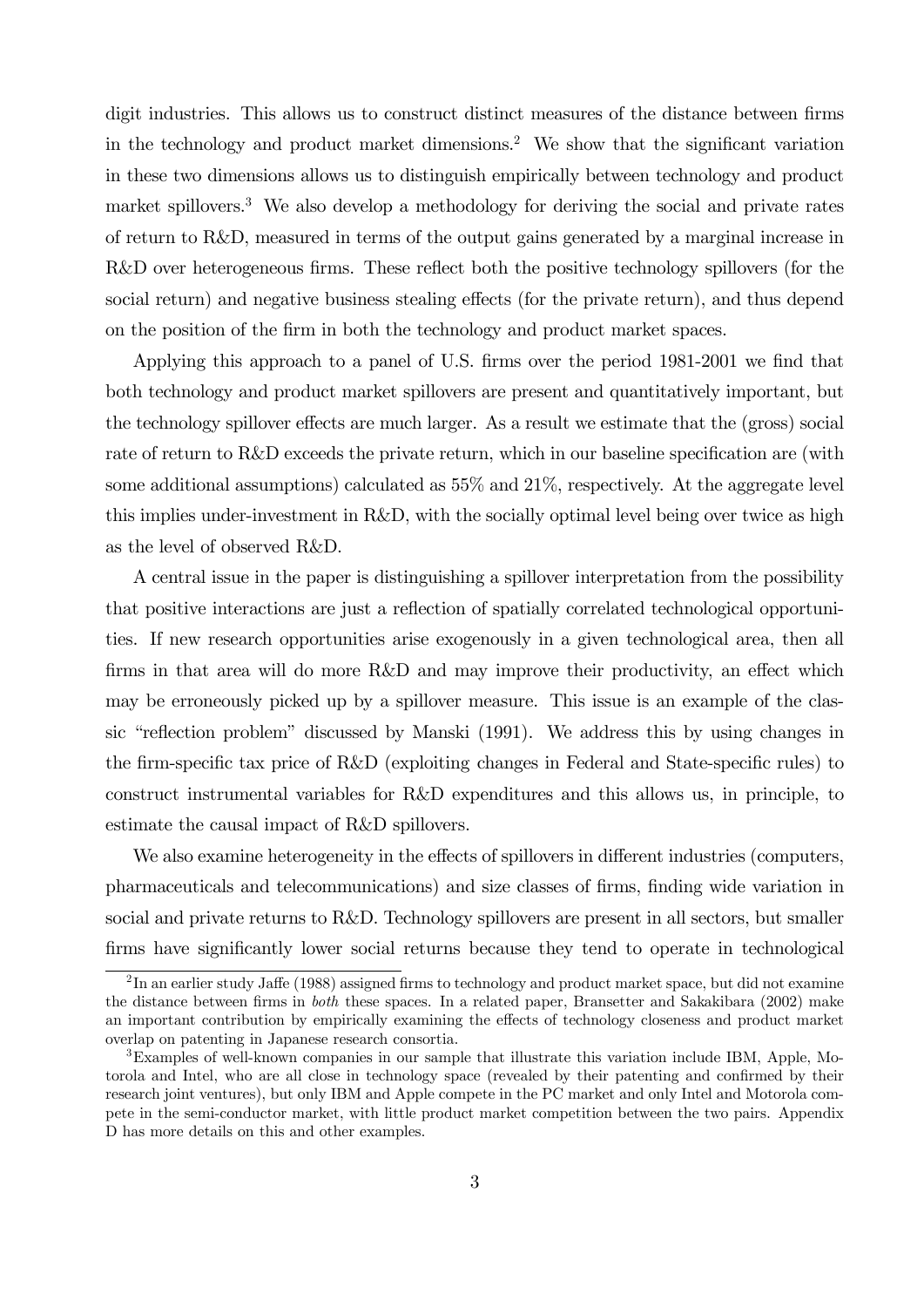"niches" (because few other firms operate in their technology fields, their technology spillovers are more limited). This suggests that policy-makers should reconsider their strong support for higher rates of R&D tax credit for smaller firms, at least on the basis of knowledge spillovers. Of course, there may be other potential justifications for the preferential treatment of smaller firms, such as liquidity constraints.

Our paper has its antecedents in the empirical literature on knowledge spillovers. The dominant approach has been to construct a measure of outside R&D (the "spillover pool") and include this as an extra term in addition to the firm's own R&D in a production, cost or innovation function. The simplest version is to measure the spillover pool as the stock of knowledge generated by other firms in the industry (e.g. Bernstein and Nadiri, 1989). This assumes that firms only benefit from R&D by other firms in their industry, and that all such firms are weighted equally in the construction of the spillover pool. Unfortunately, this makes identification of the strategic rivalry effect of R&D from technology spillovers impossible because industry R&D reflects both influences.4

A more sophisticated approach recognizes that a firm is more likely to benefit from the R&D of other firms that are 'close' to it, and models the spillover pool (which we will label "SPILLTECH") available to firm *i* as  $SPILLTECH_i = \sum_{j\neq i} w_{ij} G_j$  where  $w_{ij}$  is some 'knowledge-weighting matrix' applied to the R&D stocks  $(G_i)$  of other firms j. All such approaches impose the assumption that the interaction between firms  $i$  and  $j$  is proportional to the weights (distance measure)  $w_{ij}$ . There are many approaches to constructing the knowledge-weighting matrix. The best practice is probably the method first used by Jaffe (1986), exploiting firm-level data on patenting in different technology classes to locate firms in a multi-dimensional technology space. A weighting matrix is constructed using the uncentered correlation coefficients between the location vectors of different firms. We build on this idea but seek to advance the literature by extending it to the product market dimension by using line of business data for multiproduct firms to construct an analogous distance measure in product market space.5

While we use the Jaffe measure of distance as the baseline specification, we also extend the

<sup>4</sup>The same is true for papers that use an industry-specific "distance to the frontier" as a proxy for the potential size of the technological spillover. In these models the frontier is the same for all firms in a given industry (e.g. Acemoglu et al. 2007). Other approaches include using international data and weighting domestic and foreign R&D stocks by measures including imports, exports and FDI (see, for example, Coe et al. 2008).

<sup>5</sup>Without this additional variation between firms within industries, the degree of product market closeness is not identified from industry dummies in the cross section. The extent of knowledge spillovers may also be influenced by other factors like geographic proximity (e.g. Jaffe et al. 1993), which we investigate in Section 6.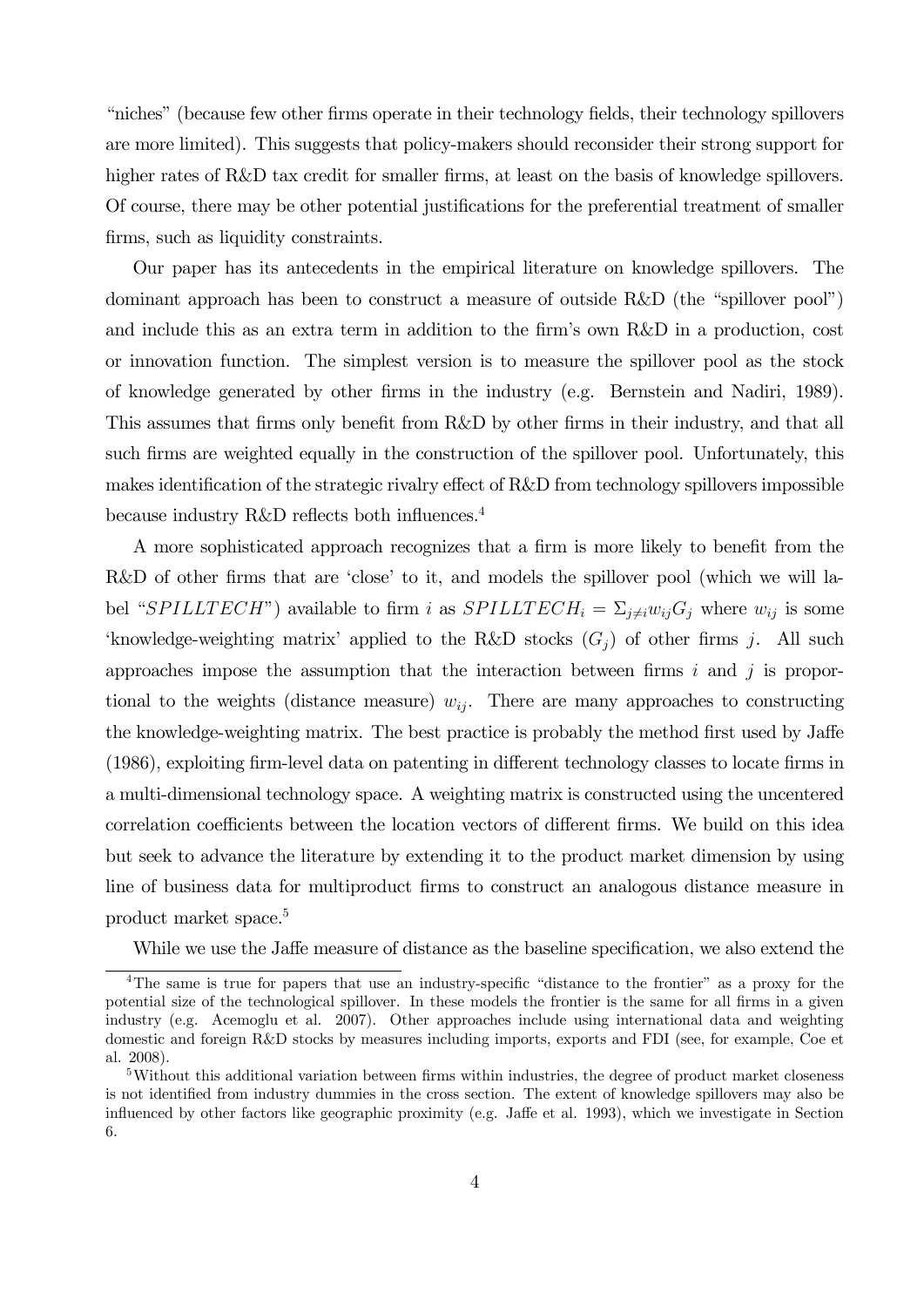empirical analysis by estimating the model with a number of alternatives. Most important, we develop a new Mahalanobis distance measure between firms that exploits the co-location of patenting technology classes within firms. The idea is that firms internally co-locate in technology areas that have the greatest knowledge spillovers, and using the observed colocation of technologies within firms can help to measure technology distances between firms. Using this Mahalanobis distance measure, we estimate even larger spillover effects. In addition, we provide (for the first time) economic micro-foundations for the Jaffe measure, and develop a formal, axiomatic comparison of the leading alternative distance measures, based on a set of desirable properties which we argue distance measures should possess.

The paper is organized as follows. Section 2 outlines our analytical framework. Section 3 describes the data and proximity measures and Section 4 discusses the main econometric issues. The core empirical findings are presented in Section 5 with extensions and robustness in Section 6. Section 7 contains the axiomatic approach to measuring closeness and conclusions are in Section 8. A series of web Appendices contain details on theory (Appendix A), data (Appendix B), calculation of the distance measures (Appendix C), examples of firm location in product and technology space (Appendix D), endogenizing the choice of technology class (Appendix E), separate econometric analysis of three high tech industries (Appendix F) and the methodology for calculating the social and private rates of return to R&D (Appendix G).

# 2. Analytical Framework

We consider the empirical implications of a non-tournament model of R&D with technology spillovers and strategic interaction in the product market.<sup>6</sup> We study a two-stage game. In stage 1 firms decide their R&D spending and this produces knowledge that is taken as predetermined in the second stage (in the empirical analysis we will use patents and total factor productivity, TFP, as proxies for knowledge). There may be technology spillovers in this first stage. In stage 2, firms compete in some variable,  $x$  (such as price or quantity), conditional on knowledge levels,  $k$ . We do not restrict the form of this competition except to assume Nash equilibrium. What matters for the analysis is whether there is strategic substitution or complementarity of the different firms' knowledge stocks in the reduced form profit function.

 $6$ This approach has some similarities to Jones and Williams (1998, 2000) who examine an endogeneous growth model with business stealing, knowledge spillovers and congestion externalities. Their focus, however, is on the biases of an aggregate regression of productivity on R&D as a measure of technological spillovers. Our method, by contrast, seeks to inform micro estimates through separately identifying the business stealing effect of R&D from technological spillovers. Interestingly, despite these methodological differences we find (like Jones and Williams) social returns to R&D are about two to four times greater than private returns.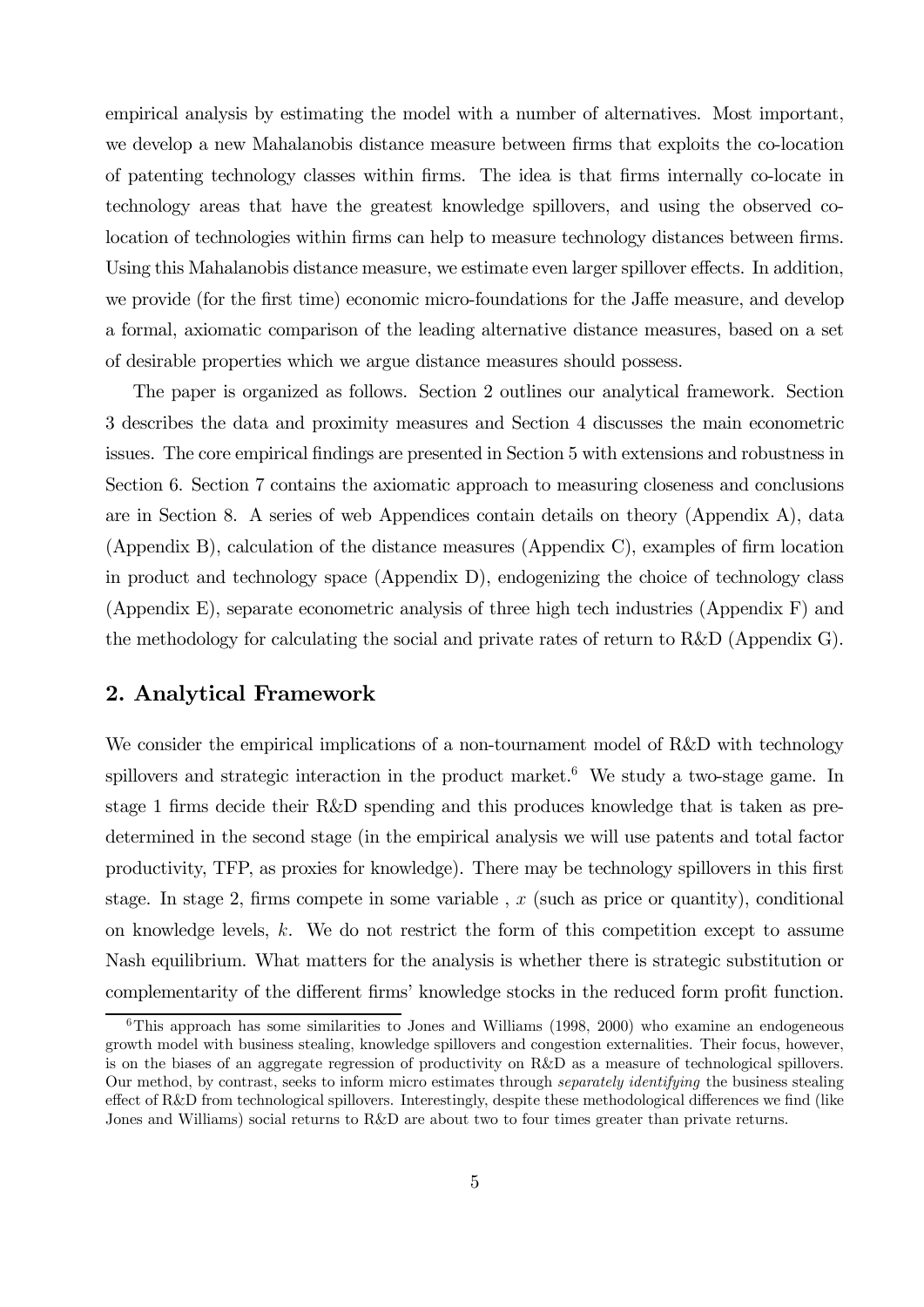Even in the absence of technology spillovers, product market interaction would create an indirect link between the R&D decisions of firms through the anticipated impact of R&D induced innovation on product market competition in the second stage. There are three firms, labelled 0,  $\tau$  and  $m$ . Firms 0 and  $\tau$  interact only in technology space (production of innovations, stage 1) but not in the product market (stage 2); firms 0 and  $m$  compete only in the product market.

Although this is a highly stylized model, it makes our key comparative static predictions very clear. Appendix A contains several extensions to the basic model. Firstly, we allow firms to overlap simultaneously in product market and technology space and also allow for more than three firms in the economy. Secondly, we consider a tournament model of R&D (rather than the non-tournament model which is the focus of this section). Thirdly, we allow patenting to be endogenously chosen by firms rather than only as an indicator of knowledge,  $k$ . The predictions of the model are shown to be generally robust to all these extensions.<sup>7</sup>

**Stage 2.** Firm 0's profit function is given by  $\pi(x_0, x_m, k_0)$ . We assume that the function  $\pi$ is common to all firms. Innovation output  $k_0$  may have a direct effect on profits, as well as an indirect (strategic) effect working through  $x$ . For example, if  $k_0$  increases the demand for firm 0 (e.g. product innovation), its profits would increase for any given level of price or output in the second stage.<sup>8</sup>

The best response for firms 0 and m are given by  $x_0^* = \arg \max_{x_0} \pi(x_0, x_m, k_0)$  and  $x_m^* =$  $\arg \max_{x_m} \pi(x_m, x_0, k_m)$ , respectively. Solving for second stage Nash decisions yields  $x_0^* =$  $f(k_0, k_m)$  and  $x_m^* = f(k_m, k_0)$  where  $f(.)$  is our generic term for a function. First stage profit for firm 0 is  $\Pi(k_0, k_m) = \pi(k_0, x_0^*, x_m^*)$ , and similarly for firm m. If there is no strategic interaction in the product market,  $\pi(k_0, x_0^*, x_m^*)$  does not vary with  $x_m$  and thus  $\Pi^0$  do not depend on  $k_m$ . We assume that  $\Pi(k_0, k_m)$  is increasing in  $k_0$ , non-increasing in  $k_m$  and concave.<sup>9</sup>

Stage 1. Firm 0 produces innovations with its own R&D, possibly benefiting from

 $^{7}$ In sub-section 6.1, we also allow firms to choose their activity across technology fields prior to playing the two-stage game described in this section. In the econometric work, which is based on panel data, we introduce dynamics explicitly in the form of lagged explanatory and dependent variables. Developing a fully dynamic, stochastic model of R&D and growth with both technology and product market spillovers is beyond the scope of this paper. For an example of a theoretical contribution along these lines, see Stokey (1995).

<sup>&</sup>lt;sup>8</sup>We assume that innovation by firm  $m$  affects firm  $0's$  profits only through  $x_m$ . For process innovation, this assumption is certainly plausible. With product innovation,  $k_m$  could also have a direct (negative) effect on firm  $0's$  profit. This generalization can easily be introduced without changing the predictions of the model.

<sup>&</sup>lt;sup>9</sup>The assumption that  $\Pi(k_0, k_m)$  is non-increasing in  $k_m$  is reasonable unless innovation creates a strong externality through a market expansion effect. In particular, this will hold as long as the products of different firms are 'net' demand substitutes (i.e., when aggregated to the firm level). If competing firms' products were demand complements, then  $\Pi(k_0, k_m)$  would be increasing in  $k_m$ . Certainly at  $k_m \simeq 0$  this derivative must be negative, as monopoly is more profitable than duopoly. In the empirical work, we find that the value function of a firm is indeed declining in the R&D of its product market competitors.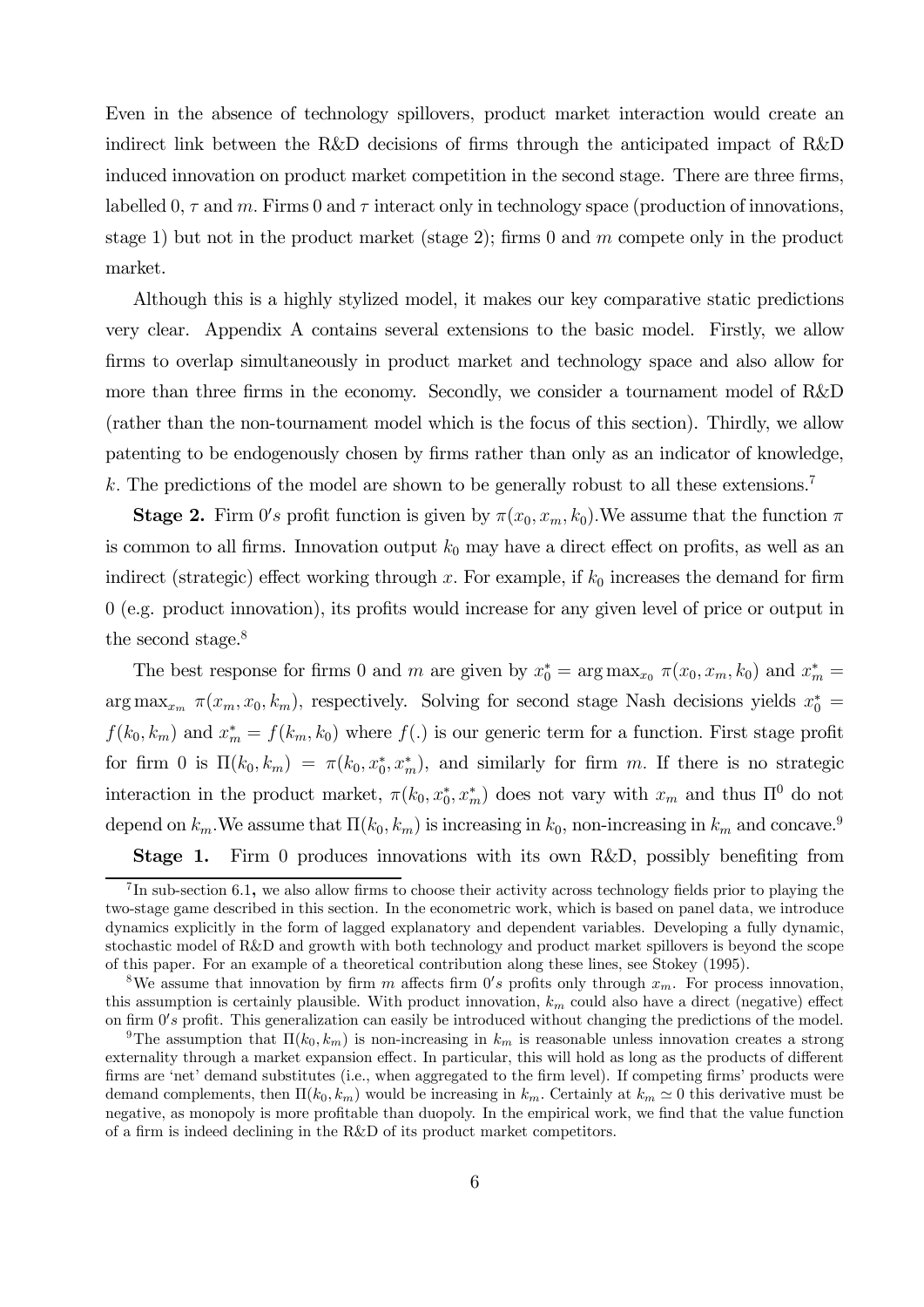spillovers from firms that it is close to in technology space:

$$
k_0 = \phi(r_0, r_\tau) \tag{2.1}
$$

where  $r_0$  is the R&D of firm 0,  $r_{\tau}$  is the R&D of firm  $\tau$  and we assume that the knowledge production function  $\phi(.)$  is non-decreasing and concave in both arguments. This means that if there are technology spillovers, they are necessarily positive. We assume that the function  $\phi(.)$  is common to all firms. Firm 0 solves the following problem:

$$
\max_{r_0} V^0 = \Pi(\phi(r_0, r_\tau), k_m) - r_0. \tag{2.2}
$$

Note that  $k_m$  does not involve  $r_0$ . The first order condition is:  $\Pi_1\phi_1 - 1 = 0$  where the subscripts denote partial derivatives with respect to the different arguments. We analyze how exogenous shifts in the R&D of technology and product market rivals ( $\tau$  and  $m$ ) affect outcomes for firm 0. <sup>10</sup> Comparative statics yield

$$
\frac{\partial r_0^*}{\partial r_\tau} = -\frac{\{\Pi_1 \phi_{12} + \Pi_{11} \phi_1 \phi_2\}}{H}
$$
\n(2.3)

where  $H = \Pi_{11}\phi_1^2 + \Pi_1\phi_{11} < 0$  by the second order conditions. If  $\phi_{12} > 0$ , firm  $0's$  R&D is positively related to the R&D done by firms in the same technology space, as long as diminishing returns in knowledge production are not "too strong." On the other hand, if  $\phi_{12} = 0$  or diminishing returns in knowledge production are strong (i.e.  $\Pi_1 \phi_{12} < -\Pi_{11} \phi_1 \phi_2$ ) then R&D is negatively related to the R&D done by firms in the same technology space. Consequently the marginal effect  $\frac{\partial r_0^*}{\partial r_{\tau}}$  is formally ambiguous. In addition,

$$
\frac{\partial r_0^*}{\partial r_m} = -\frac{\Pi_{12}\phi_1}{H} \tag{2.4}
$$

where  $r_m$  is the R&D of firm m. Thus firm  $0's$  R&D is an increasing (respectively, decreasing) function of the R&D done by firms in the same product market if  $\Pi_{12} > 0$  – i.e., if  $k_0$  and  $k_m$ are strategic complements (respectively, substitutes).<sup>11</sup> We also obtain:

$$
\frac{\partial k_0}{\partial r_\tau} = \phi_2 \ge 0 \tag{2.5}
$$

 $10$ In the empirical work we will use instrumental variables to address the potential endogeneity of the R&D of technology and product market rivals.

 $11$ It is worth noting that most models of patent races embed the assumption of strategic complementarity because the outcome of the race depends on the gap in R&D spending by competing firms. This observation applies both to single race models (e.g. Lee and Wilde, 1980) and more recent models of sequential races (e.g. Aghion et al., 1997). There are patent race models where this is not the case, but they involve a "discouragement effect" whereby a follower may give up if the R&D gap gets so wide that it does not pay to invest to catch up (Harris and Vickers, 1987).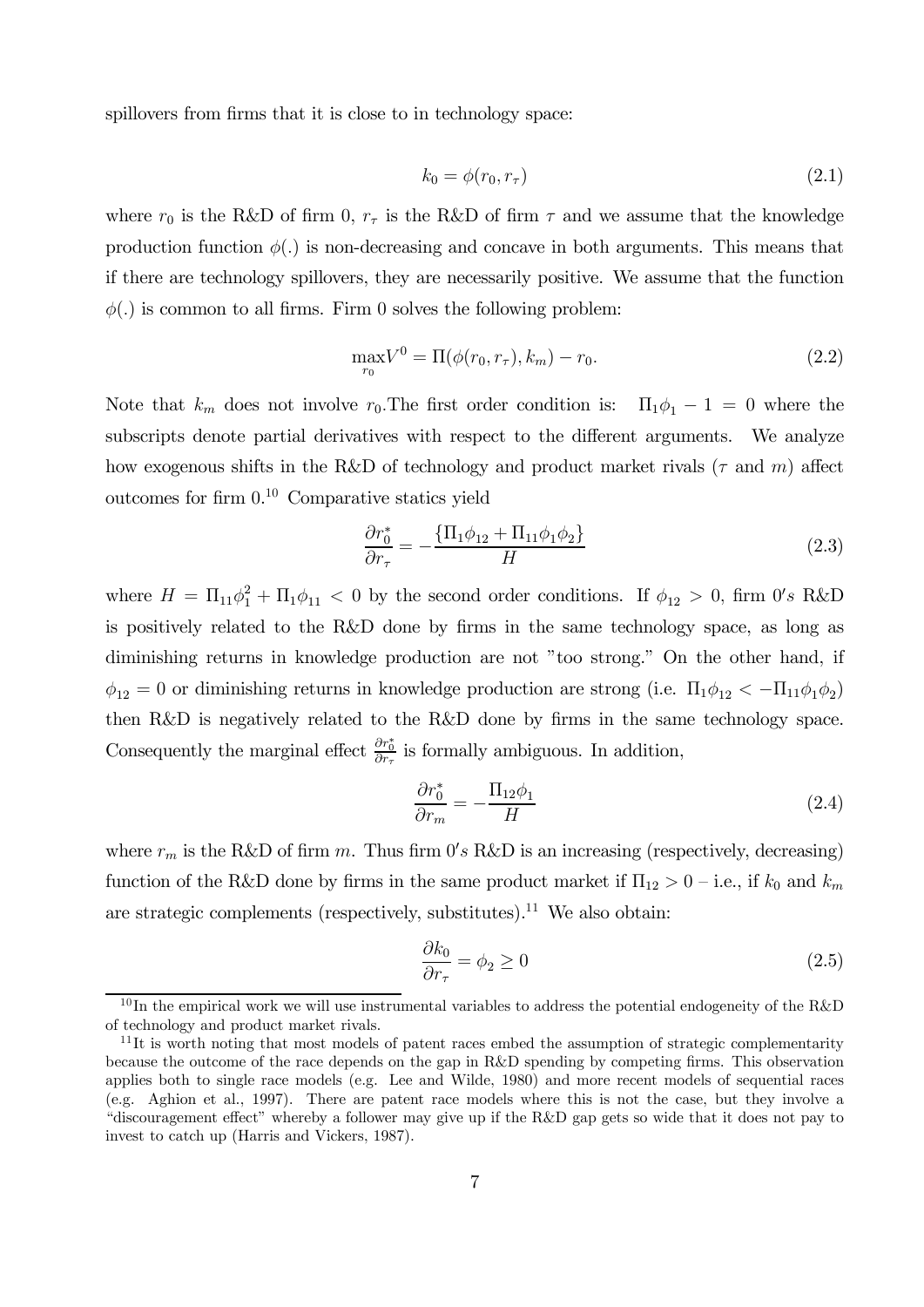$$
\frac{\partial k_0}{\partial r_m} = 0 \tag{2.6}
$$

Finally, let  $V^* = \Pi(\phi(r_0^*, r_\tau), k_m) - r_0^*$  denote the optimized value of the firm. Using the above results and the envelope theorem, we obtain:

$$
\frac{\partial V^*}{\partial r_{\tau}} = \Pi_1 \frac{\partial k_0}{\partial r_{\tau}} \ge 0 \text{ and } \frac{\partial V^*}{\partial r_m} = \Pi_2 \frac{\partial k_m}{\partial r_m} \le 0
$$

We now discuss the intuition for the basic predictions of the model, which are summarized in Table 1. In the case where there is neither product market rivalry nor technology spillovers, R&D by other firms should have no influence on firm 0's decisions or market value (column (4) in Table 1). Now consider the effects of R&D by firms that are close in product market space, without technology spillovers (columns (5) and (6)). First, product market rivals' R&D has a direct, negative influence on firm 0's value, through the business stealing effect. This can operate through two channels — reducing the firm's profit margins or market shares, or both. The reduced form representation of profits,  $\Pi(k_0, k_m)$ , embeds both channels. Second, R&D by product market rivals has no effect on the firm's production of knowledge and thus no direct effect on patenting or TFP (see equation (2.6)). Thirdly, the relationship between the firm's own R&D and the R&D by product market rivals depends on how the latter affects the marginal profitability of the firm's  $R&D-i.e.$  it depends on the sign of  $\Pi_{12}$  (see equation (2.4)). As expected, R&D reaction functions slope upwards if  $k_0$  and  $k_m$  are strategic complements and downwards if  $k_0$  and  $k_m$  are strategic substitutes. The same results for R&D by product market rivals also hold when there are technology spillovers (columns (8) and (9)).

Now suppose there are technology spillovers but no product market rivalry (column (7)). From the knowledge production function (2.1), we see immediately that technology spillovers  $(r_{\tau})$  increase the stock of knowledge (patents),  $k_0$ , conditional on the firm's own R&D – i.e. spillovers increase the average product of the firm's own R&D. This in turn increases the flow profit,  $\Pi(k_0, k_m)$  and thus the market value of the firm.<sup>12</sup> At the same time, the increase in  $k_0$  raises the level of total factor productivity of the firm, given its R&D spending. The effect of technology spillovers on the firm's R&D decision, however, is ambiguous because it depends on how such spillovers affect the marginal (not the average) product of its R&D and this cannot be signed a priori (see equation  $(2.3)$ ). The same results also hold when there is product market rivalry, regardless of whether it takes the form of strategic complements or substitutes (columns (8) and (9)).

 $12$ In the empirical work we use a forward looking measure of firm profitability (market value) as our proxy for  $V^0 = \Pi(k_0, k_m) - r_0$ . Market value should equal the expected present value of the profit stream which, in our static framework, is simply equal to current profit divided by the interest rate. In the empirical specification we include year dummies that will capture movements in interest rates as well as other factors.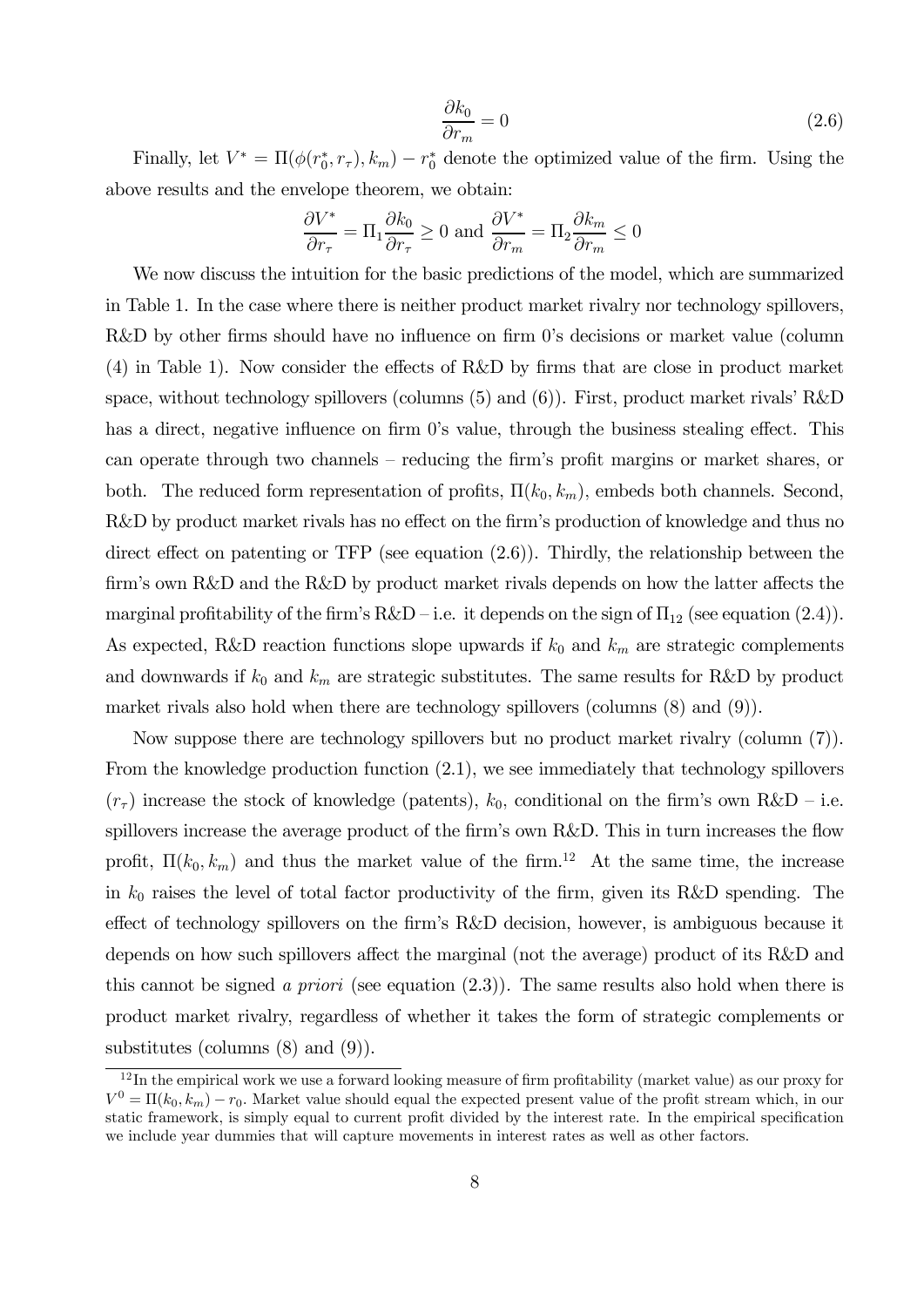Finally, we note one important caveat regarding the absence of an effect of product market rival R&D on knowledge. Equation  $(2.6)$  will only hold if our empirical measure, k, purely reflects knowledge. As we show formally in Appendix A.3, if patents are costly then they will be endogenously chosen by a firm and equation (2.6) will not hold in general as firms will tend to patent more (less) if knowledge is a strategic complement (substitute).13 It turns out there is evidence for this in some of our robustness tests. We also note that, if the measure of total factor productivity is contaminated by imperfect price deflators, product market rival R&D could be negatively correlated with productivity because it will depress firm 0's prices and therefore measured "revenue" productivity.

Three points about identification from Table 1 should be noted. First, the presence of spillovers can in principle be identified from the R&D, patents, productivity and value equations. Using multiple outcomes thus provides a stronger test than we would have from any single indicator. Second, business stealing is identified only from the value equation. Third, the empirical identification of strategic complementarity or substitution comes only from the R&D equation.<sup>14</sup>

# 3. Measures of Proximity and Data

In this section we develop some theoretical foundations for the technology proximity measure, and then briefly describe the construction of our dataset and how we move from the discrete indicator of proximity in the theory section to a continuous empirical metric. Appendix B provides details on the data, with the data and estimation files to replicate all results available on-line.15

#### 3.1. Modelling Technological Proximity Measures

Technological proximity measures are rarely given a clear micro-economic foundation or statistical justification. In Section 7 we consider more formally the desirable properties of spillover

<sup>&</sup>lt;sup>13</sup>The intuition is relatively simple. Suppose there is a fixed cost to filing a patent on knowledge. Firms choose to make this investment depending on the benefits of doing so relative to these costs. In equilibrium, with strategic complementarity, when rivals increase R&D spending (thus their stock of knowledge), this increases the marginal profitability of firm 0's R&D. Since we assume that patenting generates a percentage increase in innovation rent ('patent premium'), the profitability of patenting also increases (given the fixed cost of patenting). Thus R&D by product market rivals raises both R&D spending and the patent propensity of firm 0. For empirical evidence of strategic patenting behaviour, see Hall and Ziedonis (2001), and Noel and Schankerman (2006).

<sup>&</sup>lt;sup>14</sup> Identification cannot be obtained from the knowledge (patents and productivity) or value equations because the predictions are the same for both forms of strategic rivalry.

<sup>15</sup>http://www.stanford.edu/~nbloom/BSV.zip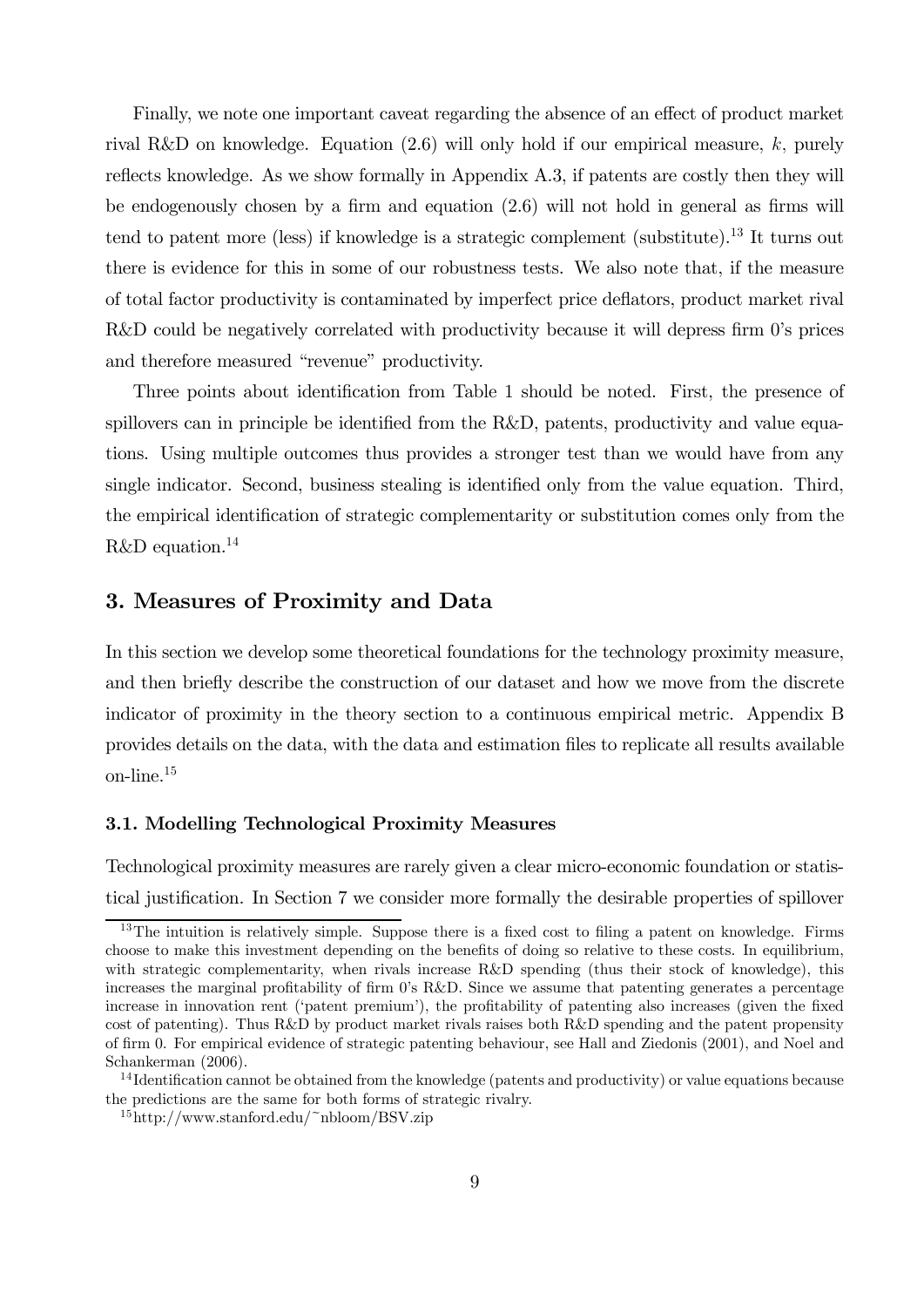measures. In this section we provide some micro-foundations for the well-known Jaffe (1986) measure of spillovers and our Mahalanobis generalization of it. The basic idea is that knowledge is transferred between firms when the scientists are 'exposed' to each other. With each encounter, a knowledge transfer occurs with a probability that depends on the proximity of the (possibly different) fields in which the scientists work. The expected knowledge spillover from one firm to another is the aggregation of these transfers.<sup>16</sup>

To formalize, consider an economy with J firms. Each firm  $i \in (1, J)$  has a fixed number of scientists,  $n_i$  which is equivalent to the R&D effort  $(r)$  discussed in the previous section. These scientists are allocated across  $\tau \in (1, \Upsilon)$  technology classes (or "fields"), and we take this allocation as the exogenous technological profile of the firm (we consider the endogenous allocation of R&D efforts across fields in sub-section 6.1 below). Let  $n_{i\tau}$  denote the number of scientists from firm *i* in field  $\tau$ , and  $n = \sum_{i=1}^{J}$  $i=1$  $n_i$  denote the total number of scientists in

the economy (where  $n_i = \sum_{i=1}^{N}$  $\tau = 1$  $n_{i\tau}$ ). We assume that when a scientist in technology field  $\tau$ from firm  $i$  is exposed to a scientist from firm  $j$  in field  $q$  a unit of knowledge is transferred with probability  $\omega_{\tau q}$ . To begin we make three assumptions: (i) knowledge transfer occurs only within a given field, not across fields (we allow for cross-field spillovers later); (ii) the probability of transfer does not depend on the identity of the scientists involved, and (iii) the probability of a transfer is the same for each field. To summarize:  $\omega_{\tau q} = \omega$  for  $\tau = q$  and  $\omega_{\tau q}=0$  for  $\tau\neq q$ . Note that learning from an encounter between scientists from firms *i* and *j* occurs symmetrically. An "encounter" could be face to face such as in a conference or coffee shop or it could be virtual, such as exchanging scientific publications online. The physical encounter interpretation is pursued when we examine geographic spillovers in sub-section 6.2.

The expected number of encounters between scientists of firms i and j in technology field  $\tau$ is  $n_{i\tau}n_{j\tau}$ , and the expected knowledge transferred in field  $\tau$  is  $\omega n_{i\tau}n_{j\tau}$ . The expected knowledge transferred from firm  $j$  to firm  $i$  is therefore:

$$
SPILLTECH_{ij} = \omega \sum_{\tau=1}^{T} n_{i\tau} n_{j\tau} = \omega \sum_{\tau=1}^{T} \left( \frac{n_{i\tau}}{n_i} \frac{n_{j\tau}}{n_j} \right) n_i n_j \tag{3.1}
$$

Define the 1x $\Upsilon$  vector  $F_i = (F_{i1}, ..., F_{i\Upsilon})$  where  $F_{i\tau} = \frac{n_{i\tau}}{n_i}$  and similarly for  $F_j = (F_{j1}, ..., F_{j\Upsilon})$ .

<sup>&</sup>lt;sup>16</sup>A related approach has been developed in the sociology literature to measure ethnic segregation. Lieberson (1981) proposes a measure of ethnic segregation based on the probability that a randomly drawn member of one ethnic group would encounter a member of another group. For discussion of alternative measures of segregation, see Massey and Denton (1986), and White (1986). For recent empirical work applying these measures to residential segregation and ideological segregation in media see Cutler, Glaeser and Vigdor (1999), and Gentzkow and Shapiro (2010), respectively.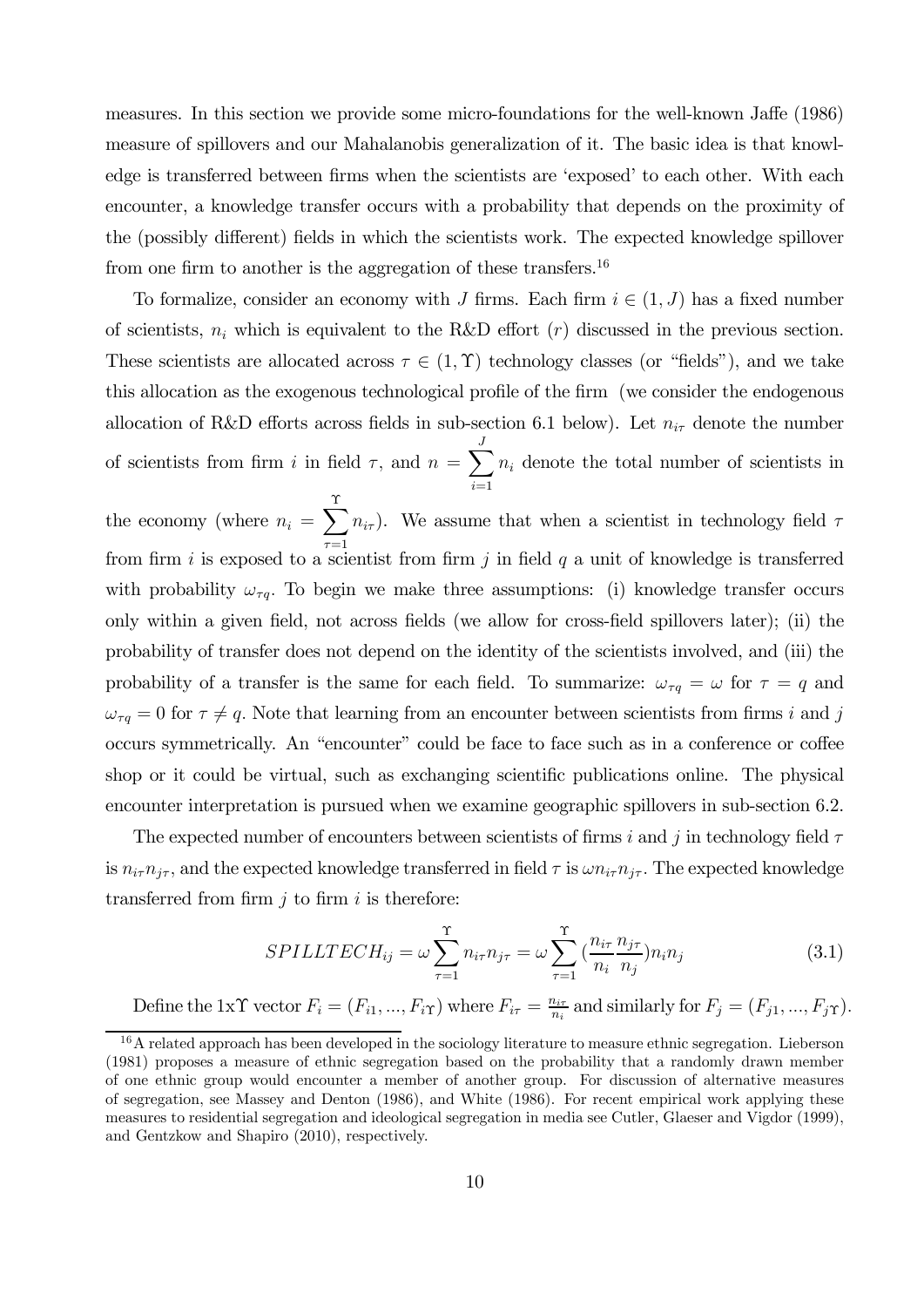We define the "exposure" measure of technological proximity between two firms as  $TECH_{ij}^E =$  $F_i F_j n_i$  and the technology spillover "pool" for firm i as:

$$
SPILLTECH_i^E = \omega \sum_{j \neq i} TECH_{ij}^E n_j \tag{3.2}
$$

The spillover pool is the weighted sum of the number of scientists of other firms, where the weights are the "exposure" measure of proximity.

The exposure measure is closely related to the Jaffe measure of proximity. The term  $F_i F'_j$  is the uncentered covariance between the distributions of scientists across technology fields. We call this the Jaffe covariance index,  $TECH_{ij}^{J-COV}$  and define the corresponding spillover measure  $SPILLTECH_i^{J-COV} = \omega \sum_{j\neq i} TECH_{ij}^{J-COV}n_j$ . Note that  $TECH_{ij}^E = n_i TECH_{ij}^{J-COV}$ so  $SPILLTECH_i^E = n_iSPILLTECH_i^{J-COV}$ . Since the generic empirical relationships we will estimate in Section 4 take the log-linear form, estimation using the exposure and Jaffe covariance measures will be empirically equivalent.

The traditional Jaffe (1986) measure of closeness,  $TECH_{ij}^J = \frac{F_i F_j'}{(EF)^{\frac{1}{3}} \Gamma_i F_j}$  $\frac{1}{(F_iF'_i)^{\frac{1}{2}}(F_jF'_j)^{\frac{1}{2}}},$  normalizes the uncentered covariance in  $TECH_{ij}^{J-COV}$  on the standard deviation of the share vectors. This has the attractive empirical feature that the closeness measure will not automatically rise when technological fields are aggregated: i.e.  $F_i F_i'$  will increase, but so will  $(F_i F_i')^{\frac{1}{2}} (F_j F_j')^{\frac{1}{2}}$ . Thus the traditional Jaffe measure is more robust to aggregation across fields (e.g. moving from five digit classes to four digit classes) than the simple exposure based measures. Appendix C.1 discusses this in detail. For both this reason and in order to be consistent with the existing literature, we use the traditional Jaffe measures in our baseline results. However, in Section 7 we will discuss the properties of many different measures of proximity in relation to some ex ante desirable features of proximity indices. We also show ex post the robustness of our results to many alternative distance metrics in the results section.

#### 3.2. Mahalanobis Extension

The exposure measure treats technology areas as orthogonal to each other in the sense that knowledge is transferred only if scientists from different firms "meet" in the same technology field. There are two reasons this is incomplete. First, there is likely to be genuine knowledge complementarity across technology areas, especially in modern high-tech innovation (e.g. biomedical engineering). Second, from a measurement perspective, the plausibility of the assumption that knowledge transfers do not occur across technology areas obviously depends on the level of aggregation of fields. For example, if patent office examiners sometimes erroneously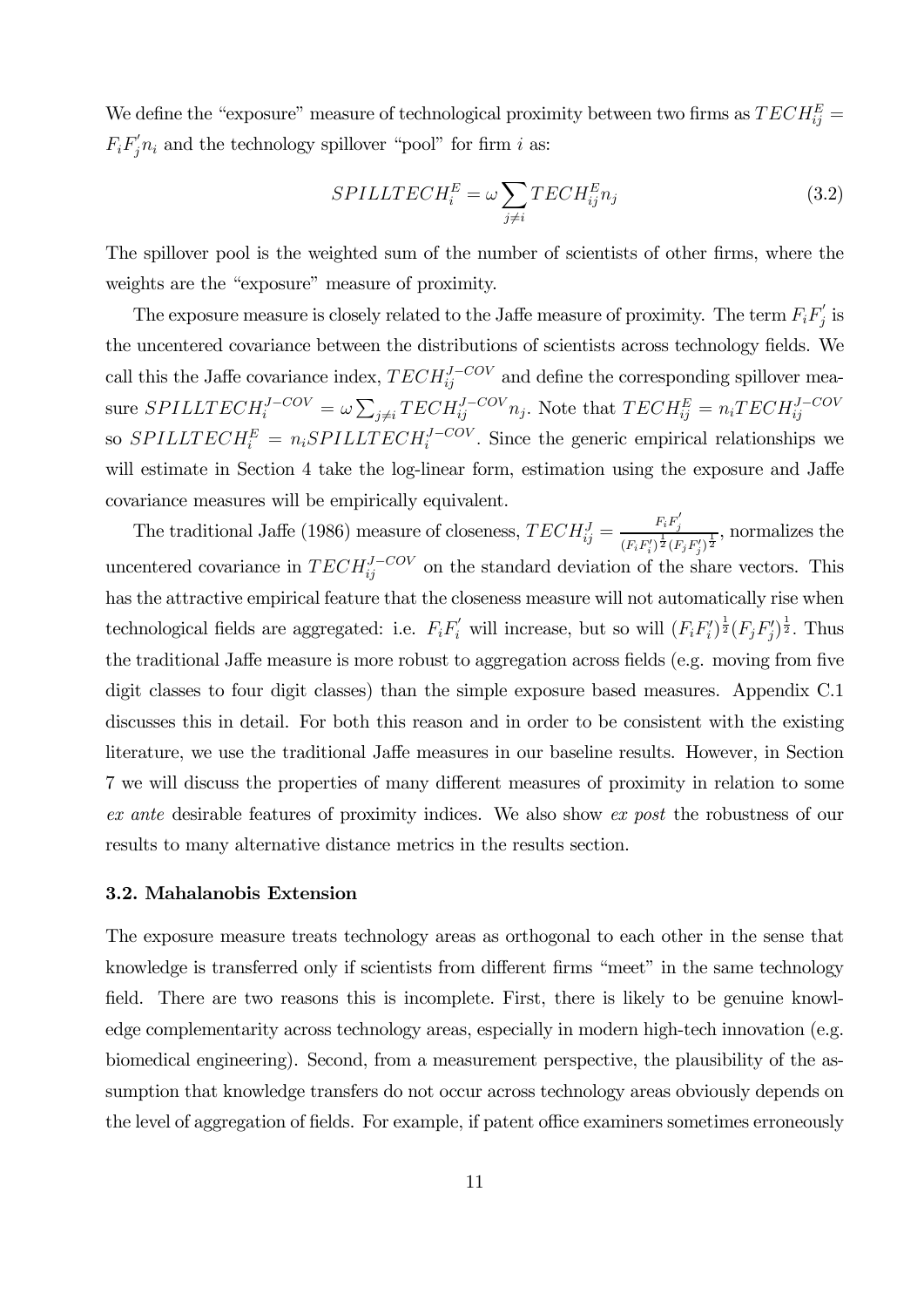allocate patents in the class "arithmetic processing calculating" to "processing architectures and instruction processing", then we would like a distance metric to recognize these as closer together (the Mahalanobis measure below does exactly this). In this section, we generalize the analysis to allow for spillovers across technology fields.

Assume that  $\omega_{\tau q} \geq 0$  for all  $\tau, q$ . Let  $\Omega = [\omega_{\tau q}]$  denote the  $\Upsilon x \Upsilon$  matrix that describes the probability of knowledge transfer when two scientists from technology fields  $\tau$  and  $q$  meet.<sup>17</sup> In this generalized setup, knowledge transfer occurs as long as  $\omega_{\tau q} > 0$ . Following the earlier argument, the expected knowledge spillover between firm  $i$  and  $j$  is given by

$$
SPILLTECH_{ij} = \sum_{\tau=1}^{T} \sum_{q=1}^{T} \omega_{\tau q} n_{i\tau} n_{jq} = \sum_{\tau=1}^{T} \sum_{q=1}^{T} \omega_{\tau q} (\frac{n_{i\tau}}{n_{i.}} \frac{n_{jq}}{n_{j.}}) n_{i.} n_{j.}
$$
(3.3)

Using the vectors  $F_i = (\frac{n_{i1}}{n_i}, ..., \frac{n_{iT}}{n_i})$  and  $F_j = (\frac{n_{j1}}{n_j}, ..., \frac{n_{iT}}{n_j})$ , we can write the Mahalanobis generalization of the exposure measure of proximity,  $TECH_{ij}^{EM}$  as  $TECH_{ij}^{EM} = F_i \Omega F_j n_i$ . Then the spillover pool for firm  $i$  is given by:

$$
SPILLTECH_i^{EM} = \sum_{j \neq i} TECH_{ij}^{EM} n_{j.} = \sum_{j \neq i} F_i \Omega F_j' n_i n_{j.}
$$
\n(3.4)

#### 3.3. Extension to Product Market Proximity

With suitable reinterpretation, the preceding micro-foundations for technological proximity measures can also be applied to measures of product market closeness. The basic idea is that each 'encounter' between two firms in a product market generates a (probabilistic) leakage of information that can be used by one firm to compete more effectively with the other (inducing the product market rivalry effect discussed in the theoretical model in Section 1). In this case, we reinterpret the  $n_{iq}$  as the number of sales agents which we proxy by sales from firm  $i$  in product market  $q$ . To keep the notation distinct, we use a 'tilda' to denote variables for product market closeness, e.g.  $\tilde{n}_{iq}$  rather than  $n_{iq}$ . We define the vector  $\tilde{F}_i = (\tilde{F}_{i1}, ..., \tilde{F}_{iT})$ , where  $\tilde{F}_{i\tau} = \frac{\tilde{n}_{i\tau}}{\tilde{n}_{i}}$ , as the distribution of firm *i*'s sales across the different product markets in which it operates. Following the same argument as before, we obtain the exposure measure of product market proximity between firms *i* and *j*,  $SIC_{ij}^E = \tilde{F}_i \tilde{F}'_j \tilde{n}_i$ , and the product market spillover "pool" for firm  $i$ :

$$
SPILLSIC_i^E = \tilde{\omega} \sum_{j \neq i} SIC_{ij}^E \tilde{n}_j \tag{3.5}
$$

<sup>&</sup>lt;sup>17</sup>In the empirical implementation, the elements of  $\Omega$  are based on the extent of co-location of patenting across technology fields.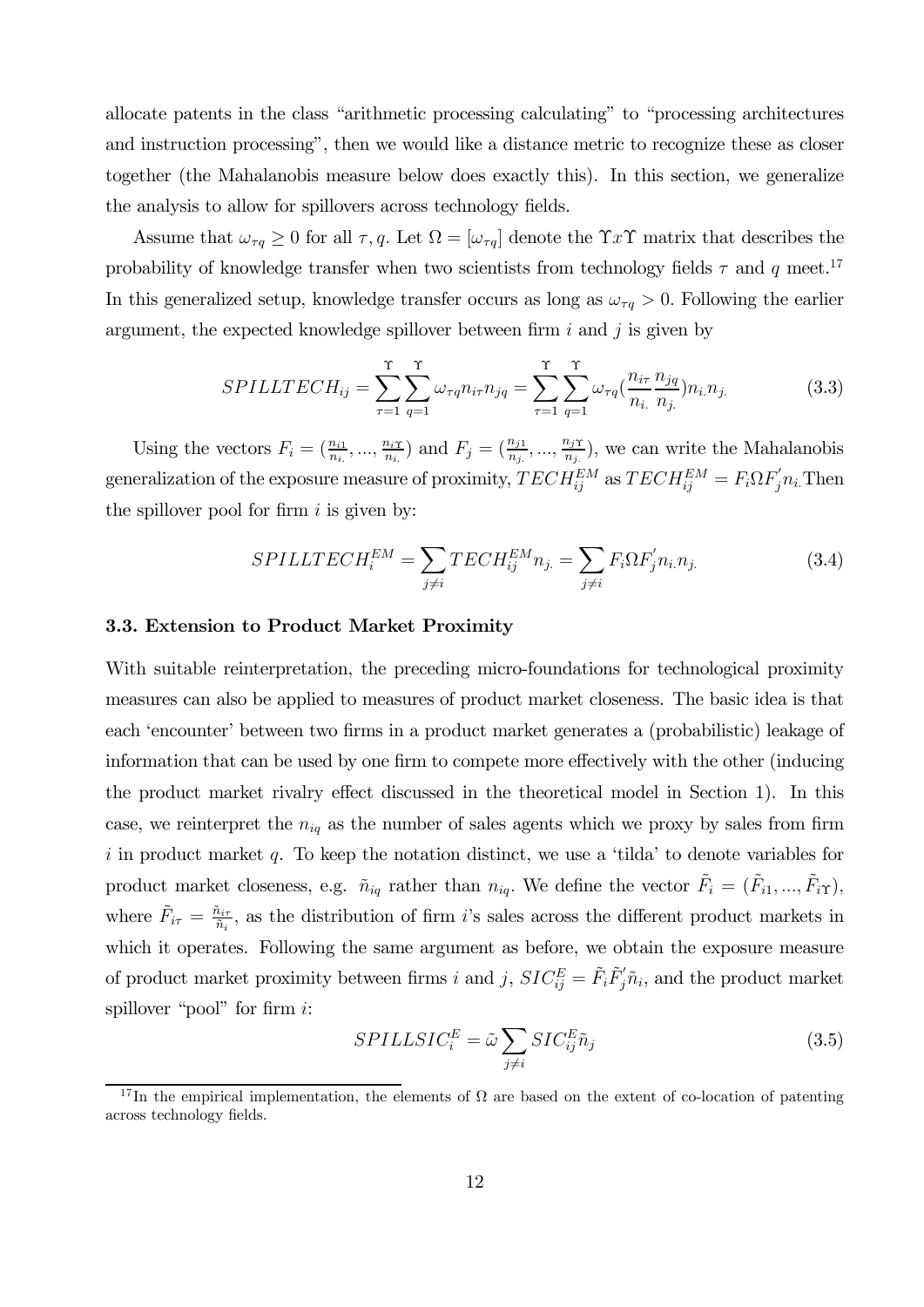As before, we can also derive a Mahalanobis version of the product market proximity and spillover measures. Since this is trivial we skip that derivation for brevity. However, it is worth reiterating that, as with the technology measure, the exposure measure of product market closeness treats product markets as orthogonal to each other. This is unrealistic because product market information in one area is likely to benefit firms in other, related product markets.18 In addition, the plausibility of the assumption that product market knowledge transfers do not occur across product market fields obviously depends on the level of aggregation of these fields. For both reasons, the Mahalanobis generalization is also important for the product market measures of proximity and spillovers.

#### 3.4. Compustat and Patents Data

We use firm level accounting data (sales, employment, capital, etc.) and market value data from U.S. Compustat 1980-2001 and match this into the U.S. Patent and Trademark Office (USPTO) data from the NBER data archive (see Hall, Jaffe and Trajtenberg, 2001). This contains detailed information on almost three million U.S. patents granted between January 1963 and December 1999 and all citations made to these patents between 1975 and 1999 (Jaffe and Trajtenberg, 2002). Since our method requires information on patenting, we kept all firms who patented at least once since 1963 (i.e. firms which had no patents at all in the 37 year period were dropped), leaving an unbalanced panel of 715 firms with at least four observations between 1980 and 2001. Since patents can be very heterogeneous in value, our main results weight patents counts by their future citations so the dependent variable is "citation-weighted patent counts"19.

The book value of capital is the net stock of property, plant and equipment and employment is the number of employees. R&D is used to create R&D capital stocks calculated using a perpetual inventory method with a 15% depreciation rate (following inter alia Hall, Jaffe and Trajtenberg, 2005). So the R&D stock, G, in year t is:  $G_t = R_t + (1 - \delta)G_{t-1}$  where R is the R&D flow expenditure in year t and  $\delta = 0.15$ . We use deflated sales as our output measure but also compare this with value added specifications. Industry price deflators were taken from Bartelsman, Becker and Gray (2000) until 1996 and then the BEA four digit NAICS Shipment

<sup>&</sup>lt;sup>18</sup>This is especially relevant when these areas represent demand substitutes (as we assume in the theory in Section 1), since product market rivalry generate profit erosion only if the products in question are substiutes.

<sup>&</sup>lt;sup>19</sup>Since later cohorts of patents are less likely to be cited than earlier cohorts it is important that we control for time dummies. We also show all the results are robust to using simple counts of patents (see Bloom, Schankerman and Van Reenen, 2007). Finally, the results are robust to more sophisticated normalizations of the patent citations assuming some parametric form for the citation distribution function (e.g. Hall, Jaffe and Trajtenberg, 2005)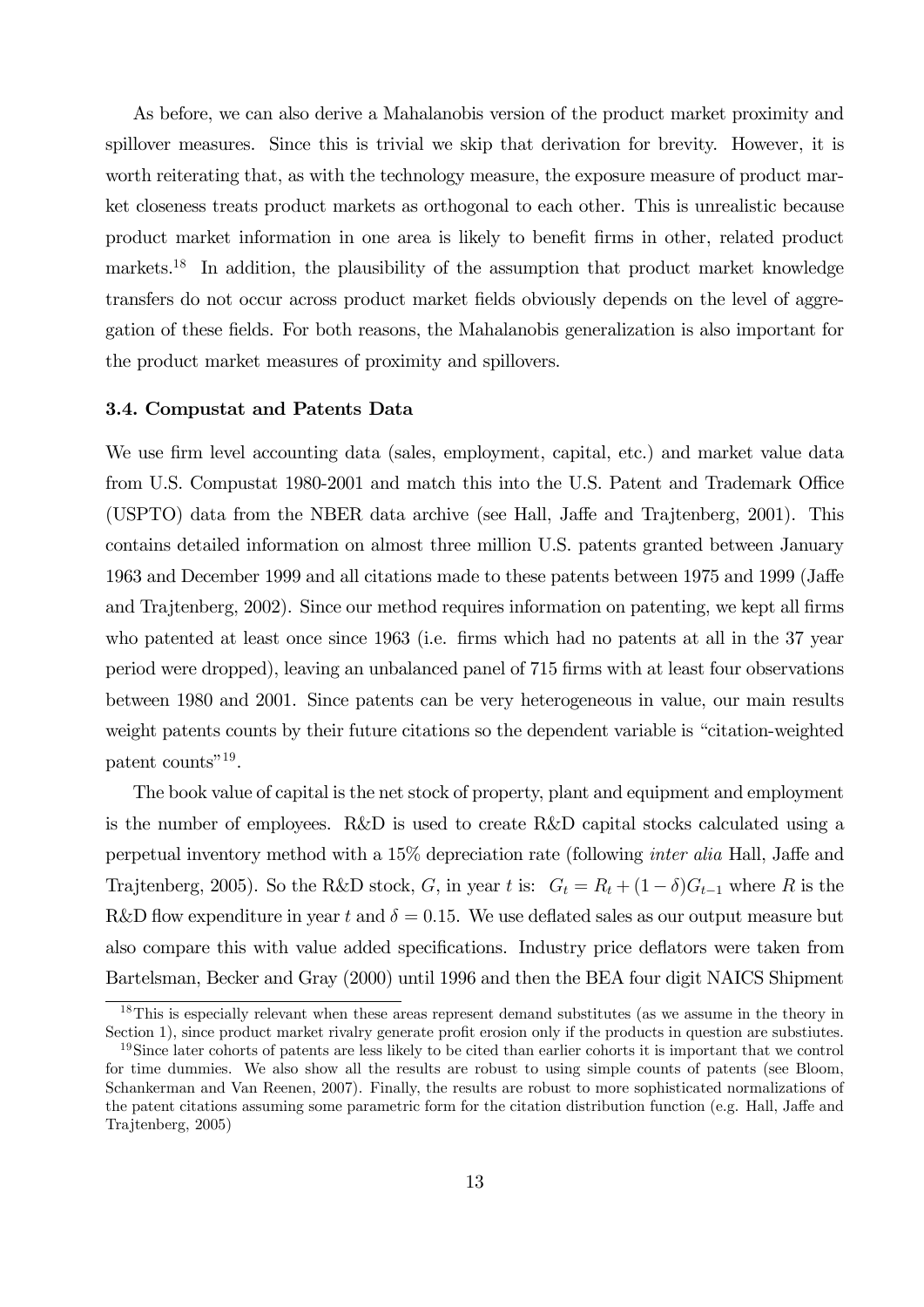Price Deflators thereafter. For Tobin's Q, firm value is the sum of the values of common stock, preferred stock and total debt net of current assets. The book value of capital includes net plant, property and equipment, inventories, investments in unconsolidated subsidiaries and intangibles other than R&D.

#### 3.5. Calculating Technological Proximity

The technology market information is provided by the allocation of all patents by the USPTO into 426 different technology classes. We use the average share of patents per firm in each technology class over the period 1970 to 1999 as our measure of technological activity, defining the vector  $T_i = (T_{i1}, T_{i2}, ... T_{i426})$ , where  $T_{i\tau}$  is the share of patents of firm *i* in technology class  $\tau$ .  $T_i$  is the empirical counterpart to  $F_i$  in sub-section 3.1. As noted above, our basic technology closeness measure is calculated as the uncentered correlation between all firm  $i$ ,  $j$  pairings, following Jaffe (1986):

$$
TECH_{ij} = \frac{(T_i T_j')}{(T_i T_i')^{1/2} (T_j T_j')^{1/2}} \tag{3.6}
$$

For notational simplicity, in what follows we simply denote this as  $TECH_{ij}$  (rather than  $TECH_{ij}^{J}$ ). This index ranges between zero and one, depending on the degree of overlap in technology, and is symmetric to firm ordering so that  $TECH_{ij} = TECH_{ji}^{20}$  We construct the pool of technology spillover R&D for firm *i* in year *t*,  $SPILLTECH_{it}$ , as

$$
SPILLTECH_{it} = \sum_{j \neq i} TECH_{ij}G_{jt}.
$$
\n(3.7)

where  $G_{it}$  is the stock of R&D. The stock of R&D is our empirical analog to the number of scientists,  $n_i$ , discussed in sub-section 3.1.

#### 3.6. Calculating Product Market Proximity

Our main measure of product market closeness uses the Compustat Segment Dataset on each firm's sales broken down into four digit industry codes (lines of business). On average each firm reports sales in 5.2 different four digit industries, spanning 597 industries across the sample. We use the average share of sales per industry within each firm as our measure of activity by product market, defining the vector  $S_i = (S_{i1}, S_{i2}, ... S_{i597})$ , where  $S_{ik}$  is the share of sales

 $20$ The main results pool the patent data across the entire sample period, but we also experimented with sub-samples. Using just a pre-sample period (e.g. 1970-1980) reduces the risk of endogeneity, but increases the measurement error due to timing mismatch if firms exogenously switch technology areas. Using a period more closely matched to the data has the opposite problem (i.e. greater risk of endogeneity bias). In the event, the results were reasonably similar since firms only shift technology area slowly. Using the larger 1963-2001 sample enabled us to pin down the firm's position more accurately, so we kept to this as the baseline assumption.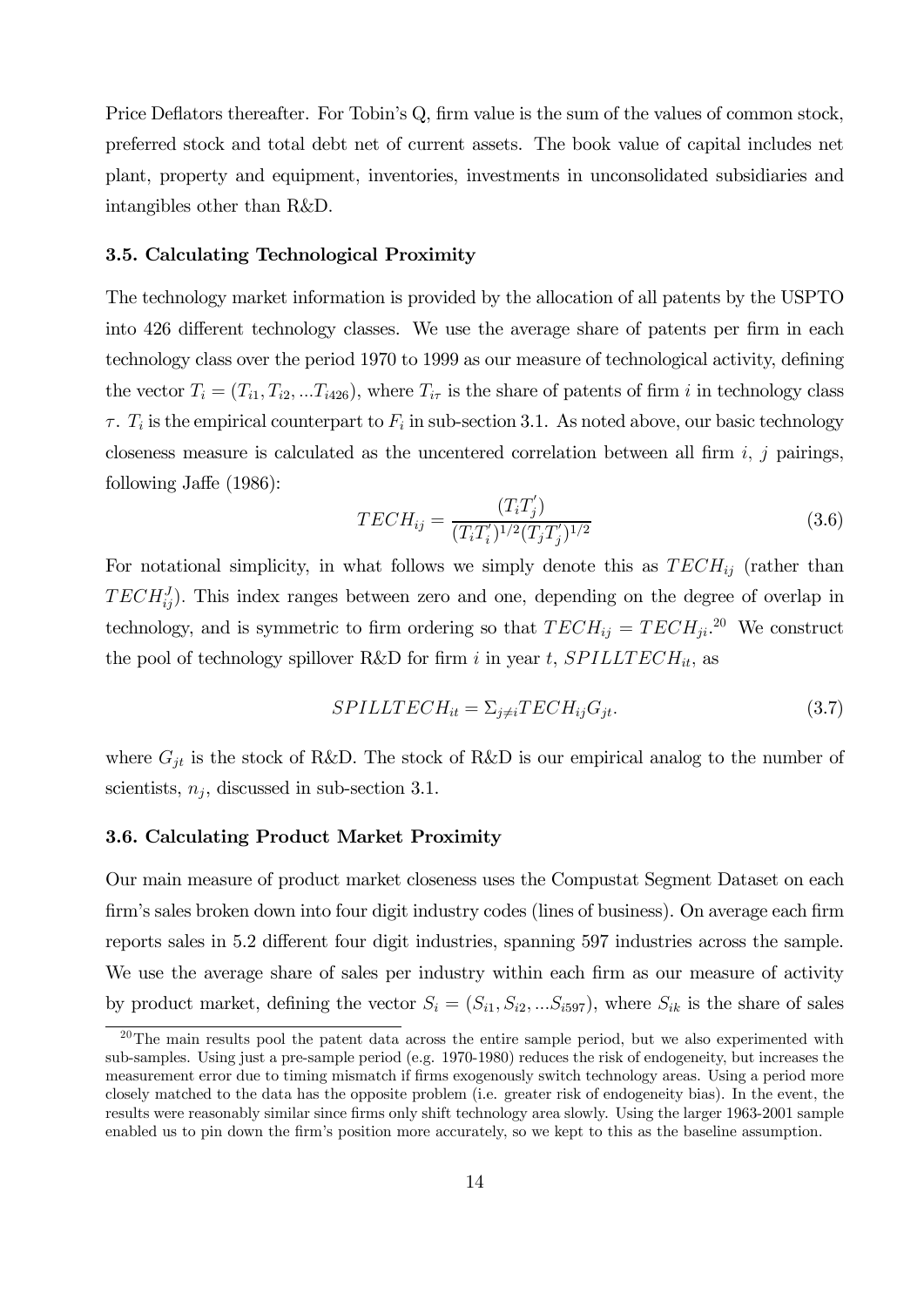of firm *i* in the four digit industry  $k^{21}$ .  $S_i$  is the empirical counterpart to  $\tilde{F}_i$  in sub-section 3.1. The product market closeness measure for any two different firms *i* and *j*,  $SIC_{ij}$ , is then calculated as the uncentered correlation between all firms pairings in an exactly analogous way to the technology closeness measure:

$$
SIC_{i,j} = \frac{(S_i S_j')}{(S_i S_i')^{1/2} (S_j S_j')^{1/2}}
$$
\n(3.8)

We construct the pool of product-market R&D for firm  $i$  in year  $t$ ,  $SPILLSIC_{it}$ , as:

$$
SPILLSIC_{it} = \sum_{j \neq i} SIC_{ij}G_{jt} \tag{3.9}
$$

To control for industry demand shocks, we use a lagged firm-specific measure of industry sales that is constructed in the same way as the *SPILLSIC* variable. We use the same distance weighting technique, but instead of using other firms' R&D stocks we used rivals' sales. This is to mitigate the risk that SPILLSIC simply reflects industry demand shocks.

#### 3.7. The Mahalanobis distance metric

One drawback of the Jaffe (1986) distance metric in equations (3.6) and (3.8) is that it assumes that spillovers only occur within the same technology class, but rules out spillovers between different classes. We addressed this concern in the previous discussion of micro-foundations to proximity measures, where we developed an (Mahalanobis) extension to the Exposure and Jaffe measures. The empirical implementation of this theoretical metric exploits the Mahalanobis norm to identify the distance between different technology classes based on the frequency that patents are taken out in different classes by the same firm (which we refer to as co-location). The calculation of this Mahalanobis measure of spillovers,  $SPILLTECH^M$ , is notationally quite involved so it presented in Appendix C.2. A similar distance measure can also be constructed for the distance between firms in product market space, which we call  $SPILLSIC^{M}$ . We present results based on both the Jaffe and Mahalanobis distance metrics in the empirical section.

#### 3.8. Some Issues with the Dataset

Although the Compustat/NBER database is the best publicly available dataset to implement our framework, there are issues with using it. First, the finance literature has debated the

<sup>&</sup>lt;sup>21</sup>The breakdown by four digit industry code was unavailable prior to 1993, so we pool data 1993-2001. This is a shorter period than for the patent data, but we perform several experiments with different assumptions over timing of the patent technology distance measure to demonstrate robustness (see below).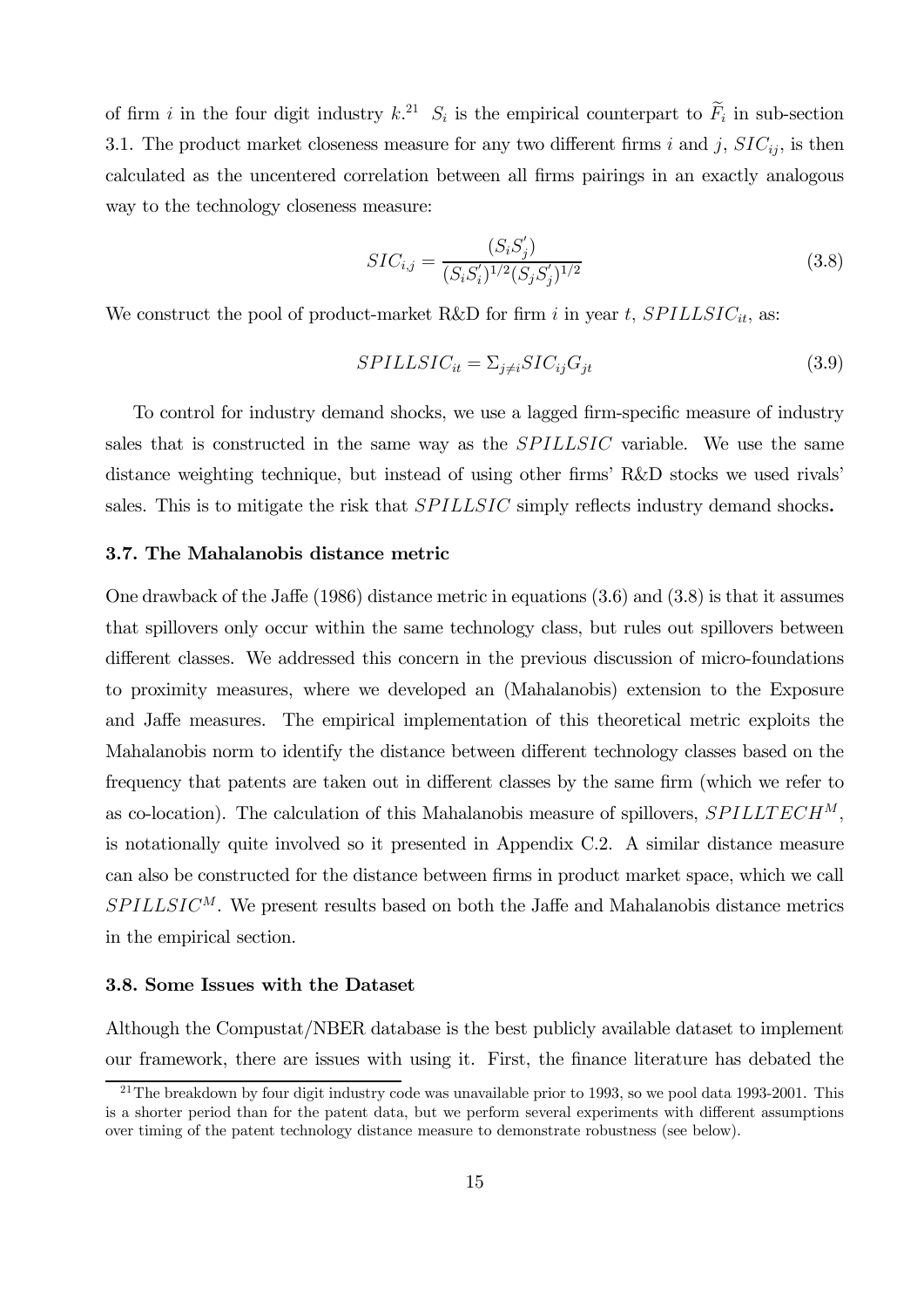extent to which the breakdown of firm sales into four digit industries from the Compustat Segment Dataset is reliable.<sup>22</sup> We examine this problem using BVD, an alternative firm-level database to calculate product market closeness in sub-section 6.3.2. Second, Thompson and Fox-Kean (2005) have argued that the three-digit patent classification may be too crude, so we will examine the more disaggregated patent sub-class data they use in sub-section 6.3.3. Third, Compustat only contains firms listed on the stock market, so it excludes smaller firms, but this is inevitable if one is going to use market value data. Nevertheless, R&D is concentrated in publicly listed firms, and our dataset covers the bulk of reported R&D in the U.S. economy. Further, we do not drop firms that exit or those that only operate in one line of business. Sample selection issues are discussed in more detail in Appendix B.4.

#### 3.9. Descriptive Statistics of SPILLTECH and SPILLSIC

In order to distinguish between the effects of technology spillovers and product market rivalry we need variation in the distance metrics in technology and product market space. To gauge this we do several things. First, we calculate the raw correlation between the measures  $SIC$ and  $TECH$ , which is 0.469. Further, after weighting with R&D stocks following equations  $(3.7)$  and  $(3.9)$  the correlation between  $\ln(SPILLTECH)$  and  $\ln(SPILLSIC)$  is 0.422. For estimation in logarithms with fixed effects and time dummies the relevant correlation in the change of  $\ln(SPILLTECH)$  and  $\ln(SPILLSIC)$  is only 0.319. Although these correlations are all positive and significant at the 1% level they are well below unity, implying substantial independent variation in the two measures. Second, we plot the distance measure  $SIC$  against in Figure 1, from which it is apparent that the positive correlation we observe is caused by a dispersion across the unit box rather than a few outliers.

Finally, in Appendix D we discuss examples of well-known firms that are close in technology but distant in product market space, and close in product market but distant in technology space. For example, in our sample period IBM was technologically close to Intel, Motorola

and Apple ( $TECH$  correlations of 0.76, 0.46 and 0.64, respectively, compared to the sample average of 0.038), as the technologies IBM uses for computer hardware are closely related to those used by these other companies. However, while IBM is close to Apple in product market space  $(SIC)$  correlation of 0.65, compared to the sample average of 0.015), due to their direct

 $^{22}$ For example, Villalonga (2004) argues that firms engage in strategic reporting to reduce their diversification discount. It should be noted that this is a far greater problem in the service sector due to the difficulties in classifying service sector activity, and Villalonga (2004) in fact finds no discount in manufacturing. Since our sample is manufacturing focused, (81% of our R&D is in manufacturing), this issue is less problematic here.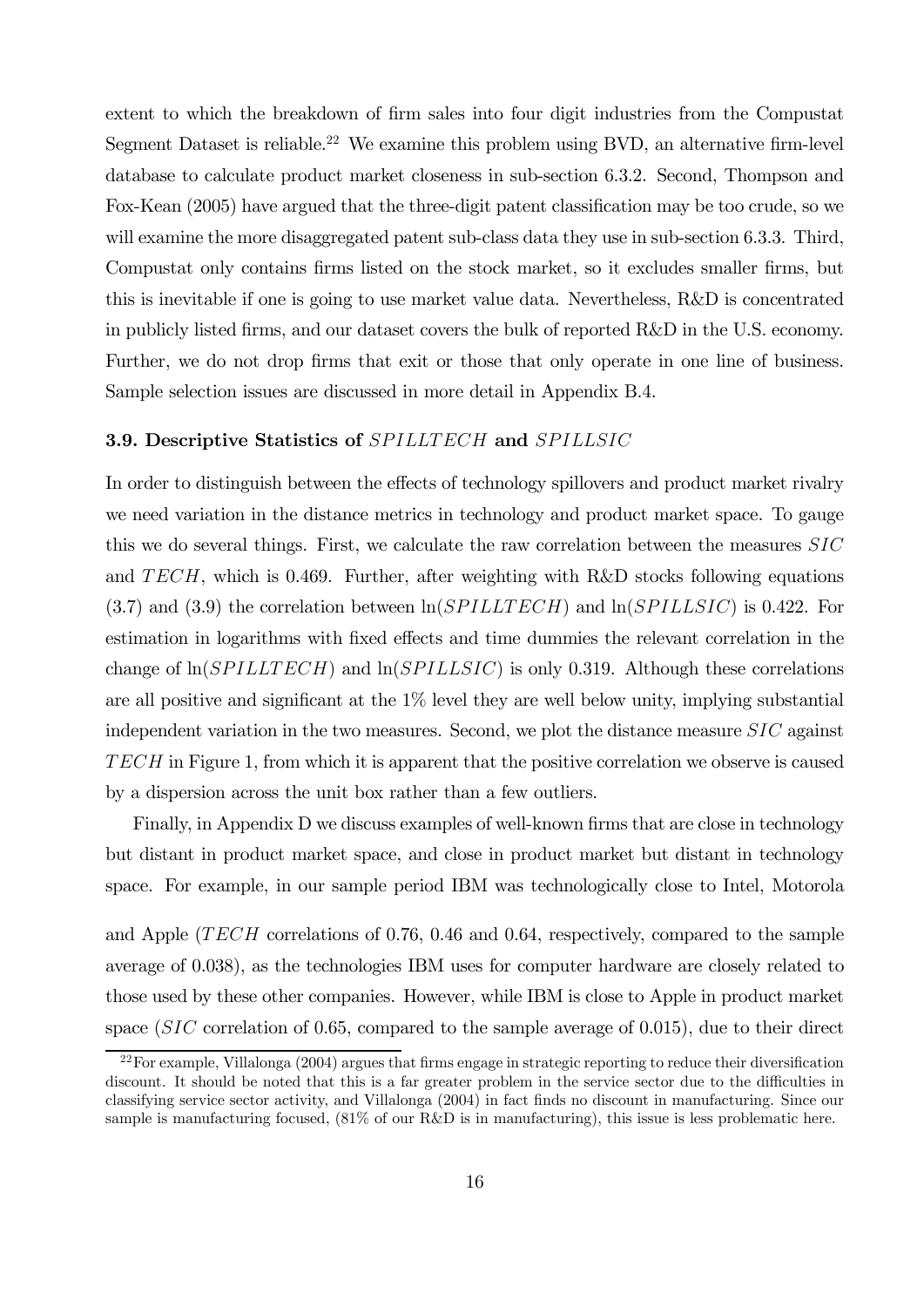competition in personal computers, IBM is not close to Intel and Motorola  $(SIC)$  correlations of 0.01), reflecting the fact that they produce semi-conductor chips, not computer hardware, and IBM produces relatively few (high end) semi-conductor chips.

Table 2 provides some basic descriptive statistics. The firms in our sample are large (median employment is 3,839), but with much heterogeneity in size, R&D intensity, patenting activity and market valuation. The two spillover measures also differ widely across firms.

# 4. Econometrics

In the theory discussion summarized in Table 1 there are three key endogenous outcome variables. Two of these (market value and R&D expenditure) are directly observable, while the third (knowledge) can be proxied by both citation-weighted patents and also total factor productivity, generating four empirical measures.<sup>23</sup> We first discuss generic issues of identification with all four measures, and then turn to specific problems with each.

#### 4.1. Identification

We are interested in investigating the generic relationship:

$$
\ln Q_{it} = \beta_1 \ln G_{it} + \beta_2 \ln SPILLTECH_{it} + \beta_3 \ln SPILLSIC_{it} + \beta_4 X_{it} + u_{it}
$$
(4.1)

where the outcome variable(s) for firm i at time t is  $Q_{it}$ , the main variables of interest are  $SPILLTECH$  and  $SPILLSIC$ ,  $X_{it}$  is a vector of controls and the error term is  $u_{it}$ . There are three issues to address in estimating equation (4.1): unobserved heterogeneity, endogeneity and dynamics.

First, to deal with unobserved heterogeneity we will assume that the error term is composed of a correlated firm fixed effect  $(\eta_i)$ , a full set of time dummies  $(\tau_t)$  and an idiosyncratic component  $(v_{it})$  that we allow to be heteroskedastic and serially correlated. In all regressions we will control for fixed effects by including a full set of firm specific dummies, except for the patents equation where the non-linear count process requires a special treatment explained below. The time dimension of the company panel is relatively long so the "within groups bias" on weakly exogenous variables (see Nickell, 1981) is likely to be small.24

Second, we have the issue of the endogeneity due to transitory shocks. To construct instruments we exploit supply side shocks from tax-induced changes to the user cost of R&D

 $^{23}$  For an example of this multiple equation approach to identify the determination of technological change, see Griliches, Hall and Pakes (1991).

 $^{24}$ In the R&D equation, for example, the mean number of observations per firm is eighteen.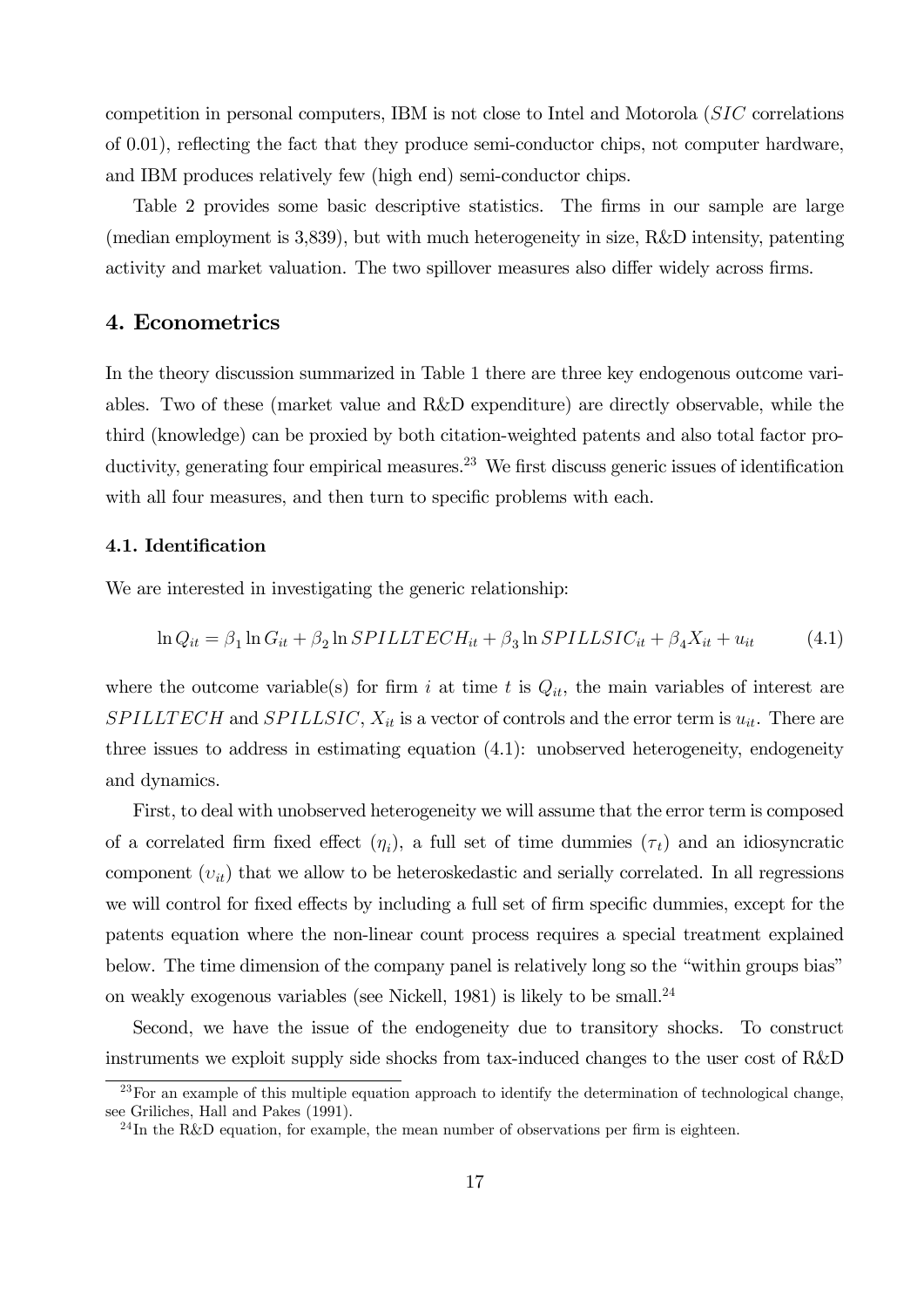capital. Details are in Appendix B.3, but we sketch the strategy here. The Hall-Jorgenson user cost of capital for firm *i*,  $\rho_{it}^U$ , is

$$
\rho_{it}^U = \frac{(1 - D_{it})}{(1 - \tau_{st})} [I_t + \delta - \frac{\Delta p_t}{p_{t-1}}]
$$
\n(4.2)

where  $D_{it}$  is the discounted value of tax credits and depreciation allowances,  $\tau_{st}$  (shorthand for  $\tau_{s_it}$ ) is the rate of corporation tax (which has a state as well as a Federal component),  $I_t$ is the real interest rate,  $\delta$  the depreciation rate of R&D capital and  $\frac{\Delta p_t}{p_{t-1}}$  is the growth of the R&D asset price. Since  $[I_t + \delta - \frac{\Delta p_t}{p_{t-1}}]$  does not vary between firms, we focus on the tax price component of the user cost,  $\rho_{it}^P = \frac{(1 - D_{it})}{(1 - \tau_{st})}$ .

Values of  $\rho_{it}^P$  of unity are equivalent to R&D tax neutrality, while values below unity denote net tax incentives for R&D.  $\rho_{it}^P$  will vary across firms for two reasons. First, different states have different levels of R&D tax credits and corporation tax, which will differentially affect firms depending on their cross-state distribution of R&D activity. We use Wilson's (2008) estimates of state-specific R&D tax prices, combined with our estimates of the cross-state distribution of each firm's R&D, to calculate the "state R&D tax price".<sup>25</sup> Second, we follow Hall (1992) and construct a firm-specific user cost using the Federal rules. This has a firmspecific component, in part because the definition of what qualifies as allowable R&D for tax purposes depends on a firm-specific "base".26

A concern with using even these tax policy changes as instruments is that they may be endogenous to shocks to the economic environment. We discuss this in detail in Appendix B.3. To summarize, the existing literature suggests a large degree of randomness regarding the introduction and level of R&D tax credits and we could find no statistical evidence that changes in economic conditions (such as lagged changes in state R&D or GDP) predicted the R&D policy. We use these tax-policy instruments to predict R&D, and then use these predicted values weighted up by SIC and TECH distance as instruments for the two spillover variables in the second stage equations (correcting the standard errors appropriately). Note that the spillover terms are being instrumented by the values of other firms' tax prices, weighted by their distance in technology and product-market space.

Thirdly, although our baseline models are static, we show that the empirical results are robust to specifications that allow for more flexible dynamic specifications.

<sup>25</sup>We use the location of a firm's inventors, identified from the patent database, to estimate the location of R&D (see Griffith, Harrison and Van Reenen, 2006).

<sup>&</sup>lt;sup>26</sup>For example, from 1981 to 1989 the base was a rolling average of the previous three years' R&D. From 1990 onwards the base was fixed to be the average of the firm's R&D between 1984 and 1988. See Appendix B.3 for more details.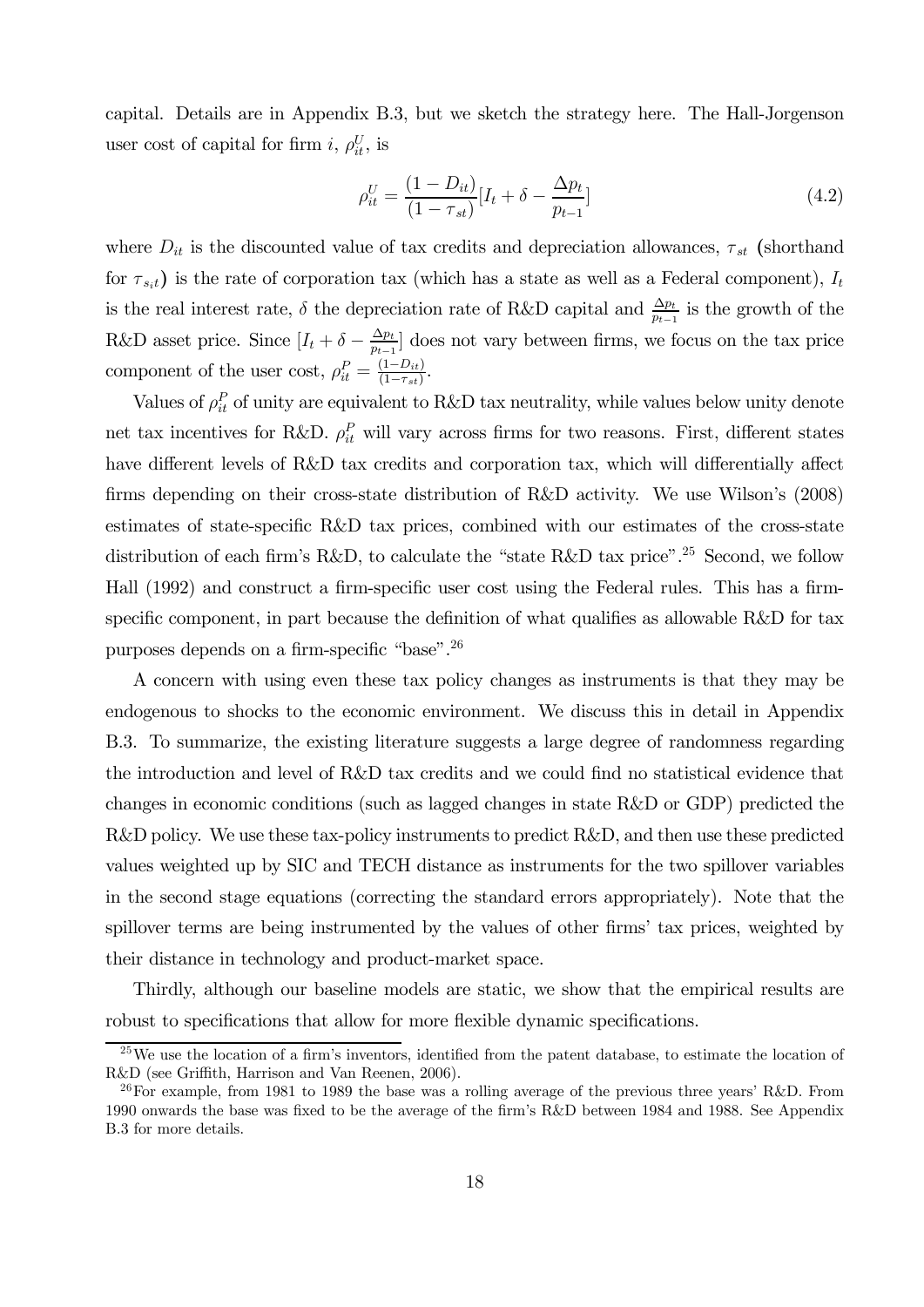#### 4.2. Market Value equation

We adopt a simple linearization of the value function introduced by Griliches (1981) augmented with our spillover terms:

$$
\ln\left(\frac{V}{A}\right)_{it} = \ln\left(1+\gamma_1\left(\frac{G}{A}\right)_{it}\right) + \gamma_2 \ln SPILLTECH_{it} + \gamma_3 \ln SPILLSIC_{it} + \gamma_4 X_{it}^V + \eta_i^V + \tau_i^V + \upsilon_{it}^V
$$
\n(4.3)

where V is the market value of the firm, A is the stock of non-R&D assets,  $G$  is the R&D stock, and the superscript  $V$  indicates that the parameter is from the market value equation. One reason for the deviation of  $V/A$  ("Tobin's average Q") from unity is the R&D intensity of different firms. If  $\gamma_1(G/A)$  were "small" we could approximate  $\ln (1 + \gamma_1 \left(\frac{G}{A}\right)_{it})$  by  $\gamma_1 \left( \frac{G}{A} \right)_{it}$ , but this will not be a good approximation for many high tech firms, so we approximate  $\ln (1 + \gamma_1 \left(\frac{G}{A}\right)_{it})$  by a series expansion with higher order terms (denoted by  $\phi(\frac{G}{A})$ ).<sup>27</sup> Empirically, we found that a sixth order series expansion was satisfactory. To mitigate endogeneity we lag the key right hand side variables by one year so the market value equation is:

$$
\ln(V/A)_{it} = \phi((G/A)_{it-1}) + \gamma_2 \ln SPILLTECH_{it-1} + \gamma_3 \ln SPILLSIC_{it-1} + \gamma_4 X_{it}^V + \eta_i^V + \tau_t^V + \upsilon_{it}^V
$$
\n(4.4)

#### 4.3. Patent Equation

We estimate count data models of future citation-weighted patents  $(P_{it})$  using a Negative Binomial model:

$$
P_{it} = \exp(\lambda_1 \ln G_{it-1} + \lambda_2 \ln SPILLTECH_{it-1} + \lambda_3 \ln SPILLSIC_{it-1} + \lambda_4 X_{it}^P + \eta_i^P + \tau_t^P + \upsilon_{it}^P)
$$
\n
$$
\tag{4.5}
$$

We use the "pre-sample mean scaling" method of Blundell, Griffith and Van Reenen (1999) to control for fixed effects.28 This relaxes the strict exogeneity assumption underlying the approach of Hausman, Hall and Griliches (1984), but we show that both methods yield qualitatively similar results.

 $^{27}$ It is more computationally convenient to do the series expansion than estimate by non-linear least squares because of the fixed effects. We show that results are similar if we estimate by non-linear least squares.

<sup>28</sup>Essentially, we exploit the fact that we have a long pre-sample history (from 1970 to at least 1980) of patenting behavior to construct its pre-sample average. This can then be used as an initial condition to proxy for unobserved heterogeneity under the assumption that the first moments of all the observables are stationary. Although there will be some finite sample bias, Monte Carlo evidence shows that this pre-sample mean scaling estimator performs well compared to alternative econometric estimators for dynamic panel data models with weakly endogenous variables (see Blundell, Griffith and Windmeijer, 2002).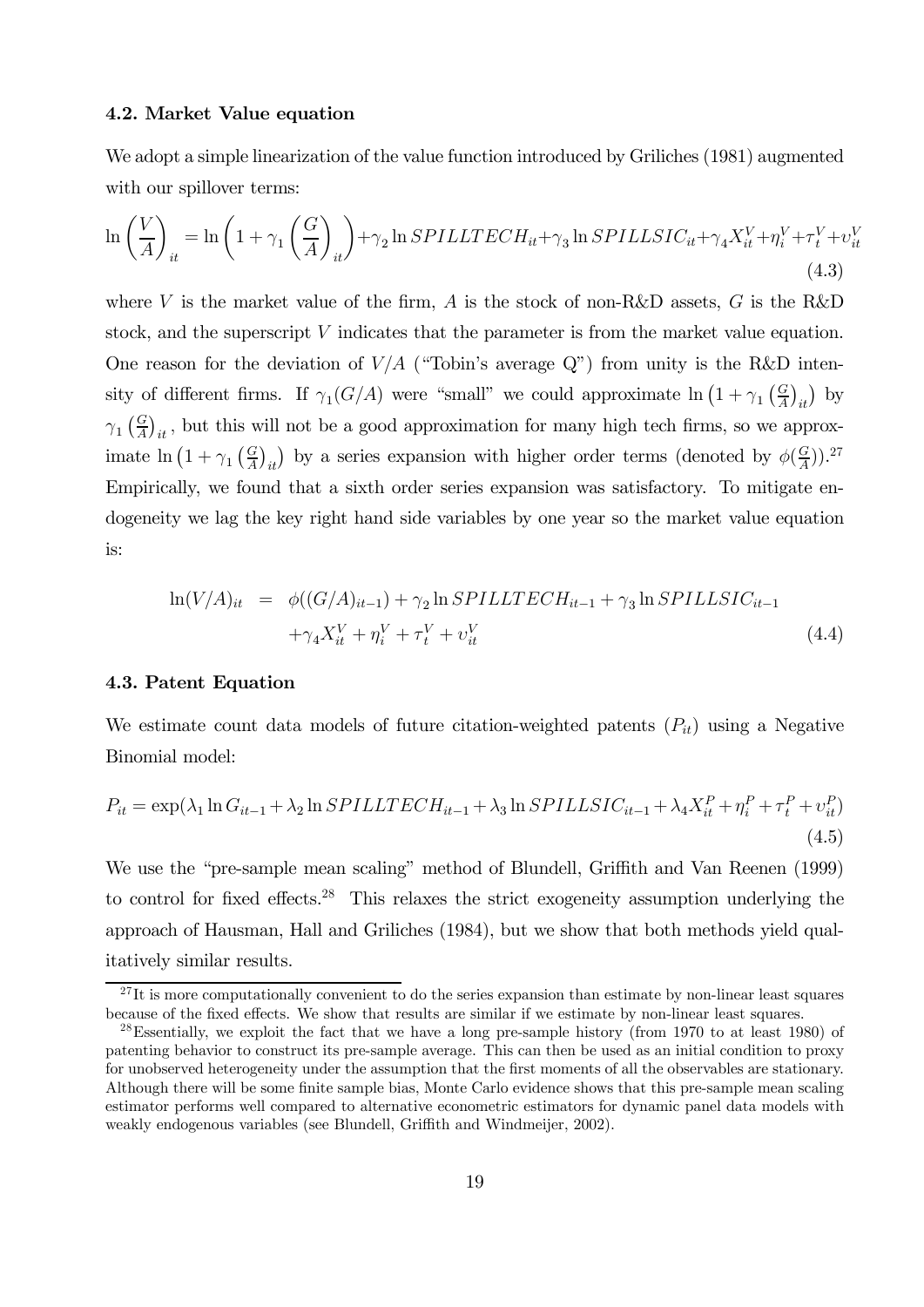#### 4.4. Productivity Equation

We estimate a basic R&D augmented Cobb-Douglas production function  $(Y$  is output):

$$
\ln Y_{it} = \varphi_1 \ln G_{it-1} + \varphi_2 \ln SPILLTECH_{it-1} + \varphi_3 \ln SPILLSIC_{it-1} + \varphi_4 X_{it}^Y + \eta_i^Y + \tau_i^Y + \upsilon_{it}^Y
$$
\n
$$
\tag{4.6}
$$

The key variables in  $X_{it}^Y$  are the other inputs into the production function - labor and capital. If we measured output perfectly then the predictions of the marginal effects of SPILLTECH and  $SPILLSIC$  in equation (4.6) would be qualitatively the same as that in the patent equation. Technology spillovers improve TFP, whereas R&D in the product market should have no impact on TFP (conditional on own R&D and other inputs). In practice, however, we measure output as "real sales" - firm sales divided by an industry price index. Because we do not have information on firm-specific prices, this induces measurement error (see Foster, Haltiwanger and Syverson, 2008). If R&D by product market rivals depresses own revenues (as we would expect), the coefficient on  $SPILLSIC$  may be negative and the predictions for equation (4.6) are the same as those of the market value equation. Controlling for industry output (as in Klette and Griliches, 1996, or de Loecker, 2011) and fixed effects should go a long way towards dealing with the problem of firm-specific prices, and we show that the negative coefficient on  $SPILLSIC$  becomes essentially zero once we control for these additional factors.

#### 4.5. R&D equation

We write the R&D intensity equation as:

$$
\ln(R/Y)_{it} = \alpha_2 \ln SPILLTECH_{it-1} + \alpha_3 \ln SPILLSIC_{it-1} + \alpha_4 X_{it}^R + \eta_i^R + \tau_i^R + \upsilon_{it}^R \quad (4.7)
$$

This R&D "factor demand" specification could arise from a CES production function with constant returns to scale in production (see Bloom, Griffith and Van Reenen, 2002), augmented to allow for spillovers. In this interpretation the user cost of R&D capital is absorbed in the fixed effects and time dummies, but an alternative is to explicitly model the tax adjusted user cost as we do when constructing the instrumental variables described above. We also examine specifications that relax the constant returns assumption, using  $\ln R$  as the dependent variable and including  $\ln Y$  on the right hand side of equation (4.7).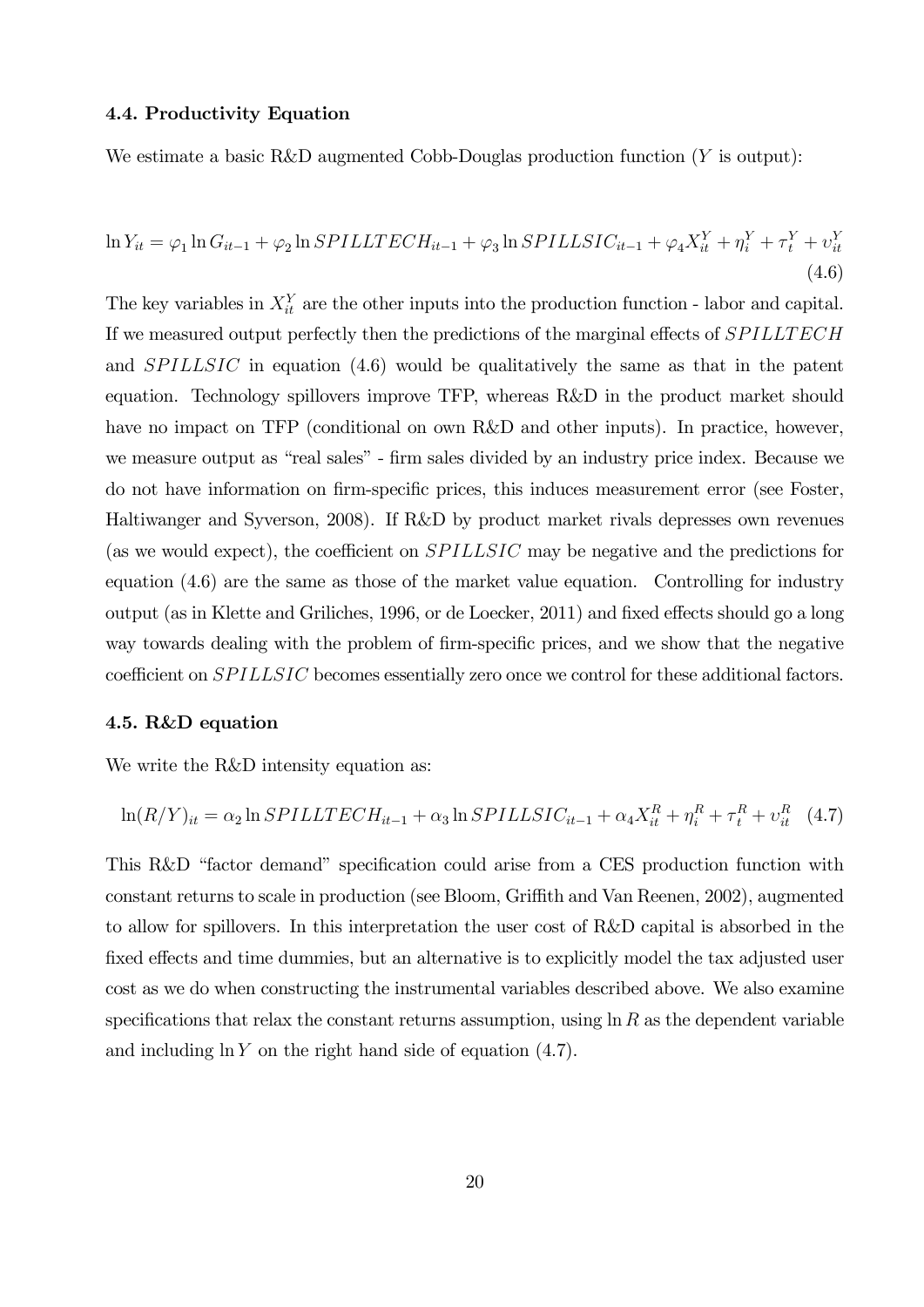## 5. Empirical Results

#### 5.1. Market Value Equation

Table 3 summarizes the results for the market value equation. In this specification without any firm fixed effects, the product market spillover variable,  $SPILLSIC$ , has a positive association with market value and  $SPILLTECH$  has a negative association with market value.<sup>29</sup> These are both contrary to the predictions of the theory. When we allow for fixed effects in column  $(2)$ , the estimated coefficients on *SPILLTECH* and *SPILLSIC* switch signs and are consistent with the theory.30 Conditional on technology spillovers, R&D by a firm's product market rivals depresses its stock market value, as investors expect that rivals will capture future market share and/or depress price-cost margins. A ten percent increase in *SPILLTECH* is associated with a 3.8% increase in market value and a ten percent increase in SPILLSIC is associated with a 0.8% reduction in market value.

It is also worth noting that, in column  $(3)$  when  $SPILLSIC$  is omitted the coefficient on  $SPILLTECH$  declines. The same bias towards zero is illustrated for  $SPILLSIC$  - if we failed to control for technology spillovers we would find no statistically significant impact of product market rivalry in column (4). It is only by allowing for both spillovers simultaneously that we are able to identify their individual impacts.<sup>31</sup> In column (5) we re-estimate the fixed effect specification of column (2) using our Mahalanobis distance measures. We find that the coefficient on  $SPILLTECH$  rises, suggesting that by more accurately weighting distances between technology fields the Mahalanobis spillover metric has substantially reduced attenuation bias. The coefficient on  $SPILLSIC$  in column  $(5)$  is also larger in absolute terms.

In the final column we treat  $SPILLTEC$  and  $SPILLSIC$  as endogenous and use R&D tax prices as instrumental variables. The first stage is presented in Appendix Table A2 and shows that the excluded instruments are strong. The second stage coefficients on the spillover

 $29$ The coefficients of the other variables in column (1) were close to those obtained from nonlinear least squares estimation. Using OLS and just the first order term of  $G/A$ , the coefficient on  $G/A$  was 0.266, as compared to 0.420 under nonlinear least squares. This suggests that a first order approximation is not valid since  $G/A$  is not "small" - the mean is close to 50% (see Table 2). However, our main results on  $SPILLTECH$ and  $SPILLSIC$  are robust to using a first order linear expansion in  $G/A$ . For example, for our preferred column (2) specification we find a coefficient (standard error) of 0.391 (0.114) and -0.082 (0.032) on SPILLTECH and SPILLSIC respectively.

 $30$ The fixed effects are highly jointly significant, with a p-value  $< 0.001$ . The Hausman test also rejects the null of random effects vs. fixed effects (p-value  $= 0.02$ ).

<sup>&</sup>lt;sup>31</sup>We also tried an alternative specification that introduces current (not lagged) values of the two spillover measures, and estimate it by instrumental variables using lagged values as instruments. This produced similar results. For example, estimating the fixed effects specification in column (2) in this manner (using instruments from  $t-1$ ) yielded a coefficient (standard error) on SPILLTECH of 0.401 (0.119) and on SPILLSIC of  $-0.094$   $(0.033)$ .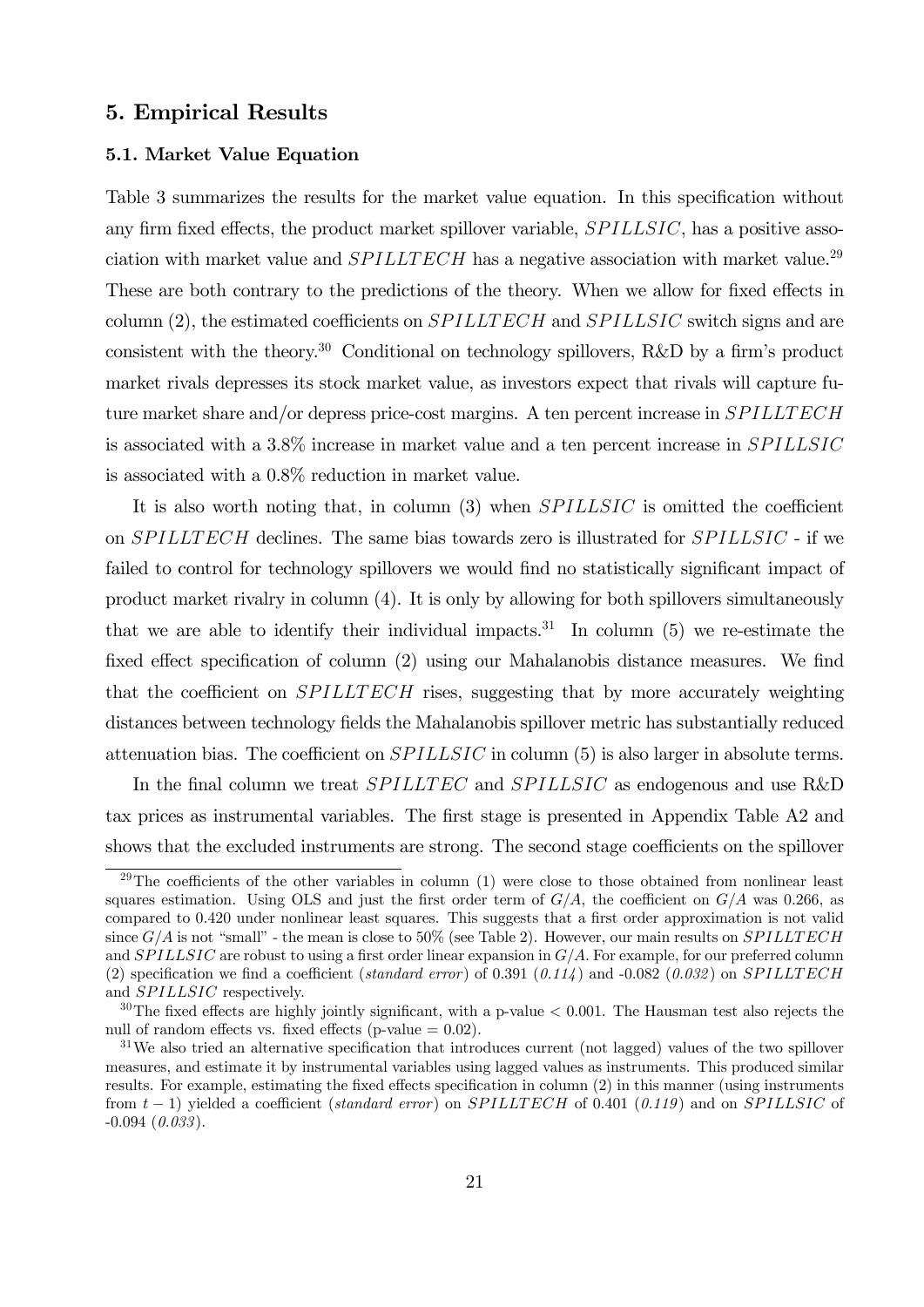terms in column (6) of Table 3 are correctly signed and significant with absolute magnitudes larger than the baseline column (2).

#### 5.2. Patent Equation

Table 4 presents the estimates for citation-weighted patents equation. Column (1) shows that high R&D firms are more likely to produce patents. More interestingly, *SPILLTECH* has a positive and significant association with patenting, indicating the presence of technology spillovers. By contrast, the product market rivalry term,  $SPILLSIC$ , has a much smaller and statistically insignificant coefficient.

In column (2) we control for firm fixed effects by using the Blundell et al (1999) method of conditioning on the pre-sample, citation-weighted patents. Allowing for fixed effects reduces the coefficient on  $SPILLTECH$ , but it remains positive and significant.<sup>32</sup> In column (3) we include a lagged dependent variable. There is strong persistence in patenting behavior, but  $SPILLTECH$  retains a large and significant coefficient. As with Table 3, when we use the Mahalanobis measures in column (4) the coefficient on technology spillovers increases. Treating R&D spillovers as endogenous in the final column does not much change the coefficients from column  $(2).$ <sup>33</sup>The coefficient on *SPILLSIC* is statistically insignificant and much smaller than  $SPILLTECH$  throughout Table 4, which is consistent with our basic model.

#### 5.3. Productivity Equation

Table 5 contains the results for the production function. The OLS results in column (1) suggest that we cannot reject constant returns to scale in the firm's own inputs (the sum of the coefficients on capital, labor and own R&D is 0.995). The spillover terms are perversely signed, however, with negative and significant signs on both spillover terms. Including fixed effects in column (2) changes the results:  $SPILLTECH$  is positive and significant and  $SPILLSIC$ becomes insignificant. This pattern is consistent with the theory and the results from the patents equation where  $SPILLSIC$  is also insignificant (although with a positive coefficient). The significantly negative coefficient on  $SPILLSIC$  in column (1) could be due to rival R&D having a negative effect on prices, and depressing a firm's revenue. In principle, these

 $32$ When using unweighted patent counts the coefficient (standard error) on SPILLTECH was  $0.295(0.066)$ and  $0.051(0.029)$  on  $SPILLSIC$ 

<sup>&</sup>lt;sup>33</sup>The results are also robust to using the Hausman et al (1984) method of controlling for fixed effects. Using this method on the specification in column (2), we obtain a coefficient (standard error) of 0.201 (0.064) on  $SPILLTECH$  and 0.009 (0.006) on SPILLSIC, which compares to 0.271 (0.066) on SPILLTECH and 0.081 (0.035) on SPILLSIC for the same sample using the Blundell et al  $(1999)$  method.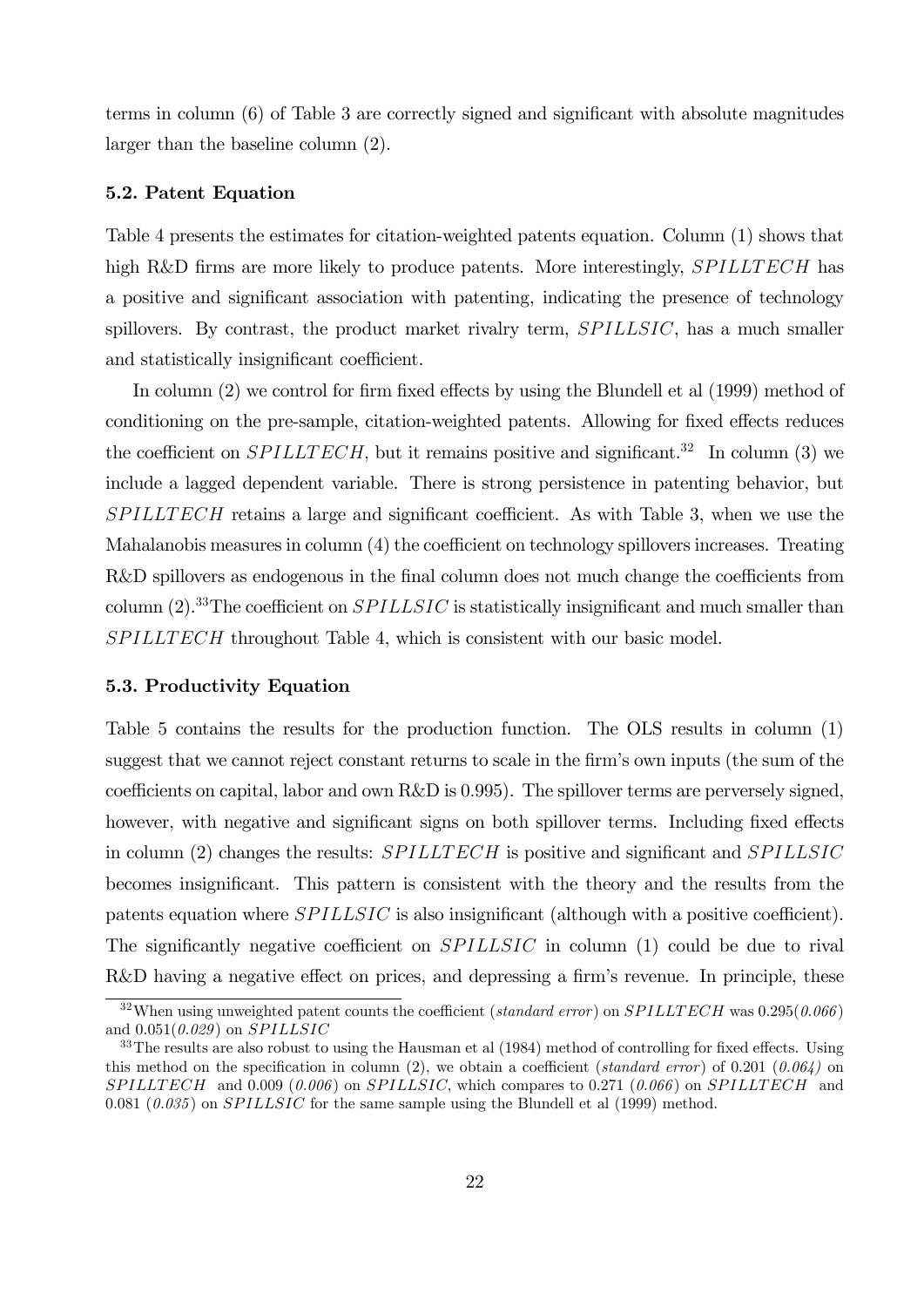price effects should be controlled for by the industry price deflator, but if there are firmspecific prices then the industry deflator will be insufficient. If the deviation between firm and industry prices is largely time invariant, however, the fixed effects should control for this bias. This is consistent with what we observe in column (2) - when fixed effects are included, the negative marginal effect of *SPILLSIC* disappears. The third column drops the insignificant  $SPILLSIC$  term, and is our preferred specification. In column (4) we reestimate the results using the Mahalanobis measure, and observe an increase of the coefficient on technology spillovers. This coefficient on *SPILLTECH* in the final column which treats R&D spillovers as endogenous is similar to the basic specification of column (2).

A concern is heterogeneity across industries in the production function coefficients, so we investigated allowing all inputs (labor, capital and R&D) to have different coefficients in each two-digit industry. In this specification, SPILLTECH remained positive and significant at conventional levels.34 We also experimented with using an estimate of value added instead of sales as the dependent variable, which led to a similar pattern of results.<sup>35</sup>

#### 5.4. R&D Equation

Table 6 presents the results for the R&D equation. In column (1) there is a large, positive and statistically significant coefficient on  $SPILLSIC$ , which persists when we include fixed effects. This indicates that own and product market rivals' R&D are strategic complements. Similar results are obtained if we use  $\ln(R\&D)$  as the dependent variable and include  $\ln(sales)$ as a right hand side variable.<sup>36</sup> In column (3) we include a lagged dependent variable<sup>37</sup> and in column (4) we use the Mahalanobis distance measures. In both specifications we find that  $SPILLSIC$  remains positive at the  $10\%$  level or greater with a long-run coefficient larger than in column (2). In column (5) we treat spillovers as endogenous and find that they

 $34 SPILLTECH$  took a coefficient (standard error) of  $0.101(0.046)$  and  $SPILLSIC$  remained insignificant with  $0.008(0.012)$ . Including a full set of two digit industry time trends also lead to the same findings. In this specification the coefficient (standard error) on  $SPILLTECH$  was 0.093 (0.048).

 $35\text{Using value added as the dependent variable, the coefficient (standard error) on SPILLTECH was}$  $0.188(0.053)$  and on  $SPILLSIC$  was  $-0.023(0.013)$ . More generally, using real sales as the dependent variable and including materials on the right hand side generated a coefficient (standard error) on  $SPILLTECH$  of  $0.127(0.039)$  and on *SPILLSIC* of  $-0.007(0.010)$ .

<sup>&</sup>lt;sup>36</sup>The coefficient (standard error) on SPILLSIC was  $0.082(0.034)$  and on SPILLTECH was  $0.121(0.072)$ .

<sup>&</sup>lt;sup>37</sup>We checked that the results were robust to allowing sales and lagged R&D to be endogenous by reestimating the R&D equation using the Blundell and Bond (1998) GMM "system" estimator. The qualitative results were the same. For example, in the specification of the R&D equation in Table 6 column (3) we obtained a coefficient (standard error) on the lagged dependent variable of  $0.671(0.016)$ , on SPILLSIC of  $0.050 (0.025)$ and on SPILLTECH of  $-0.109$  ( $0.034$ ). This is reasonably similar to the baseline model where the equivalent coefficients were 0.681, 0.034 and -0.049 respectively. We could not reject the hypothesis of no first order serial correlation in the levels of the error term which is a necessary condition for instrument validity (p-value  $=$ 0.531).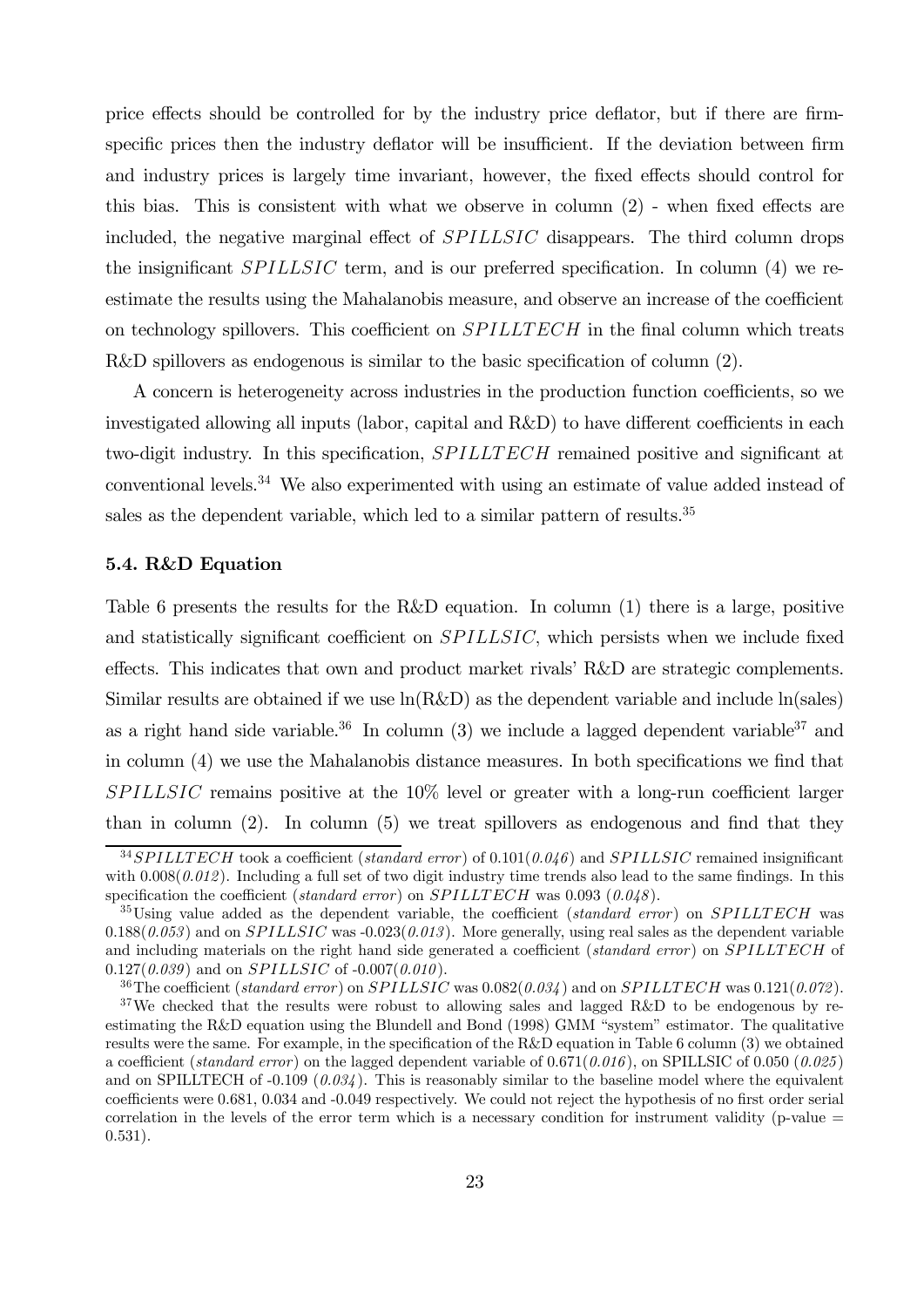are insignificant. Across Table 6, The coefficient on  $SPILLTECH$ , which is theoretically of ambiguous sign, is not robust. It is insignificant in columns (2), (3) and (5), positive and significant in column (1), and negative and (weakly) significant in column (4).

The evidence from Table 6 provides some evidence suggesting that R&D spending of product market rivals is a strategic complement of own R&D, as many IO models assume but rarely test.38 However, treating spillovers as endogenous (as we do in the final column), weakens this conclusion, which suggests that the positive covariance of own R&D and  $SPILLSIC$  may be driven by common shocks.

#### 5.5. Summary of basic empirical results

Table 7 compares our empirical findings against the predictions of the theoretical model. Despite its simplicity, our model performs surprisingly well, with all six predictions supported by the data. R&D by neighbors close in technology space is associated with higher market value, patenting and TFP. R&D by neighbors close in product market space is associated with lower market value and no effect on patents or TFP. These results hold true whether we use the Jaffe or Mahalanobis version of technology and product market distance and whether or not we treat R&D spillovers as endogenous. If anything, using the Mahalanobis measure or IV approach tends to produce larger coefficients than the simpler baseline OLS Jaffe results which is consistent with the view that they suffer from less attenuation bias due to measurement error.39

# 6. Extensions and Robustness

In this section we present five major extensions to our empirical investigations. First, we allow the choice of technology class to be endogenous. Second, we examine the importance of geographic distance for spillovers. Third, we examine a variety of other measures of spillovers. Fourth, we look at how the strength of technology spillovers and product market rivalry varies across sectors. Finally, we analyze the private and social returns to R&D implied by our parameter estimates in order to shed light on the major policy issue of whether there is under-investment in R&D.

<sup>&</sup>lt;sup>38</sup>We know of only two papers that empirically test for patent races, one on pharmaceuticals and the other on disk drives (Cockburn and Henderson, 1994; and Lerner, 1997), and the evidence is mixed. However, neither of these papers allows for both technology spillovers and product market rivalry.

<sup>39</sup>We also estimated IV versions of the Mahalanobis measures which produced results similar to the OLS Mahalanobis estimates.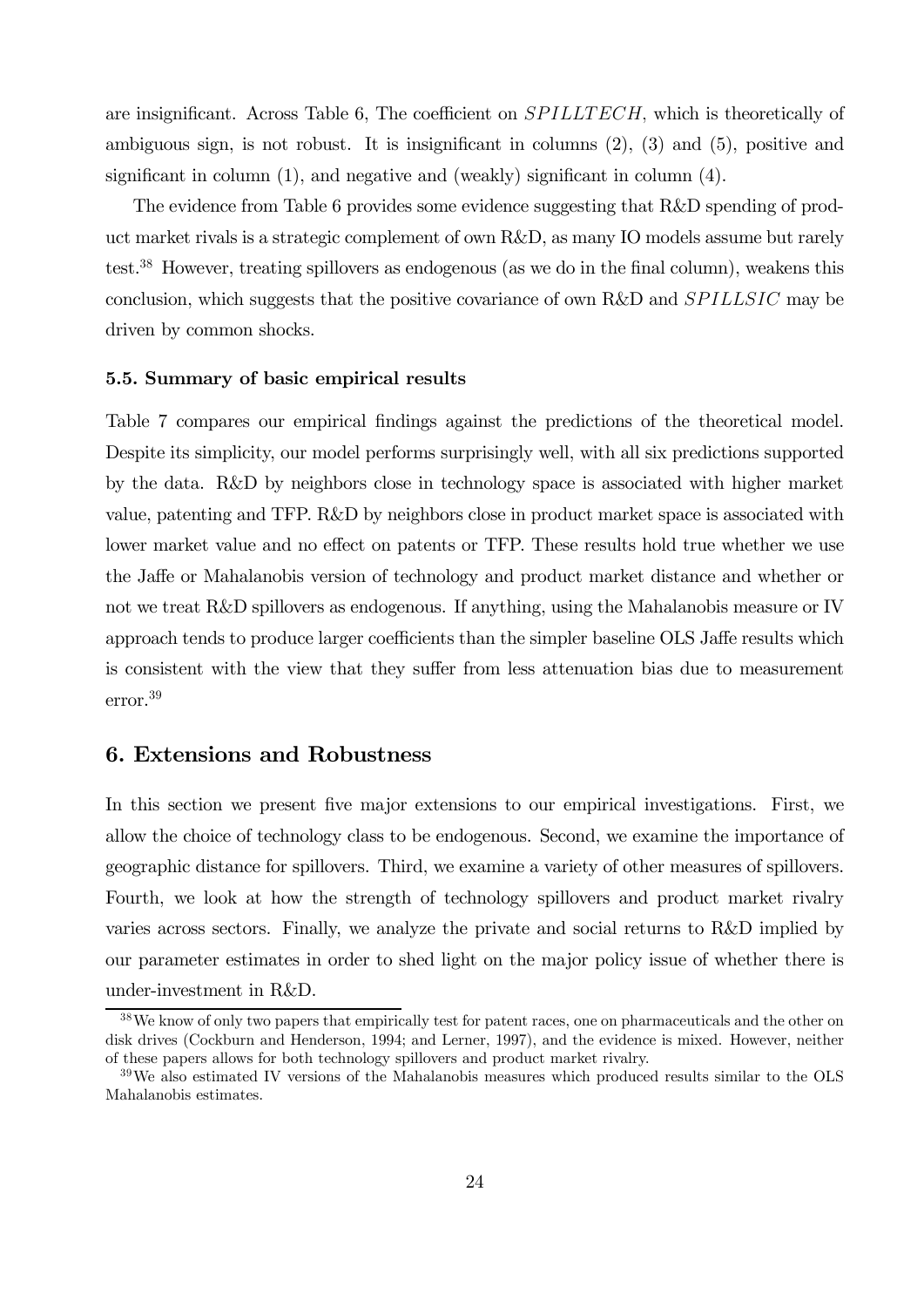#### 6.1. Endogenizing firm choice of technology classes

The two stage game of Section 2 took a firm's distribution of activity across technology classes as exogenous. We extend this to consider a "stage 0" where a firm chooses in which fields to focus its R&D efforts. This will define its technological profile and is fixed for the rest of the game. Considering any pair of firms, we generate a "co-agglomeration" index first suggested by Ellison and Glaeser (1997) to measure the degree to which industries and firms where co-located or co-agglomerated in the same geographic areas. We will discuss geographical concerns explicitly in the next sub-section, but since in our basic model we focused only on closeness in technology and product markets, we continue to do so in this sub-section. In the context of technological areas the co-agglomeration index,  $\gamma_{ij}^C$ , between a pair of firms, i and  $j$ , is:

$$
TECH_{ij}^{EG} = \gamma_{ij}^C \equiv \frac{\sum_{\tau} (T_{i\tau} - x_{\tau})(T_{j\tau} - x_{\tau})}{1 - \sum_{\tau} x_{\tau}^2}
$$
(6.1)

where  $T_{i\tau}$  is the proportion of all firm *i* patents in technology class  $\tau$  and  $x_{\tau}$  is the share of total patents in the technology class  $\tau$ .

Appendix E draws upon Ellison, Glaeser and Kerr (2007, 2010) to show that  $\gamma_{ij}^C$  is the expected value of spillovers (per unit of R&D) in an explicit model of the choice of technology classes. In this model firms choose where to locate their R&D labs across technology classes. The profits from locating a lab in a particular class depend on the (common to all firms) technological opportunities in that class, a purely idiosyncratic term and the potential spillovers from another lab located in the same class. The latter arises because some labs (and firms) are intrinsically better at learning from each other and will therefore tend to co-locate in a class: this might be because they both have some previous connection (e.g. the firms' Chief Technology Officers may both have studied together at university). Under the set of assumptions in Appendix E, patterns of co-location reveal this spillover potential.

Note that this model is not appropriate for examining product market rivalry. Firms will endogenously choose to locate in areas where they may obtain technological spillovers which leads to clustering in certain classes for pairs of firms. But with product market competition, firms will want to be in different product classes as their products are substitutes.

We implement this idea by replacing our previous measure of proximity,  $TECH_{ij}$ , with  $TECH_{ij}^{EG}$  and reconstructing  $SPILLTECH$ . Equation (6.1) is obviously closely related to  $TECH_{ii}$ : the numerator is the same as Jaffe's except we centre it at the mean of the the technological profile of all firms  $(x<sub>\tau</sub>)$ . The denominator is different, however, as we do not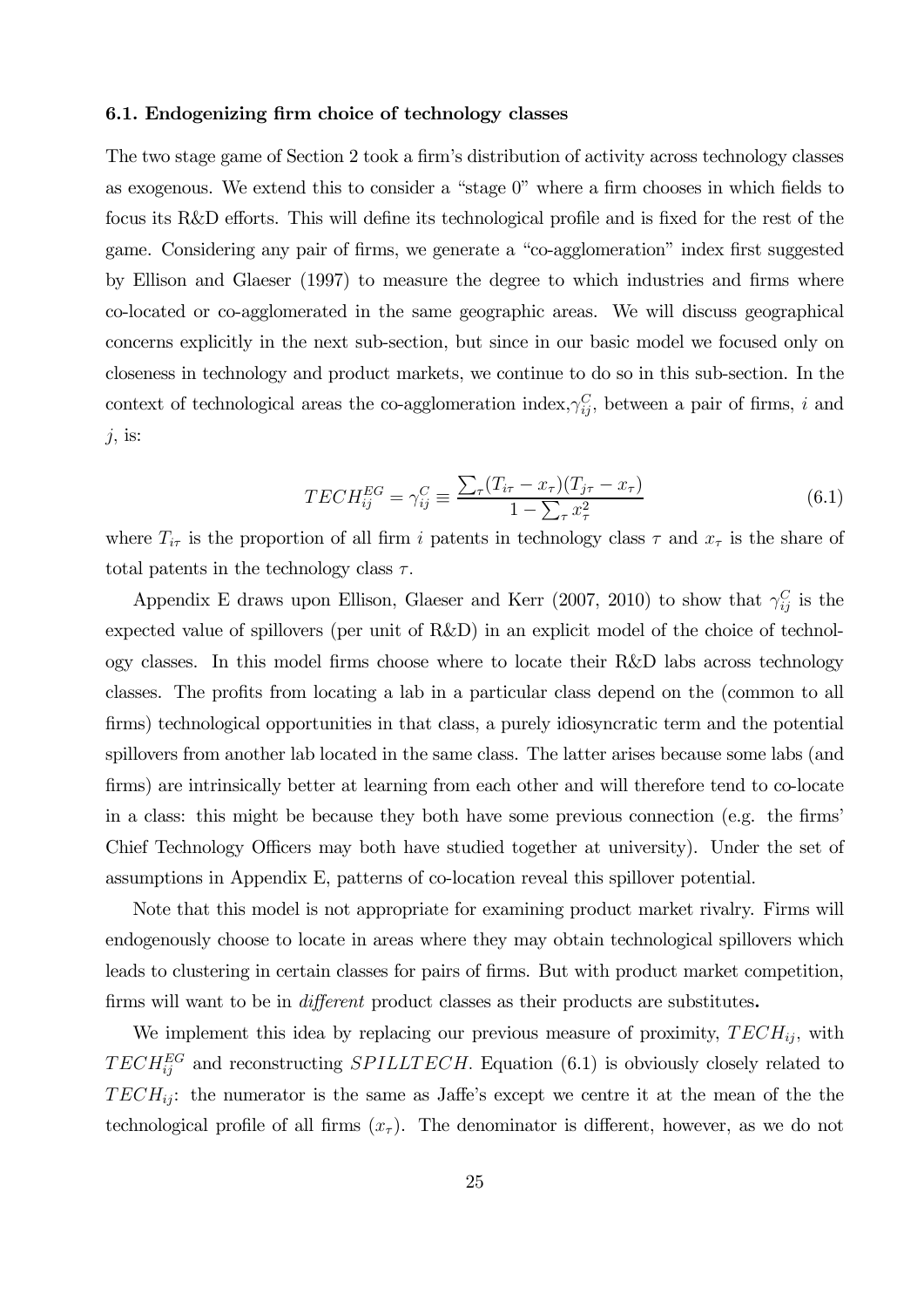divide by the variance of each firm's profile, but rather the overall variance. The empirical correlation between the two measures of  $SPILLTECH$  is 0.731 and highly significant.

Panel B of Table 8 gives the results from our baseline specifications with this new measure. The qualitative results are similar to those in the baseline results in Panel A. There are significant technological spillovers in the value equation and production function. Product market rivalry is indicated by the negative and significant coefficient on *SPILLSIC* in the value equation and there are signs of significant strategic complementarity of R&D in column (4). As in the main results  $SPILLSIC$  is insignificant for patents and productivity. The main difference between Panels A and B is that  $SPILLTECH$  is insignificant in the patents equation. The coefficient is correctly signed (positive) however, and the standard error is large, encompassing the estimate in Panel A. A more minor point is that the coefficient on  $SPILLTECH$  is much larger in the market value equation than for the Jaffe measure, but close to the estimates from the Mahalanobis measure and IV estimates (columns (5) and (6) of Table 3).

Overall then, the alternative more measure of distance (co-agglomeration) delivers qualitatively similar conclusions to our baseline measures.

#### 6.2. Geographic spillovers

Until now we have abstracted from explicit geographical considerations, but spatial closeness may have an effect on technology spillovers and product market rivalry. To incorporate the impact of geographic distance on technological spillovers we start with the state of location of the first inventor on every patent, or foreign country for non-US based inventors. For each firm we then define the vector  $L_i^T = (L_{i1}^T, L_{i2}^T, ... L_{i136}^T)$ , where  $L_{i\tau}^T$  is the share of patents of firm i in location  $q$ , which runs from 1 to 136 reflecting the 50 different US states and 86 foreign countries across which we observe the distribution of patents. The geographical technological closeness measure,  $GEOG_{ij}^T$  ( $i \neq j$ ), is calculated as the uncentered correlation between all firm  $i, j$  pairings:

$$
GEOG_{ij}^T = \frac{(L_i^T L_j^{T'})}{(L_i^T L_i^{T'})^{1/2} (L_j^T L_j^{T'})^{1/2}}
$$
(6.2)

We perform a similar exercise for product markets using the regional breakdown of sales in companies' accounts. Because this is not always reported at the same level of aggregation - for example a firm may report 50% of sales being in any of "England", "Britain" or "Europe" we aggregate this by nine geographic regions (Africa, Asia, Australasia, Europe, Middle East, Non-U.S. North America, South America, Ex-Soviet Block and the U.S.). Using this data we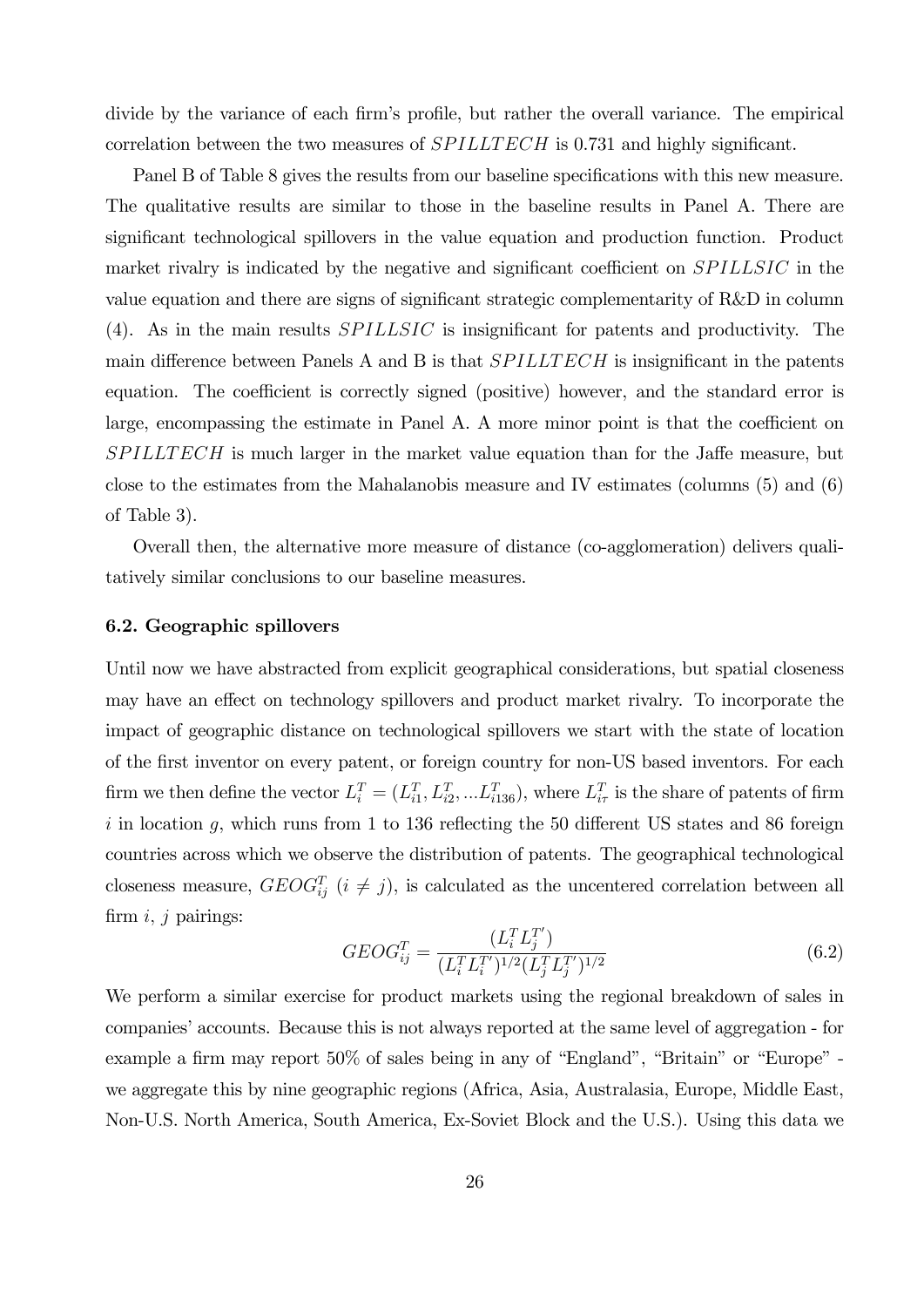can define a vector of a firm's location of sales,  $L_i^S = (L_{i1}^S, L_{i2}^S, ... L_{i9}^S)$ , and a geographical sales closeness measure,  $GEOG_{ij}^S$   $(i \neq j)$ :

$$
GEOG_{ij}^S = \frac{(L_i^S L_j^{S'})}{(L_i^S L_i^{S'})^{1/2} (L_j^S L_j^{S'})^{1/2}}
$$
(6.3)

With these two measures we can then define geographically distance weighted technology and product market spillover measures

$$
SPILLTECH_{it}^{GEOG} = \Sigma_{.j \neq i} TECH_{ij} \times GEOG_{ij}^T \times G_{jt}
$$
  
\n
$$
SPILLSIC_{it}^{GEOG} = \Sigma_{j \neq i} SIC_{ij} \times GEOG_{ij}^S \times G_{jt}
$$
 (6.4)

Finally, we include these measures into our baseline regressions alongside our standard measures of technology and product market spillovers. If geographic distance matters then we would expect our geographically weighted measures to empirically dominate, while if geographic distances is unimportant for spillovers then the basic measure should dominate.

Panel C of Table 8 reports the results. In the first three columns the coefficient on geographically weighted technology spillovers  $(SPILLTECH^{GEOG}_{it})$  has the expected positive sign and is significant (at the 10% level or greater) for both market value and productivity. This suggests some benefits to being geographically close in order to capture knowledge spillovers as in Jaffe et. al. (1993). By contrast, our geographically weighted product market spillovers are always insignificant suggesting that product market interactions are not that sensitive to regional interactions. This is consistent with the idea that the firms in our sample (large publicly listed US firms) operate in mainly quite globalized product market where physical distance is relatively unimportant.40 Lychagin et al (2010) implement a related but distinct method of examining geographical R&D spillovers (using more disaggregated countylevel data) in the presence of technological spillovers and product market rivalry. They also find that they are important in increasing productivity.

#### 6.3. Other Alternative distance measures

There are many ways to construct spillover models - Section 7 has a formal comparison. In this sub-section we show that our results are robust to different possible measures. $^{41}$ 

 $40$ Of course, given the coarseness of our measure of product-market geography another interpretation is our geographic market closeness measure is too noisy to get a significant interaction. This is certainly possible, although would still expect to see some muted results on the interaction if geographic distance really mattered for product market interactions. The robust zero effect across all columns suggests it does not.

<sup>&</sup>lt;sup>41</sup>As another robustness test we also reset the  $TECH$  and  $SIC$  distance measure to 0 for any firm pairs with both  $TECH$  and  $SIC$  above 0.1. This allows us to estimate results identifying only from firm pairs for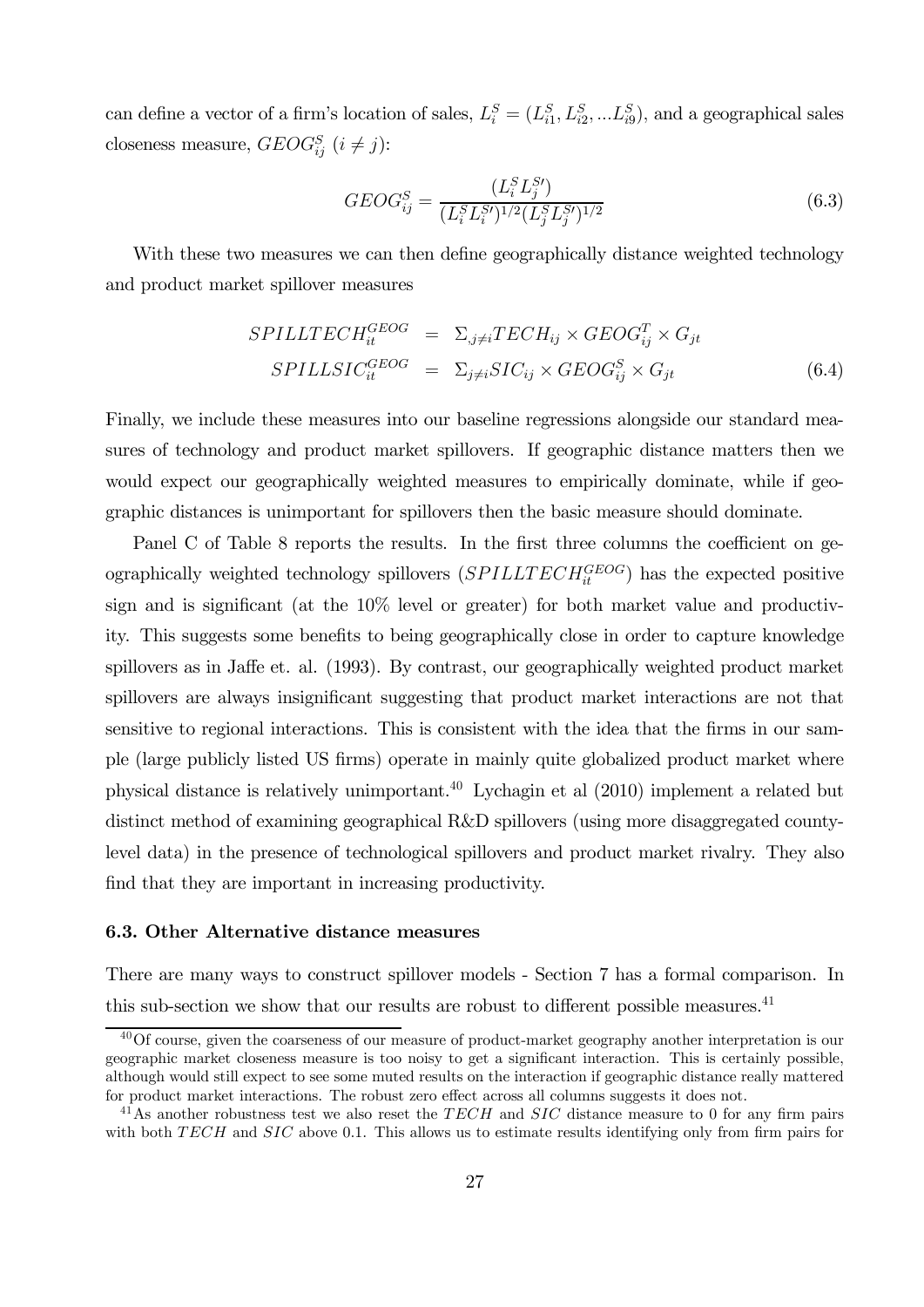#### 6.3.1. Jaffe-Covariance and Exposure based Measures of spillovers

In sub-section 3.1 we discussed the theoretical basis of the Jaffe (1986) distance based measure of spillovers and also derived two alternative measures that we labelled the Jaffe-Covariance and Exposure measures. Although closer to the formal model, these measure had some statistically unattractive properties such as lack of robustness to arbitrary aggregations of technology classes, which is why we preferred the conventional Jaffe measure as our baseline. Panel D of Table 8 shows what happens to our results if we use these measures instead (for both technology and product market spillover measures). Only one set of results are reported because as noted in sub-section 3.1 our log-linear specifications including firm R&D means the Jaffe-Covariance and Exposure measures are empirically identical. Reassuringly, we find the results are quite stable illustrating that it is the numerator of the distance metric which is driving our results rather than the normalization. The only slight difference is that the SPILLSIC coefficient is significant in the patents equation whereas it was insignificant in the baseline results. In Appendix A3 we present an extended model where patents are endogenously chosen that may rationalize such a positive effect.

#### 6.3.2. An alternative to the Compustat Segment Data: the BVD Dataset

The finance literature has debated the extent to which the breakdown of firm sales into four digit industries from the Compustat Segment Dataset is reliable. To address this concern, we used an alternative data source, the BVD (Bureau Van Dijk ) database. This contains information on the size, industry and global ultimate owner of about ten million establishments in North America and Europe. We match these to Compustat creating company trees: a breakdown of each parent firm's activity according to the activity and size of its subsidiaries. The correlation between the Compustat Segment and BVD Dataset measures is high (e.g. within-firm correlation of  $\ln(SPILLSIC)$  is 0.737). The empirical results (Panel B in Table A3) are also similar to the earlier tables, confirming the key findings of technology spillovers, product market rivalry and strategic complementarity of R&D.

#### 6.3.3. Disaggregating Patent Classes

Thompson and Fox-Kean (2005) have suggested that the three digit patent class may be too coarse and a finer disaggregation is better for measuring spillovers. As Henderson, Jaffe and

which firms are either close in technology space or product space but not both. Doing this we find that first TECH and  $SIC$  have a correlation of  $-0.024$  (so are now orthogonalized in the data), and second that our main results are robust (see Table A3 Panel D).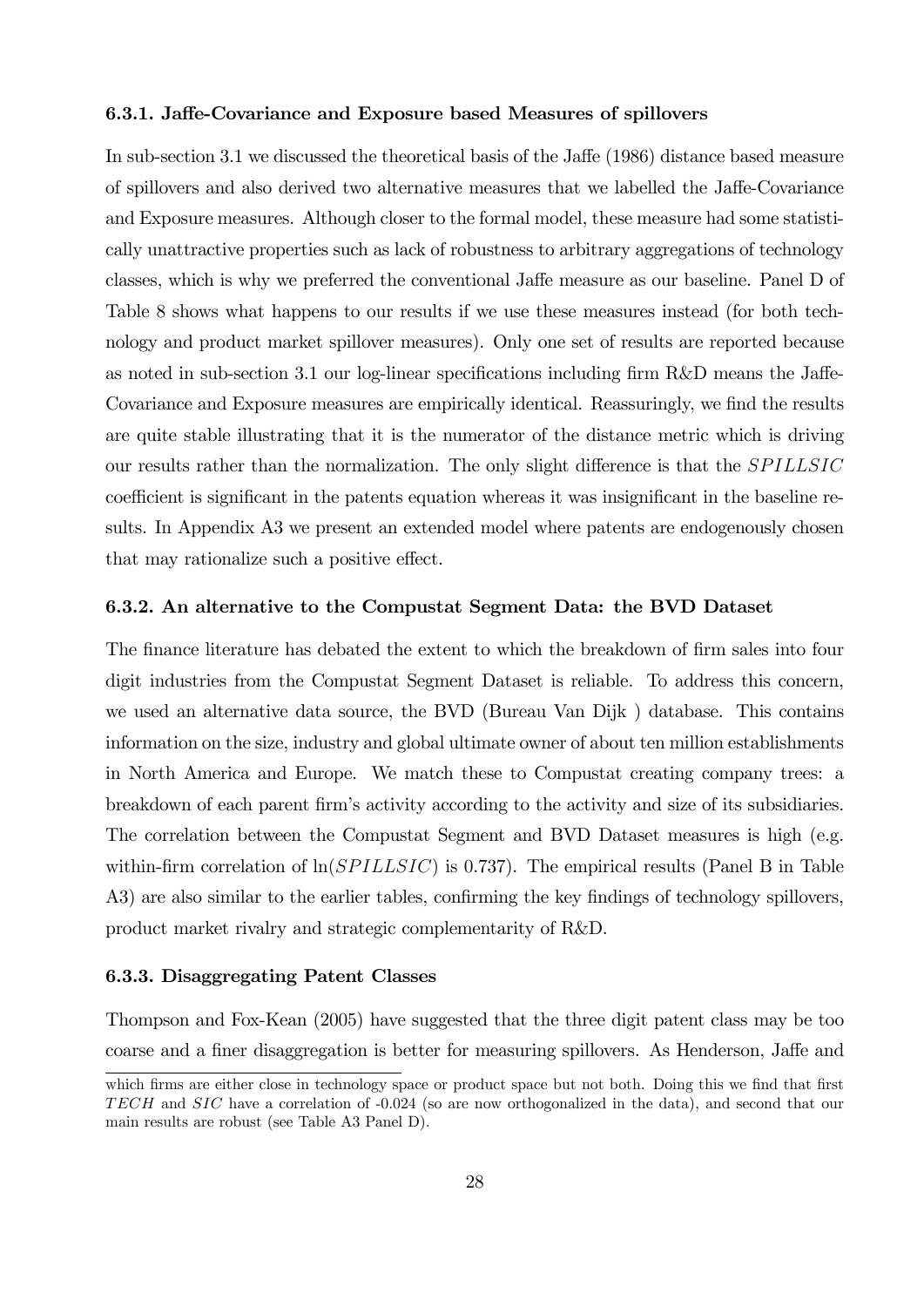Trajtenberg (2005) point out, finer disaggregation of patents classes is not necessarily superior as the classification is subject to a greater degree of measurement error.<sup>42</sup> Nonetheless, to check robustness, we reconstructed the (Jaffe) distance metric using six digit patent classes and then used that measure to construct a new pool of technology spillovers The empirical results are robust for all four equations (Panel C in Table A3).

#### 6.4. Econometric results for three high-tech industries

We used both the cross-firm and cross-industry variation (over time) to identify our two spillover effects. A straightforward extension of the methodology is to examine particular industries. This is difficult to do for every sector given the size of our dataset. Nevertheless, it would be worrying if the basic theory was contradicted in the high-tech sectors, as this would suggest our results might be due to biases induced by pooling across heterogenous sectors. We examine in more detail the three most R&D intensive sectors where we have a sufficient number of firms to estimate our key equations: computer hardware, pharmaceuticals, and telecommunications equipment (see Appendix F for details). Overall, the qualitative results are robust: significant technology spillovers are found in all three sectors, with larger coefficients than in the pooled results and the coefficient on the product market rivalry term is always negative in the value equation. However, there is also some interesting heterogeneity. First, the magnitude of the technology spillover and product market rivalry effects vary. Second, we find statistically significant product market rivalry effects of R&D on market value in only two of the three industries studied (they are not present in telecommunications). Finally, there is evidence of strategic complementarity in R&D for computers and pharma, but not for telecommunications.

# 6.5. Estimates of the Private and Social Returns to R&D

#### 6.5.1. Methodology

In this sub-section we use our coefficient estimates to calculate the private and social rates of return to R&D for the whole sample and for different sub-groups of firms. In doing this, we are making the stronger assumption that the coefficients we estimated in the empirical work have a structural interpretation and can be used for policy purposes. This goes beyond the simple qualitative predictions of the model which we tested in the empirical work. We are assuming here that the functional forms are correct, the distance metrics can be interpreted

 $^{42}$ The information is only available from 1976 (compared to 1963 for all patents), has more missing values and contains a greater degree of arbitrary allocation by the patent examiners.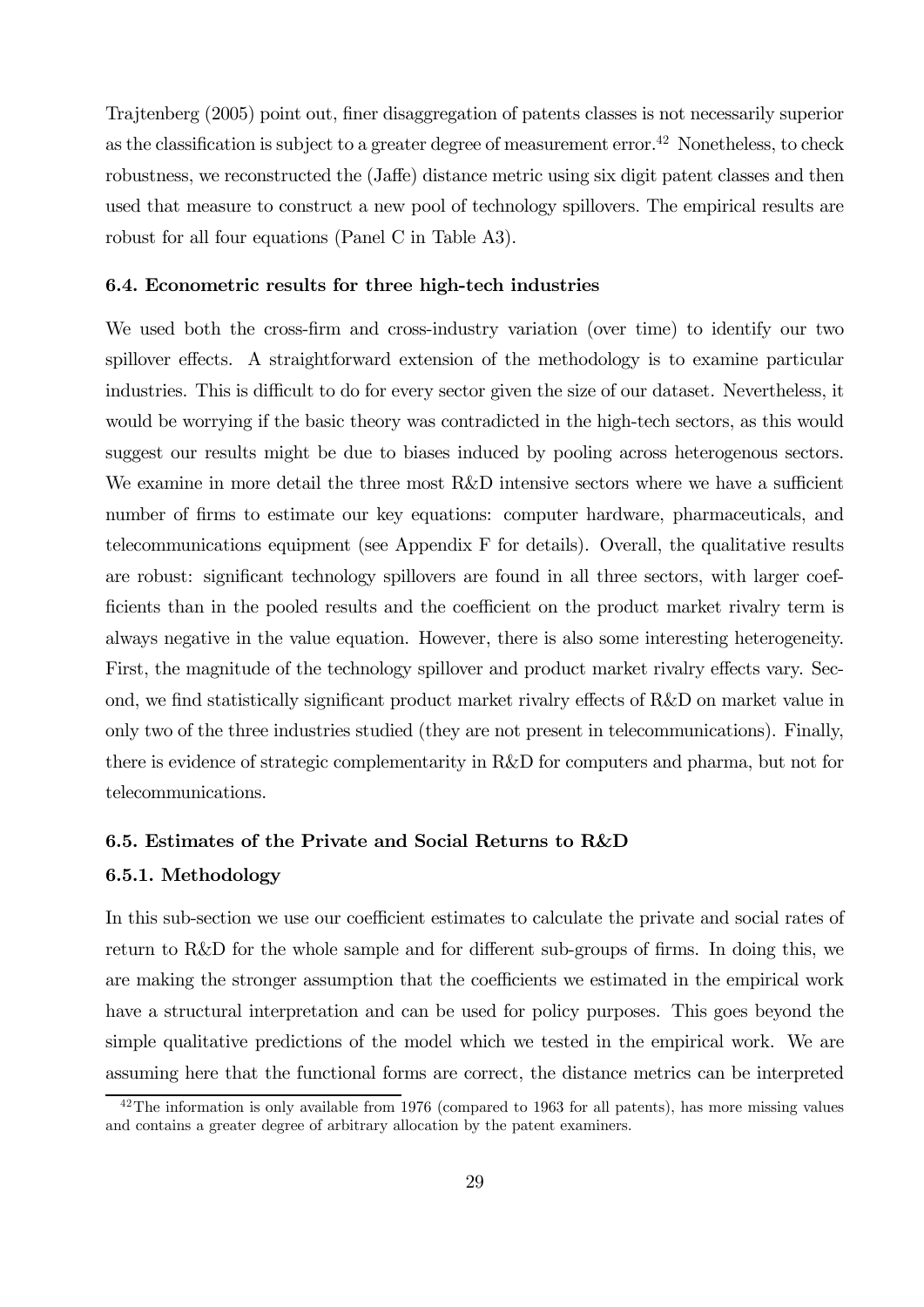quantitatively, and the estimated coefficients are causal. For all these reasons, this discussion is inherently more speculative.

With these caveats in mind, we define the marginal social return  $(MSR)$  to R&D for firm i as the increase in *aggregate output* generated by a marginal increase in firm  $i$ 's R&D stock (taking into account the induced changes in R&D by other firms).<sup>43</sup> The marginal private return  $(MPR)$  is defined as the increase in *firm i's output* generated by a marginal increase in its R&D stock. Both the  $MSR$  and  $MPR$  refer to gross rates of return, prior to netting out the depreciation of R&D knowledge. Appendix G provides a detailed discussion of how to calculate these rates of return for individual firms within our analytical framework. In the general case, the rates of return for individual firms depend on the details of their linkages to other firms in both the technology and product market spaces. Although we will use the general formulae to compute the returns presented in this sub-section, much of the intuition can be understood by examining the special case where all firms are fully symmetric and we abstract from the "amplification" effects arising from mechanisms like strategic complementarity in R&D. What we mean by fully symmetric is that all firms are the same size in sales and R&D stocks, and are identically linked with other firms in both the technology and product market spaces. In this special case, the marginal social return can be written simply as:

$$
MSR = \left(\frac{Y}{G}\right)(\varphi_1 + \varphi_2) \tag{6.5}
$$

where  $\varphi_1$  and  $\varphi_2$  are the coefficients (output elasticities) of the own R&D stock (G) and the pool of technology spillovers  $(SPILLTECH)$  in the production function, respectively, and  $Y/G$  is the ratio of output to the R&D stock.<sup>44</sup> In this formulation the MSR can be interpreted as a marginal product of a firm's R&D, which reflects both the direct contribution to the firm's own R&D stock  $(\varphi_1)$  and the indirect effect it has by augmenting the stock of technology spillovers enjoyed by all other firms  $(\varphi_2)$ . Own R&D increases productivity so obviously will affect both the the private return and social return. R&D by other firms will affect the social return but not the private return. Thus, the  $MSR$  is larger the stronger is the impact of the technology spillovers generated by the firm.

<sup>&</sup>lt;sup>43</sup>This is the conventional definition adopted by researchers using a production function framework. Nonetheless, it is worth pointing out that this definition does not fully capture consumer surplus, and thus underestimates the full social return from R&D. The extent of this underestimation depends on how much of the surplus firms can capture and on the price deflators used to convert observed revenues into real output measures, which may vary across different types of firms and industries (Griliches, 1979).

<sup>&</sup>lt;sup>44</sup>In computing the social returns, it is important to use the elasticity of R&D stock from the production function,  $\varphi_2$ , rather than from the value equation,  $\gamma_2$ . The R&D elasticity in the value function should be larger because it captures both the pure productivity shift due to R&D and the increase in the levels of other variable inputs such as employment, whereas the production function elasticity captures only the productivity effect. This is confirmed by our econometric estimates.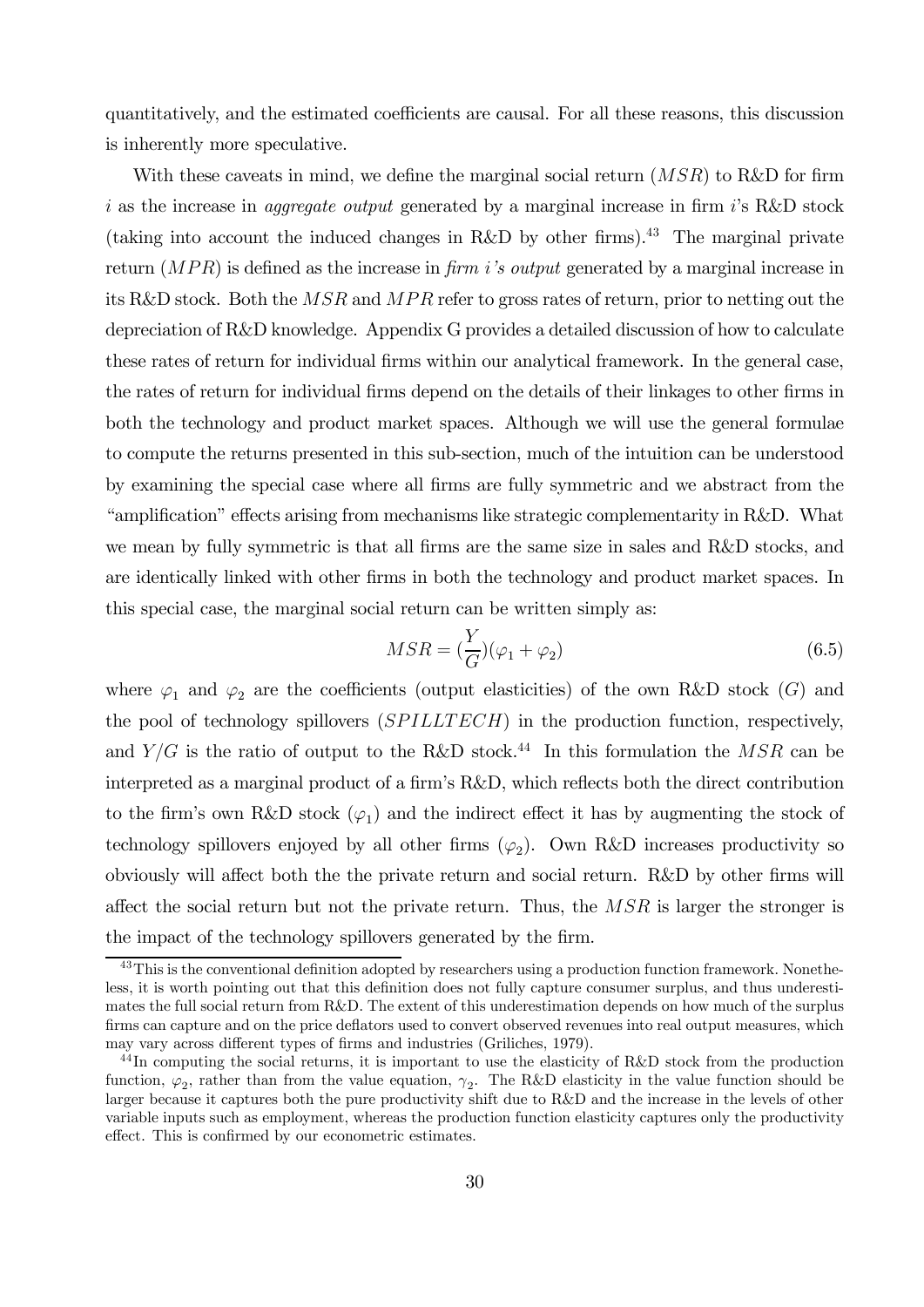Continuing with the special case, the marginal private return can be expressed as:

$$
MPR = \left(\frac{Y}{G}\right)(\varphi_1 - \sigma \gamma_3) \tag{6.6}
$$

In equation (6.6) we still include the effect of own R&D on productivity ( $\varphi_1$ ) as in the MSR, but now there is also a term in  $\gamma_3$ , the coefficient on *SPILLSIC* in the market value equation. Recall that this reflects R&D spending by a firm's rivals in the product market. Since  $\gamma_3 < 0$ , the  $MPR$  is larger than simply its contribution to the firm's own R&D stock because of the business stealing effect inherent in oligopoly models. This effect increases the private incentive to invest in R&D by redistributing output between firms, but does not enter the social return calculus and thus is absent from the MSR. The  $\gamma_3$  coefficient is multiplied by a parameter  $\sigma$  which represents the proportion of the fall in market value from a rival's R&D that comes from reduction in its level of output (this is redistributed to the rival firms) rather than an induced decline in price (which does not benefit rival firms). For the calculations here, we set  $\sigma = \frac{1}{2}.^{45}$ 

In this symmetric case with no amplification of R&D, the wedge between the social and private returns depends upon the importance of technology spillovers in the production function  $(\varphi_2)$  relative to rivalry effects in the market value equation  $(\gamma_3)$ . The social rate return to R&D can be *either larger or smaller* than the private rate of return, depending on the relative magnitudes of  $\varphi_2$  and  $|\sigma\gamma_3|$ . Intuitively, the more important is *SPILLTECH* relative to  $SPILLSIC$ , the more likely it is that the positive effects of R&D will dominate the negative ones from a social perspective.

In the general case derived in Appendix G and empirically implemented below, the relative returns also depend on the position of all firms in both the technology and product market spaces, but the result continues to hold that the social return to R&D can either be either larger or smaller than the private return.

#### 6.5.2. Results for the Private and Social Return to R&D

Using our baseline parameter estimates, assuming symmetric firms and no amplification, and evaluating these expressions at the median value of  $\frac{Y}{G}$  (which is 2.48), we obtain an estimate

<sup>&</sup>lt;sup>45</sup>We need an assumption on the parameter  $\sigma$  in order to back out the implied output redistribution from our estimates of the business stealing effect in the market value equation, which includes both the output and price effects of rivalry. Different oligopoly models will generate different precise values of the scaling parameter,  $\sigma$ . Most oligopoly models we have examined, with standard isoelastic demand and constant marginal cost, generate values of  $\sigma$  less than  $\frac{1}{2}$ . We argue in Appendix G that a value of  $\sigma = \frac{1}{2}$  is conservative, in that it leads us to over-estimate the private return and thus under-estimate the wedge between private and social returns to R&D.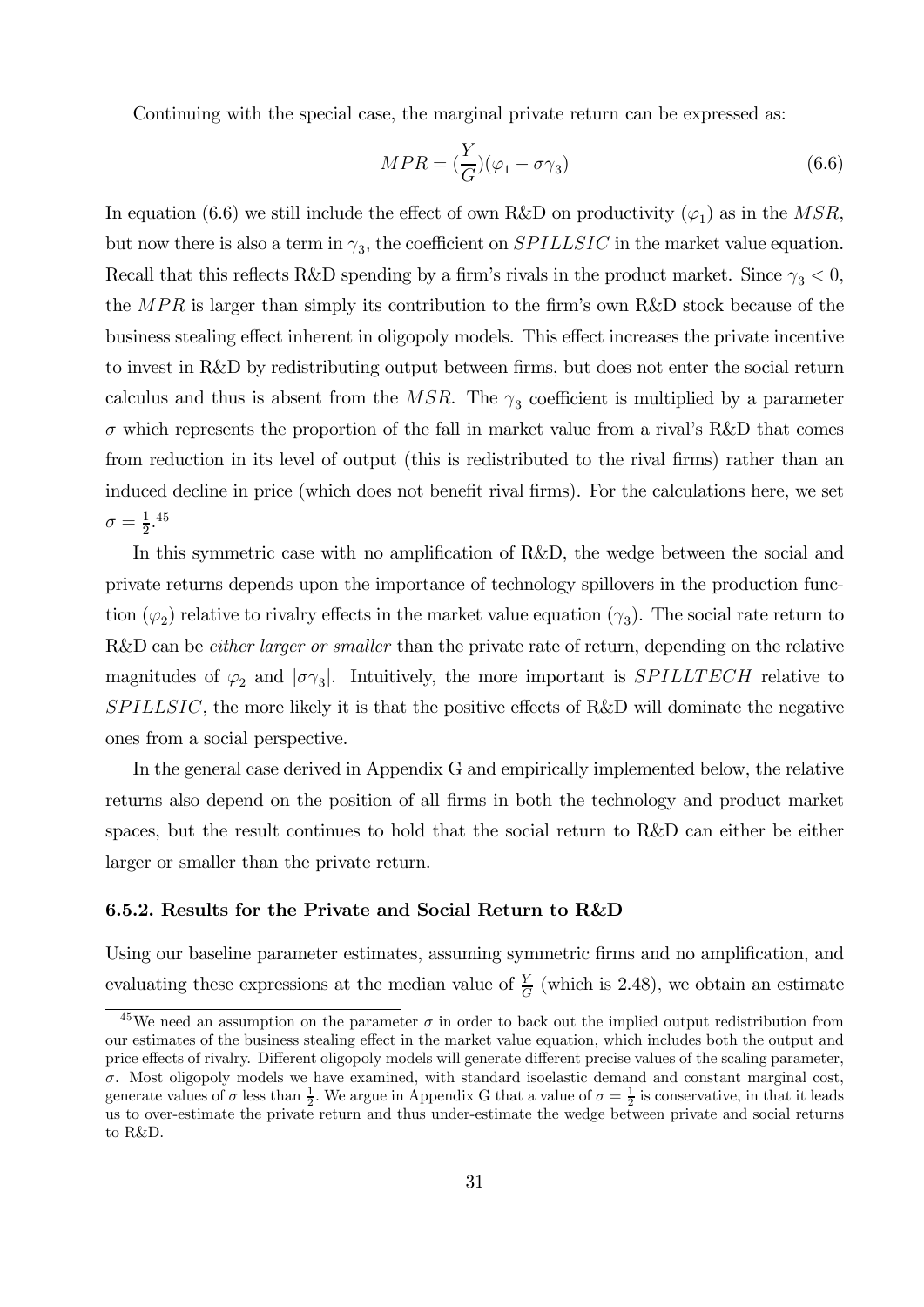of the MSR of 58% (= 2.48  $*(0.043 + 0.191)$ , and an estimate of the MPR of 20.8% (=  $2.48 * (0.043 + 0.042)$ . This calculation shows that, for the sample of firms taken together, the marginal social returns are between two to three times the private returns, indicating underinvestment in R&D. The estimated wedge between the social and private return rises from 29.2% ( =  $58\%$  - 20.8%) to 39.4% (=  $58\%$  - 10.6%) if we ignore the product market rivalry effect. We can use our estimates of the private and social returns to infer the gap between the observed and socially optimal level of R&D. To do this we need an assumption about the price elasticity of the demand for R&D. Using a price elasticity of unity,<sup>46</sup> and the ratio of  $MSR$  to  $MPR$  of 2.76, we find that the socially optimal level of R&D is about three times as large as the observed level.

The results for the full calculations of private and social returns, allowing for asymmetric firms and amplification effects, are presented in Table 9. Several important results emerge from this table. First, in the full calculations given in row 1, we find that the gross social returns are estimated at 55% and the gross private returns at 20.7%, again indicating a substantial divergence between social and private returns of 34.3 percentage points. This is surprisingly similar to the results for the symmetric no amplification case discussed above, suggesting that the simple case is not misleading when considering the aggregate effects. Second, row 2 in Table 9 shows the results from using the Mahalanobis distance metric, in which gross social returns are shown to be 46.1 percentage points above private returns. Row 3 shows the IV results which shows the smallest gap between private and social returns, but even here social returns are almost twice as big as private returns.

To calculate an optimal subsidy level, we need to compare the net social and private returns, rather than gross returns, i.e. to net out appropriate R&D depreciation. One approach is to assume social and private returns both have the same depreciation rate, for example, the 15% value we use to calculate the empirical R&D stock, in which case the gap between net social and private returns is the same as the gap between gross returns. However, as Griliches (1979) and Pakes and Schankerman (1984) argue, the social depreciation rate of R&D is likely to be lower than the private rate because private depreciation includes the redistribution of rents across firms, which is not a social loss. If this is so, our estimate of the gap between private and social returns is probably a lower bound to the true gap net of depreciation.

<sup>46</sup>Our estimated coefficients on the tax credit variables from the first stage IV regression (column (3), Table A2), evaluated at the sample means, imply a price elasticity of -0.70 and -2.0 for the federal and state tax credits respectively, while Bloom, Griffith and Van Reenen (2002) find a long-run value of -1.1 estimating using cross-country and time variation in R&D tax credits and report similar values of around unity for other papers in the literature.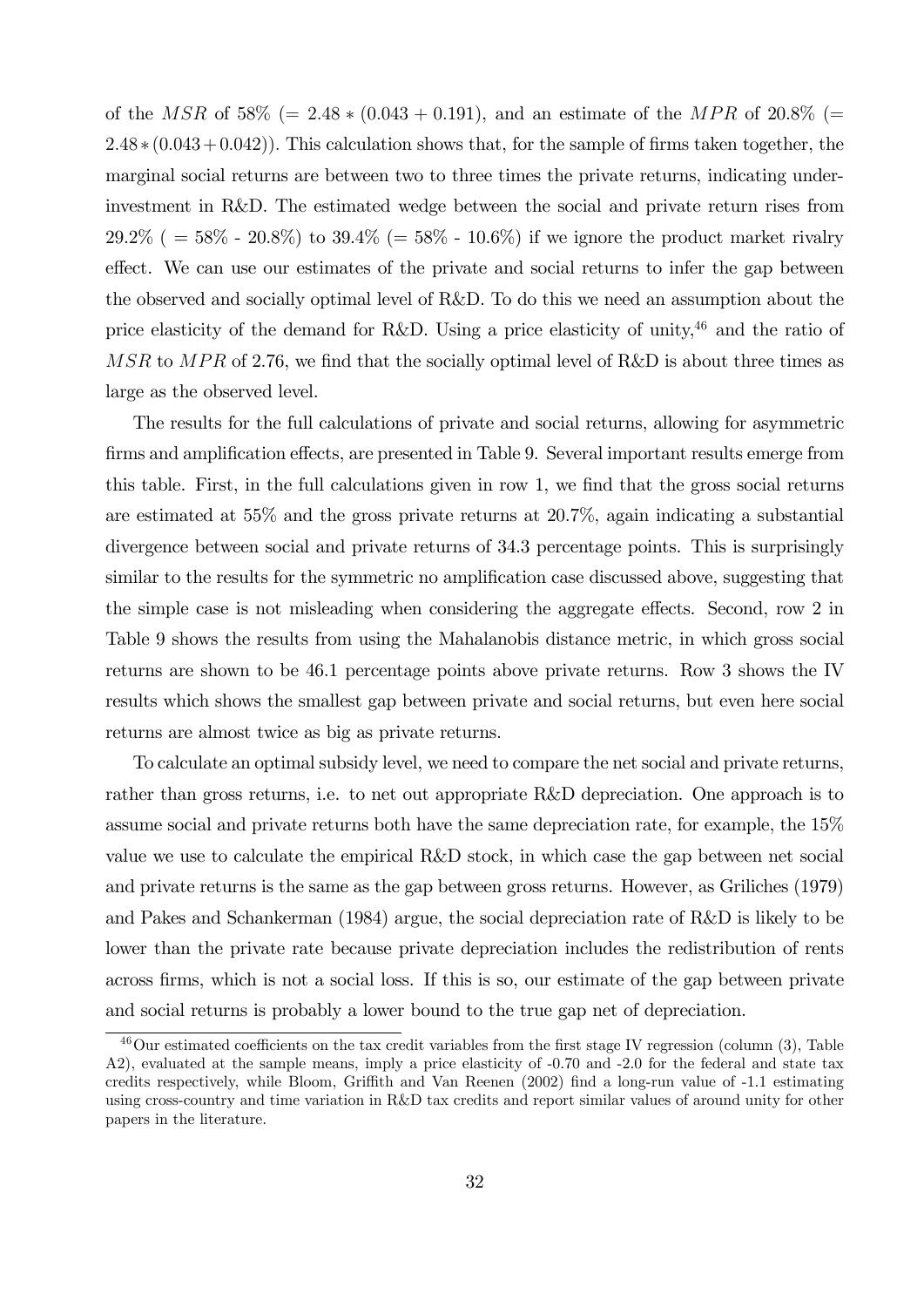Second, in rows 4-7 we split firms by their quartiles of size. We find that larger firms have a larger gap between social and private returns. The reason is that larger firms tend to operate in more populated technology fields, and thus have a higher level of connectivity with other firms in technology space (shown by their higher average  $TECH$  values: 0.054 in the largest quartile). For this reason they generate more spillovers at the margin. Smaller firms tend to operate more in technology niches (shown by their lower average  $TECH$  values: 0.029 in the lowest quartile) and so generate fewer spillovers. Taken at face value, this result would suggest that larger firms should receive more generous R&D subsidies. Of course, technology spillovers are not the only possible justification for government intervention. Other factors – most notably, imperfect capital markets — may argue for a larger subsidy for smaller (or perhaps more reasonably, younger) firms who are likely to be more severely liquidity-constrained. Our Compustat sample has very few observations from small firms and thus is not informative on this issue.<sup>47</sup> But our finding here does, at least, suggests a reconsideration of the more generous tax credits for smaller firms that are standard in many countries.

# 7. A Comparison of Spillover Measures

In this paper we have developed and applied a variety of technology spillover measures based on different measures of proximity between firms. We do this primarily to establish the robustness of our main empirical findings, but it is of independent interest to compare the strengths and weaknesses of these measures. To do this, we propose a series of desirable properties ('axioms') and then evaluate the measures based on these properties.<sup>48</sup> To our knowledge this is the first attempt to give an 'axiomatic' basis for evaluating different measures of technology (and product market) proximity and spillovers.

We propose the following properties for evaluating proximity (and their associated spillover) measures.

1. EMF: The index has an economic micro-foundation. This property is self-evidently

 $^{47}$ In the data 13% of the observations come from firms with less than 500 employees, the formal cut-off for smaller and medium sized enterprises. These firms of course will be a selected sample given they are all publicly quoted.

<sup>&</sup>lt;sup>48</sup>There is a related approach in the sociology literature on segregation measures. In an influential paper, Massey and Denton (1986) identify five dimensions of (geographic) segregation, relate the various existing measures of segregation in the sociology literature to these different dimensions, and then construct a synthetic measure using factor analysis. The five dimensions are: eveness, exposure, concentration, centralisation, and clustering (contiguity). Of these, only exposure and clustering apply to measuring knowledge spillovers. Clustering has been given an economic microfoundation by Ellison and Glaeser, which we discuss in subsection 6.1 and Appendix E. Exposure relates to the probability that different members of distinct groups (firms in our context) come into contact with each other, which we developed in sub-sections 3.1-3.3.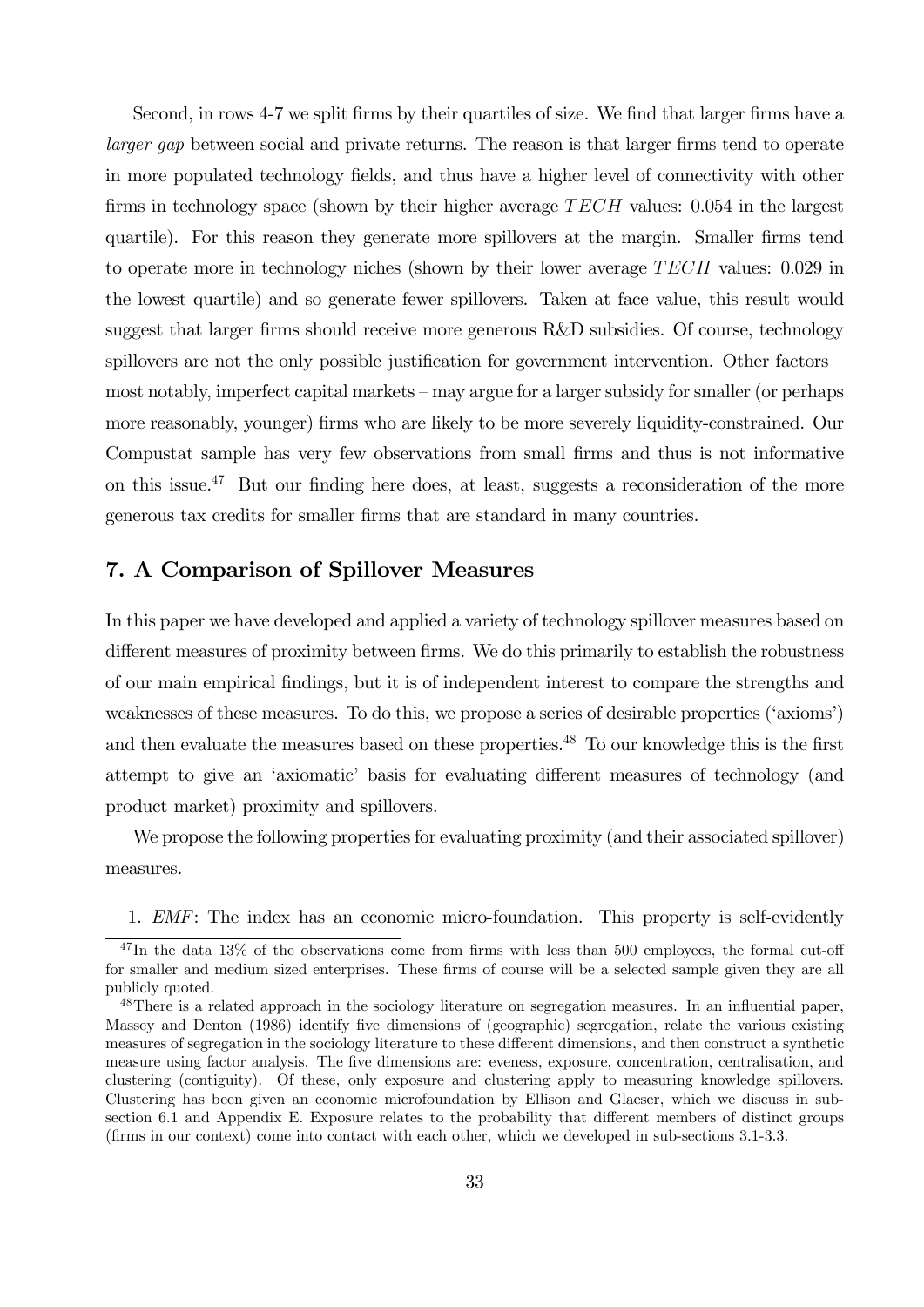desirable.

- 2. SCALE: The index is invariant (up to a proportionality factor) to re-scaling the number of units. If Property 2 did not hold, rankings of firm pairs in terms of proximity depend on the units in which we measure R&D.
- 3. WFO: The index increases in the degree of R&D overlap within a technology field (within-field overlap). Property 3 says that, holding constant the share of firm's  $j$ 's R&D in technology field  $\tau$ , firm *i* is more likely to enjoy a knowledge spillover from firm *j* the larger is the share of firm *i*'s R&D in field  $\tau$ . Formally,  $TECH_{ij}$  is strictly increasing in  $n_{i\tau}/n_i$ . This is the basic assumption underlying the empirical literature on measuring R&D spillovers.
- 4. BFO: The index increases in the degree of R&D overlap in technologically related fields (between-field overlap). Property 4 extends Property 3 to cross-technology field spillovers. For a given share of firm *j*'s R&D in technology field  $\tau$ , firm *i* is more likely to enjoy a knowledge spillover from firm j in field  $\tau$  if it does more R&D in field q whenever fields  $\tau$  and q are technologically related  $(\omega_{\tau q} > 0)$ .
- 5. NOF: The index is invariant to the allocation of R&D by firm  $i$  in fields where firm i does no R&D and which are not technologically related to those in which firm i is active (non-overlapping fields). Property 5 says that the technological proximity between two firms should depend only on the extent to which their R&D *overlaps* (i.e. occurs in fields where  $\omega_{\tau\nu} > 0$ . Formally, let  $B_1$  denote the set of technology fields in which at least one of the firms *i* and *j* is active and where  $\omega_{\tau q} > 0$  for  $(\tau, q) \in B_1$ , and  $B_2$  denote the complementary set. Let  $F_i^{B_1}$  and  $F_i^{B_2}$  denote the allocation of firm  $i's$  R&D across fields in the set  $B_1$  and  $B_2$ , respectively. Property 5 requires that  $TECH_{ij}(F_i^{B_1}, F_j^{B_1}, F_i^{B_2}, F_j^{B_2}) = TECH_{ij}(F_i^{B_1}, F_j^{B_1})$  for any allocations  $F_i^{B_2}$ and  $F_j^{B_2}$ .
- 6.  $AGG$ : The index is invariant to aggregation of technology fields in which neither firm i nor *i* does R&D. Property 6 states that, if neither firm *i* nor *i* has R&D activity in a subset of technology fields, their proximity index should be invariant to any aggregation of those fields. Formally, let  $B_1$  denote the set of technology fields in which at least one of the firms *i* and *j* is active and where  $\omega_{\tau q} > 0$  for  $(\tau, q) \in B_1$ , and  $B_2$  denote the set complementary to  $B_1$ . Let  $B_2^a \subset B_2$  denote a set in which some fields in  $B_2$  are aggregated,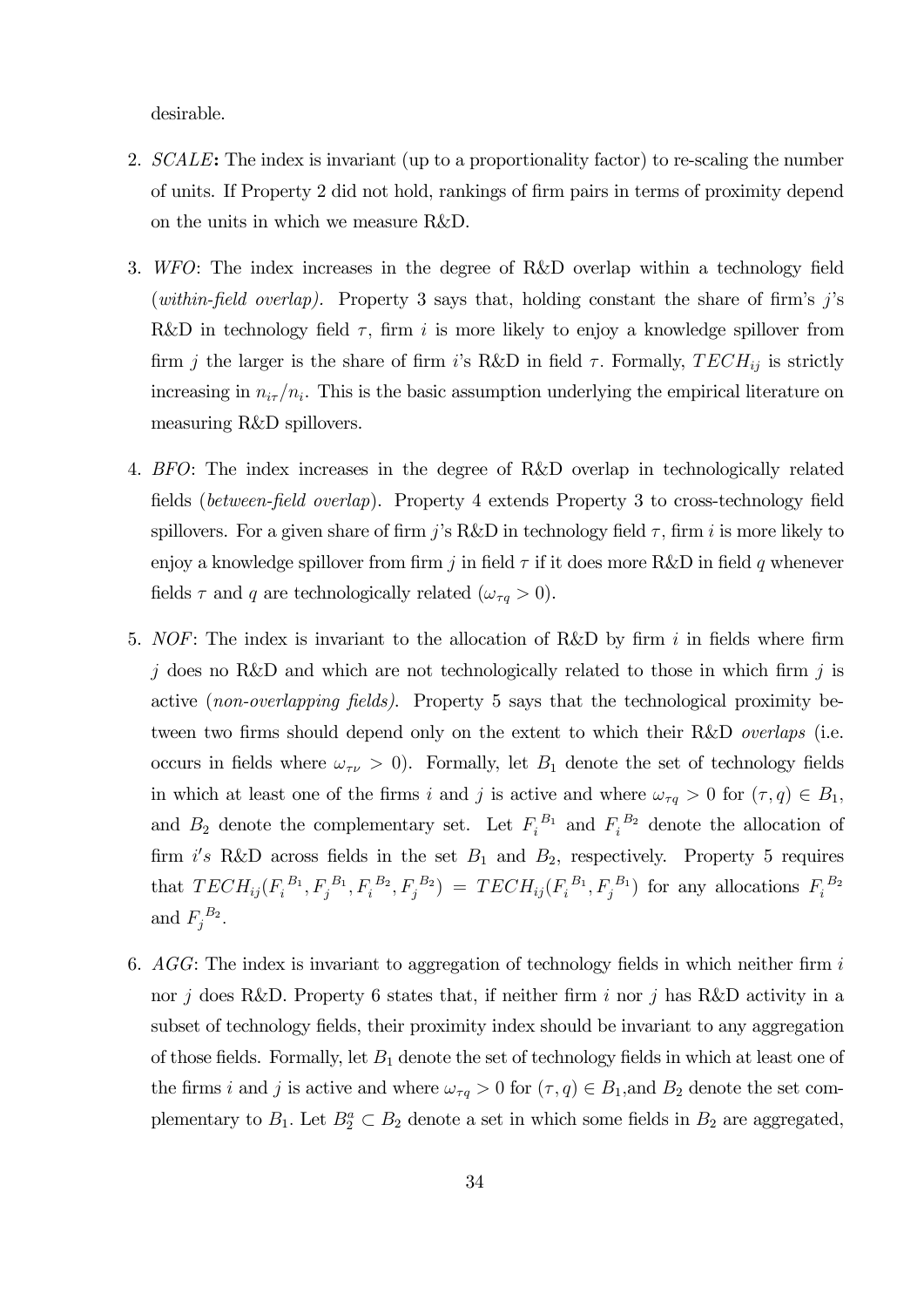and  $TECH_{ij}(B_1, B_2)$  and  $TECH_{ij}(B_1, B_2^a)$  be the proximity measure based, respectively, on the set  $(B_1, B_2)$  and  $(B_1, B_2^a)$ . Then  $TECH_{ij}(B_1, B_2) = TECH_{ij}(B_1, B_2^a)$ . Property 5 implies Property 6, but not vice versa.

7. ROB: The index is robust to the aggregation of technology fields in which either firm i or  $j$  does R&D. Property 7 says that an index is preferred if it is less sensitive to how technology fields are defined (see the discussion in sub-section 3.1 and Appendix C.1). Formally, let  $TECH_{ii}(B_1)$  denote a proximity index based on the set of technology fields  $B_1$ . Let  $B_2$  denote a new set of fields in which some subsets  $B_1^a \subset B_1$  are aggregated, and where at least one of the firms  $(i, j)$  is engaged in the fields  $B_1^a$ . Then an index  $TECH_{ij}$ is preferred the smaller is the value  $\left| \frac{TECH_{ij}(B_2)}{TECH_{ij}(B_1)} - 1 \right|$ .

In Table 10 we compare five proximity measures: (1) the standard Jaffe index, (2) Mahalanobis generalization of the Jaffe index, (3) Jaffe covariance index, (4) Exposure index and (5) Ellison-Glaeser co-agglomeration index. An 'X' denotes that the proximity index in that row has the property designated in the column. On the basis of Properties 1-7 in Table 10 we draw two main conclusions. First, the Jaffe measure which has been the benchmark for empirical spillover research for almost two decades is strictly dominated by the Mahalanobis measure. The Mahalanobis measure has the additional desirable property of allowing for between field overlap  $(BFO)$ , which is important as technology spillovers almost certainly occur across (as well as within) technology classes, for example in biomedical engineering. Indeed, we find empirically that the Mahalanobis metric out-performs the Jaffe measure.

Second, no proximity index dominates every other measure. In particular, while the Mahalanobis measure dominates the Jaffe measure because of its ability to allow for between field overlap, it is not invariant with respect to non-overlapping fields  $(NOF)$  which the Exposure measure is. The conclusion that no single index dominates in terms of these properties is important, and suggests the choice for empirical researchers will turn on the weight they put on these properties, which in turn depends on their particular research question.

# 8. Conclusions

Firm performance is affected by two countervailing R&D spillovers: positive effects from technology spillovers and negative business stealing effects from R&D by product market rivals. We develop a general framework showing that technology and product market spillovers have testable implications for a range of performance indicators, and then exploit these using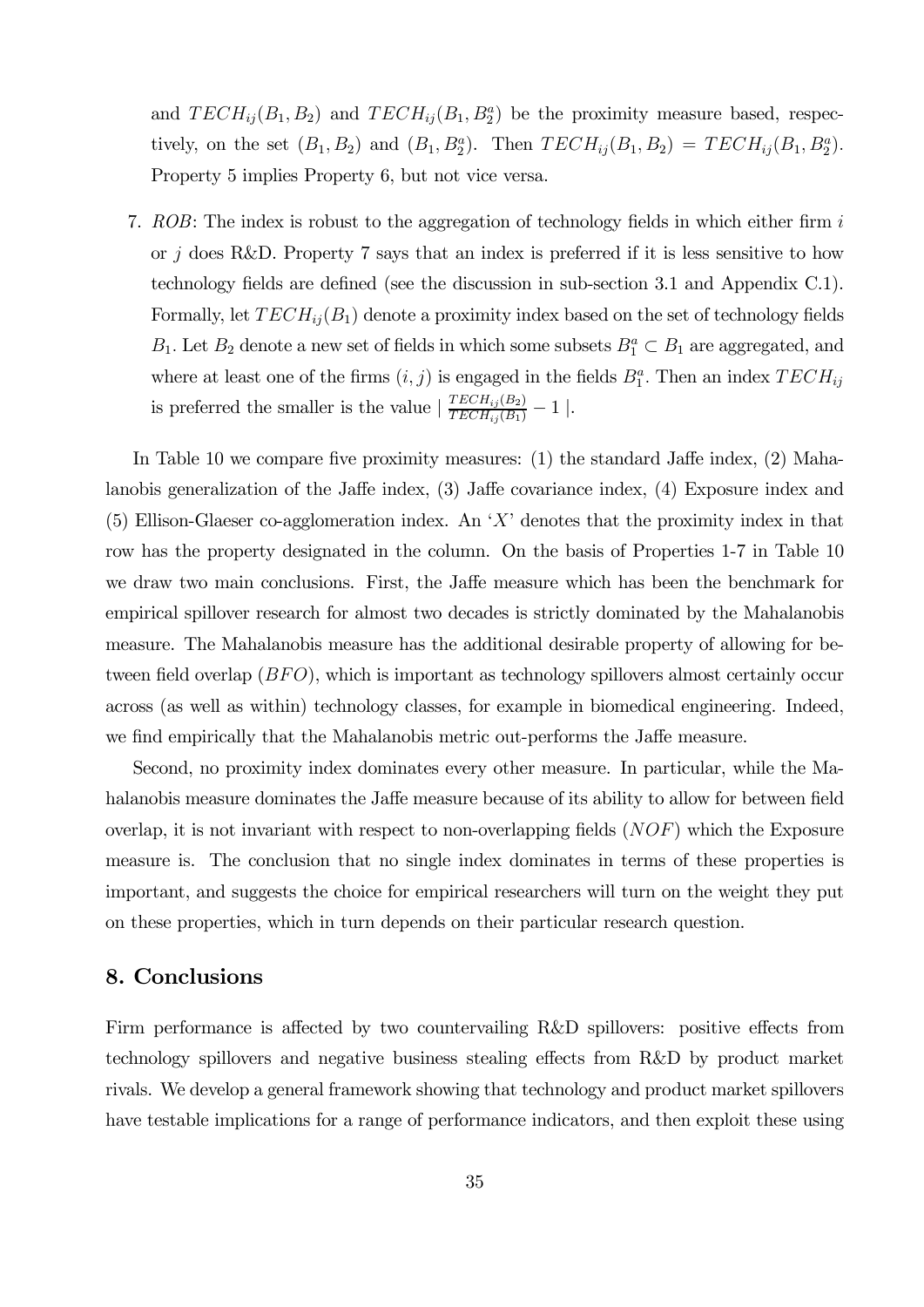distinct measures of a firm's position in technology space and product market space. Using panel data on U.S. firms over a twenty year period we show that both technology and product market spillovers operate but, despite the business stealing effect, we calculate that the social rate of return is much larger than the the private return. At the aggregate level this implies under-investment in R&D, with the socially optimal level being between two to three times as high as the observed level of R&D. Our findings are robust to alternative definitions of the distance metric (including our new Mahalanobis measure) and the use of R&D tax credits to provide exogenous variation in R&D expenditure.

Using the model and the parameter estimates, we find that the social return to R&D by smaller firms is lower for larger firms, essentially because smaller firms tend to operate more in technological "niches" — being less connected to other firms in technology space, they generate smaller positive spillovers. This finding suggests that R&D policies tilted towards smaller firms may be unwise if the objective is to redress market failures associated with technology spillovers. Of course, there may be other reasons to support smaller firms such as liquidity constraints or perhaps a lesser capacity to appropriate the returns from their own R&D.

There are various extensions to this line of research. First, we make some inroads into industry heterogeneity by examining three high-tech sectors, but much more could be done within our framework to study how technology spillovers and business stealing vary across sectors and the factors that determine them. Second, it is possible to exploit more detailed industry-specific datasets to study this phenomenon in the context of a more explicit structural model. Thirdly, it would be interesting to investigate in greater detail how other mechanisms of knowledge transfer potentially shape both technology and product market spillovers such as trade (e.g. Keller, 1998, 2009), supply chains and personnel movements (e.g. Stoyanov and Zubanov, 2012). Finally, we have confined our analysis to the US but there is no reason why the same techniques cannot be extended to examine geographical areas outside the US (using other nation's technological policies to generate quasi-exogenous variation in the R&D tax price).

Despite the need for these extensions, we believe that the methodology offered in this paper offers a fruitful way to analyze the existence of these two distinct types of R&D spillovers that are much discussed in the growth, productivity and industrial organization literature, but is rarely subjected to rigorous empirical testing.

## References

Acemoglu, Daron, Philippe Aghion, Claire Lelarge, John Van Reenen and Fab-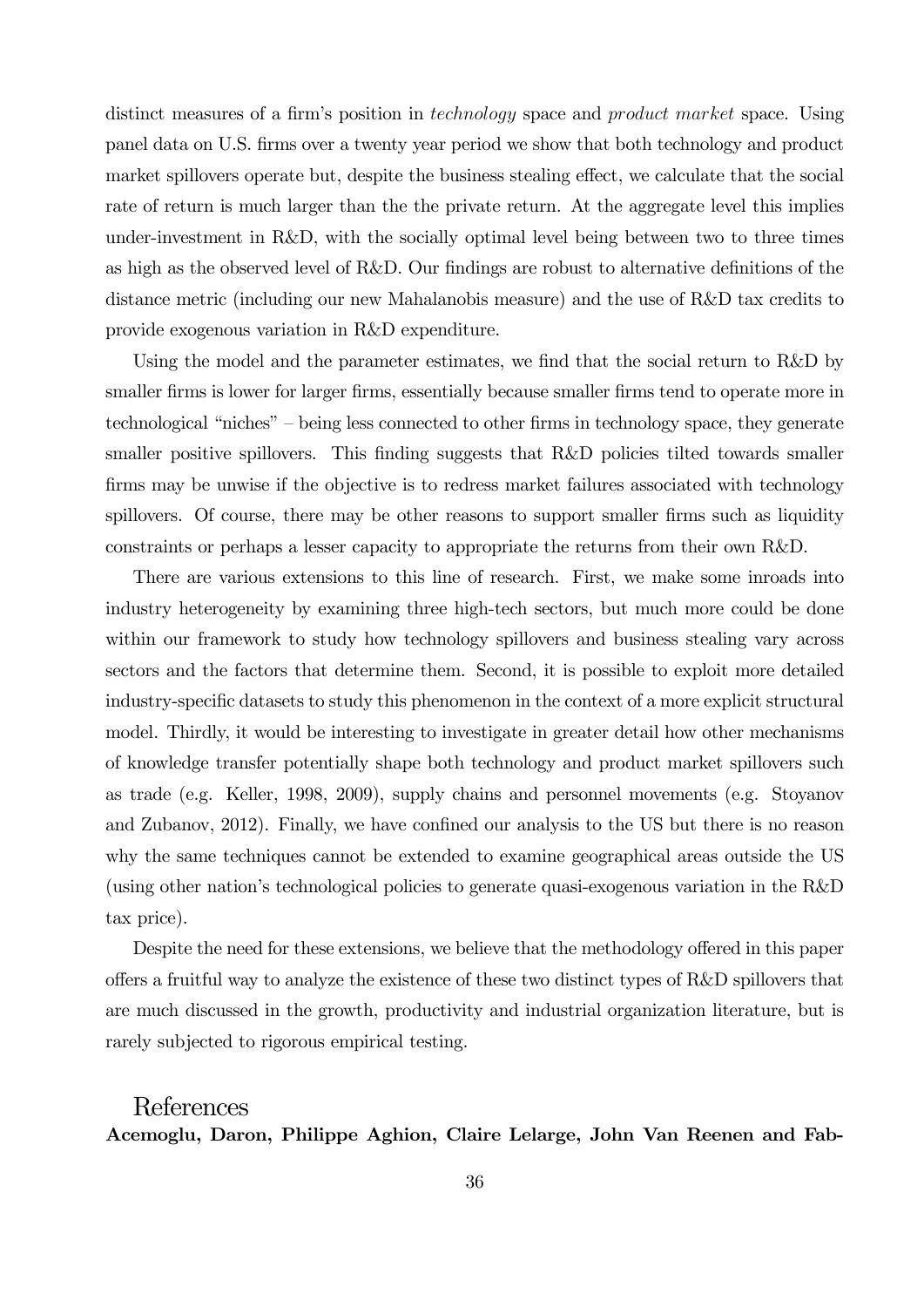rizzio Zilibotti. (2007) "Technology, Information and the Decentralization of the Firm", Quarterly Journal of Economics, 122 (4), 1759—1799

Aghion, Philippe, Harris, Christopher and Vickers, John. (1997) "Competition and Growth with Step-by-Step Innovation: An Example", European Economic Review, 41, 771-782

Aghion, Philippe and Howitt, Peter. (1992) "A model of growth through creative destruction" Econometrica, 60, 323-51

Aghion, Philippe, Nick Bloom, Richard Blundell, Rachel Griffith, and Peter Howitt. (2005) "Competition and Innovation: An Inverted U Relationship?" Quarterly Journal of Economics, 120(2), 701-728

Bartelsman, Erik, Randy Becker and Wayne Gray. (2000) NBER Productivity Database, available at www.nber.org

Bernstein, Jeffrey and M. Ishaq Nadiri. (1989) "Research and Development and Intraindustry Spillovers: An Empirical Application of Dynamic Duality", Review of Economic Studies 56, 249-269

Bloom, Nicholas, Rachel Griffith and John Van Reenen. (2002) "Do R&D Tax Credits Work?" Journal of Public Economics, 85, 1-31

Bloom, Nicholas, Chiara Criscuolo, Bronwyn Hall and John Van Reenen. (2008) "Innovation outputs and R&D Tax Credits: Panel data evidence from U.S. firms" LSE mimeo

Bloom, Nick, Mark Schankerman and John Van Reenen (2007) "Identifying technology spillovers and product market rivalry" NBER Working Paper No. 13060

Blundell, Richard and Stephen Bond. (1998) "Initial Conditions and moment restrictions in dynamic panel data models" Journal of Econometrics, 87, 115-143

Blundell, Richard, Rachel Griffith and John Van Reenen. (1999) "Market Shares, Market Value and Innovation in a Panel of British Manufacturing Firms" Review of Economic Studies, 66, 529-554

Blundell, Richard, Rachel Griffith and Frank Windmeijer. (2002) "Individual Effects and Dynamic Feedback in Count Data Models" Journal of Econometrics, 108, 113-131

Branstetter, Lee and Mariko Sakakibara. (2002) "When do research consortia work well and why? Evidence from Japanese panel data" American Economic Review, 92 (1), 143-159

Bresnahan, Timothy, Erik Brynjolfsson and Lorin Hitt. (2002) "Information technology, workplace organization, and the demand for skilled labor: firm-level evidence", Quarterly Journal of Economics, CXVII, 339-376.

Chirinko, Robert and Daniel Wilson (2008a) "Tax competition among US States: Racing to the bottom or riding on a seesaw" Federal Reserve Board of San Francisco Working Paper 2008-03,

Chirinko, Robert and Daniel Wilson (2008b) "State investment tax incentives: a zerosum game?" Federal Reserve Board of San Francisco Working Paper 2006-47 updated in 2008.

Cockburn, Iain and Rebecca Henderson. (1994) "Racing To Invest? The Dynamics of Competition in Ethical Drug Discovery," Journal of Economics and Management Strategy, 3(3), 481-519.

Coe, Daniel, Elhanan Helpman and Alexander Hoffmaister (2008) "International R&D spillovers and institutions" NBER working paper number 14069.

Cutler, David, Edward Glaeser and Jacob Vigdor (1999) "The Rise and Decline of the American Ghetto," The Journal of Political Economy, 107(3), 455-506.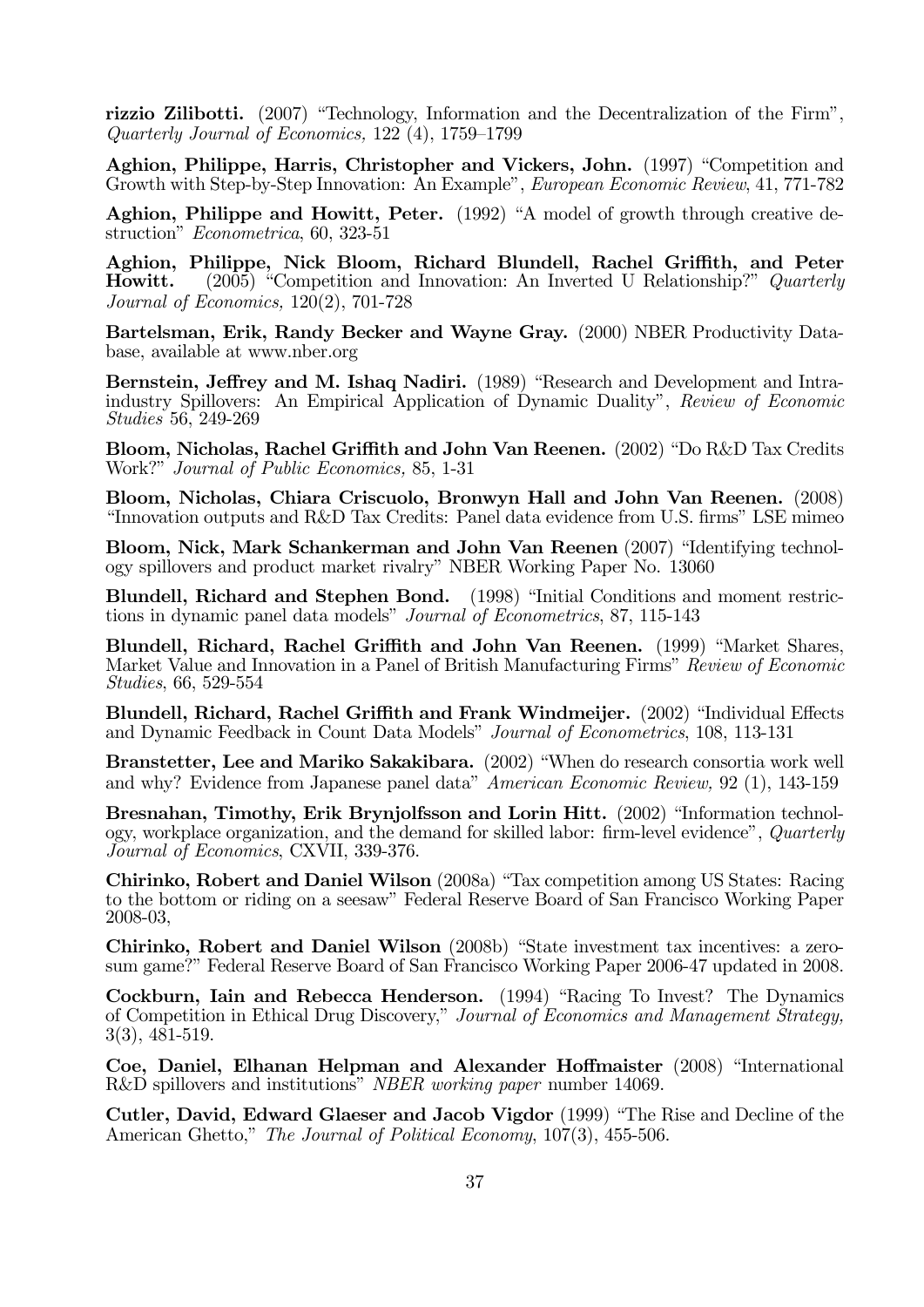de Locker, Jan. (2011) "Product Differentiation, Multi-Product Firms and Estimating the Impact of Trade Liberalization on Productivity" Econometrica, 79 (5) 1407—1451.

Duranton,Gilles and Henry Overman (2005). "Testing for Localization Using Micro-Geographic Data" Review of Economic Studies, 72(4), 1077-1106

Ellison, Glenn and Edward Glaeser. (1997) "Geographic Concentration in U.S. manufacturing Industries: A Dartboard Approach" Journal of Political Economy, 105(5), 889-927

Ellison, Glenn, Edward Glaeser and William Kerr (2007) "What causes industry agglomeration? Evidence from coagglomeration patterns" Harvard Institute of Economic Research Discussion Paper 2133

Ellison, Glenn, Edward Glaeser and William Kerr (2010) "What causes industry agglomeration? American Economic Review 100(3), 1195-1213

Foster, Lucia, John Haltiwanger and Chad Syverson (2008), "Reallocation, Firm turnover and efficiency: Selection on productivity or profitability?" American Economic Review, 91(1), 394-425

Gentzkow, Matthew and Jesse Shapiro. (2010) "Ideological Segregation Online and Offline" Chicago Booth Working Paper 10-19

Griliches, Zvi. (1979) "Issues in Assessing the Contribution of Research and Development Expenditures to Productivity Growth" Bell Journal of Economics, 10(1), 92-116

Griliches, Zvi. (1981) "Market Value, R&D and Patents" Economics Letters, 7, 183-187

Griliches, Zvi, Bronwyn Hall and Ariel Pakes. (1991) "R&D, patents and market value revisited: Is there a Second (technological opportunity) frontier?" Economics of Innovation and New Technology, 1, 183-201

Griffith, Rachel, Rupert Harrison and John Van Reenen. (2006) "How special is the special relationship: Using the impact of US R&D spillovers on British firms as a test of technology sourcing" American Economic Review 96(5) 1859-1875

Grossman, Gene and Elhanan Helpman (1991) Innovation and Growth in the Global Economy, MIT Press, Cambridge MA

Hall, Bronwyn. (1992) "R&D Tax Policy during the 1980s: Success or Failure? Tax Policy and the Economy, 7, 1-36

Hall, Bronwyn, Adam Jaffe and Manuel Trajtenberg. (2001) "The NBER Patent Citation Data File: Lessons, Insights and Methodological Tools." NBER Working Paper 8498.

Hall, Bronwyn, Adam Jaffe and Manuel Trajtenberg. (2005), "Market Value and Patent Citations: A First Look," RAND Journal of Economics, 36, 16-38

Hall, Bronwyn and Rosemarie Ziedonis. (2001) "The Determinants of Patenting in the U.S. Semi-conductor Industry" RAND Journal of Economics, 32, 101-128

Harris, Christopher and John Vickers. (1987) "Racing with Uncertainty" The Review of Economic Studies, 54 (1) 1-21.

Hausman, Jerry, Bronwyn Hall and Zvi Griliches. (1984) "Econometric Models for Count Data and an Application to the Patents-R&D Relationship" Econometrica, 52, 909-938

Henderson, Rebecca, Adam Jaffe and Manuel Trajtenberg. (2005), "Patent citations and the geography of knowledge spillovers: A re-assessment - Comment" American Economic Review, 95(1), 461-464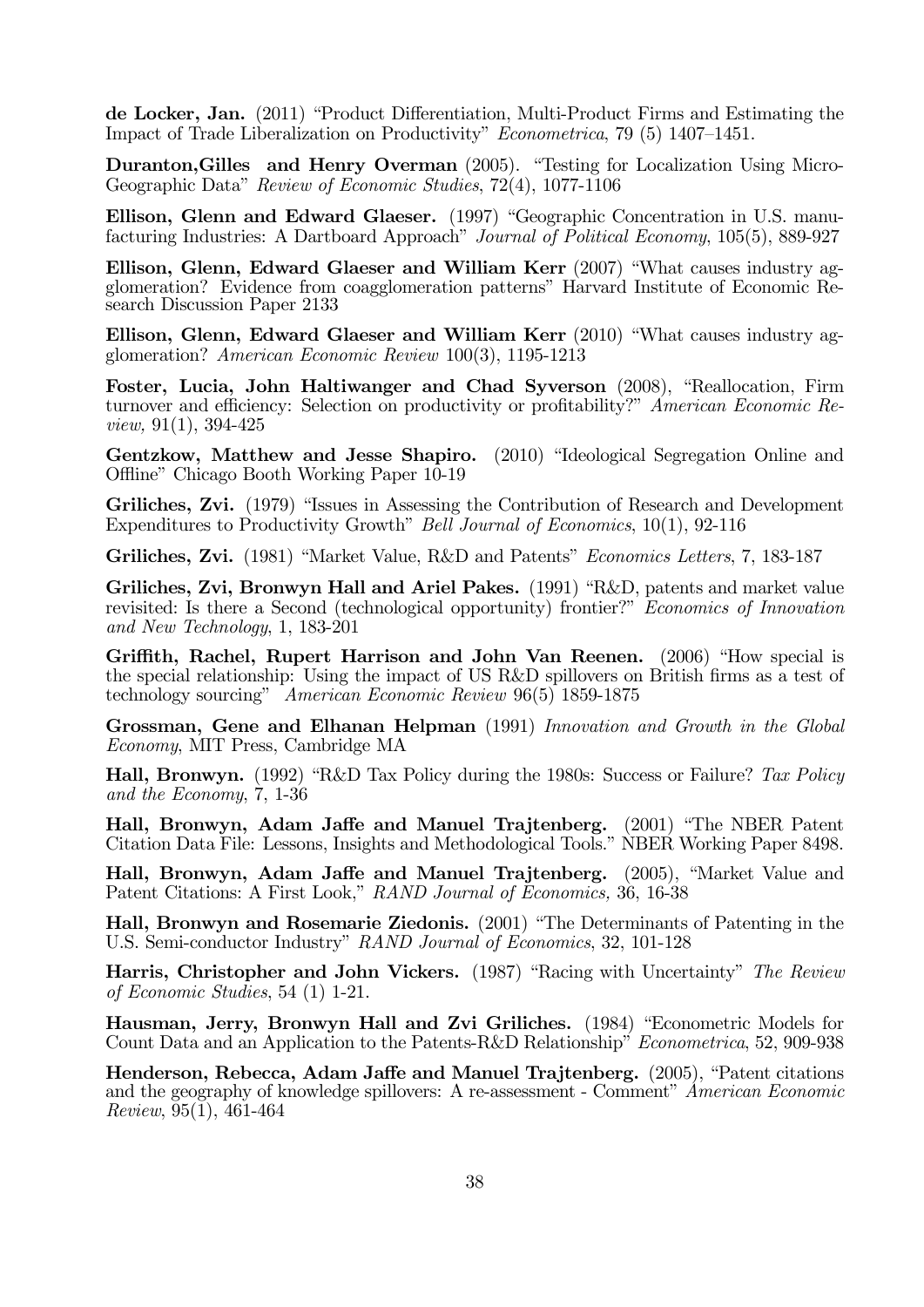Jaffe, Adam. (1986), "Technological Opportunity and Spillovers of R&D: Evidence from Firms' Patents, Profits and Market Value", American Economic Review 76, 984-1001

Jaffe, Adam and Manuel Trajtenberg. (2002), Citations and Innovations: A Window on the Knowledge Economy, Cambridge: MIT Press

Jaffe, Adam, Manuel Trajtenberg and Rebecca Henderson. (1993), "Geographic Localization of Knowledge Spillovers as Evidenced by Patent Citations", Quarterly Journal of Economics 108 (3), 577-598

Jones, Charles. (2005) "Growth and Ideas", in Philippe Aghion and Stephen Durlauf (eds) Handbook of Economic Growth, Amsterdam: Elsevier

Jones, Charles and John Williams. (1998) "Measuring the Social Rate of Return to R&D", Quarterly Journal of Economics, 113(4), 119-35.

Jones, Charles and John Williams. (2000) "Too much of a good thing? The economics of investment in R&D", Journal of Economic Growth, 5(1), 65-85.

Keller, Wolfgang (1998) "Are international R&D spillovers trade-related?: Analyzing spillovers among randomly matched trade partners" European Economic Review, 42(8), 1469-1481

Keller, Wolfgang. (2004) "International Technology Diffusion", Journal of Economic Literature, 42(3) 752-782

Keller, Wolfgang. (2009) "International Trade, Foreign Direct Investment, and Technology Spillovers" NBER Working Papers 15442

Klette, Tor and Zvi Griliches. (1996) "The Inconsistency of Common Scale Estimators when Output Prices are Unobserved and Endogenous," Journal of Applied Econometrics, 11, 343-361

Lanjouw, Jenny and Mark Schankerman. (2004) "Patent Quality and Research Productivity: Measuring Innovation with Multiple Indicators," Economic Journal, 114, 441-465.

Lee, Thomas and Louis Wilde. (1980) "Market Structure and Innovation: A Reformulation" Quarterly Journal of Economics, 94, 431-436

Lerner, Josh. (1997) "An Empirical Exploration of a Technology Race" RAND Journal of Economics, 28(2), 228-247

Lieberson, Stanley. (1981) "An Asymmetrical Approach to Segregation" in Ceri Peach, Vaughan Robinson and Susan Smith, eds. Ethnic Segregation in Cities (London: Croom Helm), 61-82

Lychagin, Sergey, Joris Pinkse, Margaret Slade and John Van Reenen. (2010) "Spillovers in Space: does Geography Matter?" NBER Working Paper 16188

Manski, Charles. (1991) "Identification of Endogenous Social Effects: The Reflection Problem", Review of Economic Studies 60 (3), 531-42

Massey, Douglas and Nancy Denton (1986) "The Dimensions of Residential Segregation", Social Forces, 67 (2), 281-315.

Nickell, Stephen. (1981) "Biases in Dynamics Models with Fixed Effects", Econometrica, 49, 1417-1426.

Noel, Michael and Mark Schankerman. (2006) "Strategic Patenting and Software Innovation," CEPR Discussion Paper No. 5701

Olley, Stephen and Ariel Pakes. (1996) "The dynamics of productivity in the telecommunications industry", Econometrica, 64(6) pp1263-1297.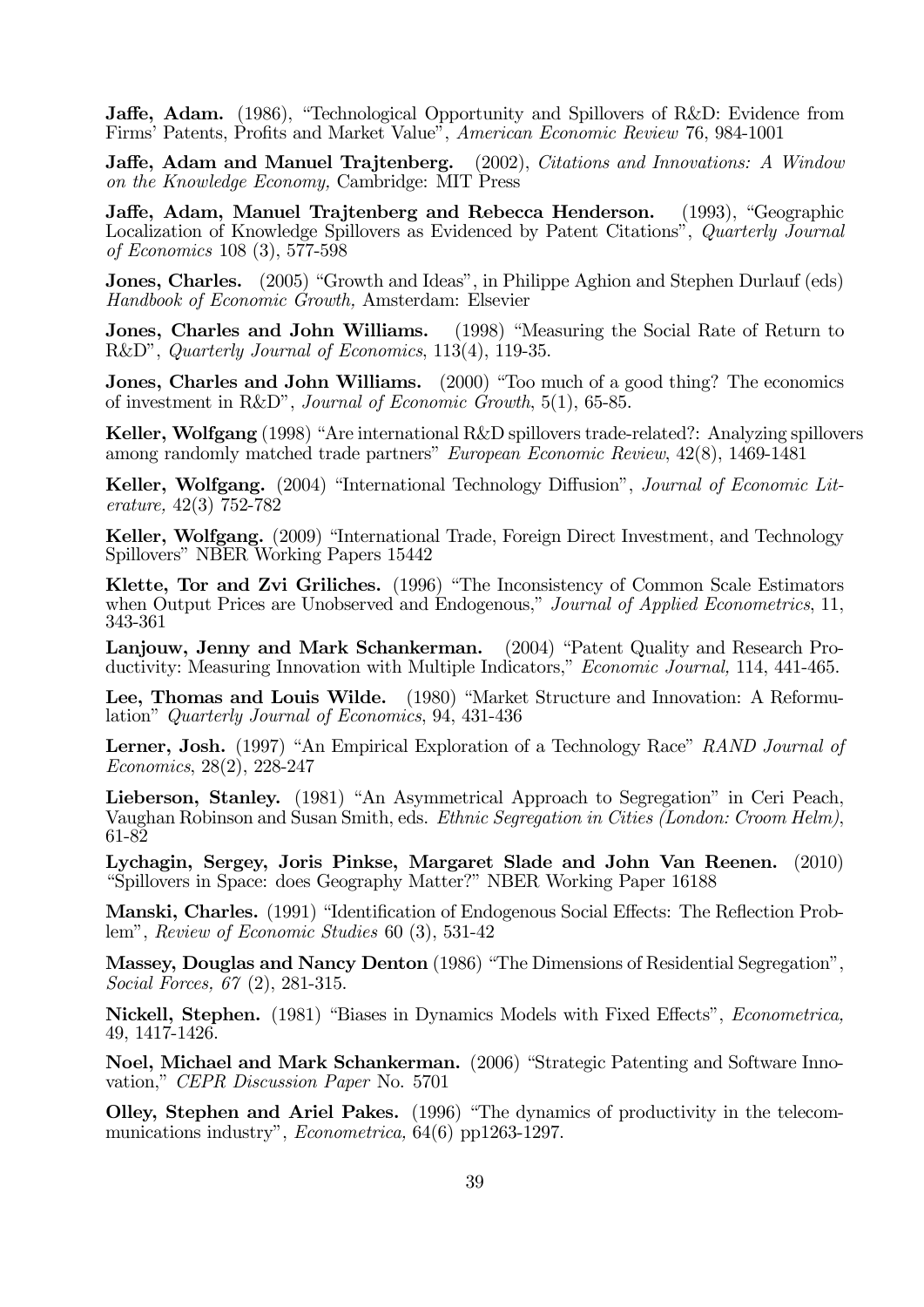Pakes, Ariel and Mark Schankerman. (1984) "The Rate of Obsolescence of Patents, Research Gestation Lags, and the Private Rate of Return to Research Resources," in Zvi Griliches, ed., R&D, Patents and Productivity (Chicago: University of Chicago Press), 98-112

Pinkse, Joris, Margaret Slade and Craig Brett. (2002), "Spatial Price Competition: A Semi-Parametric Approach," Econometrica, 70, 1111-1155.

Spence, Michael. (1984) "Cost Reduction, Competition and Industry Performance", *Econo*metrica, 52, 101-121

Stokey, Nancy. (1995) "R&D and Economic Growth" Review of Economic Studies, 62 469-489.

Stoyanov, Andrey and Nikolay Zubanov (2012) "Productivity spillovers Across Firms through Worker Mobility", American Economic Journal: Applied Economics, 4(2), 168-198

Thompson, Peter and Melanie Fox-Kean. (2005) "Patent citations and the geography of knowledge spillovers: A re-assessment" American Economic Review, 95(1) 450-461

Tirole, Jean. (1994) The Theory of Industrial Organization (Cambridge, MIT Press).

Villalonga, Belen. (2004) "Diversification Discount or Premium? New Evidence from the Business Information Tracking Series" The Journal of Finance, LIX (2), 479-506

White, Michael. (1986) "Segregation and Diversity in Population Distribution" Population Index, 52(2), 198-221.

Wilson, Daniel. (2005) "The rise and spread of state R&D tax credits", Federal Reserve Board of San Francisco Economic Letters, October

Wilson, Daniel. (2009) "Beggar thy Neighbor? The In-State, Out-of-State and Aggregate Effects of R&D Tax Credits" Review of Economics and Statistics, 91(2), 431-436.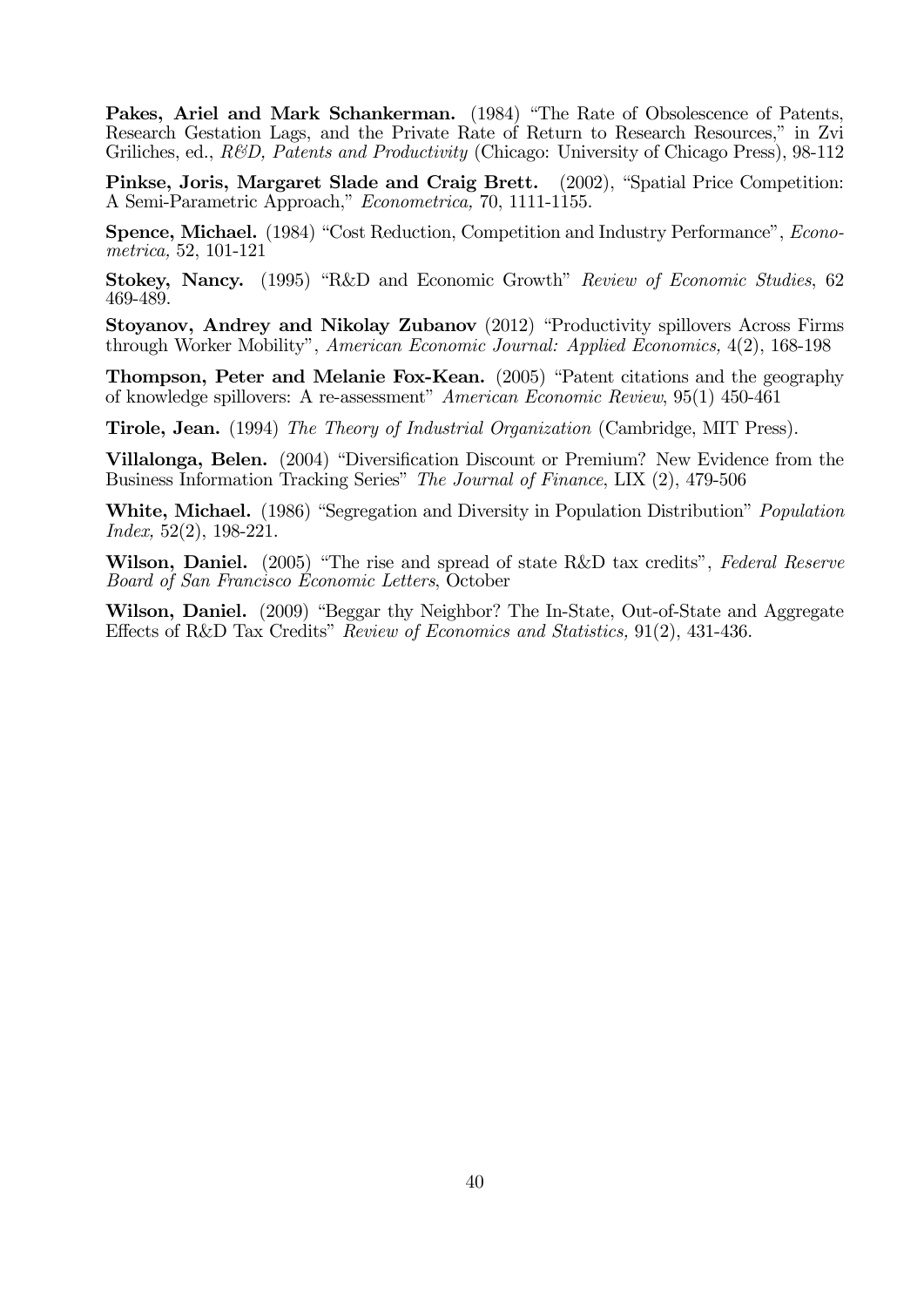# Not for publication (unless requested by referees/editor)

# Appendices

Given the large number of appendices, there is an unusually heavy demand on mathematical notation in this paper. As a guide for the reader, we follow three rules. First, within the body of the text, we use a consistent set of symbols. Second, when the text draws from an appendix, we ensure that the notation is the same in that appendix and the text. Third, within each appendix we use a consistent set of notation. However, some of the same symbols may be used in different appendices, subject to the constraint imposed by the second rule.

# A. Generalizations of the Theoretical Model

In this Appendix we describe three generalizations of the simple model presented in Section 2. First, we allow for a more general form of interaction between firms in technology and product market space (where there can be overlap) and also consider the  $N$ -firm case (rather than three firm case). Second, we examine tournament models of R&D (rather than the nontournament model in the baseline case). We show, with light modifications, that the essential insights of our simply model carry through to these more complex settings. Third, we allow the patenting decision to be an endogenous choice for the firm (rather than simply having patents as simply an empirical indicator of successfully produced knowledge from R&D). Although our main model predictions are robust, the extension to endogenous patenting implies that the partial derivative of patenting with respect to product market rivals' R&D  $(SPILLSIC)$ will be non-zero (it is zero in the basic model).

# A.1. General form of interactions in technology and product market space

We begin with the general expression for flow profit

$$
\pi^i = \pi^*(r_i, r_{-i})
$$
\n(A.1)

where  $r_{-i}$  is the vector of R&D for all firms other than i. In this formulation, the elements of  $r_{-i}$ captures both technology and product market spillover effects. To separate these components, we assume that (A.1) can be expressed as

$$
\pi^i = \pi(r_i, r_{i\tau}, r_{im})\tag{A.2}
$$

where

$$
r_{i_{\tau}} = \sum_{j \neq i} TECH_{ij}r_{ij} \tag{A.3}
$$

$$
r_{im} = \sum_{j \neq i} SIC_{ij}r_{ij} \tag{A.4}
$$

and the partial derivatives are  $\pi_1 > 0, \pi_2 \geq 0, \pi_3 \leq 0, \pi_{12} \geq 0, \pi_{13} \geq 0$ , and  $\pi_{23} \geq 0$ . The technology spillover effect is  $\pi_2 \geq 0$ , and the business stealing effect is  $\pi_3 \leq 0$ . We do not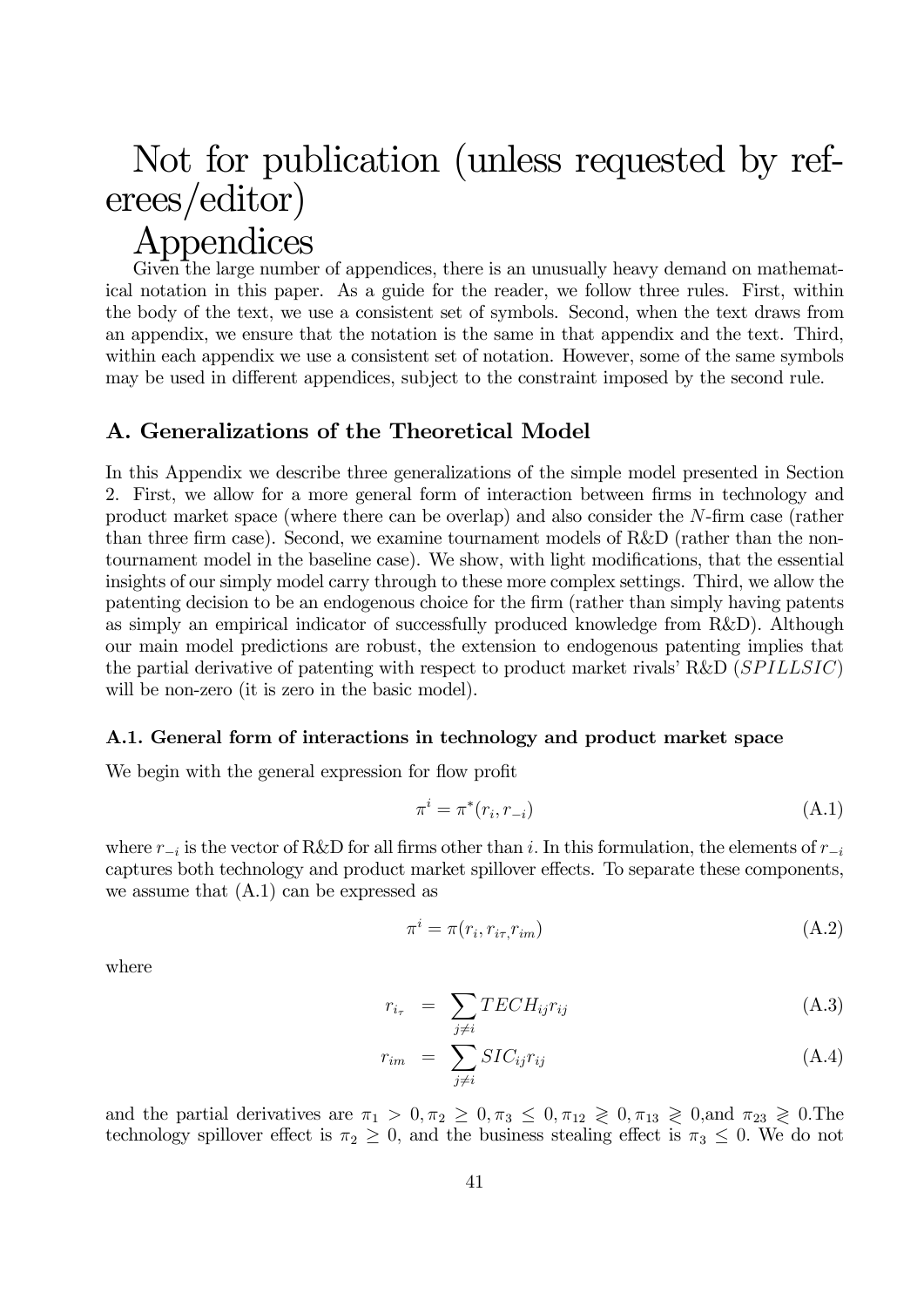constrain the effect of technology and product market spillovers on the marginal profitability of own R&D. Note that own R&D and product market spillovers are strategic substitutes if  $\pi_{13}$  < 0 and strategic complements if  $\pi_{13} > 0$ .

Equation  $(A.2)$  imposes constraints on  $(A.1)$  by partitioning the total effect of the R&D by each firm  $j \neq i$  into technology spillovers  $r_{i\tau}$  and product market rivalry spillovers  $r_{im}$ and by assuming that the marginal contribution of firm  $j$  to each pool is proportional to its 'distance' in technology and product market space, as summarized by  $TECH_{ij}$  and  $SIC_{ij}$  (i.e. we assume that  $\frac{\partial \pi^*}{\partial r_j}$  can be summarized in the form  $\pi_2^i TECH_{ij} + \pi_3^i SIC_{ij}$  for each  $j \neq i$ .

Firm  $i$  chooses R&D to maximize net value

$$
\max_{r_i} V^i = \pi(r_i, r_{i\tau}, r_{im}) - r_i
$$

Optimal R&D  $r_i^*$  satisfies the first order condition

$$
\pi_1(r_i^*, r_{i\tau}, r_{im}) - 1 = 0 \tag{A.5}
$$

We want to study how (exogenous) variations in  $r_{i\tau}$ , and  $r_{im}$  affect optimal R&D. To do

this we choose an arbitrary subset of firms,  $S$ , and make compensating changes in their R&D such that either  $r_{im}$  or  $r_{i\tau}$  is held constant. This allows to to isolate the impact of the spillover pool we are interested in. Consider a subset of firms denoted by  $s \in S$  where  $s \neq i$ , and a set of changes in their R&D levels,  $\{dr_s\}$  that satisfy the constraint  $dr_{im} = \sum_{s \in S} SIC_{is}dr_s = 0$ . These changes imply some change in the technology spillovers  $dr_{i\tau} = \sum$ ∈  $TECH<sub>is</sub>dr<sub>s</sub>$ , which

in general will differ from zero (it can be either positive or negative depending on the  $TECH$ and  $SIC$  weights). Now totally differentiate the first order condition, allowing only  $r<sub>s</sub>$  for  $s \in S$  to change.<sup>49</sup> This gives

$$
\pi_{11} dr_i + \pi_{12} \sum_{s \in S} TECH_{is} dr_s + \pi_{13} \sum_{s \in S} SIC_{is} dr_s = 0
$$

But the third summation is zero by construction  $(dr_{im} = 0)$ , and the second summation is just  $dr_{i\tau}$ . So we get

$$
\frac{\partial r_i^*}{\partial r_{i\tau}} = -\frac{\pi_{12}}{\pi_{11}}\tag{A.6}
$$

By similar derivation we obtain

$$
\frac{\partial r_i^*}{\partial r_{im}} = -\frac{\pi_{13}}{\pi_{11}}\tag{A.7}
$$

Equation (A.6) says that if we make compensating changes in the R&D such that the pool of product market spillovers is constant, the effect of the resulting change in technology spillovers has the same sign as  $\pi_{12}$ . This can be either positive or negative depending on how technology spillovers affect the marginal productivity of own R&D. Equation (A.7) says that if we make compensating changes in the R&D such that the pool of technology spillovers is constant, the effect of the resulting change in product market spillovers has the same sign as  $\pi_{13}$  the sign depends on whether R&D by product market rivals is a strategic substitute or complement for the firm's own R&D.

<sup>&</sup>lt;sup>49</sup>We assume that the changes in R&D do not violate the restriction  $r_s \geq 0$ .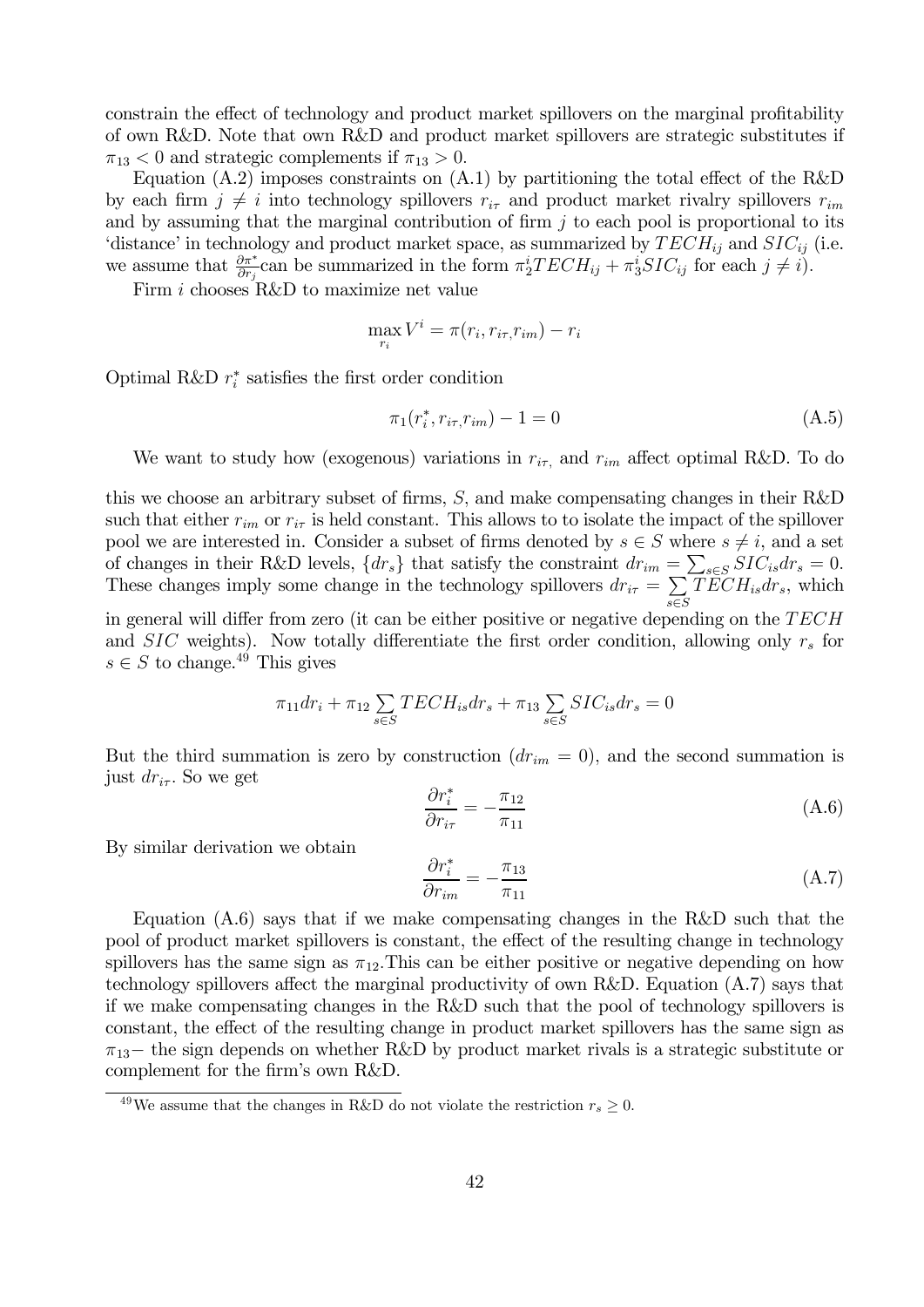Using the envelope theorem, the effects of  $r_{i\tau}$  and  $r_{im}$  on the firm's market value are

$$
\frac{\partial V_i}{\partial r_{i\tau}} = \pi_2 \ge 0
$$

$$
\frac{\partial V_i}{\partial r_{im}} = \pi_3 \le 0
$$

These equations say that an increase in technology spillovers raises the firm's market value, and an increase in product market rivals' R&D reduces it.

One remark is in order. There are multiple (infinite) different ways to change R&D in a subset of firms so as to ensure the constraint  $dr_{im} = 0$  is satisfied. Each of the combinations  ${dr_s}$  that do this will imply a different value of  $dr_{i\tau} = \sum_{\tau \in \mathcal{L}}$ ∈  $TECH<sub>is</sub>dr<sub>s</sub>$ . Thus the discrete impact of such changes will depend on the precise combination of changes made, but the marginal impact of a change in  $dr_{i\tau}$  does not depend on that choice.

## A.2. Tournament Model of R&D Competition with Technology Spillovers

In this sub-section we analyze a stochastic patent race model with spillovers. We do not distinguish between competing firms in the technology and product markets because the distinction does not make sense in a simple patent race (where the winner alone gets profit). For generality we assume that  $n$  firms compete for the patent.

## Stage 2

Firm 0 has profit function  $\pi(k_0, x_0, x_m)$ . As before we allow innovation output  $k_0$  to have a direct effect on profits, as well as an indirect (strategic) effect working through  $x$ . In stage 1,  $n$ firms compete in a patent race (i.e. there are  $n-1$  firms in the set m). If firm 0 wins the patent,  $k_0 = 1$ , otherwise  $k_0 = 0$ . The best response function is given by  $x_0^* = \arg \max \pi(x_0, x_m, k_m)$ . Thus second stage profit for firm 0, if it wins the patent race, is  $\pi(x_0^*, x_m^*, k_0 = 1)$ , otherwise it is  $\pi(x_0^*, x_m^*; k_0 = 0)$ .

We can write the second stage Nash decision for firm 0 as  $x_0^* = f(k_0, k_m)$  and first stage profit as  $\Pi(k_0, k_m) = \pi(k_0, x_0^*, x_m^*)$ . If there is no strategic interaction in the product market,  $\pi^i$  does not vary with  $x_j$  and thus  $x_i^*$  and  $\Pi^i$  do not depend directly on  $k_j$ . Recall that in the context of a patent race, however, only one firm gets the patent: if  $k_i = 1$ , then  $k_i = 0$ . Thus  $\Pi^i$  depends indirectly on  $k_i$  in this sense. The patent race corresponds to an (extreme) example where  $\partial \Pi^{i}(k_i, k_j)/\partial k_j < 0$ .

## Stage 1

We consider a symmetric patent race between  $n$  firms with a fixed prize (patent value)  $\Delta = \pi^0(f(1,0), f(0,1); k_0 = 1) - \pi^0(f(0,1), f(1,0); k_0 = 0)$ . The expected value of firm 1 can be expressed as

$$
V^{0}(r_{0}, r_{m}) = \frac{h(r_{0}, (n-1)r_{m})\Delta - r_{0}}{h(r_{0}, (n-1)r_{m}) + (n-1)h(r_{m}, (n-1)r_{m} + r_{0}) + R}
$$

where R is the interest rate,  $r_m$  is the R&D spending of each of firm  $0's$  rivals, and  $h(r_0, r_m)$  is the probability that firm 0 gets the patent at each point of time given that it has not done so before (hazard rate). We assume that  $h(r_0, r_m)$  is increasing and concave in both arguments. It is rising in  $r_m$  because of spillovers. We also assume that  $h\Delta - R \geq 0$  (expected benefits per period exceed the opportunity cost of funds).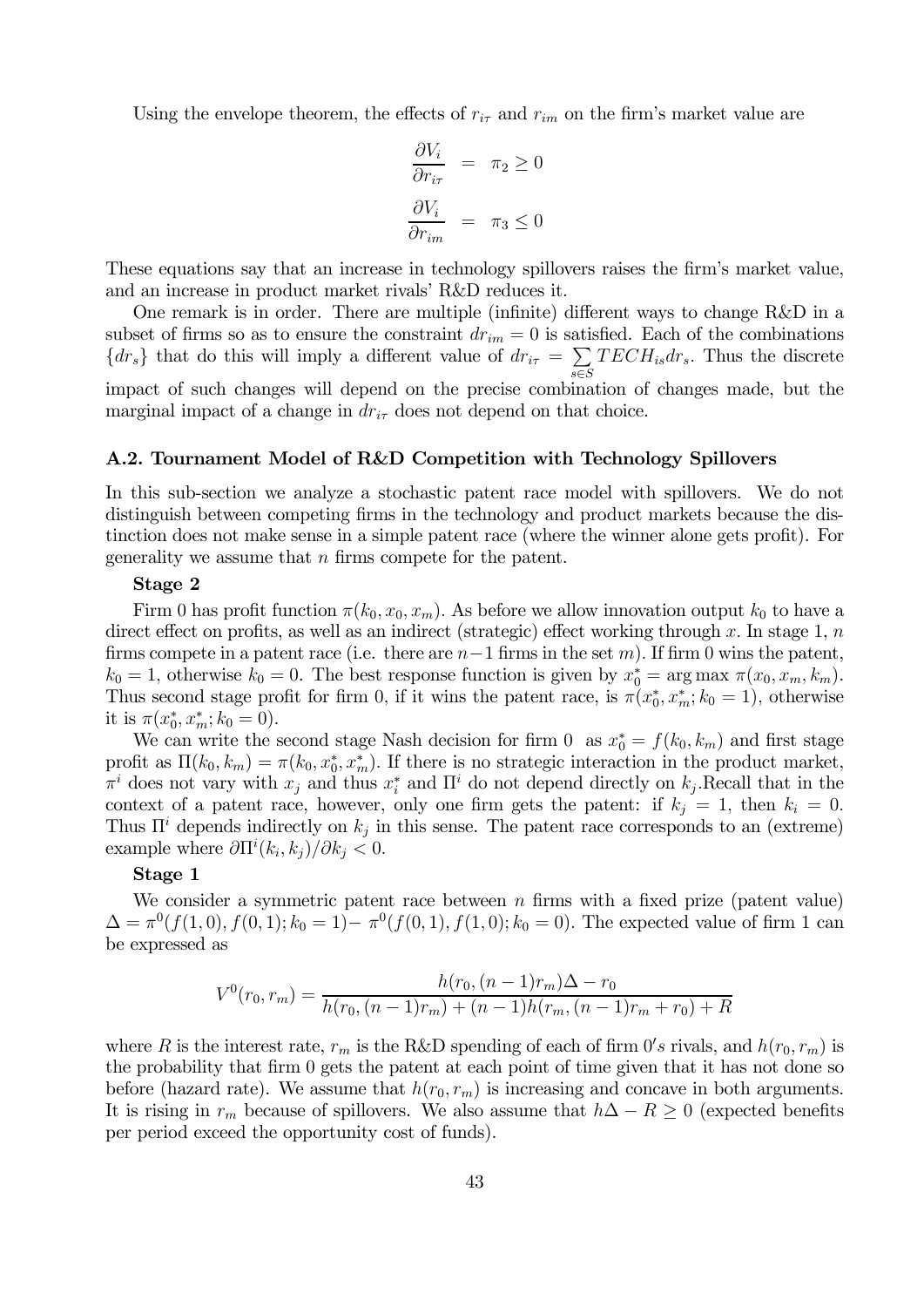The best response is  $r_0^* = \arg \max V^0(r_0, r_m)$ . Using the shorthand  $h^0 = h(r_0, (n-1)r_m)$ and subscripts on  $h$  to denote partial derivatives, the first order condition for firm  $0$  is

$$
(h_1 \Delta - 1)\{h^0 + (n-1)h^m + R\} - (h^0 \Delta - r_1)\{h_1^0 + (n-1)h_2^m\} = 0
$$

Imposing symmetry and using comparative statics, we obtain

$$
sign\left(\frac{\partial r_0}{\partial r_m}\right) = sign\{h_{12}(h\Delta(n-1) + r\Delta - R\} + \{h_1(n-1)(h_1\Delta - 1)\} - \{h_{22}(n-1)(h\Delta - R)\} - h_2\{(n-1)h_2\Delta - 1\}\}
$$

We assume  $h_{12} \geq 0$  (spillovers do not reduce the marginal product of a firm's R&D) and  $h_1\Delta - 1 \geq 0$  (expected net benefit of own R&D is non-negative). These assumptions imply that the first three bracketed terms are positive. Thus a sufficient condition for strategic complementarity in the R&D game  $(\frac{\partial r_0}{\partial r_m} > 0)$  is that  $(n-1)h_2\Delta - 1 \leq 0$ . This requires that spillovers not be 'too large'. If firm 0 increases R&D by one unit, this raises the probability that one of its rivals wins the patent race by  $(n-1)h_2$ . The condition says that the expected gain for its rivals must be less than the marginal R&D cost to firm 0.

Using the envelope theorem, we get  $\frac{\partial V^0}{\partial r_m} < 0$ . The intuition is that a rise in  $r_m$  increases the probability that firm  $m$  wins the patent. While it may also generate spillovers that raise the win probability for firm 0, we assume that the direct effect is larger than the spillover effect. For the same reason,  $\frac{\partial V^0}{\partial k_m} = 0$ . As in the non-tournament case,  $\frac{\partial r_0}{\partial r_m} > 0$  and  $\frac{\partial V^0}{\partial r_m} < 0$ . The difference is that with a simple patent race,  $\frac{\partial V^0}{\partial k_m}$  is zero rather than negative because firms only race for a single patent.<sup>50</sup>

#### A.3. Endogenizing the decision to patent

We generalize the basic non-tournament model to include an endogenous decision to patent. We study a two-stage game. In stage 1 firms make two decisions: (1) the level of R&D spending and (2) the 'propensity to patent'. The firm produces knowledge with its own R&D and the R&D by technology rivals. The firm also chooses the fraction of this knowledge that it protects by patenting. Let  $\rho \in [0,1]$  denote this patent propensity and  $\lambda \geq 1$  denote patent effectiveness — i.e. the rents earned from a given innovation if it is patented relative to the rents if it is not patented. Thus  $\lambda - 1$  represents the patent premium and  $\theta k$  is the rent associated with knowledge k, where  $\theta = \rho \lambda + (1 - \rho)$ . There is a fixed cost of patenting each unit of knowledge,  $c$ .

As in the basic model at stage 2, firms compete in some variable,  $x$ , conditional on their knowledge levels k. There are three firms, labelled 0,  $\tau$  and  $m$ . Firms 0 and  $\tau$  interact only in technology space but not in the product market; firms  $0$  and  $m$  compete only in the product market.

### Stage 2

Firm 0's profit function is  $\pi(x_0, x_m, \theta_0 k_0)$ . We assume that the function  $\pi$  is common to all firms. Innovation output  $k_0$  may have a direct effect on profits, as well as an indirect (strategic) effect working through  $x$ .

The best response for firms 0 and m are given by  $x_0^* = \arg \max \pi(x_0, x_m, \theta_0 k_0)$  and  $x_m^* =$ arg max  $\pi(x_m, x_0, \theta_m k_m)$ , respectively. Solving for second stage Nash decisions yields  $x_0^* =$ 

 $\frac{50}{\ln \theta}$  this analysis we have assumed that  $k = 0$  initially, so ex post the winner has  $k = 1$  and the losers  $k = 0$ . The same qualitiative results hold if we allow for positive initial  $k$ .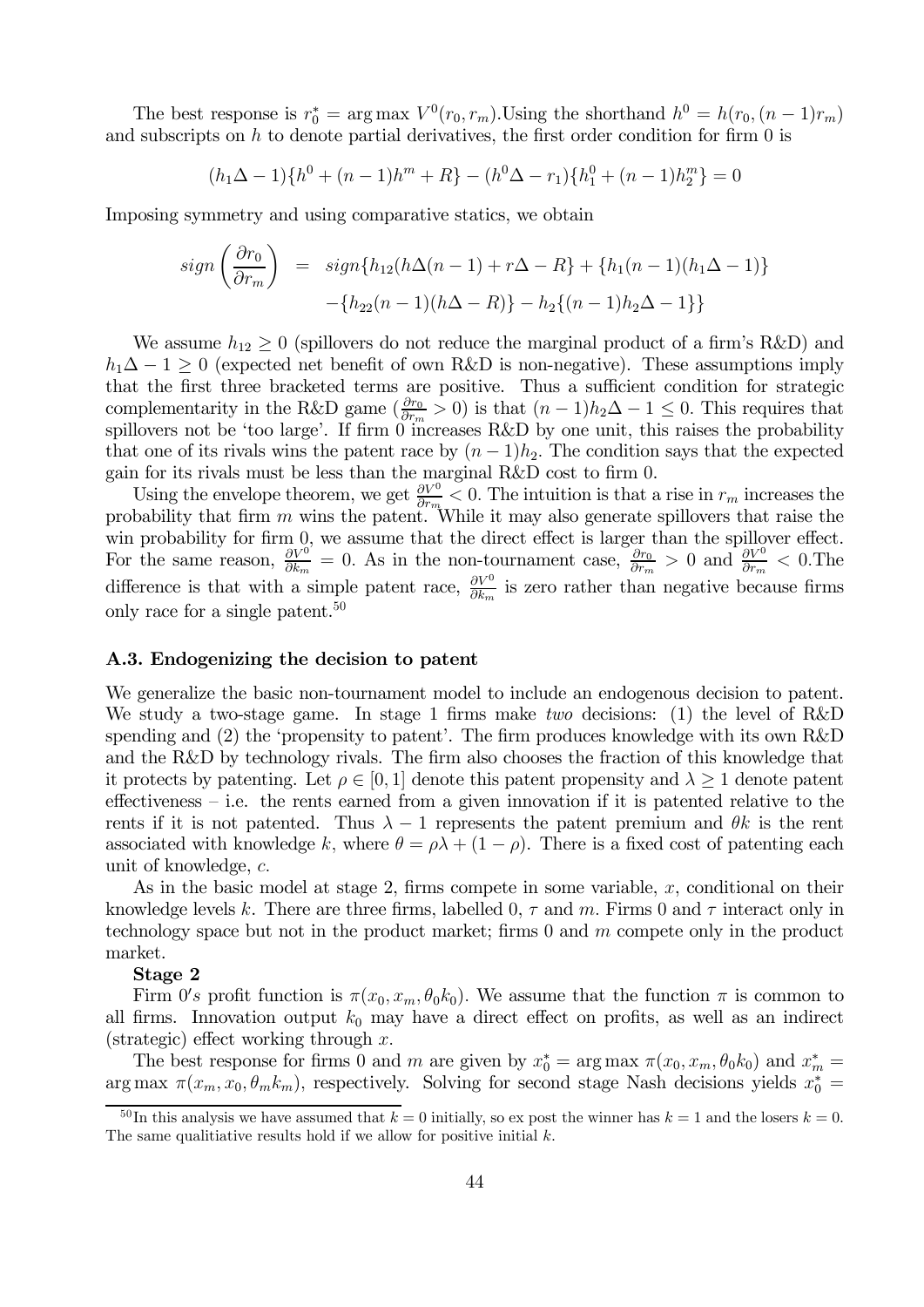$f(\theta_0 k_0, \theta_m k_m)$  and  $x_m^* = f(\theta_m k_m, \theta_0 k_0)$ . First stage profit for firm 0 is  $\Pi(\theta_0 k_0, \theta_m k_m)$  =  $\pi(\theta_0 k_0, x_0^*, x_m^*)$ , and similarly for firm m. If there is no strategic interaction in the product market,  $\pi(\theta_0 k_0, x_0^*, x_m^*)$  does not vary with  $x_m$  and thus  $\Pi^0$  do not depend on  $\theta_m k_m$ . We assume that  $\Pi(\theta_0 k_0, \theta_m k_m)$  is increasing in  $\theta_0 k_0$ , decreasing in  $\theta_m k_m$  and concave.

#### Stage 1

Firm  $0's$  knowledge production function remains as

$$
k_0 = \phi(r_0, r_\tau) \tag{A.8}
$$

where we assume that  $\phi(.)$  is non-decreasing and concave in both arguments and common to all firms. Firm 0 solves the following problem:

$$
\max_{r_0, \rho_0} V^0 = \Pi(\theta_0 \phi(r_0, r_\tau), \theta_m k_m) - r_0 - c\rho_0 \phi(r_0, r_\tau)
$$
\n(A.9)

The first order conditions are

$$
r_0 : (\Pi_1^0 \theta_0 - c\rho_0) \phi_1^0 - 1 = 0 \tag{A.10}
$$

$$
\rho_0 : \Pi_1^0 \phi^0 (\lambda - 1) - c\phi^0 - 1 = 0 \tag{A.11}
$$

where the subscripts denote partial derivatives and superscripts denote the firm. Comparative statics on equations (A.10) and (A.11) yield the following results for comparison with the baseline model:<sup>51</sup>

$$
\frac{\partial r_0^*}{\partial r_\tau} = \frac{V_{\rho_0 \rho_0} V_{r_0 r_\tau} - V_{\rho_0 r_0} V_{\rho_0 \rho_\tau}}{-A} \geq 0 \tag{A.12}
$$

where  $V_{r_0r_{\tau}} \equiv \frac{\partial^2 V}{\partial r_0r_{\tau}}$ , etc., and  $A = V_{r_0r_0}V_{\rho_0\rho_0} - V_{r_0\rho_0}^2 > 0$  by the second order conditions.

As in the basic model, the sign of  $\frac{\partial r_0^*}{\partial r_{\tau}}$  depends on  $sign\{\phi_{12}\}\$  and the magnitude of  $\Pi_{11}$ . We also obtain:

$$
\frac{\partial r_0^*}{\partial r_m} = \frac{V_{\rho_0 \rho_0} V_{r_0 \rho_m} - V_{\rho_0 r_0} V_{\rho_0 \rho_m}}{-A} \ge 0 \text{ depending on } sign\{\Pi_{12}\}
$$
\n(A.13)

$$
\frac{\partial \rho_0^*}{\partial r_m} = \frac{V_{\rho_0 \rho_0} V_{r_0 r_m} - V_{\rho_0 r_0} V_{\rho_0 r_m}}{-A} \ge 0 \text{ depending on } sign{\{\Pi_{12}\}}
$$
(A.14)

In signing the above results, we use the fact that  $V_{r_0r_0} < 0, V_{\rho_0\rho_0} < 0, V_{\rho_0r_0} > 0$  (provided  $\Pi_{11}$  is 'sufficiently small') and the other cross partials which are:  $V_{r_0r_\tau} = \frac{\phi_{12}}{\phi_1} + \theta_0^2 \phi_1^0 \phi_2^0 \Pi_{11}$ ;  $V_{r_0r_m} = \theta_0\theta_m\phi_1^0\phi_1^m\Pi_{12},\; V_{r_0\rho_\tau} = 0;\; V_{r_0\rho_m} = (\lambda - 1)\theta_0k_m\phi_1^0\Pi_{12};\; V_{\rho_0r_\tau} = (\lambda - 1)\theta_0k_0\phi_2^0\Pi_{11};$  $V_{\rho_0 r_m} = (\lambda - 1) k_0 \theta_m \phi_1^m \Pi_{12}; V_{\rho_0 \rho_\tau} = 0; \text{ and } V_{\rho_0 \rho_m} = (\lambda - 1)^2 k_0 k_m \phi_2^0 \Pi_{12}.$ 

The basic results of the simpler model go through. First, an increase in technology spillovers  $(r<sub>\tau</sub>)$  has an ambiguous sign on own R&D spending, (equation (A.12)). Second, after some algebra we can show that  $sign\{\frac{\partial r_0^*}{\partial r_m}\} = sign\{\Pi_{12}\}$  provided that  $\Pi_{11}$  is 'sufficiently small'. An increase in product market rivals' R&D raises own R&D if they are strategic complements (conversely for strategic substitutes) [equation (A.13)]. Third, from the knowledge production function (A.8), it follows that technology spillovers raise firm  $0's$  knowledge stock,  $\frac{\partial k_0^*}{\partial r_\tau} \geq 0$ , and product market rivals' R&D has no effect on it,  $\frac{\partial k_0^*}{\partial r_m} = 0$ . Finally, the impacts on the value

<sup>51</sup>This is not a full list of the comparative statics results.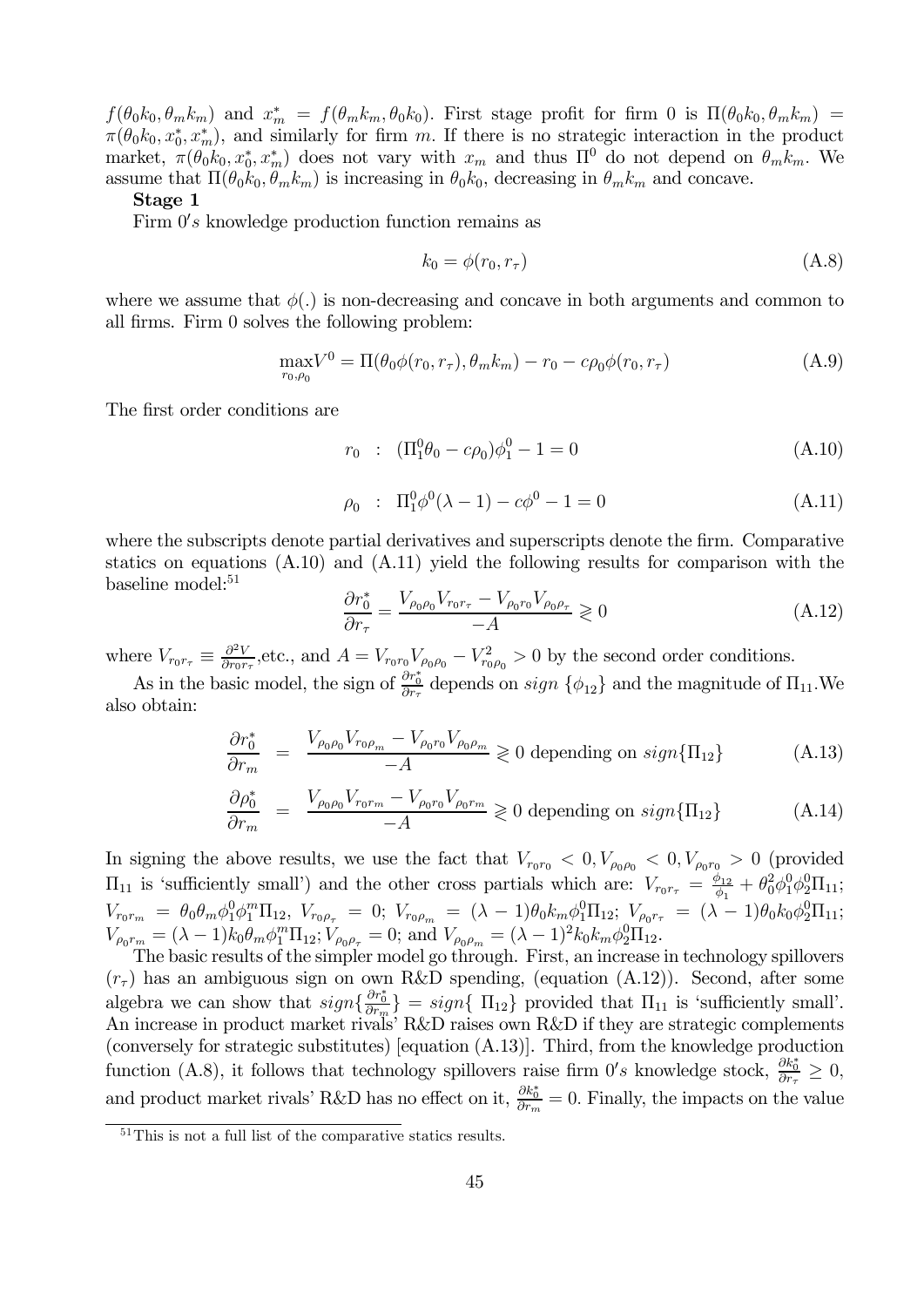of the firm follow immediately by applying the envelope theorem to the value equation (A.9): namely,  $\frac{\partial V_0^*}{\partial r_{\tau}} \ge 0$  and  $\frac{\partial V_0^*}{\partial r_m} \le 0$ .

The new result here is that an increase in the R&D by firm  $0's$  product market rivals will affect the firm's propensity to patent,  $\frac{\partial \rho_0^*}{\partial r_m}$  (equation (A.14). After some algebra, we can show that  $sign \frac{\partial \rho_0^*}{\partial r_m} = sign\Pi_{12}$ , provided that  $\Pi_{11}$  is 'sufficiently small'. Thus, if there is strategic complementarity  $(\Pi_{12} > 0)$ , an increase in product market rivals' R&D raises the firm's propensity to patent (the opposite holds for strategic substitution). The intuition is that, under strategic complementarity, when rivals increase R&D spending (thus their stock of knowledge), this increases the marginal profitability of firm 0's R&D and thus the profitability of patenting (given the fixed cost of doing so). Thus R&D by product market rivals raises both R&D spending and patent propensity of firm  $0.52$ 

# B. Data Appendix

### B.1. The patents and Compustat databases

The NBER patents database provides detailed patenting and citation information for around 2,500 firms (as described in Hall, Jaffe and Trajtenberg (2005) and Jaffe and Trajtenberg, 2002). We started by using the NBER's match of the Compustat accounting data to the USPTO data between  $1970$  to  $1999^{53}$ , and kept only patenting firms leaving a sample size of 1,865. These firms were then matched into the Compustat Segment ("line of business") Dataset keeping only the 795 firms with data on both sales by four digit industry and patents, although these need not be concurrent. For example, a firm which patented in 1985, 1988 and 1989, had Segment data from 1993 to 1997, and accounting data from 1980 to 1997 would be kept in our dataset for the period 1985 to 1997. The Compustat Segment Database allocates firm sales into four digit industries each year using firm's descriptions of their sales by lines of business. See Villalonga (2004) for a more detailed description.

Finally, this dataset was cleaned to remove accounting years with extremely large jumps in sales, employment or capital signalling merger and acquisition activity. When we removed a year we treat the firm as a new entity and give it a new identifier (and therefore a new fixed effect) even if the firm identifier (CUSIP reference) in Compustat remained the same. This is more general than including a full set of firm fixed effects as we are allowing the fixed effect to change over time. We also removed firms with less than four consecutive years of data. This left a final sample of 715 firms to estimate the model on with accounting data for at least some of the period 1980 to 2001 and patenting data for at least some of the period between 1970 and 1999. The panel is unbalanced as we keep new entrants and exiters in the sample.

The main variables we use are as follows (Compustat mnemonics are in parentheses). The book value of capital is the net stock of property, plant and equipment  $(PPENT)$  and employment is the number of employees  $(EMP)$ . R&D  $(XRD)$  is used to create R&D capital stocks following inter alia Hall, Jaffe and Trajtenberg (2005). This uses a perpetual inventory method with a depreciation rate ( $\delta$ ) of 15%. So the R&D stock, G, in year t is:  $G_t =$  $R_t + (1 - \delta)G_{t-1}$  where R is the R&D flow expenditure in year t and  $\delta = 0.15$ . For the first year we observe a firm we assume it is in steady state so  $G_0 = R_0/(\delta + g)$ . We use sales as our output measure  $(SALE)$  but also compare this with value added specifications. Industry

 $52$ Since product market rivals' R&D does not affect knowledge production by firm 0, this result for the propensity to patent also applies to the number of patents taken out by firm 0

<sup>&</sup>lt;sup>53</sup>We dropped pre-1970 data as being too outdated for our 1980s and 1990s accounts data.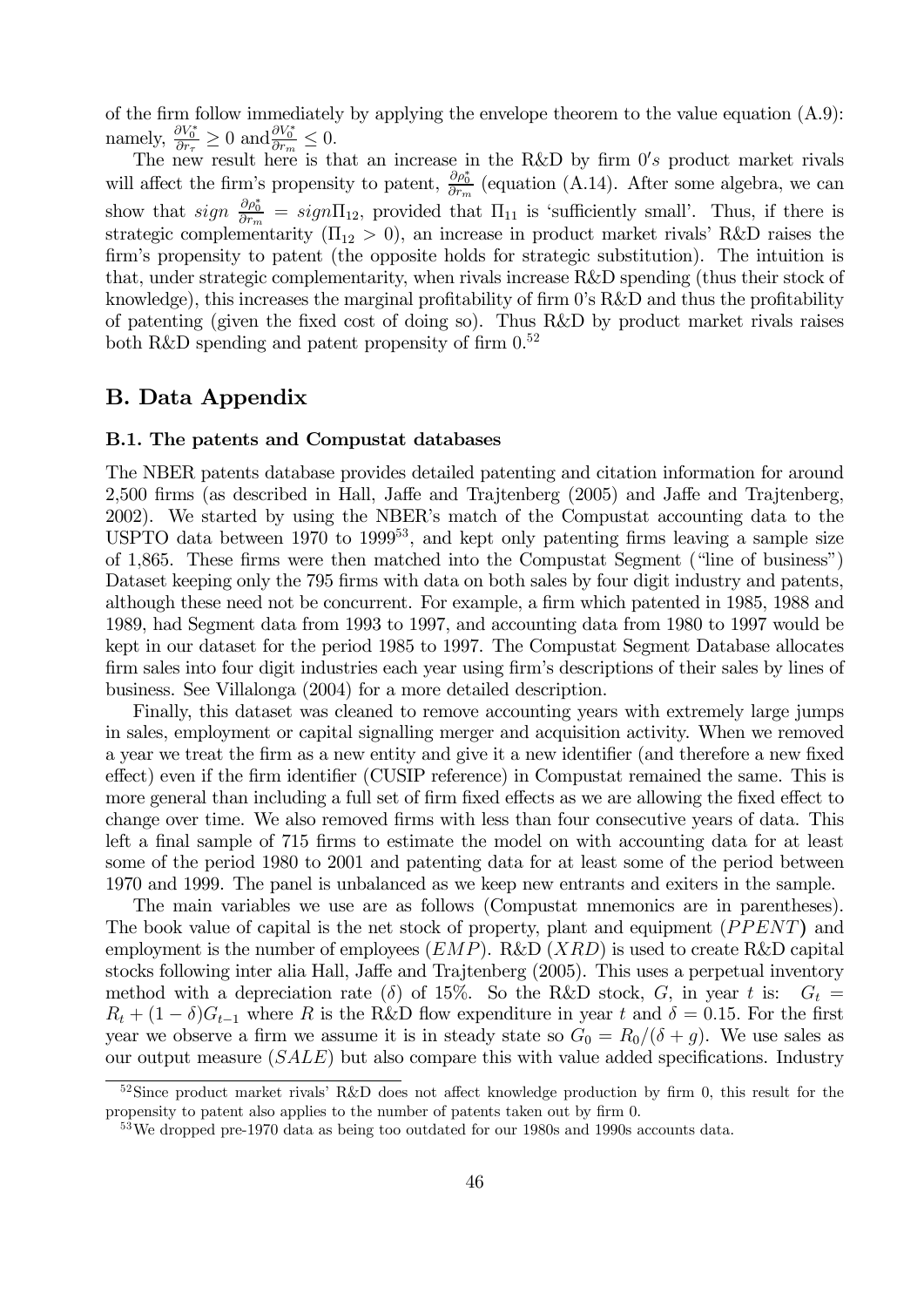price deflators were taken from Bartelsman, Becker and Gray (2000) until 1996 and then the BEA four digit NAICS Shipment Price Deflators thereafter. For Tobin's Q, firm value is the sum of the values of common stock, preferred stock and total debt net of current assets  $(MKVAF, PSTK, DT)$  and  $ACT$ ). The book value of capital includes net plant, property and equipment, inventories, investments in unconsolidated subsidiaries and intangibles other than R&D ( $PPENT, INVT, IVAEQ, IVAO$  and  $INTAN$ ). Tobin's Q was winsorized by setting it to 0.1 for values below 0.1 and at 20 for values above 20 (see Jenny Lanjouw and Mark Schankerman, 2004).

## B.2. Other variables

The construction of the spillover variables is described in Section 3 above in detail. About 80% of the variance of  $SPILLTECH$  and  $SPILLSIC$  is between firm and 20% is within firm. When we include fixed effects we are, of course, relying on the time series variation for identification. Industry sales were constructed from total sales of the Compustat database by four digit industry code and year, and merged to the firm level in our panel using each firm's distribution of sales across four digit industry codes.

#### B.3. Using the tax treatment of R&D to construct Instrumental Variables

## B.3.1. Methodology

To fix ideas, consider our basic model for firm productivity and abstract away from all other variables except own R&D and the technology spillover term. Similar issues arise for the other three equations, subject to additional complications noted below.

$$
\ln Y_{it} = \beta_1 \ln(\Sigma_{j \neq i} TECH_{ij}R_{jt-1}) + u_{it} \tag{B.1}
$$

We are concerned that  $E[u_{it} \ln(\Sigma_{j\neq i} TECH_{ij}R_{jt-1})] \neq 0$ , so OLS is inconsistent, and consider instrumental variable techniques. Note that R&D spillovers are entered lagged at least one period and that fixed effects and other covariates are also included. Given these considerations, the existing literature has argued that the bias on a weakly exogenous variable is likely to be small.

We consider two candidate instrumental variables  $(z)$  based on R&D-specific supply side shocks: firm and state-wide R&D tax credits. The Hall-Jorgenson user cost of capital for firm  $i, \, \rho^U_{it}$  is

$$
\rho_{it}^U = \frac{(1 - D_{it})}{(1 - \tau_{st})} [I_t + \delta - \frac{\Delta p_t}{p_{t-1}}]
$$
(B.2)

where  $D_{it}$  is the discounted value of tax credits and depreciation allowances,  $\tau_{st}$  (which is shorthand for  $\tau_{s_i t}$ ) is the rate of corporation tax (which has a state as well as a Federal component),  $I_t$  is the real interest rate,  $\delta$  the depreciation rate of R&D capital and  $\frac{\Delta p_t}{p_{t-1}}$  is the growth of the R&D asset price. Since  $[I_t + \delta - \frac{\Delta p_t}{p_{t-1}}]$  does not vary between firms, we focus on the tax price component of the user cost,  $\rho_{it}^P = \frac{(1 - D_{it})}{(1 - \tau_{st})}$ .

We decompose the variation of  $\rho_{it}^P$  into two broad channels: "firm-level",  $\rho_{it}^F$ , based on firmlevel interactions with the Federal tax rules, and "State level"  $\rho_{it}^S$ . We use the State by year R&D tax-price data from Wilson (2009) who quantifies the impact of State-level tax credits, depreciation allowances and corporation taxes. The firms in our data benefit differentially from these State-credits depending on which state their R&D is located. Tax credits are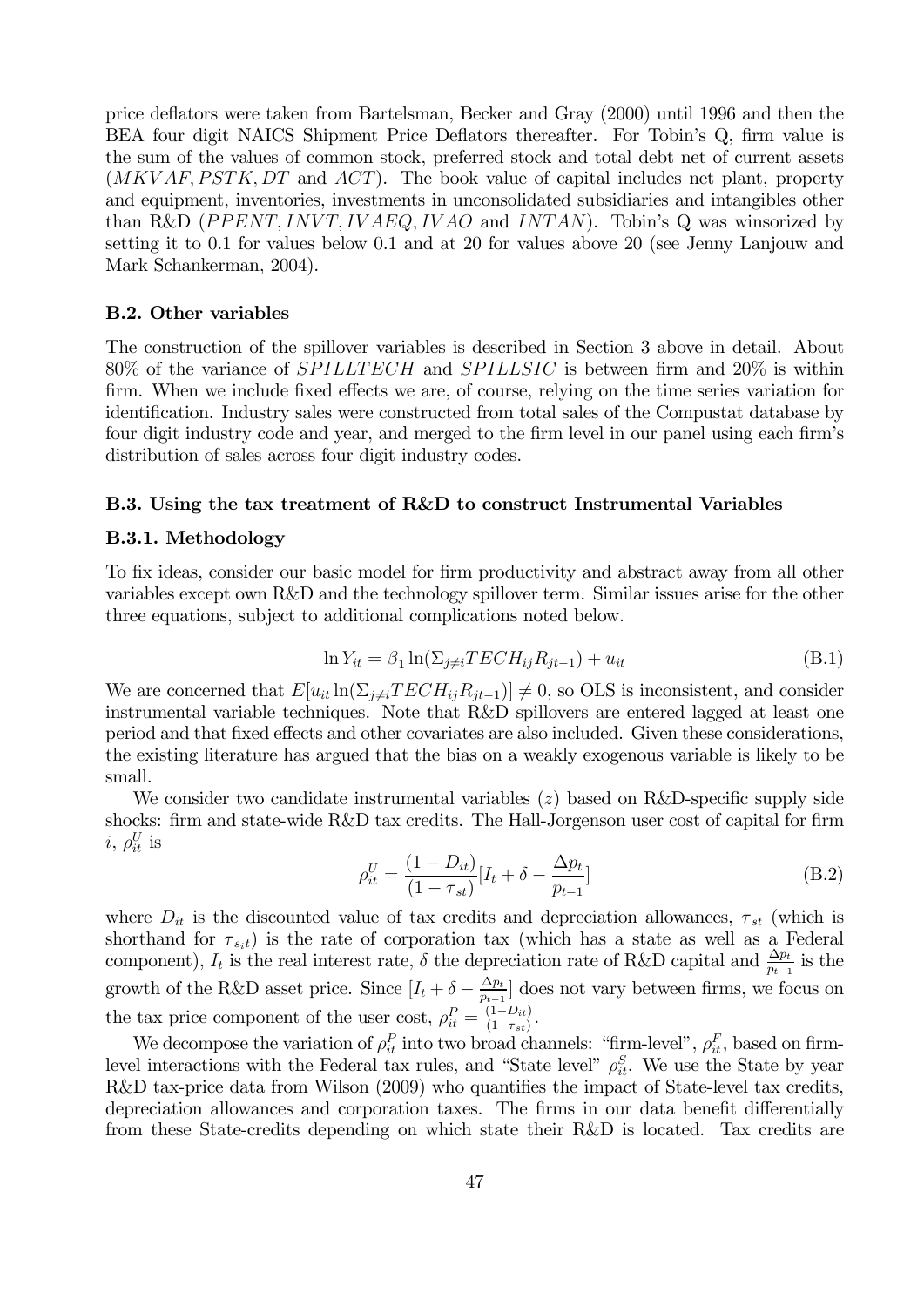for R&D performed within the state that can be offset against state-level corporation tax liabilities. State-level corporation tax liabilities are calculated on total firm profits allocated across states according to a weighted combination of the location of firm sales, employment and property. Hence, any firm with an R&D lab within the state is likely to be liable both for state corporation tax (due to its employees and property in the state) and eligible for an offsetting R&D tax credit. Hence, inventor location appears to provide a good proxy for eligibility for state-level R&D tax credits.<sup>54</sup>

We estimate the spatial distribution of a firm's inventors from the USPTO patents file. The state component of the tax-price is therefore

$$
\rho_{it}^S = \sum_s \theta_{ist} \rho_{st}^S \tag{B.3}
$$

where  $\rho_{st}^S$  is the state level tax price and  $\theta_{ist}$  is firm i's 10-year moving average share of inventors located in state s.

The second component of the tax price is based solely on Federal rules  $(\rho_{it}^F)$  and is constructed following Hall (1992) and Bloom, Criscuolo, Hall and Van Reenen (2008). The "Research and Experimentation" tax credit was first introduced in 1981 and has been in continuous operation and subject to many rule changes. It has a firm-specific component for several reasons. First, the amount of tax credit that can be claimed is based on the difference between actual R&D and a firm-specific "base". From 1981 to 1989 the base was the maximum of a rolling average of the previous three years' R&D. From 1990 onwards (except 1995-1996 when the tax credit lapsed) the base was fixed to be the average of the firm's R&D to sales ratio between 1984 and 1988, multiplied by current sales (up to a maximum of 16%). Start-ups were treated differently, initially with a base of 3%, but modified each year. Second, if the credit exceeds the taxable profits of the firm it cannot be fully claimed and must be carried forward. With discounting this leads to a lower implicit value of the credit for tax exhausted firms. Third, these firm-specific components all interact with changes in the aggregate tax credit rate (25% in 1981, 20% in 1990, 0% in 1995, etc.), deduction rules and corporate tax rate (which enters the denominator of equation (B.2)).

We implement the IV approach by first projecting the endogenous variable (R&D) on the instruments in the first stage. Table A2 shows the results from this estimation and demonstrates that the instruments have considerable power. Column (1) has the basic results, column (2) adds time dummies and column (3) also adds firm dummies. Even in the most general regression of the final column of Table A2 that is used in the later stages, the Fstatistics are over 16. From this we calculate the value of R&D predicted by these tax credits,  $R_{it}^{TAX}$ , and then generate the stock of this using the standard perpetual inventory method,  $G_{it}^{TAX}$ . For each firm we then weight up other firms tax-credit predicted R&D stocks using  $SIC$  and  $TECH$  to create the distance weighted instruments  $TECHTAX$  and  $SICTAX$ . For example, for  $TECHTAX_{it} = \sum_{j\neq i} TECH_{ij}G_{jt}^{TAX}$ . We then use  $\ln(TECHTAX)$  and  $\ln(SICTAX)$  as instrumental variables for  $\ln(SPILLTECH)$  and  $\ln(SPILLSIC)$  in the final stage regressions as presented in the last columns of Tables 3, 5 and 6. For the citationweighted patent regressions we use a Negative Binomial equation, so to allow for endogeneity

<sup>54</sup>State level R&D tax credits can be generous, and vary differentially over states and time. For example, the five-largest R&D doing states had the following tax credit histories: California introduced an 8% credit in 1987, raised to 11%, 12% and 15% in 1997, 1999 and 2000 respectively. Massachussetts, New Jersey and Texas introduced 10%, 10% and 4% rates in 1991, 1994 and 2000 respectively. While Michigan has never introduced an R&D tax credit.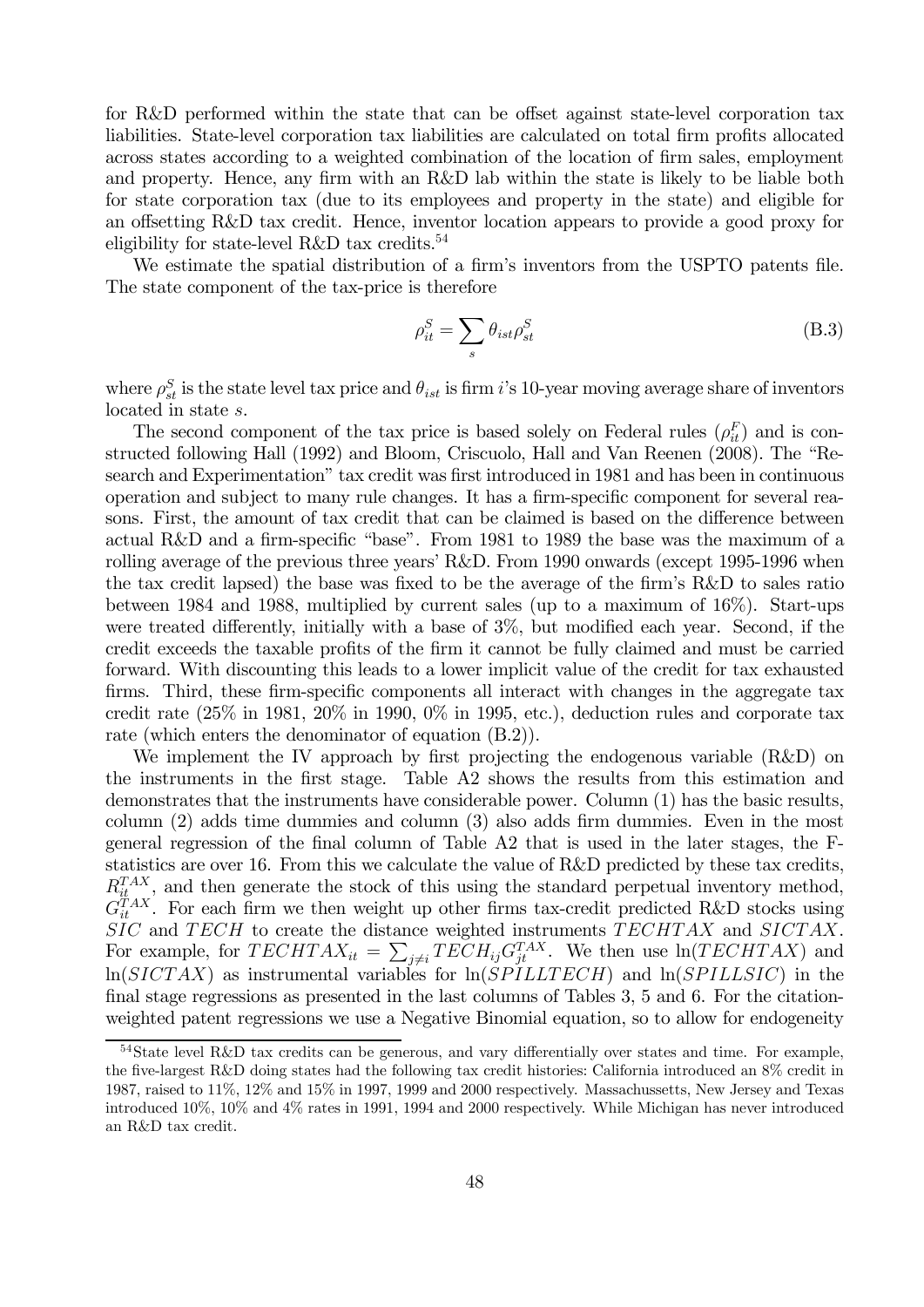we take a control function approach (e.g. Aghion et al, 2005). We estimate the first stages for  $\ln(SPILLTECH)$  and  $\ln(SPILLSIC)$  and then include a fifth order series expansions of each of the residuals from these first stages in the final column of Table 4. We correct the standard errors using 1,000 bootstrap replications over firms.

We also considered an alternative approach of using  $TECH$  and  $SIC$  weighted  $\rho_{it}^S$  and  $\rho_{it}^F$  as instrumental variables. However, the unbalanced nature of the panel makes this very unattractive as the value of the instruments changes as new firms exit and enter the sample. This generates a positive bias between R&D the user cost of R&D. For example, imagine a firm *j* enters a market. Then for some firm *i* for which  $TECH_{ij} > 0$  there will be a rise in  $SPILLTECH_{it}$  since there is now another firm doing R&D in its technology space. But its  $TECH_{ij}$  weighted R&D user cost measure will also rise since the values of  $\rho_{jt}^S$  and  $\rho_{jt}^F$  for firm  $j$  are zero per entry (since they are missing) but strictly positive post entry.

#### B.3.2. Exogeneity of R&D tax credit policy changes

A concern is that changes to the R&D tax credit may be endogenous. Could states respond to falls in R&D by increasing the tax credit rate, for example. One check was to conduct experiments lagging the tax-credit instruments one and two periods, which led to qualitatively similar results. But we also investigated this issue further by reviewed the literature on US state R&D and corporate tax rates. Three facts are clear from this literature:

(1) State level tax credits have been gradually introduced across states over time. The first state R&D tax credit was introduced in Minnesota in 1982 following the introduction of the Federal Tax Credit in 1981, with 31 states having introduced credits by the end of 2005 (Wilson, 2005), and 38 states by 2010. The generosity of these credits has also been gradually trending up over time, rising from 6.25% in 1982 to 7.9% in 2005.

(2) The cross-sectional variation in credit rates is extremely large relative to the mean and growth rates of the average rate. The cross-sectional standard-deviation of credit rates is more than twice their mean. For example, the credit-rates range from 2.5% in South Carolina and Minnesota to 20% in Arizona and Hawaii. These rates also change frequently over time within states. For example, California changed its rate five times between its introduction in 1987 and 2010.

(3) The level and timing of introduction of the credits — which provides the empirical identification in our estimation given our firm and time dummies — seems to be uncorrelated with any observables after controlling for state and year fixed-effects. Papers which have tried to explain the evolution of state-level corporate tax credits have found that aggregate variables (such as the Federal credit rate) have some explanatory power, but local economic or political variables do not seem important (e.g. Chirinko and Wilson, 2008a,b). This partly reflects the long time delays in passing tax credits through state legislature, and also the fact the costs of many of these tax credits are small so that their adoption tends not to be strongly driven by budgetary concerns.

To investigate this issue further, we regressed the rate of the state R&D tax credit on lagged state R&D expenditures, a full set of state and year dummies, and the lagged value of the state tax credit (to control for dynamics). Using a variety of specifications with and without these controls, we could not find any predictive power for lagged state-level R&D expenditure or GDP per capita (a crude proxy for productivity) on current R&D tax credits. That is, prior state-level R&D expenditure does not seem to predict current levels of state R&D tax credits.

In summary, while state-level R&D tax credits have been rising since the early 1980s, this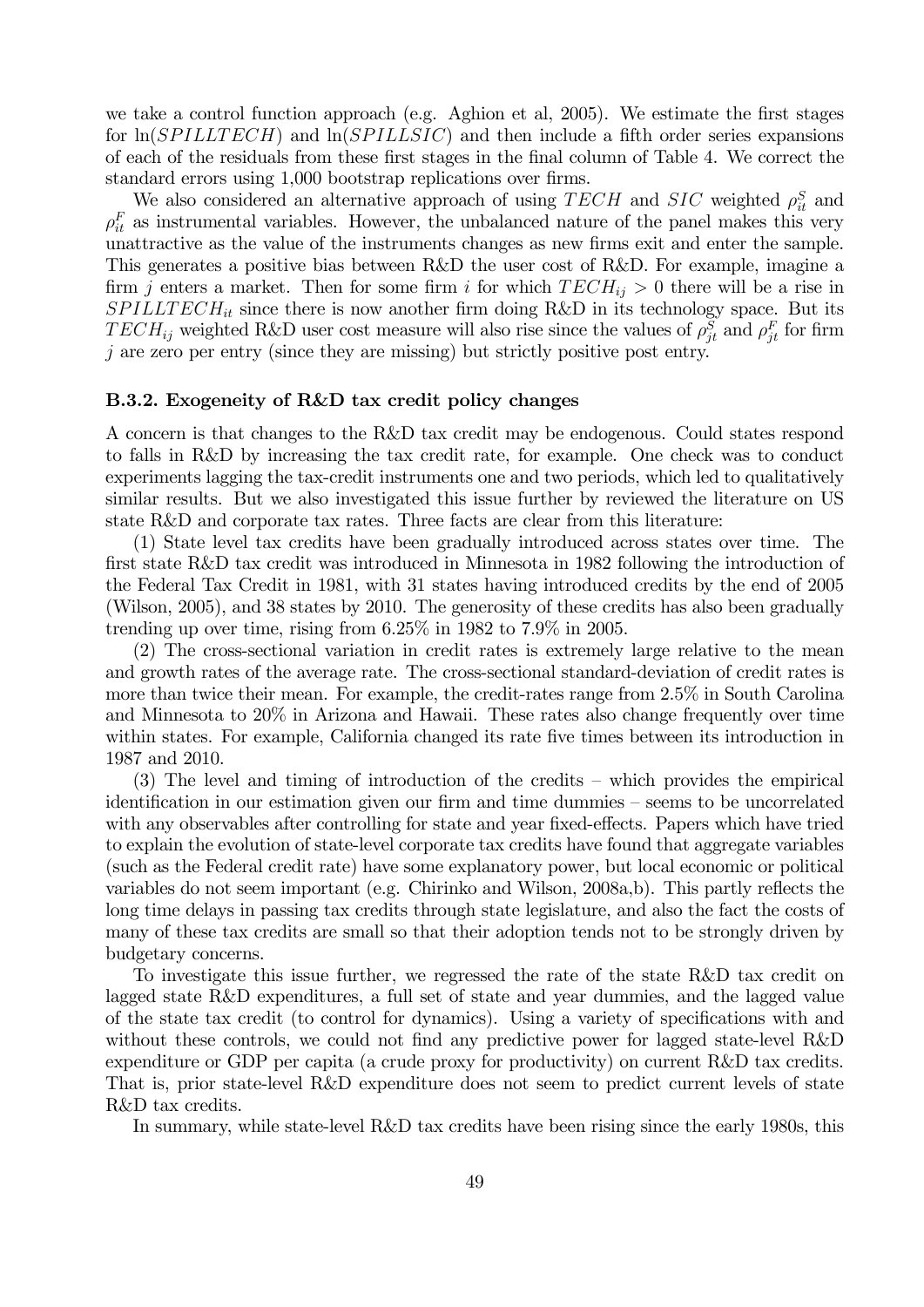has happened at differential rates and levels across states, with this state-by-year differences in generosity seemingly uncorrelated with lagged economic or political variables. This suggests that the current level of R&D tax credits provides pseudo-random variation to identify corporate R&D expenditure in a regression including firm and year fixed effects.

## B.4. Sample Selection Issues

To be in the final regression sample a firm has to have at least one patent granted (since 1963) in order to construct our measure of technological closeness (which requires patent information), so this does screen out firms who never patent. However, we do not require that a firm has several lines of business, only that it has some data in the Compustat Segment File (CSF) which contains the breakdown of sales across four-digit industry classes. Note that some firms operate solely in one class and are recorded as such (and we use their information). Nearly all firms in Compustat which have a patent are also in the CSF so this is not a source of sample selection.

The main source of selection is that we use the Compustat database that covers only publicly listed firms. This is because capital investment, R&D and other important variables are not required reporting items for privately listed firms. R&D is heavily concentrated on listed firms, however, so our sample accounts for a large proportion of the entire R&D in the US. For example, in 1995 the sum of R&D expenditures in our sample was \$79bn while the total industry R&D in the US was estimated as \$130bn by the NSF, so we cover about 62% of the total.

Of course it would be ideal to know the exact R&D of every firm, but this is not necessary for implementation of our technique. As we show in Appendix A.1 our comparative static results hold for any triple of firms. All we need is the thought experiment of increasing SPILLTECH whilst holding SPILLSIC constant (and vice versa).

There could be biases if, for a given firm we omit a relevant spillover. Certainly, the absence of other R&D performing firms will mean that we underestimate the R&D relevant spillovers for some firms. In general, it is unclear whether this would bias our estimates systematically in any one direction. If this generated classical measurement error, with random under-counting of spillovers, it would cause an attenuation bias towards zero. Thus, as you argue, there is the possibility that we underestimate the strength of both positive technology and negative product market spillovers. If this is so, our conclusion that both types of spillovers operate, one positive and the other negative, is strengthened.

Non-random exit relating to unobservables is very difficult to control for with existing techniques. Evidence from non-parametric control function techniques to control for selection in production functions suggests that the main form of bias comes from conditioning on a balanced panel (e.g. Olley and Pakes, 1996). Since our panel is unbalanced — we keep all entrants and exiters — this mitigates this problem. Non-random exit in the time series is also partially controlled for by the fixed effects.

### B.5. The Bureau Van Dijk (BVD) Database

As noted in sub-section 6.3.2 the finance literature has debated the extent to which the breakdown of firm sales into four digit industries from the Compustat Segment Dataset is reliable. To address this concern, we used an alternative data source, the BVD (Bureau Van Dijk) database.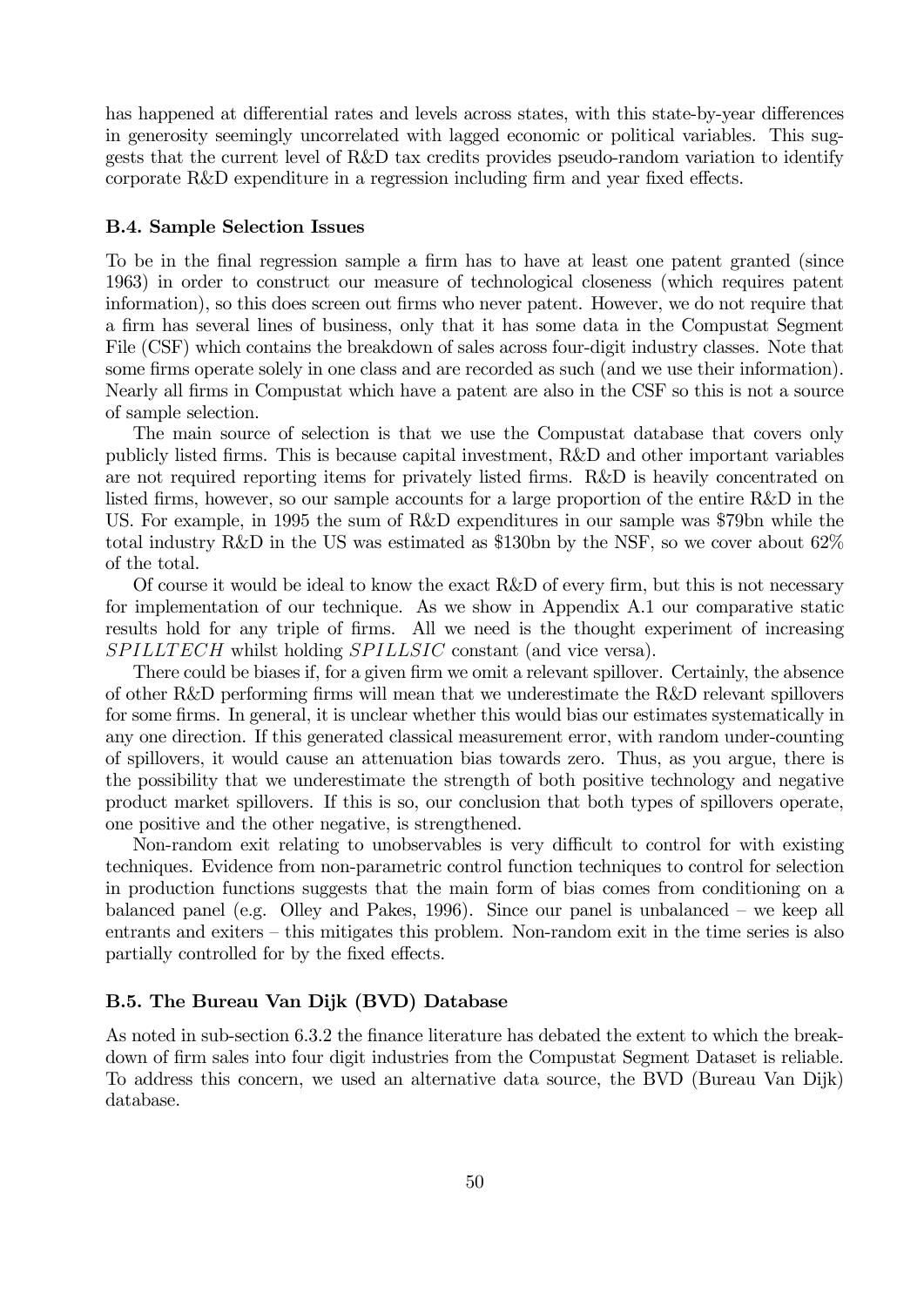## B.5.1. Description

The BVD data for the US is obtained from Dun and Bradstreet (D&B), which collects the data to provide credit ratings and to sell as a marketing database. These credit ratings are used to open bank accounts, and are also required for corporate clients by most large companies (e.g. Wal-Mart and General Electric) and the Government, so almost all multiperson establishments in the US are in the D&B database. Since this data is commercially used and sold for various financial and marketing purposes it is regularly quality checked by D&B. In Europe the BVD data comes from the National Registries of companies (such as Companies House in the UK), which have statutory requirements on reporting for all public and private firms. We used the primary and secondary four digit industry classes for every subsidiary within a Compustat firm that could be matched to BVD to calculate distribution of employment across four digit industries (essentially summing across all the global subsidiaries) as a proxy for sales by four digit industries.

The US data reports one primary four digit industry code and an ordered set of up to six secondary four digit industry codes. We allocated employment across sectors for an individual firm by assuming 75% of activity was in the primary industry code, 75% of the remainder in the main secondary code, 75% of this remainder in the next secondary industry code and so on, with the final secondary industry code containing 100% of the ultimate residual. In the European data firms report one primary industry code and as many secondary industry codes as they wish (with some firms reporting over 30) but without any ordering. Employment was allocated assuming that 75% of employees were in the primary industry code and the remaining 25% was split equally among the secondary industry codes. Finally, employment was added across all industry codes in every enterprise in Europe and the US owned by the ultimate Compustat parent to compute a four digit industry activity breakdown.

## B.5.2. Matching to Compustat

We successfully matched three quarters of the Compustat firms in the original sample. The matched firms were larger and more R&D intensive than the non-matched firms. Consequently, these matched firms accounted for 84% of all employment and 95% of all R&D in the Compustat sample, so that judged by R&D the coverage of the BVD data of the Compustat sample was very good. The correlation between the Compustat Segment and BVD Dataset measures is reasonably high. The correlation between the sales share of firm  $i$  in industry  $k$ between the two datasets is 0.503. The correlation of  $\ln(SPILLSIC)$  across the two measures is 0.592. The within-firm over-time variation of  $\ln(SPILLSIC)$ , which identifies our empirical results given that we control for fixed effects, reassuringly rises to 0.737. In terms of average levels both measures are similar, with an average  $SIC$  of 0.0138 using the Compustat measure and 0.0132 using the BVD measure. The maximum number of four digit industries for one of our firms, General Electric, is 213.

As an example of the extent of similarity between the two measures the Compustat and BVD SIC correlations for the four firms examines in the Case Study discussed in appendix D below are presented in Table A1. As can be seen the two measures are similar, IBM and Apple (PC manufacturers) are highly correlated on both measures and Motorola and Intel (semi-conductor manufacturers) are also highly correlated. But the correlation across these two pairs is low. There are also some differences, for example the BVD-based measure of  $SIC$  finds that IBM is closer in sales space with Intel and Motorola  $(SIC = 0.07)$  then the Compustat-based measure  $(SIC = 0.01)$ . This is because IBM uses many of its own semi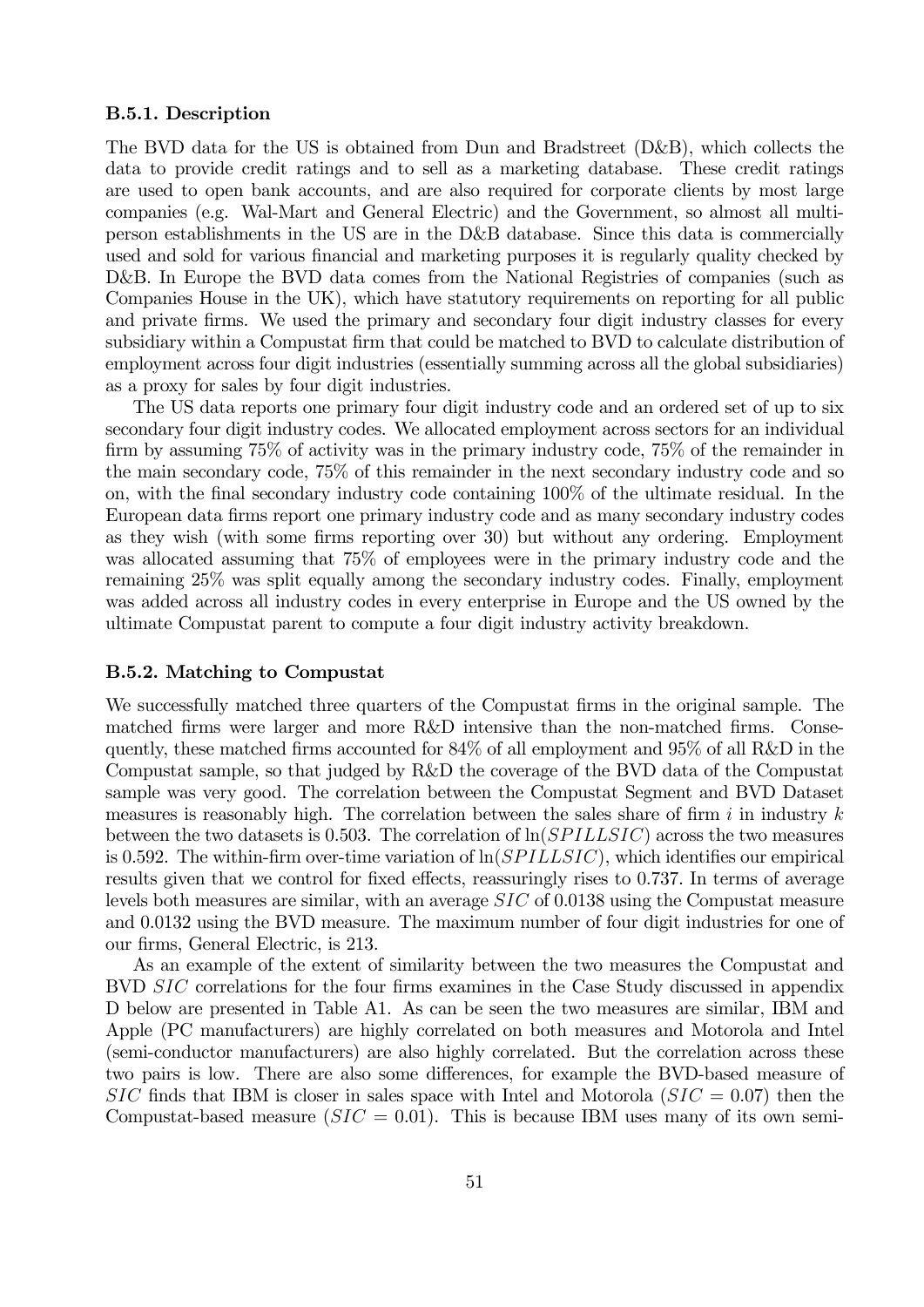conductor chips in its own products so this is not included in the sales figures. The BVD based measure picks these up because IBM's three chip making subsidiaries are tracked in the ICARUS data even if their products are wholly used within IBM's vertically integrated chain.

## B.5.3. Coverage

The industry coverage was broader in the BVD data than the Compustat Segment Dataset. The mean number of distinct four digit industry codes per firm was 13.8 in the BVD data (on average there were 29.6 enterprises, 18.2 in Europe and 11.4 in the US) compared to 4.6 in the Compustat Segment files. This confirms Villalonga's (2004) finding that the Compustat Segment Dataset underestimates the number of industries that a firm operates in.

# C. Alternative Distance Metrics

## C.1. Robustness to Aggregation

The standard Jaffe measure,  $TECH<sup>J</sup>$ , differs from the Jaffe covariance (and Exposure) measure,  $TECH^{J-COV}$  because it is an (uncentered) correlation, rather than covariance, between the vectors  $F_i$  and  $F_j$ :  $TECH_{ij}^J = \frac{F_i F'_j}{(F_i F'_i)^{1/2} (F_j F'_j)^{1/2}}$ . We now show that this normalization has the advantage that it makes the index less sensitive to the aggregation of technology fields. We refer to this property as 'robustness to aggregation'.

To see this formally, consider the case where technology fields  $\Upsilon - 1$  and  $\Upsilon$  are aggregated, and define the  $1x(\Upsilon - 1)$  vector  $F_i^* = (F_{i1}, ..., F_{i,\Upsilon - 2}, F_{i\Upsilon - 1} + F_{i,\Upsilon - 2})$ . The new  $TECH^{J-COV}$ index can be expressed as

$$
F_i^* F_j^{*\prime} = F_i F_j' + (F_{i,\Upsilon-1} F_j \Upsilon + F_{j,\Upsilon-1} F_i \Upsilon) \ge F_i F_j'
$$

and strict inequality holds if each firm operates in at least one of the two aggregated fields,  $\Upsilon$  − 1 and  $\Upsilon$ . This shows that  $TECH^{J-COV}$  increases as a consequence of aggregation. This is an unattractive property. The standard  $TECH<sup>J</sup>$  measure mitigates this aggregation bias because it normalizes by the standard deviations of the vectors  $F_i^*$  and  $F_j^*$ , which also increase  $(\text{since } F_i^* F_i^{*\prime} = F_i F_i' + 2F_{i,\Upsilon-1} F_i \gamma \geq F_i F_i').$ 

Define  $\phi_{ij} = \frac{F_{i,\Upsilon-1}F_{j\Upsilon}+F_{j,\Upsilon-1}F_{i\Upsilon}}{F_iF'_j}, \phi_{ii} = \frac{2F_{i,\Upsilon-1}F_{i\Upsilon}}{F_iF'_i}$  and  $\phi_{jj} = \frac{2F_{j,\Upsilon-1}F_{j\Upsilon}}{F_jF'_j}$ . Letting asterisks denote the index based on the aggregated technology fields, it follows immediately that

$$
\begin{array}{rcl} TECH^{J\,*} & = & \lambda TECH^{J} \\ TECH^{J-COV*} & = & \theta TECH^{J-COV} \end{array}
$$

where  $\lambda = \frac{1+\phi_{ij}}{\{(1+\phi_{ii})(1+\phi_{jj})\}^{1/2}} < \theta = 1+\phi_{ij}$ . That is, aggregation leads to a smaller percentage increase in  $TECH<sup>J</sup>$  than in the  $TECH<sup>J-COV</sup>$  index. This is sense in which the Jaffe index is less sensitive to aggregation than the Jaffe covariance measure.<sup>55</sup>

Note that it is straightforward to generalize the results in this sub-section to the case where more than two technology fields are aggregated, and to the case where several subsets of fields are aggregated. An example of the latter is moving from, say, four-digit to three-digit classification of fields.

<sup>&</sup>lt;sup>55</sup>In general we cannot know whether  $\lambda \leq 1$ . This depends on the specific distributions of firm R&D across technology fields. It is possible that aggregation reduces the  $TECH<sup>J</sup>$  index. But we can say that, if aggregation increases that measure, the increase will be proportionately smaller than for the  $TECH^{\check{j}-CO\check{V}}$  index.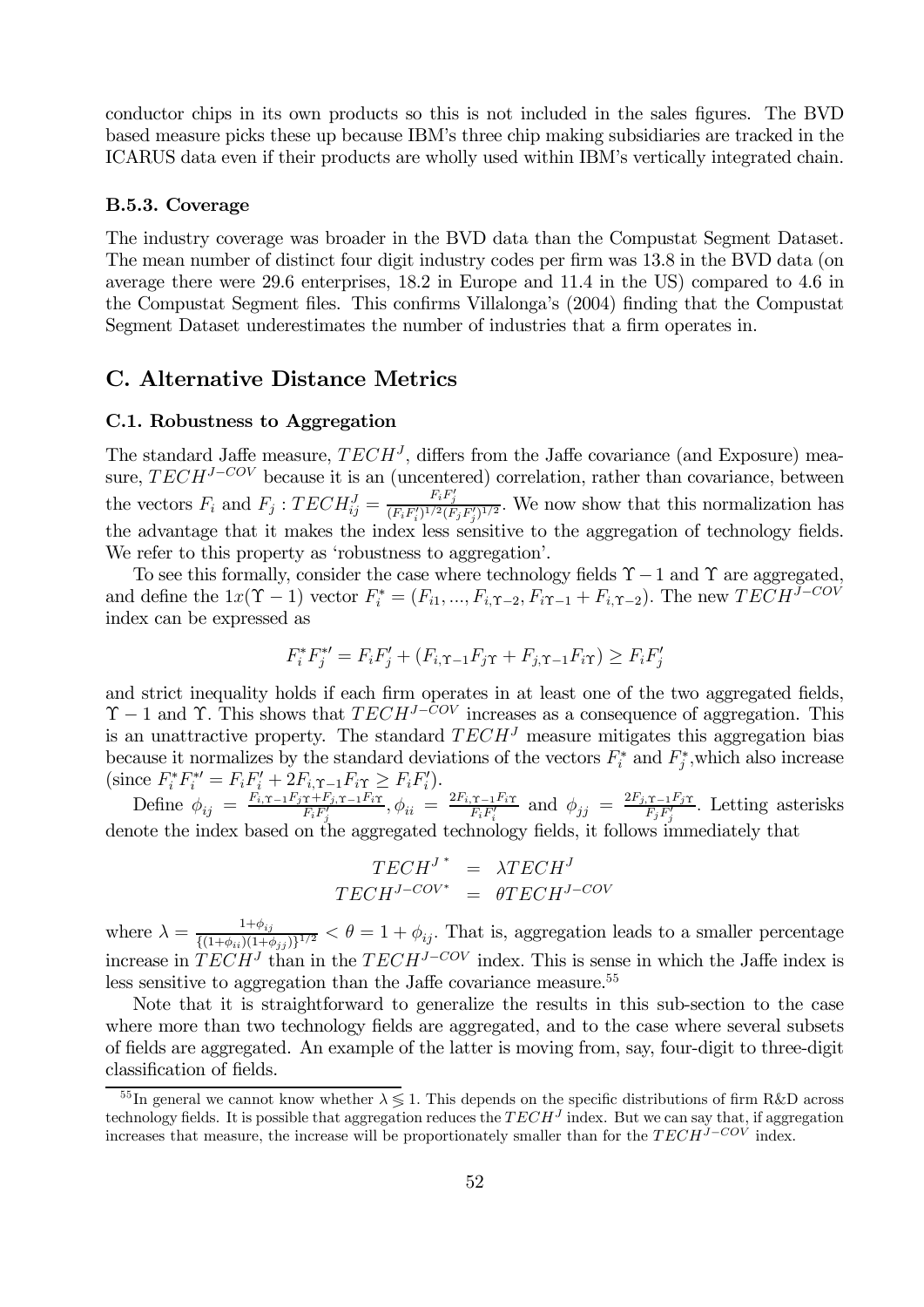## C.2. Mahalanobis

To explain the calculation of the Mahalanobis normed measure we need to define some notation. First, we let  $T = [T'_1, T'_2...T'_N]$  denote the  $(426, N)$  matrix where each row contains a firm's patent shares in the 426 technological classes. Second, we define a normalized  $(N, 426)$  $\text{matrix } \tilde{T} = [T_1'/(T_1T_1')^{1/2}, T_2'/(T_2T_2')^{1/2}...T_N'/(T_NT_N')^{1/2}],$  in which each row is simply normalized by the firm's patent share dot product. Third, we define the  $(N, N)$  matrix  $TECH =$  $\tilde{T}'\tilde{T}$ . This matrix  $\tilde{T}ECH$  is just the standard Jaffe (1986) uncentered correlation measure between firms *i* and *j*, in which each element is the measure  $TECH_{ij}$ , exactly as defined in (3.6) above. Fourth, we define a  $(426, N)$  matrix  $\tilde{X} = [T'_{(:,1)}/(T'_{(:,1)}T_{(:,1)})^{1/2}...T'_{(:,N)}/(T'_{(:,N)}T_{(:,N)})^{1/2}]$ where  $T_{(:,i)}$  is the *i*<sup>th</sup> column of T. This matrix X is similar to T, except it is the normalized patent class shares across firms rather than firm shares across patent classes. Finally, we can define the (426, 426) matrix  $\Omega = XX$  in which each element is the standard Jaffe (1986) uncentered correlation measure between patent classes (rather than between firms). So, for example, if patent classes *i* and *j* coincide frequently within the same firm, then  $\Omega_{ij}$  will be close to 1 (with  $\Omega_{ii} = 1$ ), while if they never coincide within the same firm  $\Omega_{ij}$  will be 0.

The Mahalanobis normed technology closeness measure is defined as  $TECH^M = T'\Omega T$ . This measure weights the overlap in patent shares between firms by how close their different patents shares are to each other. The same patent class in different firms is given a weight of 1, and different patent classes in different firms are given a weight between 0 and 1, depending on how frequently they overlap within firms across the whole sample. Note that if  $\Omega = I$ , then  $TECH<sup>M</sup> = TECH$ . Thus, if no patent class overlaps with any other patent class within the same firm, then the standard Jaffe (1986) measure is identical to the Mahalanobis norm measure. On the other hand, if some patent classes tend to overlap frequently within firms - suggesting they have some kind of technological spillover - then the overlap between firms sharing these patent classes will be higher.

# D. Case Studies of Particular Firms

There are numerous case studies in the business literature of how firms can be differently placed in technology space and product market space. Consider first firms that are close in technology but sometimes far from each other in product market space (the bottom right hand quadrant of Figure 1). Table A1 shows IBM, Apple, Motorola and Intel: four high highly innovative firms in our sample. We show results for *SPILLSIC* measured both by the Compustat Segment Database and the BVD Database. These firms are close to each other in technology space as revealed by their patenting. IBM, for example, has a  $TECH$  correlation of 0.76 with Intel, 0.64 with Apple and 0.46 with Motorola (the overall average  $TECH$  correlation in the whole sample is 0.038 - see Table 9). The technologies that IBM uses for computer hardware are closely related to those used by all these other companies. If we examine  $SIC$ , the product market closeness variable, however, there are major differences. IBM and Apple are product market rivals with a  $SIC$  of 0.65 (the overall average  $SIC$  correlation in the whole sample is 0.015 - see Table 9). They both produced PC desktops and are competing head to head. Both have presences in other product markets of course (in particular IBM's consultancy arm is a major segment of its business) so the product market correlation is not perfect. By contrast IBM (and Apple) have a very low  $SIC$  correlation with Intel and Motorola  $(0.01)$  because the latter firms mainly produce semi-conductor chips not computer hardware. IBM produces relatively few semi-conductor chips so is not strongly competing with Intel and Motorola for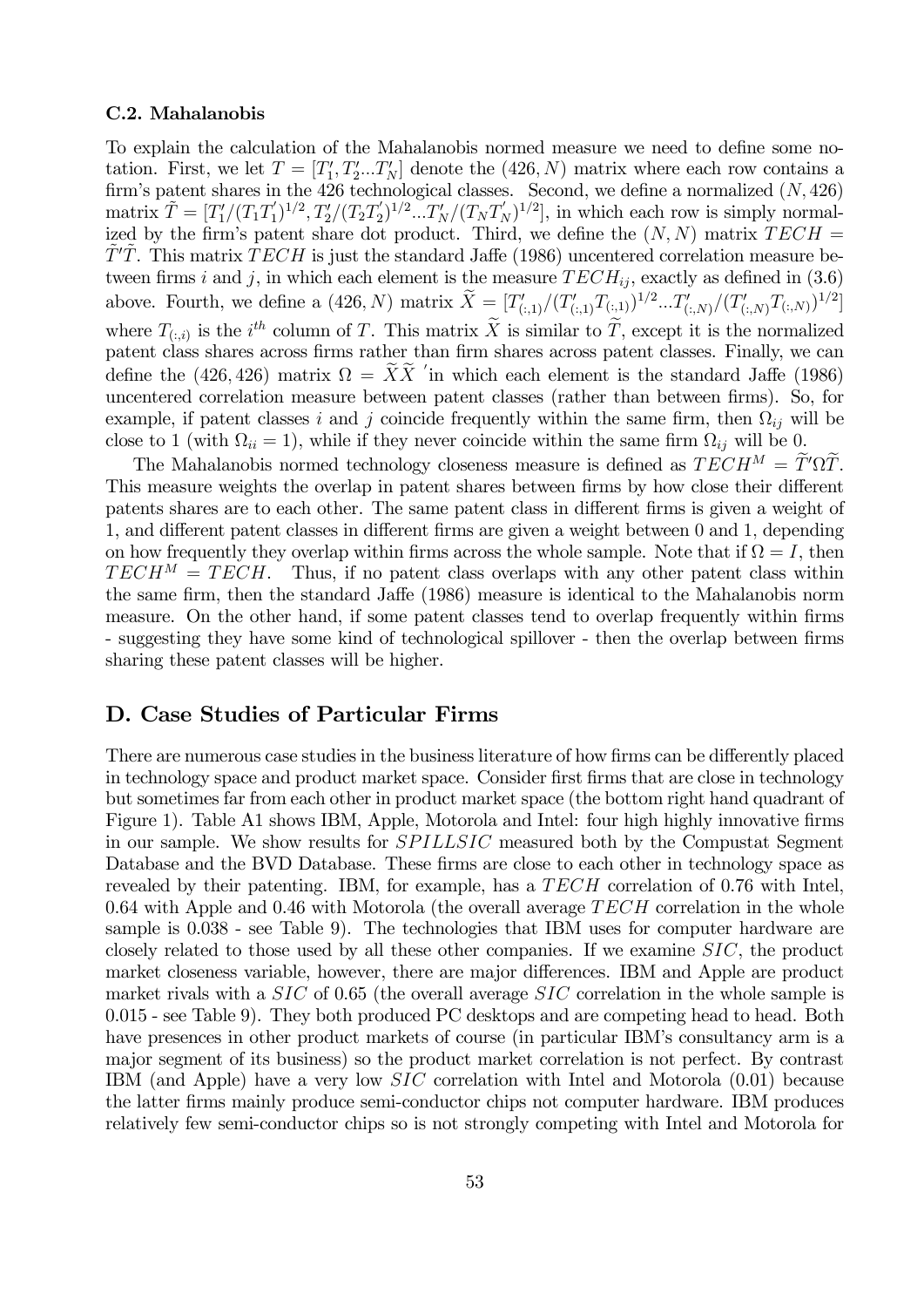customers. The  $SIC$  correlation between Intel and Motorola is, as expected, rather high (0.34) because they are both competitors in supplying chips. The picture is very similar when we look at the measures of  $SIC$  based on BVD instead of Compustat, although there are some small differences. For example, IBM appears closer to Intel (BVD  $SIC = 0.07$ ) because IBM produces semi-conductor chips for in-house use. This is largely missed in the Compustat Segment data, but will be picked up by the BVD data (through IBM's chip-making affiliates).

At the other end of the diagonal (top left hand corner of Figure 1) there are many firms who are in the same product market but using quite different technologies. One example from our dataset is Gillette and Valance Technologies who compete in batteries giving them a product market closeness measure of 0.33. Gillette owned Duracell but did no R&D in this area (its R&D was focused mainly personal care products such as the Mach 3 razor and Braun electronic products). Valence Technologies used a new phosphate technology that radically improved the performance of standard Lithium ion battery technologies. As a consequence the two companies have little overlap in technology space  $(TECH = 0.01)$ .

A third example is the high end of the hard disk market, which are sold to computer manufacturers. Most firms base their technology on magnetic technologies, such as the market leader, Segway. Other firms (such as Phillips) offer hard disks based on newer, holographic technology. These firms draw their technologies from very different areas, yet compete in the same product market. R&D done by Phillips is likely to pose a competitive threat to Segway, but it is unlikely to generate useful knowledge spillovers for Segway.

# E. Endogenous Choice of Technology Classes

## E.1. The Basic Approach

One way to provide a micro-foundation for a distance metric for technological closeness is to draw explicitly on the economic geography literature. Simple economic geography models can show how firms may optimally choose the geographic location of their plants to benefit from potential spillovers and natural advantages leading to agglomeration and coagglomeration patterns. We draw heavily on this work (in particular, Ellison and Glaeser, 1997; Ellison, Glaeser and Kerr, 2007, 2010) to consider a more micro-founded model of our empirical measures of  $TECH_{ii}$ . However, rather than choosing which geographical classes to locate in, we will consider a firm's choice of which *technological* areas to locate in and consider co-location patterns in this dimension.

## E.2. Agglomeration and coagglomeration measures

Consider extending the model in Section 2 to allow for a period 0 where each firm  $i$  chooses to direct its R&D across particular technological classes,  $\tau = 1, ..., \Upsilon$ . A firm can choose to invest in one or more technological classes by establishing some R&D labs (denoted lab  $l$ ) in these different classes. Assume that there are a fixed number of R&D employees in each lab,  $e_l$ . When choosing a technological profile a firm will consider a number of factors including the underlying technological opportunities in the class (common to all firms<sup>56</sup>), R&D lab  $l$ 's ability in a particular field as well as the other labs who have already located in this area as there are potentially spillovers.

<sup>&</sup>lt;sup>56</sup>Thus the number of potential inventions is higher in some areas like bio-pharmaceuticals than others (like cement).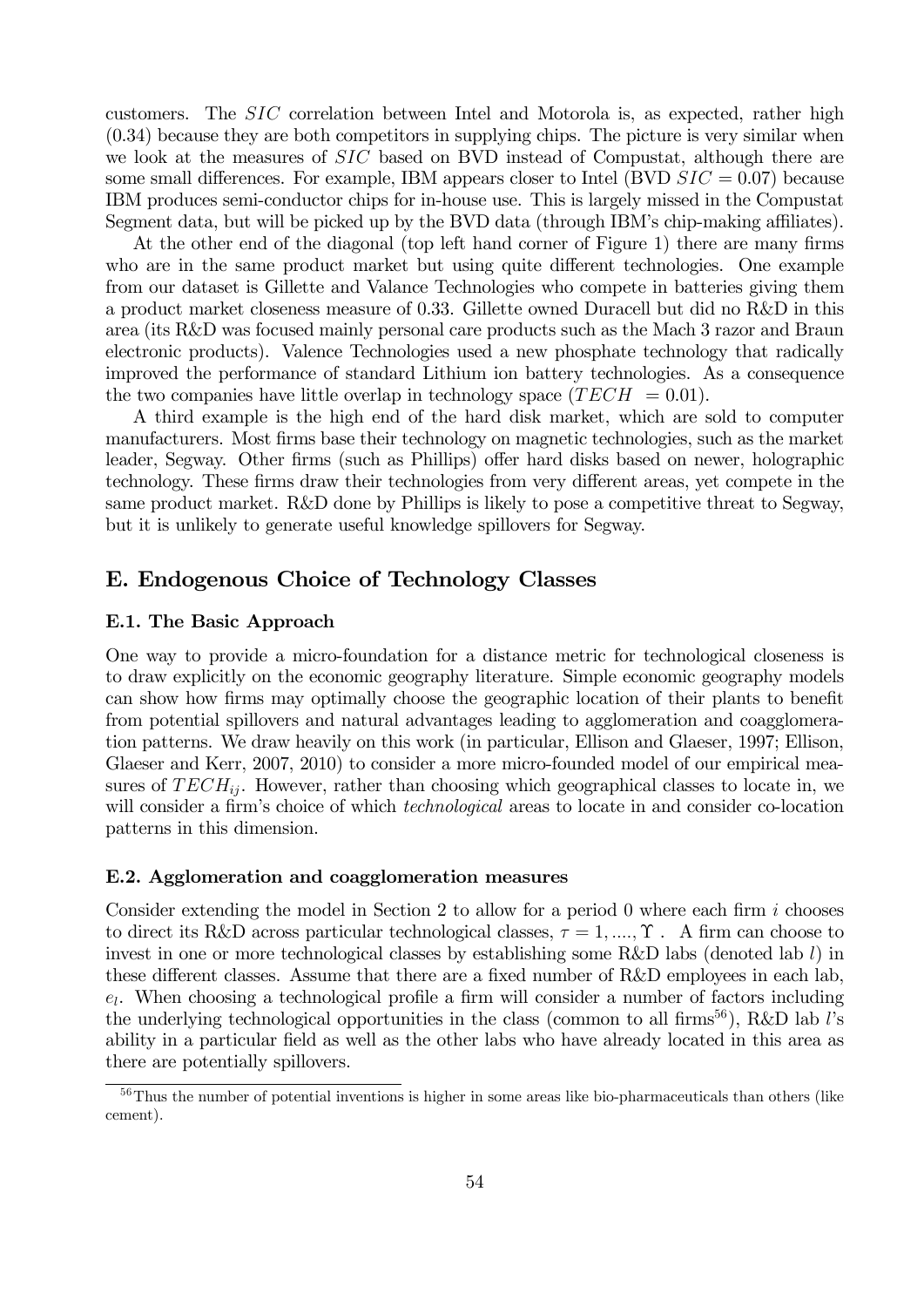We will model this explicitly below in a firm location model, but we first define some key indexes. A raw technological concentration measure for firm  $i$  is

$$
G_i = \sum_{\tau=1}^{\Upsilon} (T_{i\tau} - x_{\tau})^2
$$

where  $T_{i\tau}$  is the proportion of all firm i's R&D employment (or equivalently, the proportion of R&D labs) in technology area  $\tau$  and  $x_{\tau}$  is the share of total R&D employment in the economy in technology area  $\tau$ . Ellison and Glaeser (1997) suggest an agglomeration measure of the form:

$$
\gamma_i \equiv \frac{G_i/(1 - \sum_{\tau} x_{\tau}^2) - H_i}{1 - H_i}
$$
(E.1)

where  $H_i$  is a "Herfindahl Index" reflecting how concentrated are a firm's R&D labs<sup>57</sup>.

Ellison and Glaeser (1997) also suggest a coagglomeration measure. In our context consider a group of I firms and  $w_i$  is firm i's share of the group's total R&D employment. Let  $T_1, ..., T_{\Upsilon}$ be the share of R&D employment in the group of  $I$  firms in each technology area.  $G$  is the raw geographic concentration for the *I* firm group  $(G = \sum_{\tau} (T_{\tau} - x_{\tau})^2)$  and *H* is the Herfindahl Index of the *I*-firm group  $(H = \sum_i w_i^2 H_i)$ . The coagglomeration measure is:

$$
\gamma^C \equiv \frac{G/(1 - \sum_{\tau} x_{\tau}^2) - H - \sum_{i=1}^I \gamma_i w_i^2 (1 - H_i)}{1 - \sum_{i=1}^I w_i^2}
$$
(E.2)

The particular form of this is motivated by relating the index to an explicit location choice model.

**Proposition E.1.** In an I firm probabilistic location choice model, suppose that the indicator variables  ${u_{l\tau}}$  for whether the *l*-th lab locates in technological area  $\tau$  satisfies  $E(u_{l\tau}) = x_\tau$ and  $Corr(u_{l\tau}, u_{l'\tau}) = \gamma_i$  if labs l and l' both belong to firm i  $\gamma_0$  if labs l and l' belong to different firms

then  $E(\gamma^C) = \gamma_0$ 

The value of Proposition 1 is that under the given assumptions the coagglomeration index in equation (E.2) based on empirically observable measures recovers an estimate of the unobserved "deep parameter",  $\gamma_0$ , which is relevant to the spillover effect.

<sup>57</sup> $H_i = \sum_{\tau} (1/e_{l\tau})^2$  where  $e_{i\tau}$  is the employment in lab l in technology class  $\tau$  for firm i. Since we have assumed that all labs are equally sized  $H_i = \sum_{\tau} (1/L_i)^2$  where  $L_i$  is the number of R&D labs owned by firm i. Obviously if a firm has only one R&D lab it will have a high degree of measured agglomeration as it can only locate in one class, but this is a rather artifical type of specialization and the presence of  $H_i$  in equation (E.1) corrects for this.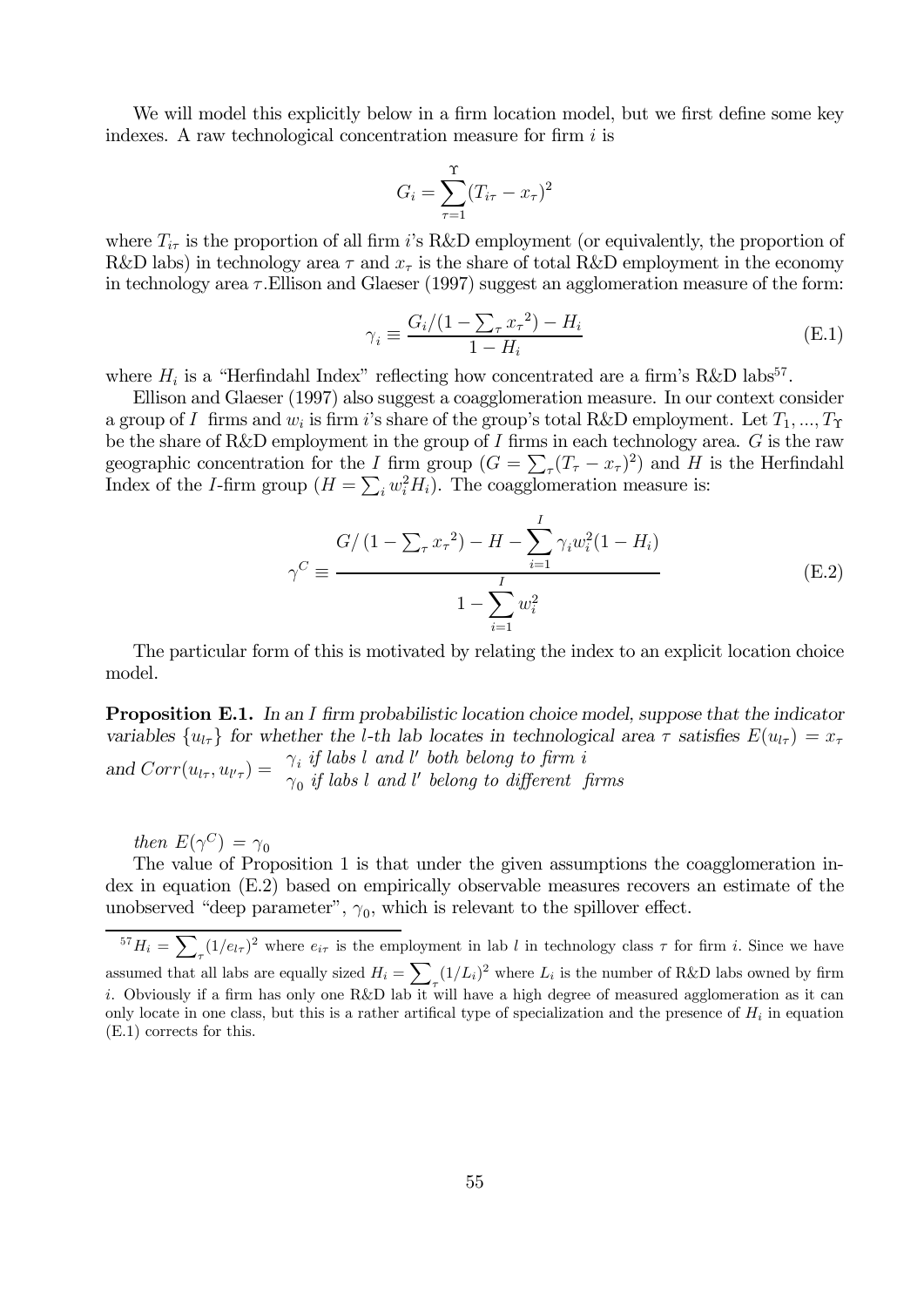## E.3. A model of the choice of technological class

To simplify notation we focus on the case of two firms so  $I = 2$ . In this case the coagglomeration measure  $\gamma^C$  will be <sup>58</sup>:

$$
\gamma^C \equiv \frac{\sum_{\tau} (T_{1\tau} - x_{\tau})(T_{2\tau} - x_{\tau})}{1 - \sum_{\tau} x_{\tau}^2}
$$
(E.3)

where  $L_1$  is the number of labs belonging to firm 1 and  $L_2$  the in firm 2. Labs are indexed by  $l \in L_1 \cup L_2$  with  $L_1$  being the labs in firm 1 and  $L_2$  the labs in firm 2. Firms choose where to locate labs between  $\Upsilon$  technology classes. Spillovers imply that lab *l*'s profits are a function of the other labs' location decisions. If there is a potentially positive spillover between lab  $l$ and  $l'$  they will tend to be located in the same technology class.

We follow Ellison and Glaeser (1997, 2007) in considering "all or nothing" spillovers as this reduces substantially the problem of multiple equilibria in the lab location game. In particular, define a partition  $\omega$  of  $L_1 \cup L_2$  to be a correspondence  $\omega : L_1 \cup L_2 \rightrightarrows L_1 \cup L_2$  such that  $l \in \omega(l)$  for all  $l$  and  $l' \in \omega(l) \implies \omega(l) = \omega(l')$ . Suppose lab location decisions are the outcome of a game in which the labs choose technology classes in some exogenously specified order and lab l's profits from locating in technology area  $\tau$  are given by:

$$
\ln(\pi_{l\tau}) = \ln(x_{\tau}) + \sum_{l' \in \omega(l)} I(l_{l'} \neq \tau)(-\infty) + \epsilon_{l\tau}
$$
 (E.4)

The first term on the right hand side of equation (E.4),  $x_{\tau}$ , is the "fecundity" of the technology area,  $\tau$ . The middle term reflects spillovers: a spillover exists between labs  $l$  and  $l'$  if  $l' = \omega(l)$  and that when spillovers exist they are sufficiently strong to outweigh all other factors in a firm's decision about whether to locate a lab in this technology class. The third term is  $\epsilon_{l\tau}$  a Weibull distributed random shock that is independent across labs and locations.

Under these conditions it is possible to prove:

#### Proposition E.2. Consider the model of technological area choice described above:

(a) The Perfect Bayesian Equilibrium (PBE) is unique. In equilibrium each lab  $l$  chooses technology class  $\tau$  that maximizes  $\ln(x_{\tau}) + \epsilon_{l\tau}$  if no lab with  $l' \in \omega(l)$  has previously chosen a technology class, and chooses the same technology class of previously located labs if some such labs have chosen this location.

(b) If  $0 \leq \gamma_0^S \leq \gamma_1^S$ ,  $\gamma_2^S$  or  $0 \leq \gamma_0^S \leq \gamma_1^S$  and  $0 \leq \gamma_0 \leq \min(1/L_1, 1/L_2)$ , then there exist distributions over the set of possible partitions for which:

$$
Prob(l' \in \omega(l)) = \frac{\gamma_i^S}{\gamma_0^S} \text{ if } \text{ labs } l \text{ and } l' \text{ both belong to firm } i
$$

(c) If the distribution satisfies the condition in part (b), then in any PBE of the model the agglomeration and coagglomeration indexes satisfy  $E(\gamma^C) = \gamma_0^S$  and  $E(\gamma_i) = \gamma_i^S$ .

**Proof.** See Ellison et al  $(2007)$ , Appendix A.

The proposition shows the conditions under which calculation of the coagglomeration index  $\gamma^C$  is an unbiased estimate of the deep parameter  $\gamma_0^S$ . Thus, it gives some theoretical foundation of a distance metric that we use in our empirical work. Proposition E2 shows that the framework developed has a degree of robustness to equilibrium selection.

<sup>&</sup>lt;sup>58</sup>Note that this will be specific to any given pair of firms (i.e.  $\gamma_{12}^C$ ) but we drop the subscripts for simplicity.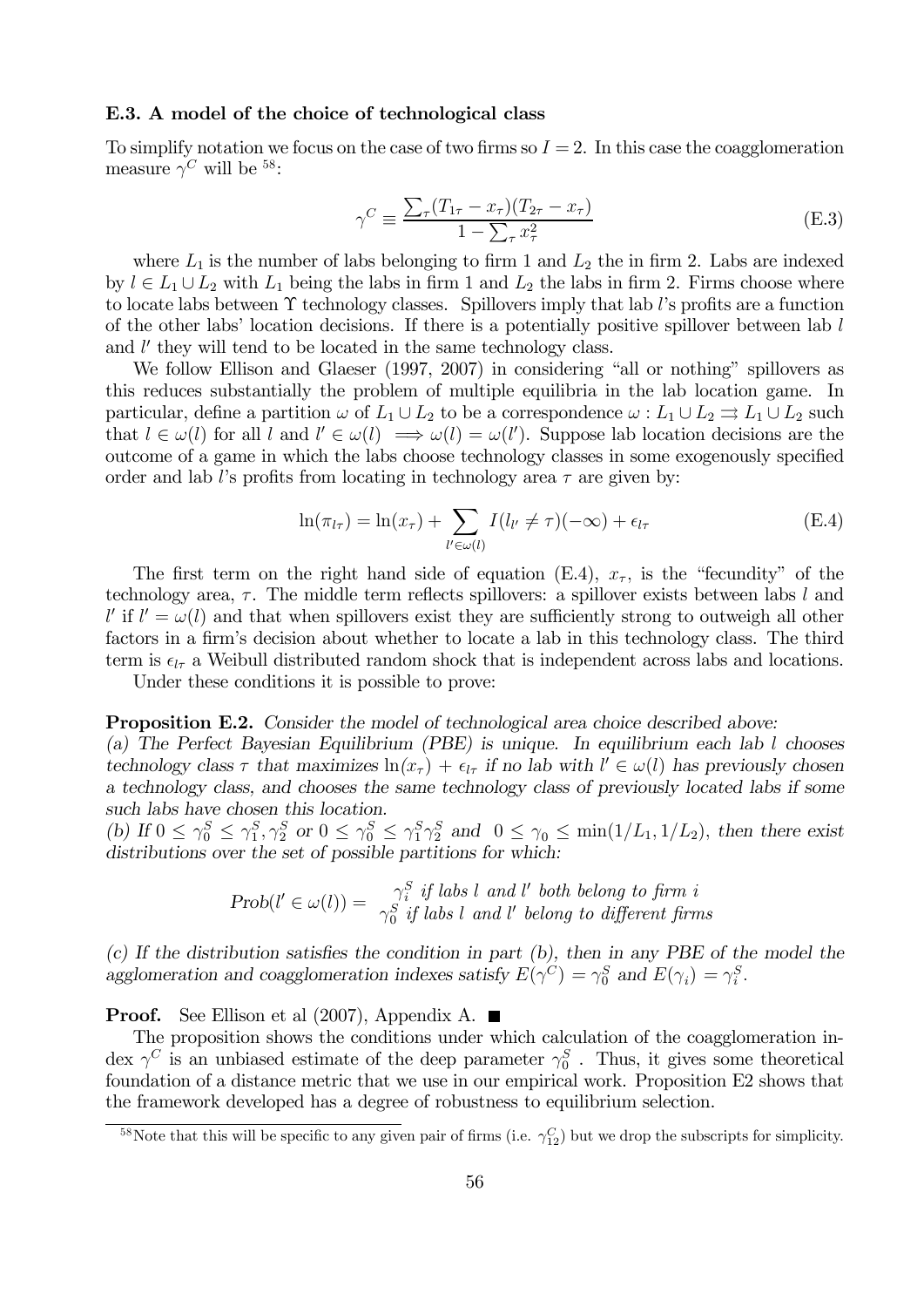In our context, equation (E.3) becomes

$$
\gamma_{ij}^C \equiv \frac{\sum_{\tau} (T_{i\tau} - x_{\tau})(T_{j\tau} - x_{\tau})}{1 - \sum_{\tau} x_{\tau}^2}
$$

which is the alternative distance metric used in sub-section 6.1.

## E.4. Extensions

The model is obviously specialized, but can be extended in various dimensions. First, the model can be extended to allow for other reasons for coagglomeration patterns such as "natural advantage". It is difficult to separately identify these from spillovers and in general the indexes will capture elements of both. In the context of our paper, we seek to separate spillovers from common clusters of technological opportunity by explicitly examining how shocks to a firm's R&D differentially effect other firms who are "close neighbors" (as indicated by  $\gamma^C$ ) relative to those who are more distant. If there are genuine spillovers, the close neighbors will be more affected (e.g. in the productivity) than those who are distant. This would not be the case were natural advantage (clusters of common technological opportunity) were fixed. If these changed over time, then the identification problem would reappear. This is why we use tax-policy changes to R&D as instrumental variables as we argue that these are orthogonal to such common technology shocks.

A second limitation is that the framework does not allow for product market rivalry. Section 2 shows how this can be allowed for in later stages of the game. It is harder to consider a framework for product choice. The Ellison-Glaeser framework is not well adapted for this as firms will suffer a negative spillover and will want to locate away from where firms currently are in general, rather than be close as in equation (E.4).

Finally, note that equation (E.4) is quite restrictive. Not only do the errors take an independent parametric form, we assume all classes are neither complements nor substitutes so each lab can be seen as making an profit maximizing decision independent of the identity of the firm who owns the lab. We show how this can be relaxed in our Mahalanobis measure which allows differential degrees of closeness between technology classes. If these were literally geographic distances, we could use the actual distance in travel times or miles, as in Duranton and Overman (2005).

# F. Econometric Results for Three High-tech Industries

We used both the cross-firm and cross-industry variation (over time) to identify our two spillover effects. An interesting extension of the methodology outlined here is to examine particular industries in much greater detail. This is difficult to do, given the size of our dataset. Nevertheless, it would be worrying if the basic theory was contradicted in the high-tech sectors, as this would suggest our results might be due to biases induced by pooling across heterogenous sectors. To investigate this, we examine in more detail the three most R&D intensive sectors where we have a sufficient number of firms to estimate our key equations: computer hardware, pharmaceuticals, and telecommunications equipment. Computer hardware covers SIC 3570 to 3577 (Computer and Office Equipment (3570), Electronic Computers (3571), Computer Storage Devices (3572), Computer Terminals (3575), Computer Communications Equipment (3576)and Computer Peripheral Equipment Not Elsewhere classified (3577). Pharmaceuticals includes Pharmaceutical Preparations (2834) and In Vitro and In Vivo Diagnostic Substances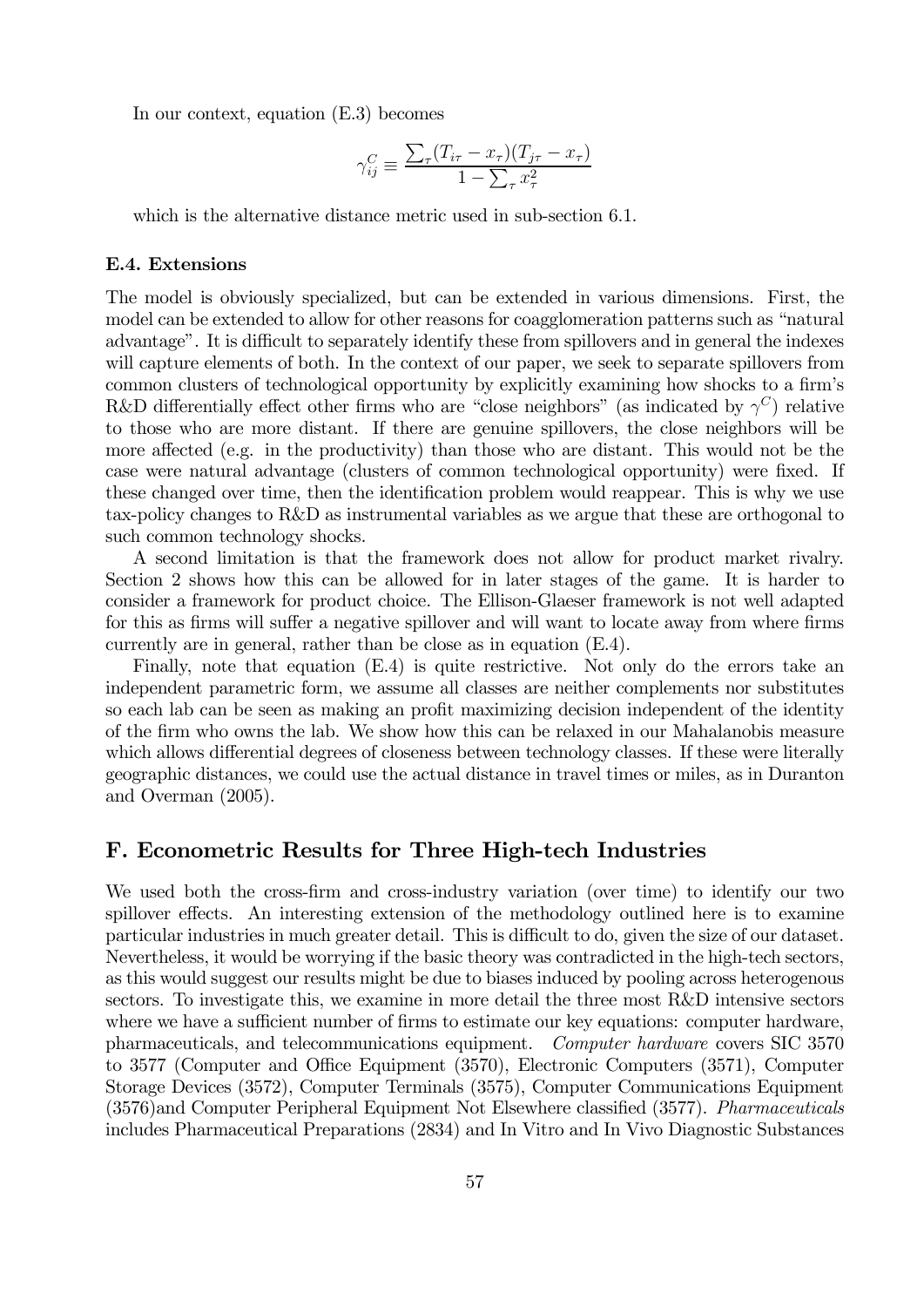(2835). Telecommunications Equipment covers Telephone and Telegraph Apparatus (3661), Radio and TV Broadcasting and Communications Equipment (3663) and Communications Equipment not elsewhere classified (3669).

Table A4 summarizes the results from these experiments. The results for computer hardware (Panel A) are qualitatively similar to the pooled results. Despite being estimated on a much smaller sample,  $SPILLTECH$  has a positive and significant association with market value and  $SPILLSIC$  a negative and significant association. There is also evidence of technology spillovers in the production function and the patenting equation.  $SPILLSIC$  is positive in the R&D equation indicating strategic complementarity and is not significant in patents or productivity regressions, as our model predicts.

The pattern in pharmaceuticals is very similar, with the parameters being consistent with the predicted signs from the theory and statistically significant. Technology spillovers are also found in the production function and the patents equation and there is also evidence of strategic complementarity, as indicated by the large coefficient on  $SPILLSIC$  in the R&D equation. We find a much larger, negative coefficient on  $SPILLSIC$  in the market value equation than in the pooled results, indicating substantial business stealing effects in this sector. We will return to this finding in the next sub-section when we discuss the private and social returns to R&D.

The results are slightly different in the telecommunications equipment industry. We also observe significant technology spillover effects in the market value equation and citationweighted patents equations, but the coefficient on  $SPILLTECH$  is insignificant (although positive) in the productivity equation. There is no evidence of significant business stealing or strategic complementarity of R&D in this sector, however.

Like the pooled sample, these findings on technological spillovers and business stealing are robust to treating R&D as endogenous. For example, in the IV estimation the coefficients (standard error) on  $SPILLTECH$  and  $SPILLSIC$  in the market value equation for computer hardware are 2.314 (0.668) and -0.512 (0.243) respectively.<sup>59</sup>

Overall, the qualitative results from these high-tech sectors indicate that our main results are broadly present in those R&D intensive industries where we would expect our theory to have most bite. Technology spillovers are found in all three sectors, with larger coefficients than in the pooled results, as we would expect.<sup>60</sup> However, there is also substantial heterogeneity across the sectors. First, the size of the technology spillover and product market rivalry effects vary. Second, we find statistically significant product market rivalry effects of R&D on market value in two of the three industries studied. Finally, there is evidence of strategic complementarity in R&D for computers and drugs, but not for telecommunications.

 $59$ These same coefficients (standard errors) on  $SPILLTEC$  and  $SPILLSIC$  in the market value equation for pharmaceuticals and telecommunications equipment are 3.139 (1.456) and -1.317 (1.427), and 2.500 (0.696) and  $-0.113$   $(0.540)$  respectively.

<sup>&</sup>lt;sup>60</sup>We also examined industry heterogeneity in terms of technology levels, defined as the average ratio of R&D/Sales ratio in the four digit industry. We interacted this with SPILLTECH and SPILLSIC in each of the Tobin's Q, patents, productivity and R&D equations. The coefficients on spillovers tended to be larger in absolute magnitude, but only one of these eight interactions was significant at the  $5\%$  level ( $SPILLTECH$ in the productivity equation which had a coefficient (standard error) of 1.035 (0.497)). This is mild evidence for the greater importance of spillovers in high tech industries as in Table A4.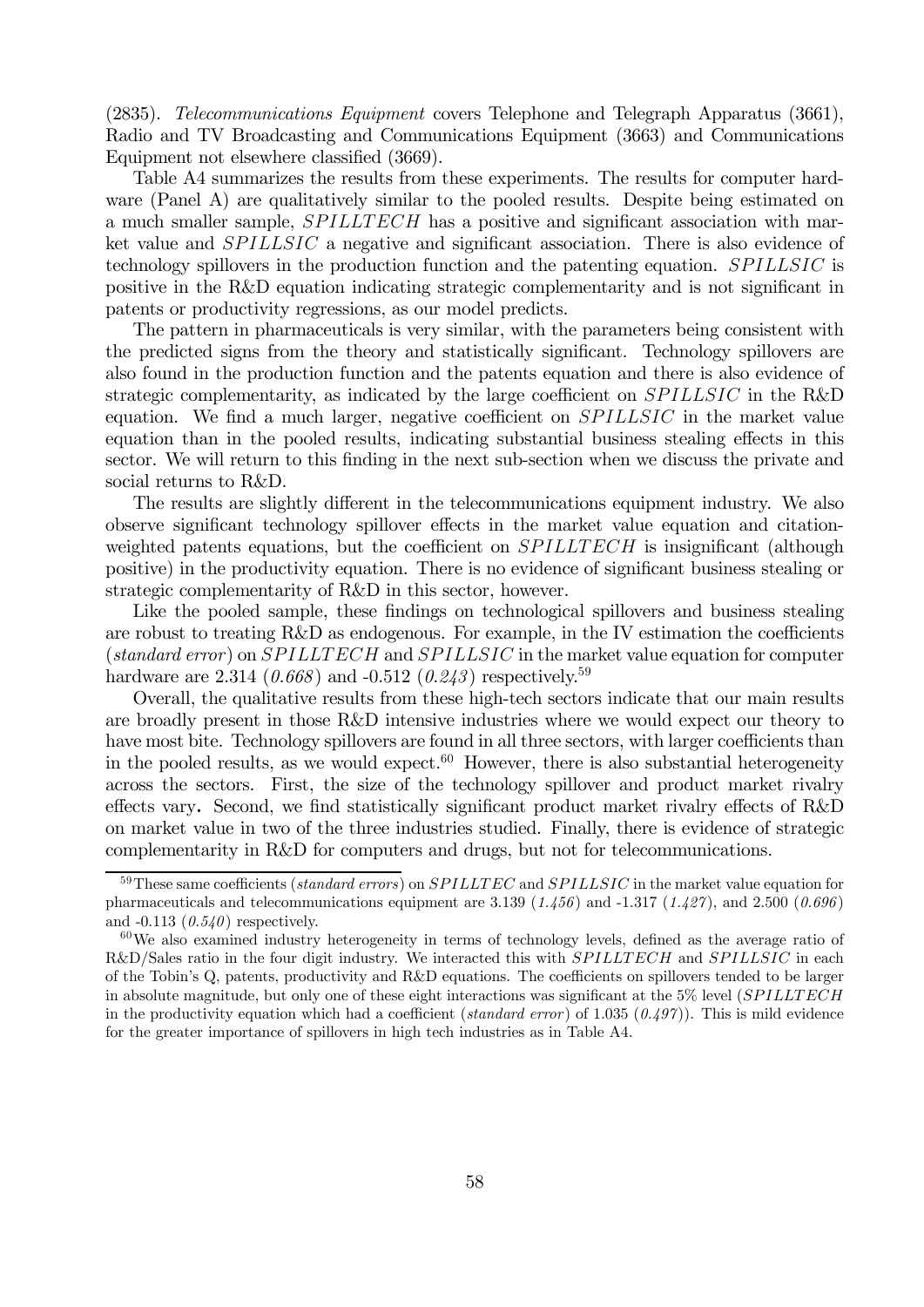# G. Computing Private and Social Returns to R&D

## G.1. Roadmap

In this Appendix we show how to compute the private and social returns to R&D in the analytical framework developed in this paper. Sub-section G.2 provides some basic notation, following the presentation in the empirical section of the paper, and derives some "reduced forms" after substituting out all the interactions operating through the spillover terms. The main results are in sub-section G.3. which calculates the general form of the marginal social and private returns to R&D to an arbitrary firm.

We define the marginal social return  $(MSR)$  to R&D for firm i as the increase in aggregate output generated by a unit increase in firm 's R&D stock (taking into account the induced changes in R&D by other firms). The marginal private return  $(MPR)$  is defined as the increase in firm is output generated by a marginal increase in its R&D stock. In the general case, the rates of return for individual firms depend on the details of their linkages to other firms in both the technology and product market spaces. For the computations presented in the text we use the general formulae developed here, but we also show below that the key intuition can be understood by examining the special case where all firms are symmetric and there is no "amplification" effect (due to the presence of product market spillovers in the R&D equation). In this case, the wedge between the social and private returns can be either positive or negative, as it depends upon the importance of technology spillovers in the production function  $(\varphi_2)$ relative to product market rivalry effects in the market value equation  $(\gamma_3)$ . Social returns will be larger when  $\varphi_2$  is larger and private returns will be larger as (the absolute value of)  $\gamma_3$ rises. Both private and social returns increase in the effect of R&D on output  $(\varphi_1)$ .

#### G.2. Basic Equations

The empirical specification of the model consists of four equations: R&D, Tobin's Q, productivity and patents. For purposes of evaluating rates of return to R&D, we do not need the patent equation because there is no feedback from patents to these other endogenous variables in our model. Thus for this analysis we use only the R&D, market value and productivity equations.

We examine the long run effects in the model, setting  $R_{it} = R_i$  and  $Y_{it} = Y_i$  for all t, and  $G_j = \frac{R_j}{\delta}$ , where R is the flow of R&D expenditures, Y is output, G is the R&D stock and  $\delta$ is the depreciation rate used to construct  $G$ . The model can be written as

$$
\ln R_i = \alpha_2 \ln \sum_{j \neq i} TECH_{ij}R_j + \alpha_3 \ln \sum_{j \neq i} SIC_{ij}R_j + \alpha_4 X_{1i} + \ln Y_i \tag{G.1}
$$

$$
\ln(V/A)_i = \gamma_1 \ln(R/A)_i + \gamma_2 \ln \sum_{j \neq i} TECH_{ij}R_j + \gamma_3 \ln \sum_{j \neq i} SIC_{ij}R_j + \gamma_4 X_{2i} \quad (G.2)
$$

$$
\ln Y_i = \varphi_1 \ln R_i + \varphi_2 \ln \sum_{j \neq i} TECH_{ij}R_j + \varphi_3 \ln \sum_{j \neq i} SIC_{ij}R_j + \varphi_4 X_{3i}
$$
 (G.3)

where  $V/A$  is Tobin's Q,  $X_1$ ,  $X_2$  and  $X_3$  are vectors of control variables (for ease of exposition we treat them as scalars), and the depreciation rate  $\delta$  gets absorbed by the constant terms in each of the equations (which we suppress for brevity). We then solve out the cross equation links with  $Y_i$  by substituting equation  $(G.3)$  into equations  $(G.1)$ . This yields a new equation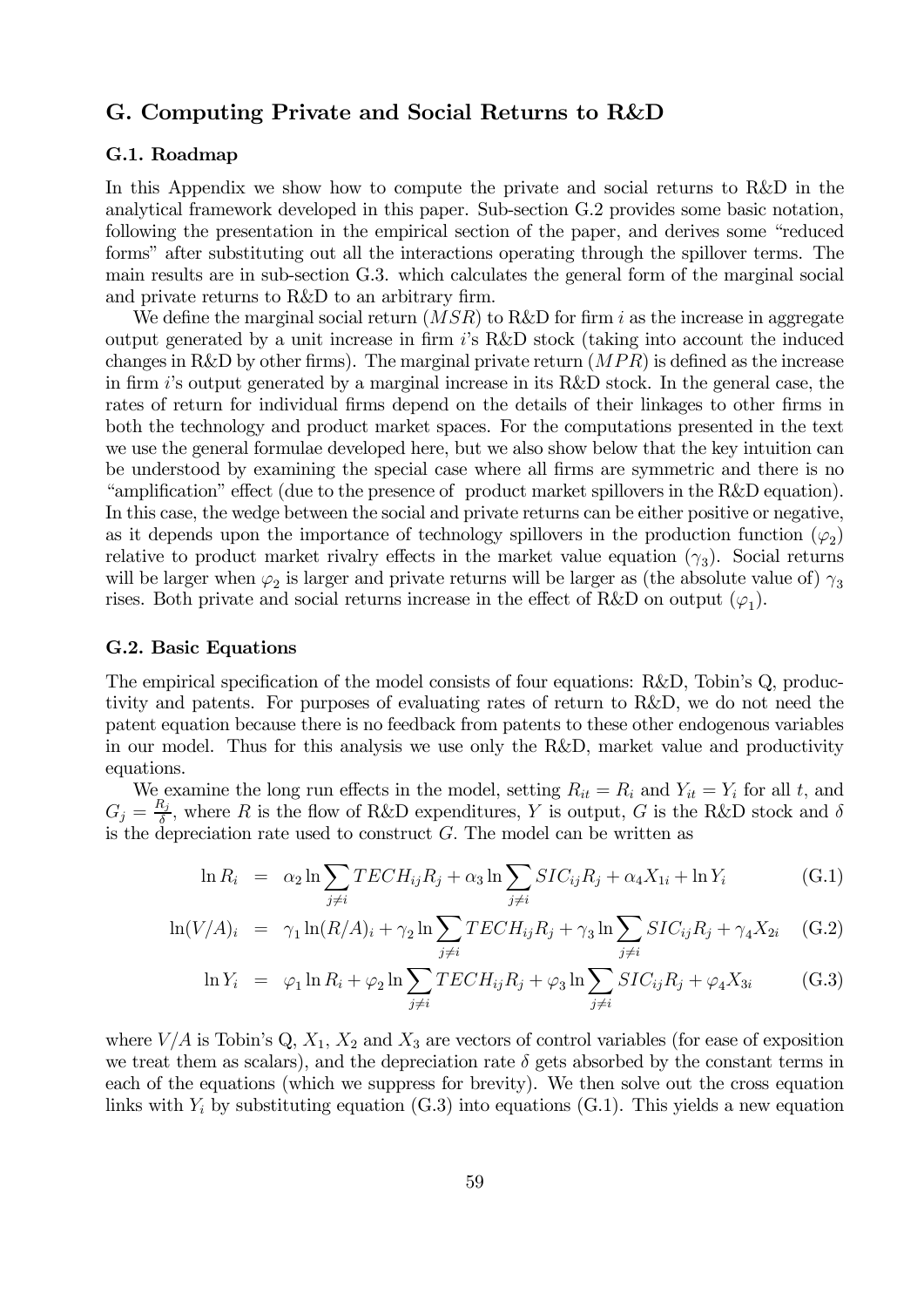for R&D:

$$
\ln R_i = \alpha'_2 \ln \sum_{j \neq i} TECH_{ij}R_j + \alpha'_3 \ln \sum_{j \neq i} SIC_{ij}R_j + \alpha'_4 X_{1i}
$$
 (G.4)

where  $\alpha'_1 = \frac{\alpha_1 + \varphi_1}{(1-\varphi_1)}, \alpha'_2 = \frac{\alpha_2 + \varphi_2}{(1-\varphi_1)}, \alpha'_3 = \frac{\alpha_3 + \varphi_3}{(1-\varphi_1)}$  and  $\alpha'_4 = \frac{\alpha_4 + \varphi_4}{(1-\varphi_1)}.$  The model we use for the calculations in this Appendix is given by equations  $(G.4)$ ,  $(G.2)$  and  $(G.3)$ .

We take a first order expansion of  $\ln \left[ \sum_{j\neq i} TECH_{ij}R_j \right]$  and  $\ln \left[ \sum_{j\neq i} SIC_{ij}R_j \right]$ , approximating them in terms of ln R around some point, say ln  $R^0$ . Take first  $f^i = \ln \left[\sum_{j\neq i} TECH_{ij}R_j\right] =$  $\ln\left[\sum_{j\neq i} TECH_{ij} \exp(\ln R_j)\right]$ . Approximating this nonlinear function of  $\ln R$ ,

$$
f^i \simeq \{ \ln \sum_{j \neq i} TECH_{ij}R_j^0 - \sum_{j \neq i} \left( \frac{TECH_{ij}R_j^0}{\sum_{j \neq i} TECH_{ij}R_j^0} \right) \ln R_j^0 \} + \sum_{j \neq i} \left( \frac{TECH_{ij}R_j^0}{\sum_{j \neq i} TECH_{ij}R_j^0} \right) \ln R_j
$$
  
\n
$$
\equiv a_i + \sum_{j \neq i} b_{ij} \ln R_j
$$

where  $a_i$  reflects the terms in large curly brackets and  $b_{ij}$  captures the terms in parentheses in the last terms.

Now consider the term  $g^i = \ln \left[ \sum_{j \neq i} SIC_{ij}R_j \right]$ . By similar steps

$$
g^{i} \simeq \{ \ln \sum_{j \neq i} SIC_{ij} R_{j}^{0} - \sum_{j \neq i} \left[ \frac{SIC_{ij} R_{j}^{0}}{\sum_{j \neq i} SIC_{ij} R_{j}^{0}} \right] \ln R_{j}^{0} \} + \sum_{j \neq i} \left( \frac{SIC_{ij} R_{j}^{0}}{\sum_{j \neq i} SIC_{ij} R_{j}^{0}} \right) \ln R_{j}
$$
  
\n
$$
\equiv c_{i} + \sum_{j \neq i} d_{ij} \ln R_{j}
$$

Using these approximations, we can write the R&D equation  $(G.4)$ as

$$
\ln R_i = \lambda_i + \sum_{j \neq i} \theta_{ij} \ln R_j + \alpha'_4 X_{1i}
$$

where  $\lambda_i = \alpha'_2 a_i + \alpha'_3 c_i$  and  $\theta_{ij} = \alpha'_2 b_{ij} + \alpha'_3 d_{ij}$ . Let  $\lambda$ , ln R and X be Nx1 vectors, and define the NxN matrix  $H = \begin{bmatrix} 0 & \theta_{ij} \\ a & 0 \end{bmatrix}$  $\theta_{ij}$  0 ¸ Then the R&D equation in matrix form is

$$
\ln R = \Omega^{-1} \lambda + \alpha_4' \Omega^{-1} X_1 \tag{G.5}
$$

where  $\Omega = I - H$ .

By a similar derivation, we can write the production function as

$$
\ln Y_i = \psi_i + \varphi_1 \ln R_i + \sum_{j \neq i} \delta_{ij} \ln R_j + \varphi_4' X_{3i}
$$

where  $\psi_i = \varphi_2 a_i + \varphi_3 c_i$  and  $\delta_{ij} = \varphi_2 b_{ij} + \varphi_3 d_{ij}$ . Let  $\psi$  be an Nx1 vector and define the NxN matrix  $M =$  $\begin{bmatrix} \varphi_1 & \delta_{ij} \end{bmatrix}$  $\delta_{ij}$   $\varphi_1$ ้ำ Then the production function in matrix form is

$$
\ln Y = \psi + M \ln R + \varphi_4' X_3 \tag{G.6}
$$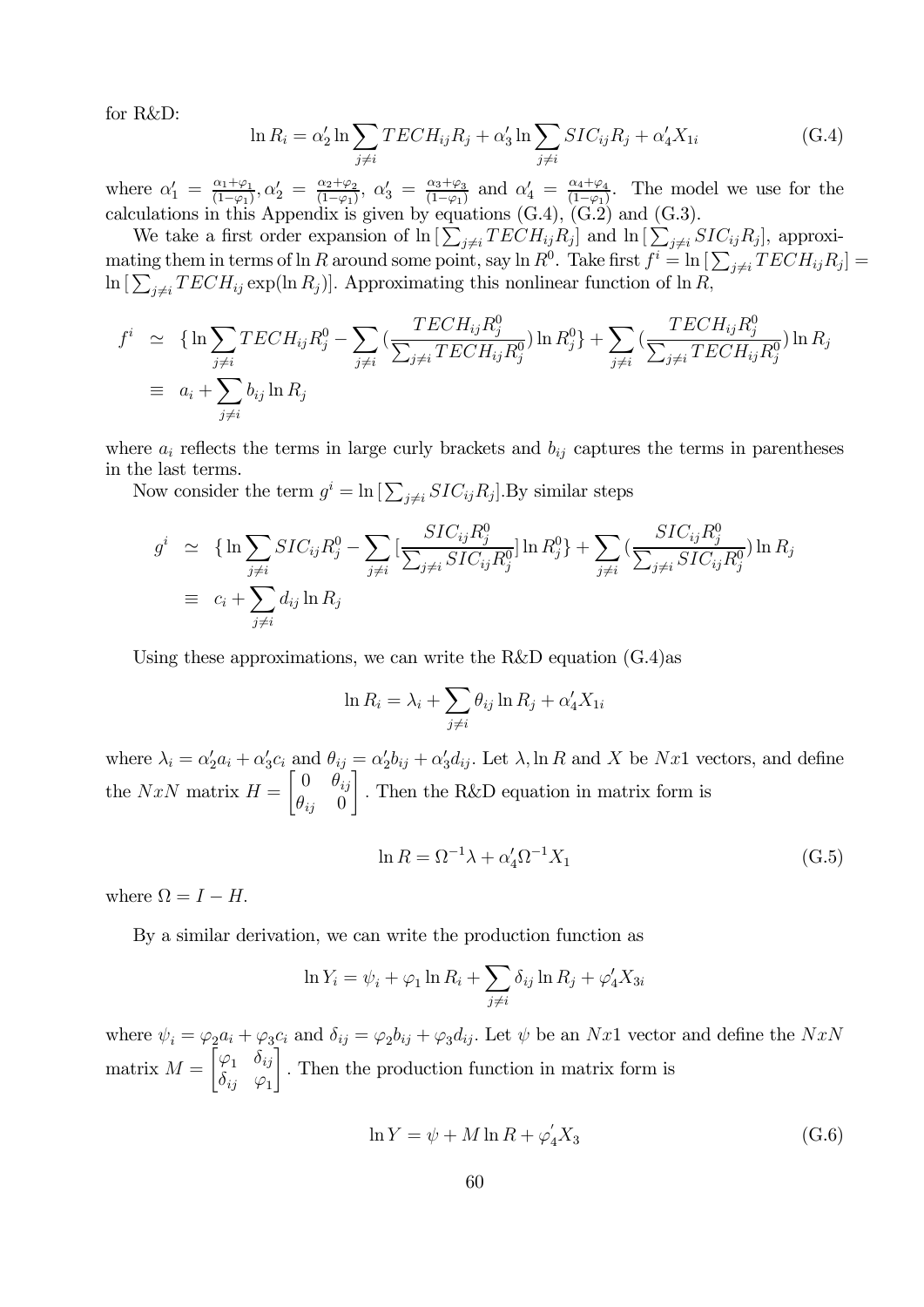Finally, the market value equation can be expressed as

$$
\ln(V/A)_i = \phi_i - \gamma_1 \ln A_i + \gamma_1 \ln R_i + \sum_{j \neq i} \omega_{ij} \ln R_j + \gamma'_4 X_{2i}
$$

where  $\phi_i = \gamma_2 a_i + \gamma_3 c_i$  and  $\omega_{ij} = \gamma_2 b_{ij} + \gamma_3 d_{ij}$ . Letting  $\phi$  be an Nx1 vector and defining the

$$
NxN
$$
 matrix  $\Gamma = \begin{bmatrix} \gamma_1 & \omega_{ij} \\ \omega_{ij} & \gamma_1 \end{bmatrix}$ , the value equation in matrix form is

$$
\ln V/A = \phi - \gamma_1 \ln A + \Gamma \ln R + \gamma_4 X_2 \tag{G.7}
$$

The model is summarized by equations  $(G.5)$ ,  $(G.6)$  and  $(G.7)$ .

## G.3. Deriving the Private and Social Return to R&D

#### G.3.1. General Case

To derive the private and social rates of return to R&D, we consider the effect of a one percent increase in the stock of  $R\&D$  by firm *i*. Since in steady state the stock is proportional to the flow of R&D  $(G = \frac{R}{\delta})$ , we can capture this effect by setting  $d\ln R_i = \alpha'_4 dX_{1i} = 1$ and zero for  $j \neq i$ <sup>61</sup> Using the R&D equation (G.5), the absolute changes in R&D levels, after amplification, are given by the  $Nx1$  vector  $dR = B_R\Omega^{-1}z^*$ , where  $z^*$  is an  $Nx1$  vector with one in the  $i^{th}$  position and zeroes elsewhere, and  $B_R$  is an  $NxN$  matrix with  $R_i$  in the  $i<sup>th</sup>$  diagonal position and zeroes elsewhere. From the production function (G.6), this induces changes in productivity (output, given the levels of labor and capital) which are given by  $dY = B_Y M \Omega^{-1} z^*$ , where  $B_Y$  denotes an  $N x N$  matrix with  $Y_i$  in the  $j<sup>th</sup>$  diagonal position  $(i = 1, ..., N)$  and zeroes elsewhere.

This computation of the output effects is correct for the steady state analysis. Recall that we define the marginal social return  $(MSR)$  to R&D for firm i as the increase in aggregate output associated with a unit increase in firm 's R&D stock (not a unit increase it its R&D flow), taking into account the induced changes in R&D by other firms. Therefore, we need to divide the aggregate output gain by the increase in the stock of R&D for firm  $i$  and any other firms whose R&D is induced by the change, which is given by  $dG'z = \frac{1}{\delta}dR'z$ , where z is an  $Nx1$  vector of ones. Thus we can write the  $MSR$  as follows:

$$
MSR_i = \frac{dY'z}{dG'z} \tag{G.8}
$$

Note that the  $MSR$  is a scalar.

The marginal private return  $(MPR)$  is defined as the increase in firm i's output generated by a unit increase in its R&D stock (any induced R&D by other firm's is not relevant to this computation). The  $MPR$  consists of two parts. The first is the increase in firm  $i's$  output, given its levels of labor and capital. This increase is given by  $z^*dY$ , where  $z^*$  is an  $Nx1$  vector with one in the  $i<sup>th</sup>$  position and zeroes elsewhere. In addition, the firm enjoys output gains through the business stealing effect. This will be reflected in an increase in the level of labor and capital used by the firm (holding the level of productivity constant). Thus we cannot compute business stealing gains directly from the effect of R&D in the production function.

 $61\,\text{We scale by }100\,\text{here}$  – one percent is taken as 1. In the final calculations the change in R&D stock is divided by 100.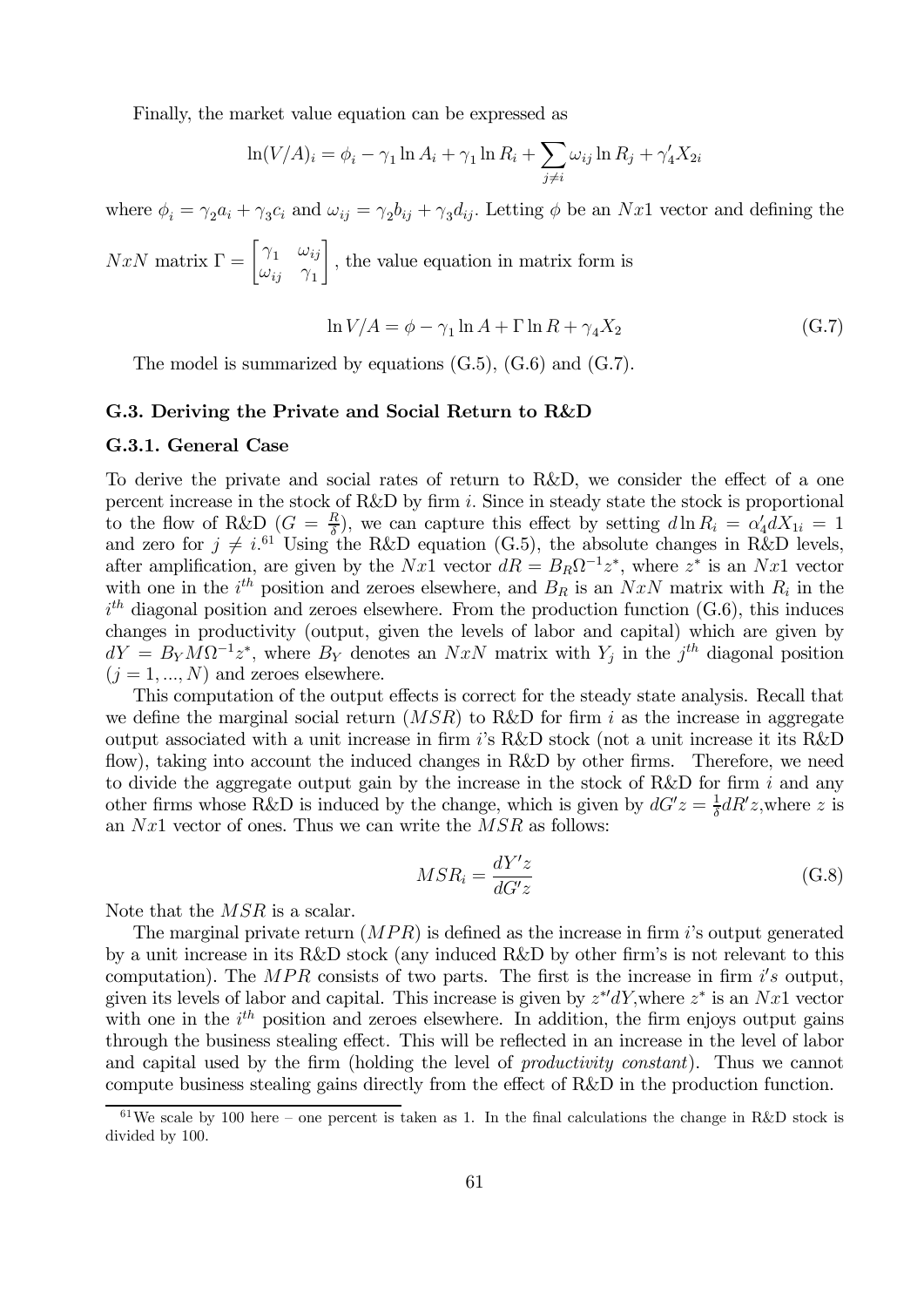To compute these gains, we exploit the impact of business stealing in the market value equation. To isolate the impact of business stealing  $(SPILLSIC)$  on market value, we hold the productivity level constant by 'turning off' the effect of own R&D ( $\gamma_1 = 0$ ) and *SPILLTECH*  $(\gamma_2 = 0)$ . Define the  $NxN$  matrix  $\Gamma^* =$  $\begin{bmatrix} 0 & \omega_{ij}^* \end{bmatrix}$  $\omega_{ij}^* = 0$  $\overline{\phantom{a}}$ where  $\omega_{ij}^* = \gamma_3 d_{ij} \leq 0 \ (j \neq i)$ . From (G.7), the induced percentage change in market value i

$$
d\ln V^* = \Gamma^* d\ln G = \Gamma^* \Omega^{-1} z^*
$$

The change in market value associated with the business stealing effect,  $d \ln V^*$ , can be decomposed into two parts — a change in the level of output and shifts in the price-cost margin of the firm. In order to compute the private return to R&D in terms of output gains, we need to separate the estimated value effect of R&D into these the output and price effects. We assume that a fraction  $\sigma$  of the overall change in market value is due to changes in output (the case  $\sigma = 1$  corresponds to the case where the price-cost margin is constant – in particular, not affected by  $SPILLSIC$ . We discuss later how we choose the empirical value of  $\sigma$  for the computations. Using this value, we can write the absolute output changes associated with business stealing as  $dY^* = \sigma B_Y \Gamma^* \Omega^{-1} z^*$ .<sup>62</sup>

There is a change in output due to business stealing for each firm. The change for firm  $i$  is distributed to (or from) all other firms in general, and we need to describe what that depends on. Consistent with the original formulation of  $SPILLSIC$ , we assume the fraction of the overall loss by firm *j* which goes to firm *i*, which we call  $s_{ji}$ , depends the closeness of the two firms,  $SIC_{ii}$ , and on how much firm *i* changes its R&D, which is what induces the redistribution,  $dR_i$ . Following our earlier derivation of the linear approximation to the system, we use

$$
s_{ji} = \frac{SIC_{ji} dR_i}{\sum_{k \neq j} SIC_{jk} dR_k}
$$

As required, these weights add up to one over all recipient firms.

Let  $z^{**}$  denote an  $Nx1$  vector with  $+1$  in the  $i^{th}$  position and  $-s_{ji}$  in the  $j \neq i$  positions. Then we can write the total change in firm i's output as  $dY'z^* + dY^{*'}z^{**}$ . The first is the direct gain in output by firm  $i$ , and the second component is the redistribution of output from other firms to firm  $i$ . The marginal private return to R&D is the total output gain by firm  $i$ divided by the increase in the R&D stock by firm  $i$ :

$$
MPR_i = \frac{dY'z^* + dY^{*'}z^{**}}{dG'z^*}
$$
(G.9)

A comparison of the expressions for  $MSR$  and  $MPR$ , in equations (G.8) and (G.9), shows that we cannot say which is larger a priori. The  $MSR$  and  $MPR$  differ in three respects: 1) the  $MSR$  is larger because it includes productivity (output) gains from firms other than i due to technology spillovers in the numerator, 2) the  $MSR$  is smaller than the  $MPR$  because it also counts the full R&D costs of other firms (if there is amplification) in the denominator, and 3) the  $MSR$  is also smaller because the  $MPR$  counts output gains for the firm through the business stealing effects, while the social return excludes them.

<sup>&</sup>lt;sup>62</sup>Note that if there is no amplification effect in R&D ( $\Omega = I$ ), then all firms lose output to firm *i*. But when there is amplification, this need not be true, and in fact even firm  $i$  can end up losing output to other firms whose R&D was increased by amplification. It all depends on the pattern of amplification and firms' positions in product space (i.e., on  $\Omega$  and  $\Gamma^*$ ).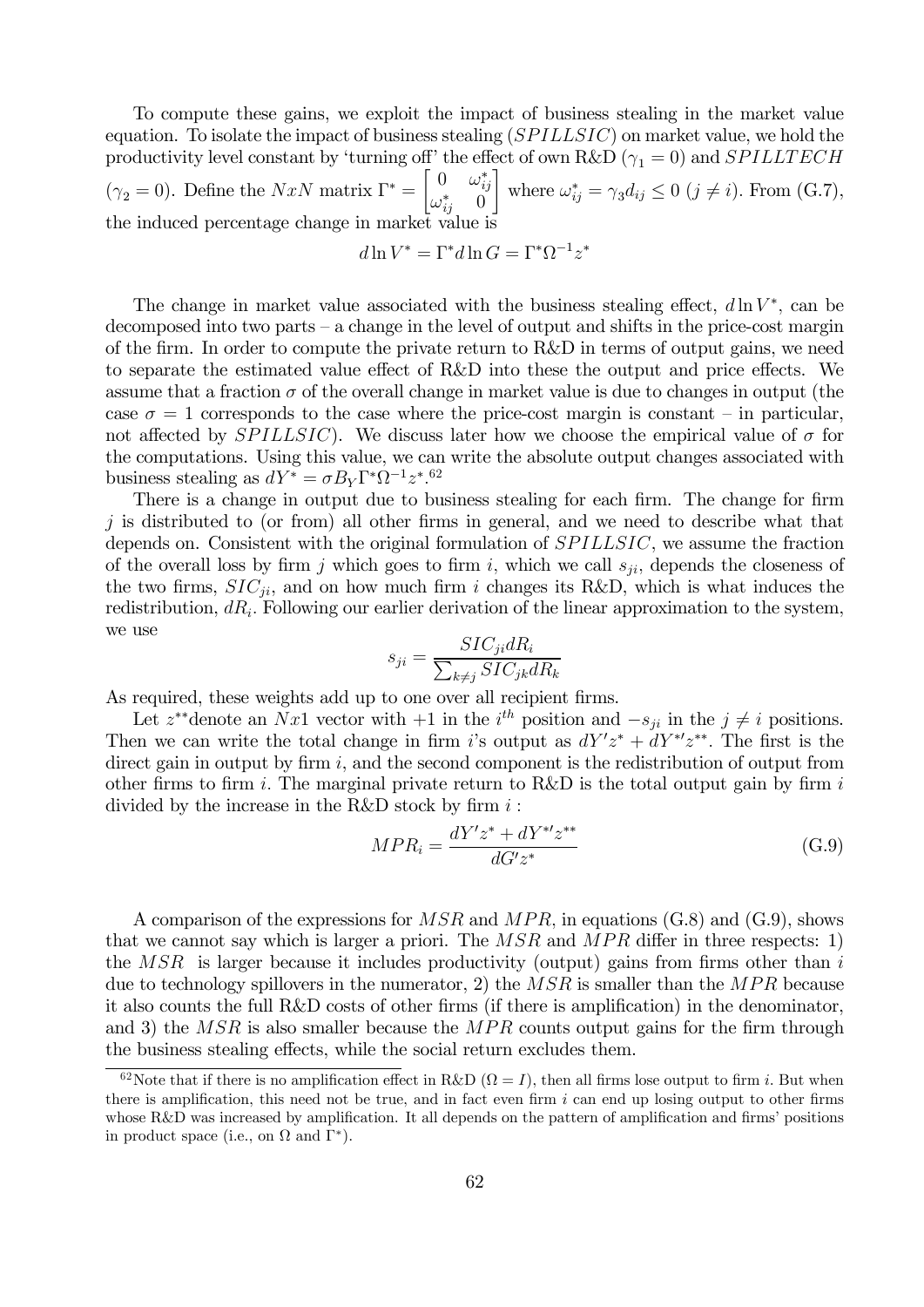## G.3.2. Special Case: No R&D Amplification

Consider the case where there is no R&D amplification effect  $(\Omega = I)$  and no SPILLSIC effect on output ( $\varphi_3 = 0$ ). In this case the earlier formula for dY reduces to:

$$
dY = \left( \begin{array}{ccc} \varphi_1 Y_1 & \delta_{12} Y_1 & \delta_{1N} Y_1 \\ \delta_{21} Y_2 & \varphi_1 Y_2 & \delta_{12} Y_1 \\ \delta_{N1} Y_N & \delta N_{N2} Y_N & \varphi_1 Y_N \end{array} \right) z^* = \left( \begin{array}{c} \delta_{1i} Y_1 \\ \delta_{2i} Y_2 \\ \varphi_1 Y_i \\ \delta_{Ni} Y_N \end{array} \right)
$$

where again  $z^*$  is an  $Nx1$  vector with one in the  $i^{th}$  position and zeroes elsewhere. It follows that  $dY'z = \varphi_1 Y_i + \sum_{j \neq i} \delta_{ji} Y_j$ , so the marginal social return for firm i can be expressed as

$$
MSR_i = \varphi_1 \frac{Y_i}{G_i} + \varphi_2 \frac{\sum_{j \neq i} b_{ji} Y_j}{G_i}
$$

The  $MSR$  depends on the coefficients of own R&D and technology spillovers in the production function, and the technology spillover linkages across firms. The term  $\varphi_2 \frac{\sum_{j\neq i} b_{ji} Y_j}{G_i}$  captures the marginal impact of an increase in firm i's R&D stock on all other firms' output levels, which are mediated by the technology linkages between firm  $i$  and other firms.

In the fully symmetric case where all firms are identical both in size and technology spillover linkages  $(Y_i = Y_j$  and  $b_{ji} = b$  for all  $i, j$ , this expression simplifies even further to

$$
MSR_i = \frac{Y_i}{G_i}(\varphi_1 + \varphi_2)
$$
\n(G.10)

We turn next to the marginal private return. Using the expression above for  $dY$ , we get  $dY'z^* = \varphi_1 Y_i$ . The second terms involves  $dY^*$  which is

$$
dY^* = \sigma \left( \begin{array}{ccc} Y_1 & 0 & 0 \\ 0 & Y_2 & 0 \\ 0 & 0 & Y_N \end{array} \right) \left( \begin{array}{ccc} 0 & \omega_{12}^* & \omega_{1N}^* \\ \omega_{21}^* & 0 & \omega_{2N}^* \\ \omega_{N1}^* & \omega_{N2}^* & 0 \end{array} \right) z^* = \sigma \left( \begin{array}{c} \omega_{1i}^*Y_1 \\ \omega_{2i}^*Y_2 \\ \omega_{Ni}^*Y_N \end{array} \right)
$$

Recalling that  $z^{**}$ denotes an  $Nx1$  vector with  $+1$  in the  $i^{th}$  position and  $-s_{ji}$  in the  $j \neq i$ positions, we get  $dY^{*\prime}z^{**} = -\sigma\sum_{j\neq i} s_{ji}\omega_{ji}^*Y_j$ . Combining these results and recalling that

 $\omega_{ji}^* = \gamma_3 d_{ji}$ , the marginal private return for firm *i* can be written as

$$
MPR_i = \varphi_1 \frac{Y_i}{G_i} - \sigma \gamma_3 \sum_{j \neq i} s_{ji} d_{ji} \frac{Y_j}{G_i}.
$$

The  $MPR$  depends on the coefficient of own R&D in the production function and the coefficient of business stealing in the value equation, plus the product market linkages (these are embedded both in the  $s_{ji}$  and  $d_{ji}$  coefficients). In the fully symmetric case where all firms are identical in size and product market linkages, this simplifies to

$$
MPR_i = \frac{Y_i}{G_i}(\varphi_1 - \sigma \gamma_3)
$$
\n(G.11)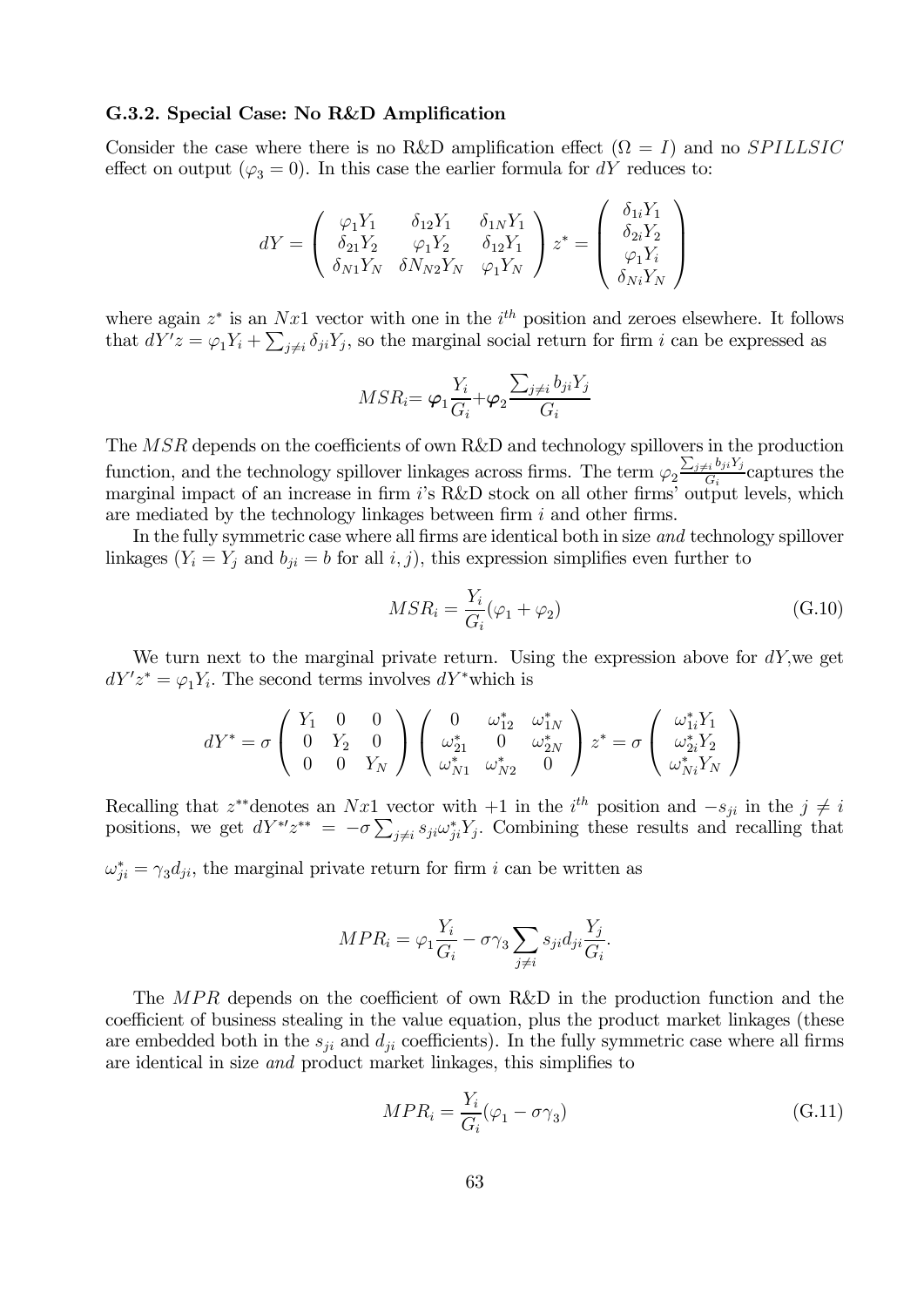In this fully symmetric case, the ratio between the marginal social and private returns is

$$
\frac{MSR}{MPR} = \frac{\varphi_1 + \varphi_2}{\varphi_1 - \sigma \gamma_3} \tag{G.12}
$$

The social return is larger than the private return if the coefficient of technology spillovers in the production function is larger than the coefficient of business stealing in the value equation in absolute value, adjusted by  $\sigma$  (*i.e.*,  $\varphi_2 > |\sigma \gamma_3|$ ). In the general case, however, the relative returns also depend on the position of the firm in both the technology and product market spaces.

As we pointed out earlier, in order to compute the private return to R&D in terms of output gains, we need to separate the estimated value effect of R&D into these the output and price effects. The empirical computations of the private returns to R&D are done using the value  $\sigma = \frac{1}{2}$ . That is, we assume that half of the percentage change in the market value of a firm is due to changes in output and half to changes in its price-cost margin. This assumption can be micro-founded. In particular, we analyzed an  $N$ -firm Cournot model with asymmetric costs – where firm  $i$  has unit cost  $c$  and all other firms have unit cost  $c'$  (no cost ranking is assumed). We can show that a marginal increase in R&D by firm i reduces the profit of all other firms, and that at most half of this reduction is due to changes in the output levels of those firms. This implies  $\sigma \leq \frac{1}{2}$ . The actual breakdown into changes in output and price-cost margins depends on the number of firms and the elasticity of demand. Using the assumption  $\sigma = \frac{1}{2}$  is conservative in the sense that it provides an upper bound to the  $MPR$ , and thus a lower bound to the gap between  $MSR$  and MPR when that gap is positive (as we find empirically). Further details are available on http://cep.lse.ac.uk/textonly/\_new/research/productivity/BSV\_sigma\_1March.pdf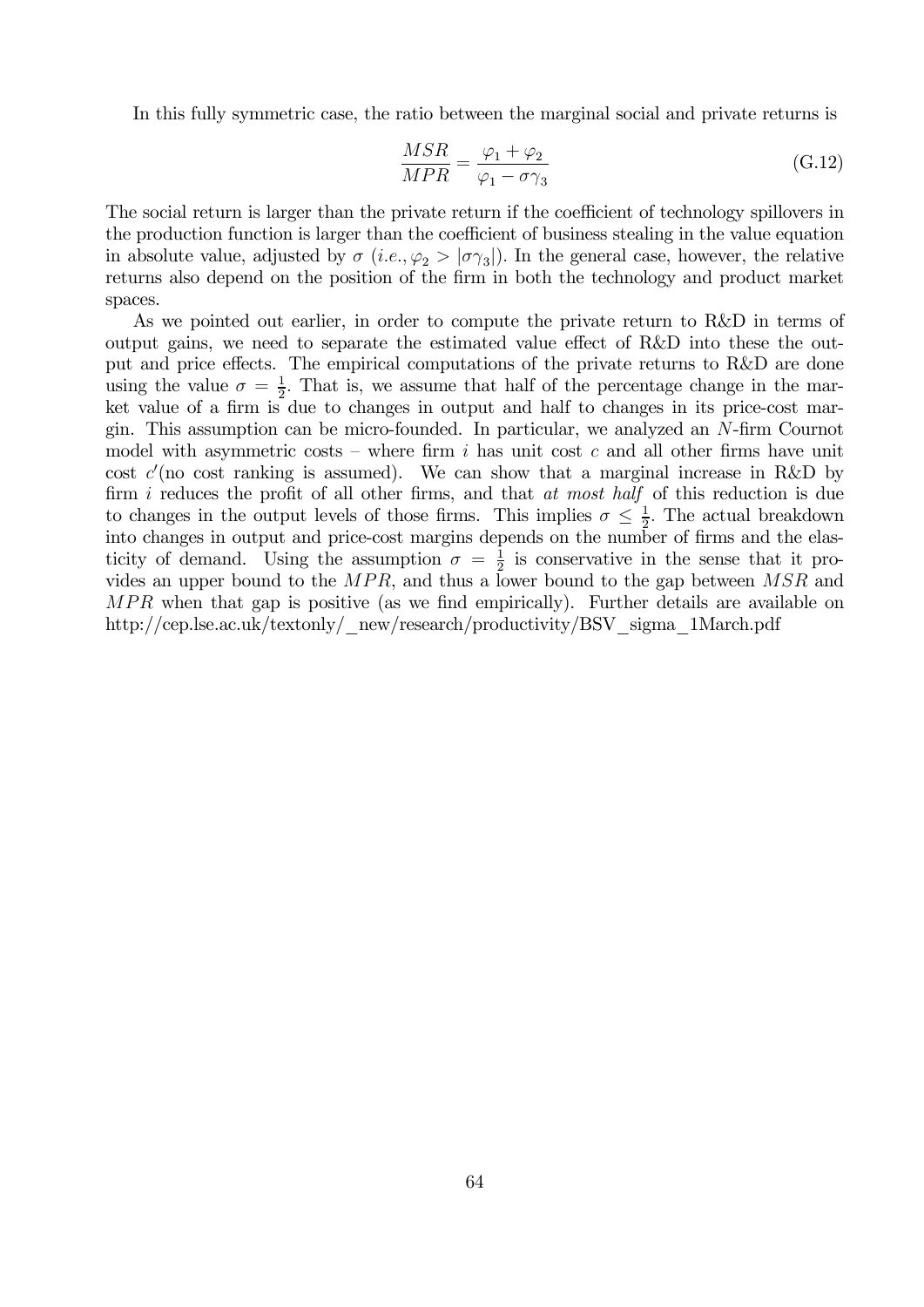# **FIGURE 1 – SIC AND TECH CORRELATIONS**



*Notes:* This figure plots the pairwise values of SIC (closeness in product market space between two firms) and TECH (closeness in technology space) for all pairs of firms in our sample.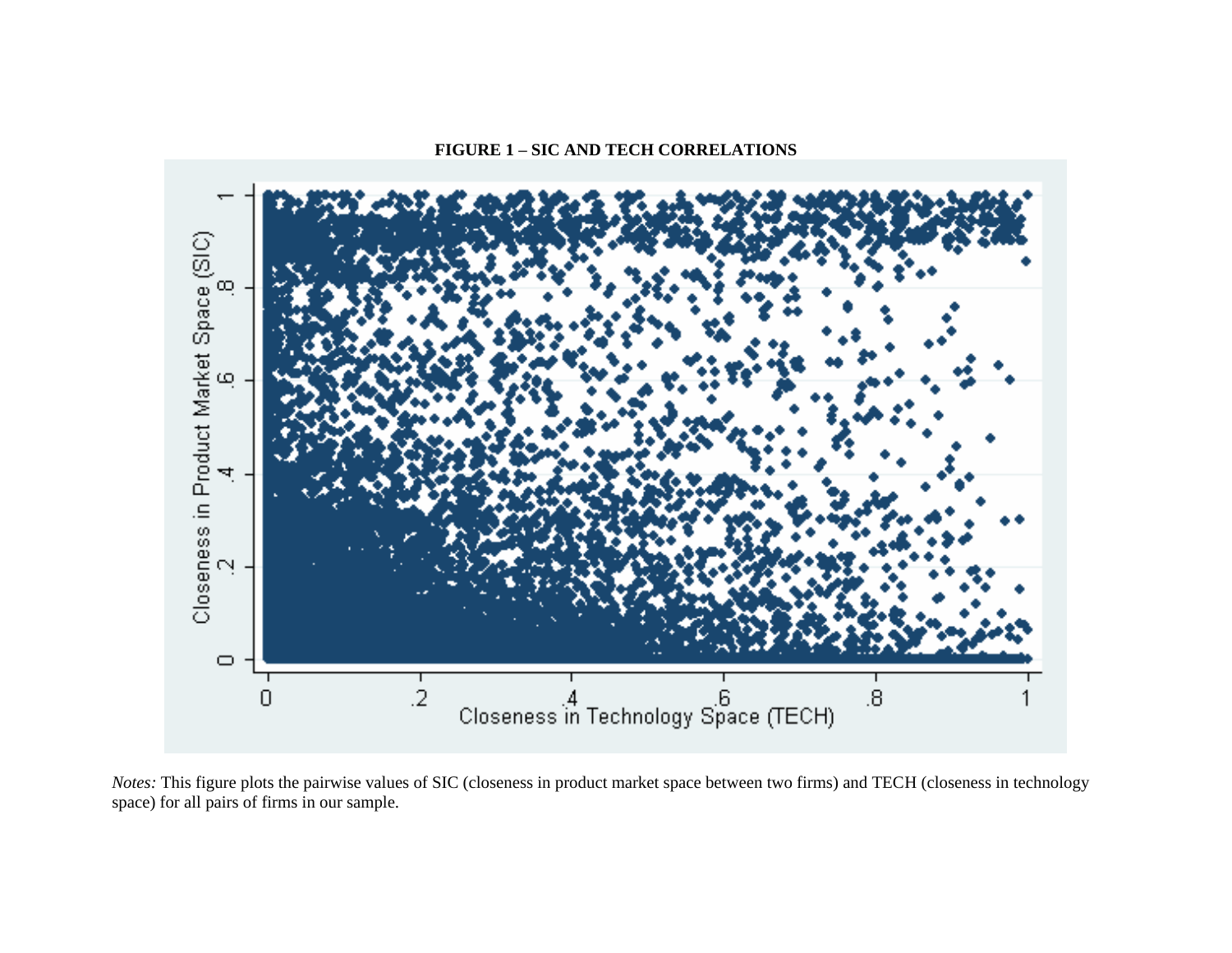| (1)                          | (2)                            | (3)                                   | (4)            | (5)                             | (6)         | (7)                          | (8)         | (9)         |  |
|------------------------------|--------------------------------|---------------------------------------|----------------|---------------------------------|-------------|------------------------------|-------------|-------------|--|
|                              |                                |                                       |                | <b>No Technology Spillovers</b> |             | <b>Technology Spillovers</b> |             |             |  |
| Equation                     | Comparative                    | Empirical                             | No Product     | Strategic                       | Strategic   | No Product                   | Strategic   | Strategic   |  |
|                              | static prediction              | counterpart                           | Market Rivalry | Complements                     | Substitutes | Market Rivalry               | Complements | Substitutes |  |
| Market value                 | $\partial V_0/\partial r_\tau$ | Market value with<br><b>SPILLTECH</b> | Zero           | Zero                            | Zero        | Positive                     | Positive    | Positive    |  |
| Market value                 | $\partial V_0/\partial r_m$    | Market value with<br><b>SPILLSIC</b>  | Zero           | Negative                        | Negative    | Zero                         | Negative    | Negative    |  |
| Patents (or<br>productivity) | $\partial k_0/\partial r_\tau$ | Patents with<br><b>SPILLTECH</b>      | Zero           | Zero                            | Zero        | Positive                     | Positive    | Positive    |  |
| Patents (or<br>productivity) | $\partial k_0/\partial r_m$    | Patents with<br><b>SPILLSIC</b>       | Zero           | Zero                            | Zero        | Zero                         | Zero        | Zero        |  |
| R&D                          | $\partial r_0/\partial r_\tau$ | R&D with<br><b>SPILLTECH</b>          | Zero           | Zero                            | Zero        | Ambiguous                    | Ambiguous   | Ambiguous   |  |
| R&D                          | $\partial r_0/\partial r_m$    | R&D with<br><b>SPILLSIC</b>           | Zero           | Positive                        | Negative    | Zero                         | Positive    | Negative    |  |

# **TABLE 1: THEORETICAL PREDICTIONS FOR MARKET VALUE, PATENTS AND R&D UNDER DIFFERENT ASSUMPTIONS**

*Notes:* See text for full derivation of these comparative static predictions. Note that the empirical predictions for the (total factor) productivity equation are identical to the patents equation. Also note that the no technology spillovers case corresponds to  $\varphi_2 = 0$ , and technology spillovers correspond to  $\varphi_2 > 0$ . Strategic complementarity or substitutability between rivals' knowledge stocks is given by the sign of  $\Pi_{12}$ .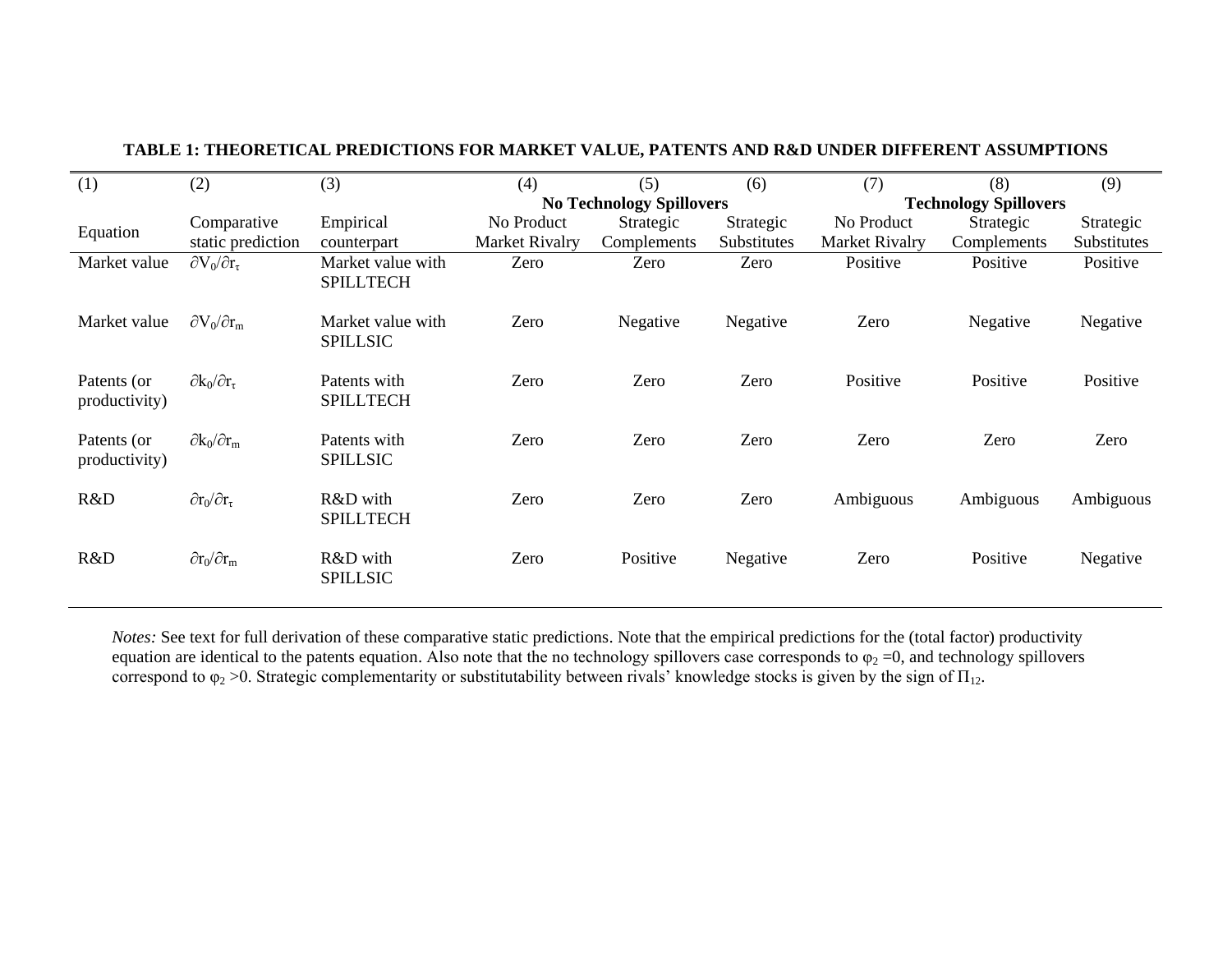| <b>Variable</b>             | <b>Mnemonic</b>  | <b>Median</b>  | <b>Mean</b> | <b>Standard</b><br>deviation |
|-----------------------------|------------------|----------------|-------------|------------------------------|
| Tobin's $Q$                 | V/A              | 1.41           | 2.36        | 2.99                         |
| Market value                | V                | 412            | 3,913       | 16,517                       |
| R&D stock                   | G                | 28.7           | 605         | 2,722                        |
| R&D stock/fixed<br>capital  | G/A              | 0.17           | 0.47        | 0.91                         |
| $R&D$ flow                  | R                | 4.36           | 104         | 469                          |
| Technological<br>spillovers | <b>SPILLTECH</b> | 20,091         | 25,312      | 19,942                       |
| Product market<br>rivalry   | <b>SPILLSIC</b>  | 2,006.8        | 6,494       | 10,114                       |
| Patent flow                 | P                | 1              | 16.2        | 75                           |
| Cite weighted<br>patents    |                  | $\overline{4}$ | 116         | 555                          |
| <b>Sales</b>                | Y                | 456            | 2,879       | 8,790                        |
| R&D weighted                | Y/G              | 2.48           | 3.83        | 19.475                       |
| Sales/R&D stock             |                  |                |             |                              |
| Fixed capital               | A                | 122            | 1,346       | 4,720                        |
| Employment                  | N                | 3,839          | 18,379      | 52,826                       |

# **TABLE 2: DESCRIPTIVE STATISTICS**

*Notes:* The means, medians and standard deviations are taken over all non-missing observations between 1981 and 2001; values measured in 1996 prices in \$million.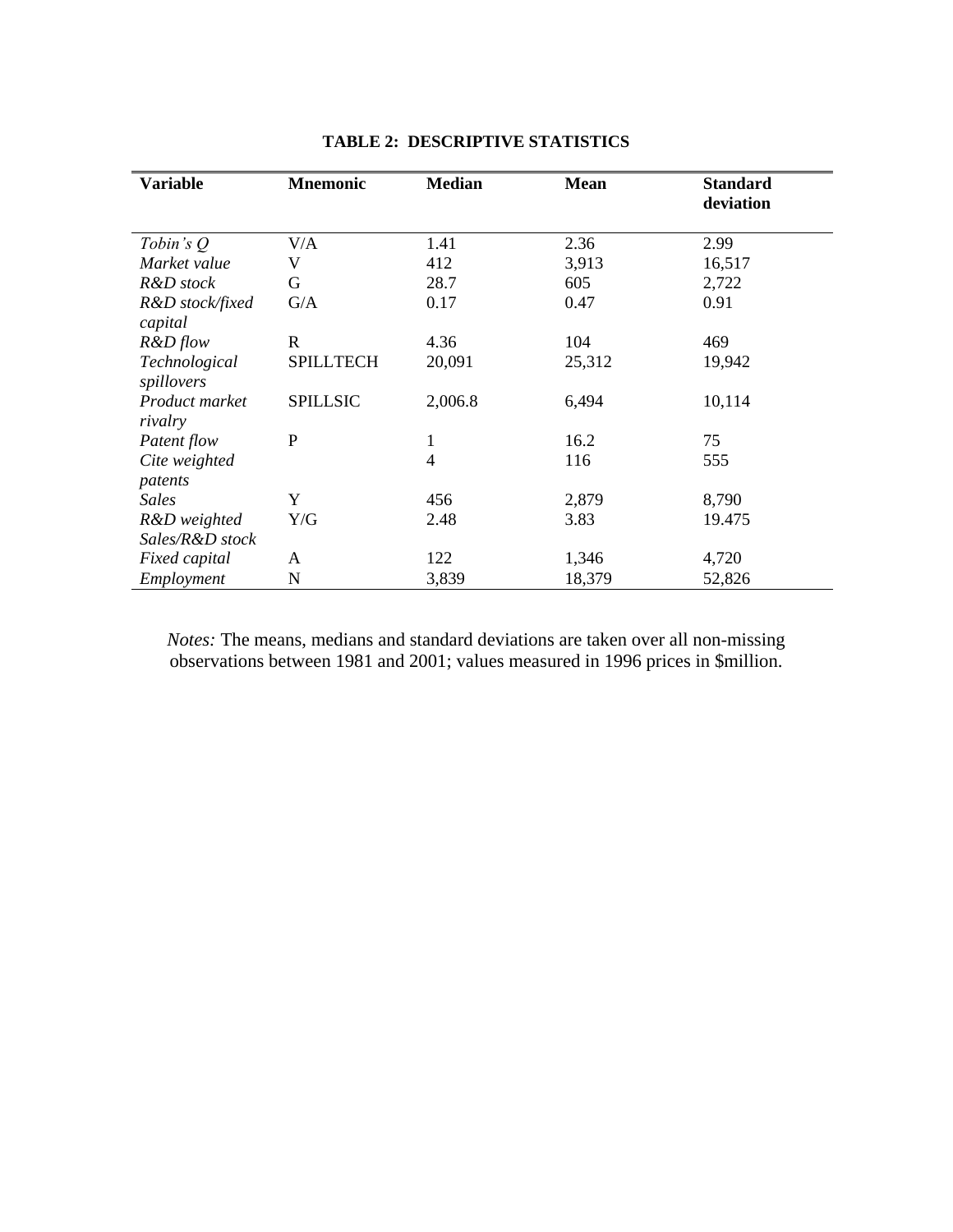|                                     | (1)            | (2)        | (3)        | (4)        | (5)                | (6)                 |
|-------------------------------------|----------------|------------|------------|------------|--------------------|---------------------|
| Specification:                      | <b>OLS</b>     | <b>OLS</b> | <b>OLS</b> | <b>OLS</b> | <b>OLS</b>         | IV $2^{nd}$ stage   |
| Distance measure:                   | Jaffe          | Jaffe      | Jaffe      | Jaffe      | <b>Mahalanobis</b> | Jaffe               |
| $Ln(SPILLTECHt-1)$                  | $-0.064$       | 0.381      | 0.305      |            | 0.903              | 1.079               |
|                                     | (0.013)        | (0.113)    | (0.109)    |            | (0.105)            | (0.192)             |
| $Ln(SPILLSIC_{t-1})$                | 0.053          | $-0.083$   |            | $-0.050$   | $-0.136$           | $-0.235$            |
|                                     | (0.007)        | (0.032)    |            | (0.031)    | (0.031)            | (0.109)             |
| $Ln(R&D Stock/Capital Stock)_{t-1}$ | 0.859          | 0.806      | 0.799      | 0.799      | 0.835              | 0.831               |
|                                     | (0.154)        | (0.197)    | (0.198)    | (0.198)    | (0.198)            | (0.197)             |
|                                     |                |            |            |            |                    | $1st$ stage F-tests |
| $Ln(SPILLTECHt-1)$                  |                |            |            |            |                    | 112.5               |
| $Ln(SPILLSIC_{t-1})$                |                |            |            |            |                    | 42.8                |
| Firm fixed effects                  | N <sub>o</sub> | Yes        | Yes        | Yes        | Yes                | <b>Yes</b>          |
| No. Observations                    | 9,944          | 9,944      | 9,944      | 9,944      | 9,944              | 9,944               |

# **TABLE 3: COEFFICIENT ESTIMATES FOR TOBIN'S Q EQUATION**

*Notes:* Dependent variable is Tobin's  $Q = V/A$  is defined as the market value of equity plus debt, divided by the stock of fixed capital. A sixth order polynomial in ln(R&D Stock/Capital Stock)<sub>t-1</sub> is included but only the first term is shown for brevity. Standard errors in brackets are robust to arbitrary heteroskedacity and first order serial correlation using the Newey-West correction. A dummy variable is included for observations where lagged R&D stock is zero. All columns include a full set of year dummies and controls for current and lagged industry sales in each firms' output industry. Column (6) uses instrumental variable estimation. "1st stage F-tests" are the joint significance of the excluded tax-based instrumental variables (ln(TECHTAX) and ln(SICTAX)) from each first stage of the endogenous variables, ln(SPILLTECH) and ln(SPILLSIC). See Appendix B3 for details. In column (6) we also control for the firm's own R&D federal and state tax credit values.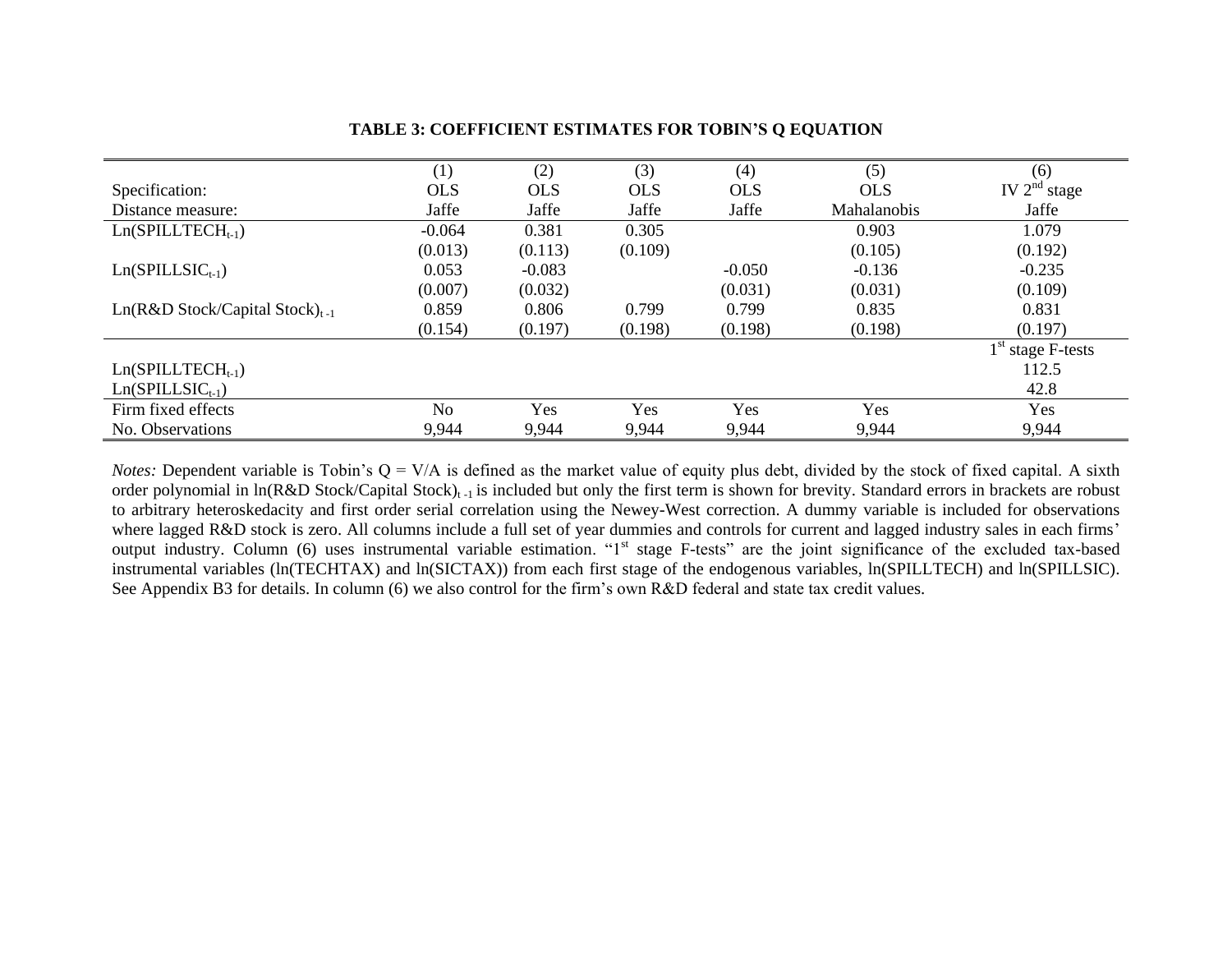| Dep Var: Cite weighted Patents | (1)       | (2)       | (3)       | (4)                | (5)                       |
|--------------------------------|-----------|-----------|-----------|--------------------|---------------------------|
| Specification:                 | Neg. Bin. | Neg. Bin. | Neg. Bin. | Neg. Bin.          | Neg. Bin. IV $2nd$ stage  |
| Distance measure:              | Jaffe     | Jaffe     | Jaffe     | <b>Mahalanobis</b> | Jaffe                     |
| $Ln(SPILLTECH)_{t-1}$          | 0.518     | 0.468     | 0.417     | 0.530              | 0.407                     |
|                                | (0.096)   | (0.080)   | (0.056)   | (0.070)            | (0.059)                   |
| $Ln(SPILLSIC)_{t-1}$           | 0.045     | 0.056     | 0.043     | 0.053              | 0.037                     |
|                                | (0.042)   | (0.037)   | (0.026)   | (0.037)            | (0.028)                   |
| $Ln(R&D Stock)_{t-1}$          | 0.500     | 0.222     | 0.104     | 0.112              | 0.071                     |
|                                | (0.048)   | (0.053)   | (0.039)   | (0.039)            | (0.020)                   |
| $Ln(Patents)_{t-1}$            |           |           | 0.420     | 0.425              | 0.423                     |
|                                |           |           | (0.020)   | (0.020)            | (0.020)                   |
| Pre-sample fixed effect        |           | 0.538     | 0.292     | 0.276              | 0.301                     |
|                                |           | (0.046)   | (0.033)   | (0.033)            | (0.032)                   |
|                                |           |           |           |                    | IV $1st$<br>stage F-tests |
| $Ln(SPILLTECH)_{t-1}$          |           |           |           |                    | 55.3                      |
| $Ln(SPILLSIC)_{t-1}$           |           |           |           |                    | 15.0                      |
| Firm fixed effects             | No        | Yes       | Yes       | Yes                | Yes                       |
| No. Observations               | 9,023     | 9,023     | 9,023     | 9,023              | 9,023                     |

# **TABLE 4: COEFFICIENT ESTIMATES FOR THE CITE-WEIGHTED PATENT EQUATION**

*Notes:* Estimation is conducted using the Negative Binomial model. Standard errors (in brackets) allow for serial correlation through clustering by firm. A full set of time dummies, four digit industry dummies and lagged firm sales are included in all columns. A dummy variable is included for observations where lagged R&D stock equals zero (all columns) or where lagged patent stock equals zero (column (3)). Columns (2) to (5) include the "pre-sample mean scaling approach" to estimate fixed effects of Blundell, Griffith and Van Reenen (1999). The Negative Binomial IV specification in column (5) implements a control function approach which includes the first five terms of the expansion of the residual for the first stage regressions. "1<sup>st</sup> stage F-tests" are the joint significance of the excluded tax-based instrumental variables  $(\ln(TECHTAX))$  and  $\ln(SICTAX))$ from each first stage of the endogenous variables, ln(SPILLTECH) and ln(SPILLSIC). See Appendix B3 for details.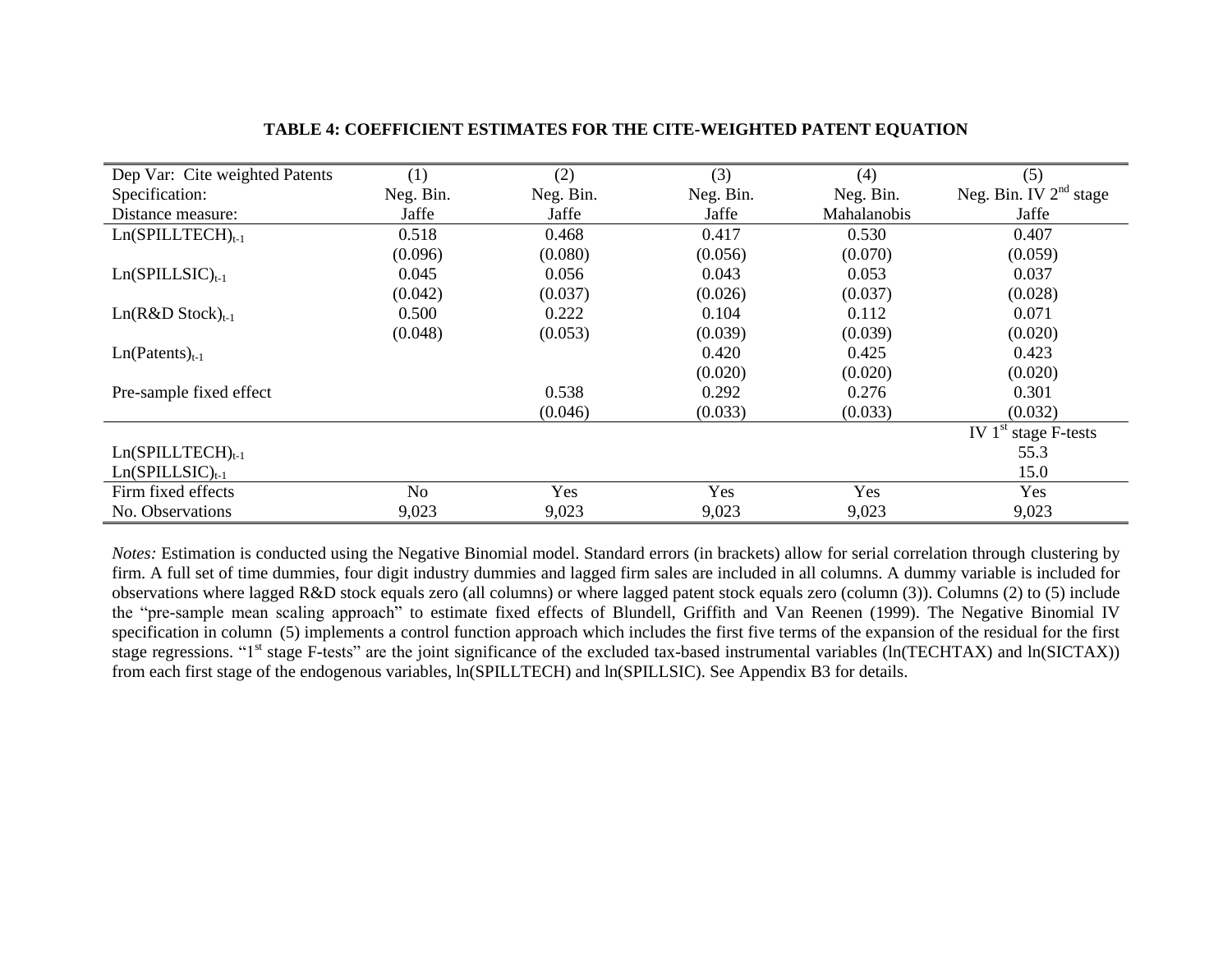| Dep. Var: Ln(sales)   | (1)            | (2)        | (3)        | (4)         | (5)                     |
|-----------------------|----------------|------------|------------|-------------|-------------------------|
| Specification:        | <b>OLS</b>     | <b>OLS</b> | <b>OLS</b> | <b>OLS</b>  | IV $2nd$ Stage          |
| Distance measure      | Jaffe          | Jaffe      | Jaffe      | Mahalanobis | Jaffe                   |
| $Ln(SPILLTECH)_{t-1}$ | $-0.022$       | 0.191      | 0.186      | 0.264       | 0.206                   |
|                       | (0.009)        | (0.046)    | (0.045)    | (0.064)     | (0.081)                 |
| $Ln(SPILLSIC)_{t-1}$  | $-0.016$       | $-0.005$   |            | $-0.007$    | 0.030                   |
|                       | (0.004)        | (0.011)    |            | (0.021)     | (0.054)                 |
| $Ln(Capital)_{t-1}$   | 0.288          | 0.154      | 0.153      | 0.156       | 0.152                   |
|                       | (0.009)        | (0.012)    | (0.012)    | (0.012)     | (0.012)                 |
| $Ln(Labor)_{t-1}$     | 0.644          | 0.636      | 0.636      | 0.637       | 0.639                   |
|                       | (0.012)        | (0.015)    | (0.015)    | (0.015)     | (0.016)                 |
| $Ln(R&D Stock)_{t-1}$ | 0.061          | 0.043      | 0.042      | 0.043       | 0.041                   |
|                       | (0.005)        | (0.007)    | (0.007)    | (0.007)     | (0.007)                 |
|                       |                |            |            |             | First Stage F-Statistic |
| $Ln(SPILLTECH)_{t-1}$ |                |            |            |             | 112.4                   |
| $Ln(SPILLSIC)_{t-1}$  |                |            |            |             | 51.2                    |
| Firm fixed effects    | N <sub>o</sub> | Yes        | Yes        | Yes         | Yes                     |
| No. Observations      | 9,935          | 9,935      | 9,935      | 9,935       | 9,935                   |

## **TABLE 5: COEFFICIENT ESTIMATES FOR THE PRODUCTION FUNCTION**

*Notes:* Dependent variable is ln(sales). Standard errors (in brackets) are robust to arbitrary heteroskedacity and allow for first order serial correlation using the Newey-West procedure. Industry price deflators are included and a dummy variable for observations where lagged R&D equals to zero. All columns include a full set of year dummies and controls for current and lagged industry sales in each firms' output industry. Column (5) uses instrumental variable estimation. "1<sup>st</sup> stage F-tests" are the joint significance of the excluded tax-based instrumental variables (ln(TECHTAX) and ln(SICTAX)) from each first stage of the endogenous variables, ln(SPILLTECH) and ln(SPILLSIC). See Appendix B3 for details.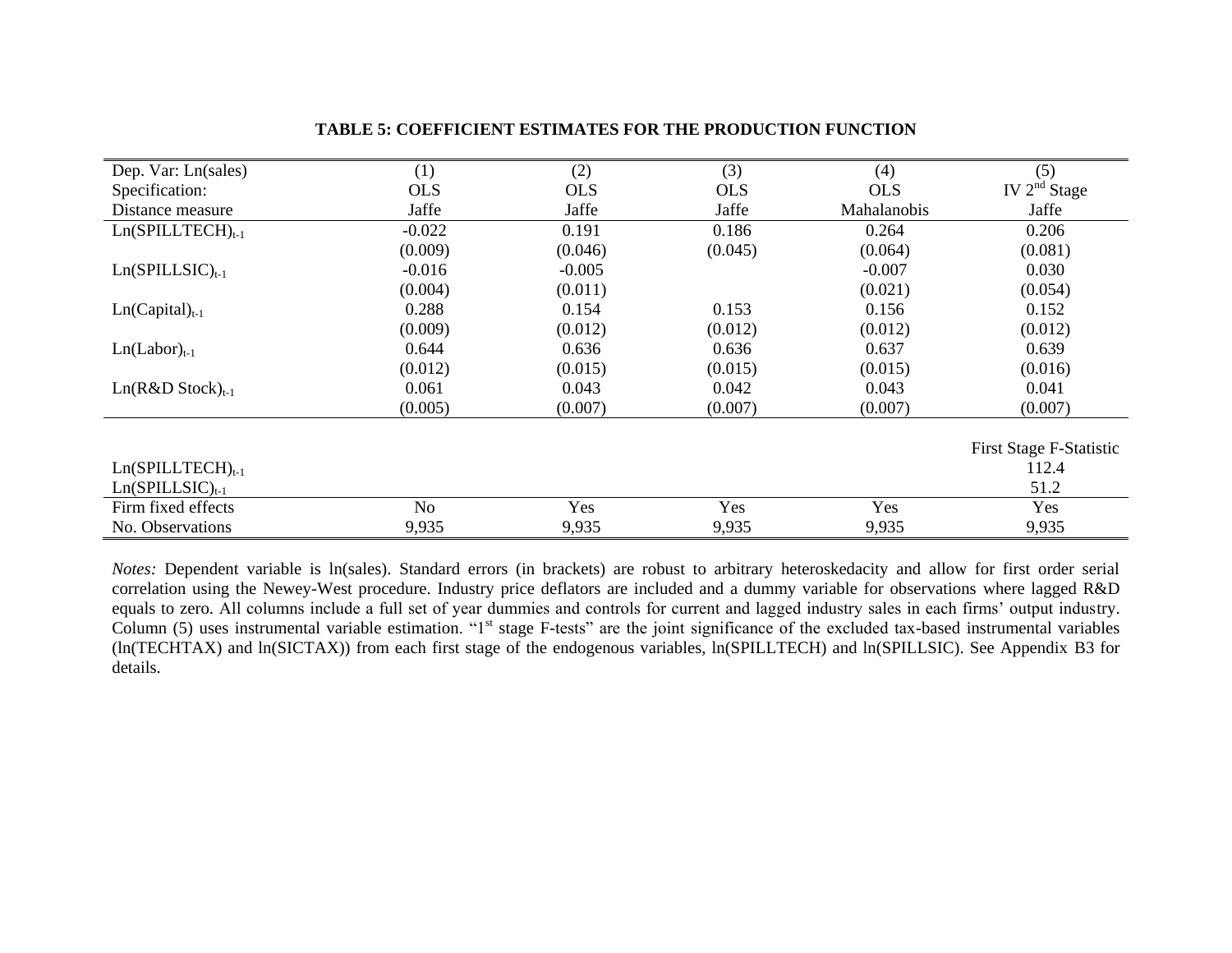| Dep Var: Ln(R&D/Sales):  | (1)        | (2)        | (3)        | (4)                | (5)                    |
|--------------------------|------------|------------|------------|--------------------|------------------------|
| Specification:           | <b>OLS</b> | <b>OLS</b> | <b>OLS</b> | <b>OLS</b>         | IV $2nd$ Stage         |
| <b>Distance Measure:</b> | Jaffe      | Jaffe      | Jaffe      | <b>Mahalanobis</b> | Jaffe                  |
| $Ln(SPILLTECH)_{t-1}$    | 0.079      | 0.100      | $-0.049$   | $-0.176$           | 0.138                  |
|                          | (0.018)    | (0.076)    | (0.042)    | (0.101)            | (0.122)                |
| $Ln(SPILLSIC)_{t-1}$     | 0.374      | 0.083      | 0.034      | 0.224              | $-0.022$               |
|                          | (0.013)    | (0.034)    | (0.019)    | (0.048)            | (0.071)                |
| $Ln(R&D/Sales)_{t-1}$    |            |            | 0.681      |                    |                        |
|                          |            |            | (0.015)    |                    |                        |
|                          |            |            |            |                    | IV $1st$ stage F-tests |
| $Ln(SPILLTECH)_{t-1}$    |            |            |            |                    | 190.7                  |
| $Ln(SPILLSIC)_{t-1}$     |            |            |            |                    | 38.0                   |
| Firm fixed effects       | No         | Yes        | No         | Yes                | <b>Yes</b>             |
| No. Observations         | 8,579      | 8,579      | 8,387      | 8,579              | 8,579                  |

# **TABLE 6: COEFFICIENT ESTIMATES FOR THE R&D EQUATION**

*Notes:* Dependent variable is Ln(R&D/sales). Standard errors (in brackets) are robust to arbitrary heteroskedacity and serial correlation using Newey-West corrected standard errors. All columns include a full set of year dummies and controls for current and lagged industry sales in each firms' output industry. Column (5) uses instrumental variable estimation. "1<sup>st</sup> stage F-tests" are the joint significance of the excluded tax-based instrumental variables (ln(TECHTAX) and ln(SICTAX)) from each first stage of the endogenous variables, ln(SPILLTECH) and ln(SPILLSIC). See Appendix B3 for details. In column (5) we also include the firm's own R&D federal and state tax credit values.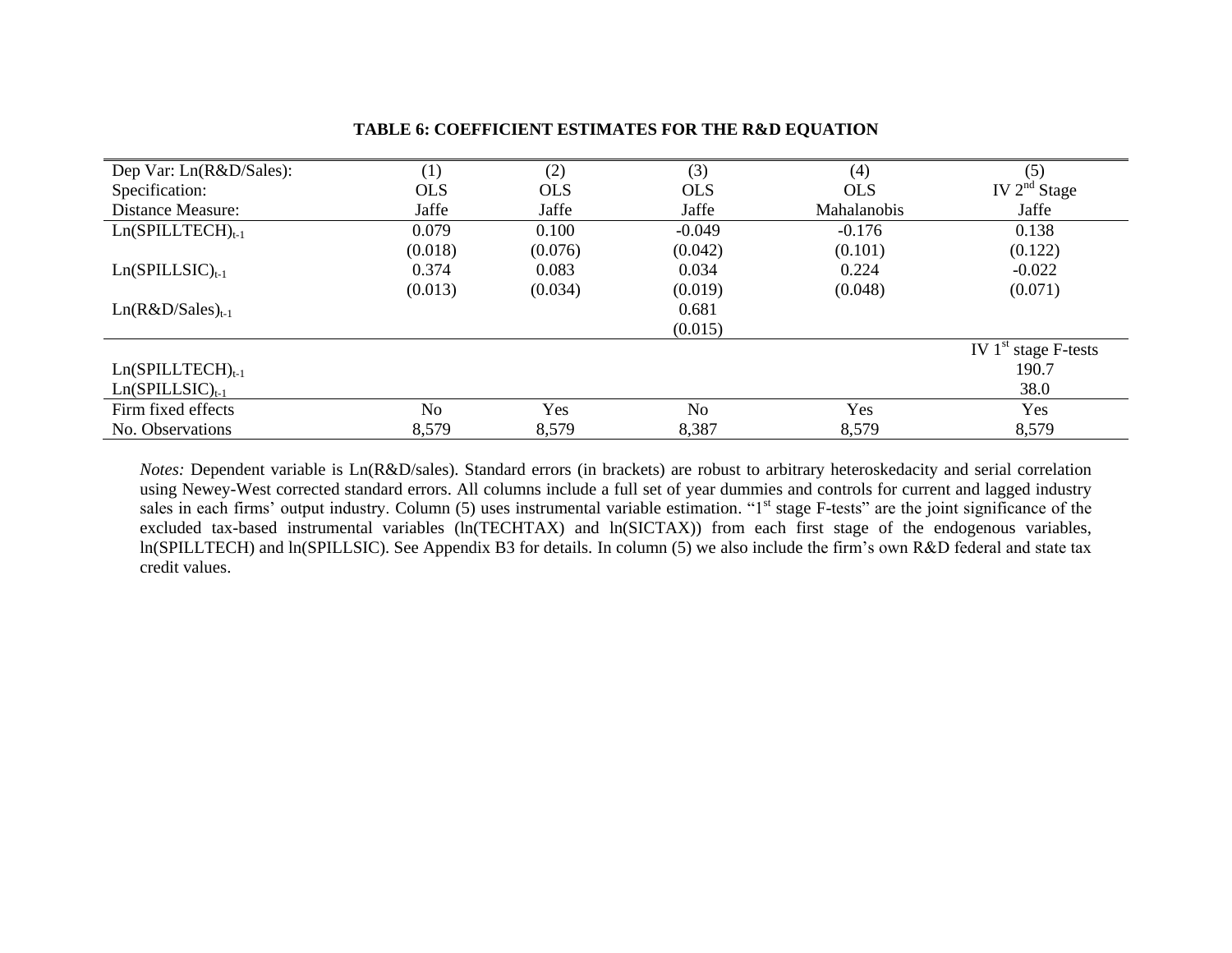## **TABLE 7: COMPARISON OF EMPIRICAL RESULTS TO MODEL WITH TECHNOLOGICAL SPILLOVERS AND PRODUCT MARKET RIVALRY**

| (1)                            | (2)<br><b>Partial</b><br>correlation  | (3)<br><b>Theory</b> | (4)<br><b>Empirics</b><br><b>Jaffe</b> | (5)<br><b>Empirics</b><br><b>Mahalanobis</b> | (6)<br><b>Empirics</b><br>Jaffe, IV | (7)<br><b>Consistency?</b> |
|--------------------------------|---------------------------------------|----------------------|----------------------------------------|----------------------------------------------|-------------------------------------|----------------------------|
| $\partial V_0/\partial r_\tau$ | Market value with<br><b>SPILLTECH</b> | Positive             | $0.381**$                              | $0.903**$                                    | 1.079***                            | Yes                        |
| $\partial V_0/\partial r_m$    | Market value with<br><b>SPILLSIC</b>  | Negative             | $-0.083**$                             | $-0.136**$                                   | $-0.235**$                          | Yes                        |
| $\partial k_0/\partial r_\tau$ | Patents with<br><b>SPILLTECH</b>      | Positive             | $0.417**$                              | $0.530***$                                   | $0.407***$                          | Yes                        |
| $\partial k_0/\partial r_m$    | Patents with<br><b>SPILLSIC</b>       | Zero                 | 0.043                                  | 0.053                                        | 0.037                               | Yes                        |
| $\partial y_0/\partial r_\tau$ | Productivity with<br><b>SPILLTECH</b> | Positive             | $0.191**$                              | $0.264**$                                    | $0.206**$                           | Yes                        |
| $\partial y_0/\partial r_m$    | Productivity with<br><b>SPILLSIC</b>  | Zero                 | $-0.005$                               | $-0.007$                                     | 0.030                               | Yes                        |
| $\partial r_0/\partial r_\tau$ | R&D with<br><b>SPILLTECH</b>          | Ambiguous            | 0.100                                  | $-0.176*$                                    | 0.138                               |                            |
| $\partial r_0/\partial r_m$    | R&D with<br><b>SPILLSIC</b>           | Ambiguous            | $0.083**$                              | $0.224**$                                    | $-0.022$                            |                            |

*Notes:* The theoretical predictions are for the case of technological spillovers. The empirical results are from the static fixed effects specifications for each of the dependent variables. \*\* denotes significance at the 5% level and \* denotes significance at the 10% level (note that coefficients are as they appear in the relevant tables, not marginal effects).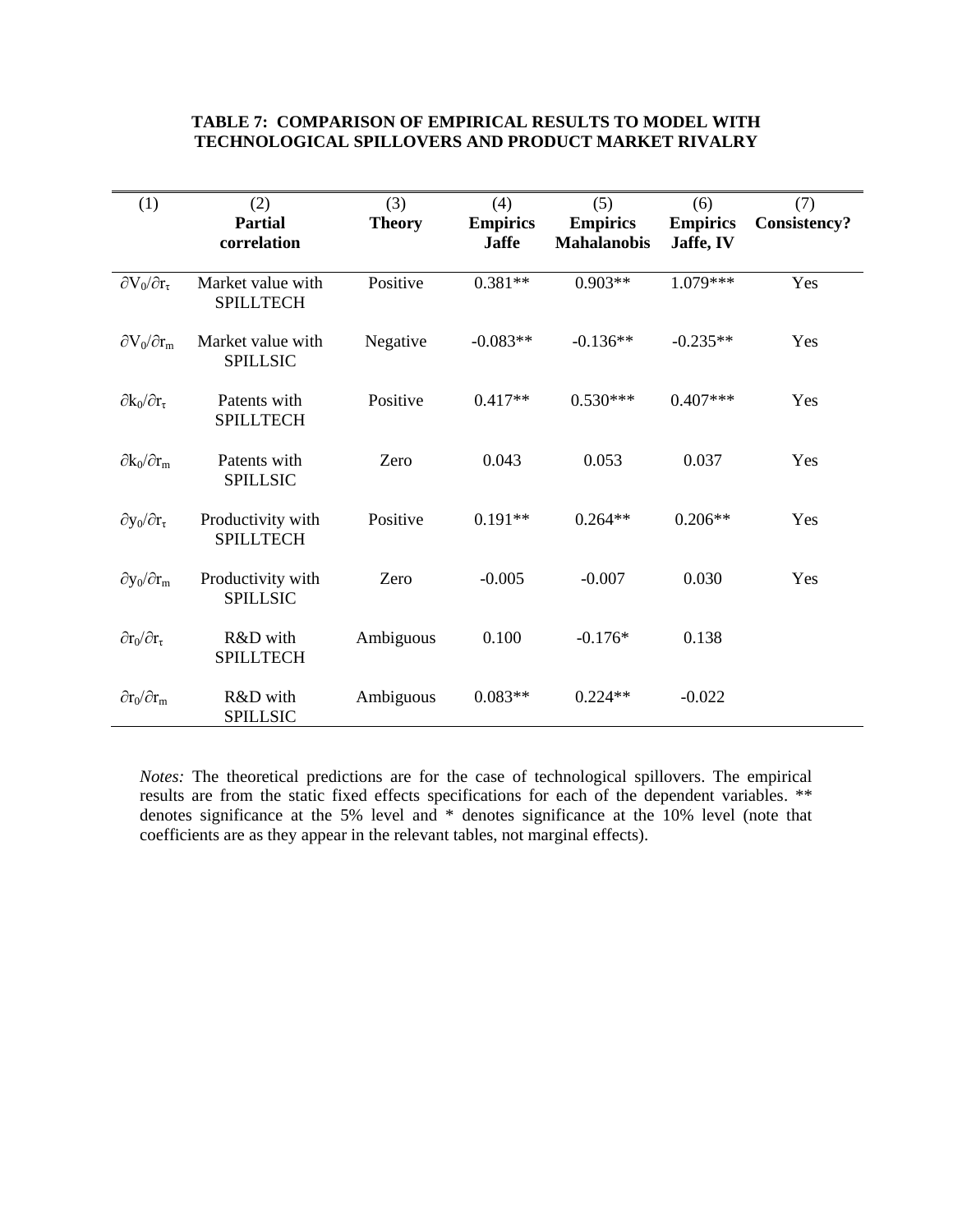| A. Baseline (Summarized from Tables 3-6 above)                    |           |         |                   |           |  |  |
|-------------------------------------------------------------------|-----------|---------|-------------------|-----------|--|--|
|                                                                   | (1)       | (2)     | (3)               | (4)       |  |  |
| Dependent variable                                                | Tobin's Q | Cites   | <b>Real Sales</b> | R&D/Sales |  |  |
| $Ln(SPILLTECH)_{t-1}$                                             | 0.381     | 0.468   | 0.191             | 0.100     |  |  |
|                                                                   | (0.113)   | (0.080) | (0.046)           | (0.076)   |  |  |
| $Ln(SPILLSIC)_{t-1}$                                              | $-0.083$  | 0.056   | $-0.005$          | 0.083     |  |  |
|                                                                   | (0.032)   | (0.037) | (0.011)           | (0.034)   |  |  |
| Observations                                                      | 9,944     | 9,023   | 9,935             | 8,579     |  |  |
| B. Spillovers based on Ellison-Glaeser co-agglomeration method    |           |         |                   |           |  |  |
| $Ln(SPILLTECHEG)t-1$                                              | 0.961     | 0.123   | 0.179             | $-0.082$  |  |  |
|                                                                   | (0.181)   | (0.562) | (0.073)           | (0.109)   |  |  |
| $Ln(SPILLSICEG)t-1$                                               | $-0.087$  | 0.066   | 0.005             | 0.107     |  |  |
|                                                                   | (0.031)   | (0.042) | (0.012)           | (0.033)   |  |  |
| Observations                                                      | 9,944     | 9,023   | 9,935             | 8,579     |  |  |
| C. Geographically based measure of spillovers                     |           |         |                   |           |  |  |
| $Ln(SPILLTECH^{GEOG})_{t-1}$                                      | 1.314     | 0.037   | 0.117             |           |  |  |
|                                                                   | (0.176)   | (0.053) | (0.066)           |           |  |  |
| $Ln(SPILLTECH)t-1$                                                | $-0.559$  | 0.391   | 0.101             |           |  |  |
|                                                                   | (0.163)   | (0.069) | (0.060)           |           |  |  |
| $Ln(SPILLSIC^{GEOG})_{t-1}$                                       | 0.110     |         |                   | $-0.041$  |  |  |
|                                                                   | (0.078)   |         |                   | (0.094)   |  |  |
| $Ln(SPILLSIC)_{t-1}$                                              | $-0.175$  |         |                   | 0.135     |  |  |
|                                                                   | (0.062)   |         |                   | (0.086)   |  |  |
| Observations                                                      | 9,944     | 9,122   | 10,018            | 8,579     |  |  |
| D. Spillovers based on Jaffe Covariance/Exposure distance metrics |           |         |                   |           |  |  |
| $Ln(SPILLTECH^{J-COV})_{t-1}$                                     | 0.282     | 0.470   | 0.142             | 0.096     |  |  |
|                                                                   | (0.102)   | (0.084) | (0.041)           | (0.068)   |  |  |
| $Ln(SPILLSICJ-COV)t-1$                                            | $-0.078$  | 0.047   | $-0.006$          | 0.084     |  |  |
|                                                                   | (0.032)   | (0.026) | (0.012)           | (0.035)   |  |  |
| <b>Observations</b>                                               | 9,944     | 9,023   | 9,949             | 8,579     |  |  |

**TABLE 8: ALTERNATIVE WAYS OF MEASURING SPILLOVERS**

*Notes: Panel A* gives the baseline results: value equation in column (1) corresponds to Table 3 column (2); patents equation in column (3) corresponds to Table 4 column (2); productivity equation in column (4) corresponds to Table 5 column (2) and R&D equation in column (3) corresponds to Table 6 column (2). In *Panel B* TECH is measured by the coagglomeration index of Ellison and Glaeser (1997). Otherwise all specifications are the same as in Panel A. In *Panel C* the variable SPILLTECH<sup>GEÓG</sup> uses the patenting distance weighting function between firms to scale their technology overlap. The variable SPILLSIC<sup>GEOG</sup> uses the sales distance function between two firms to scale their product market overlap (see sub-section 6.2). The equations all use the preferred specifications from the main tables (i.e. column (1) corresponds to Table 3 column (2); column (2) corresponds to Table 4 column (2); column (3) corresponds to Table 5 column (3) and column (4) corresponds to Table 6 column (2). In *Panel D* we use the same specifications as Panel A except we substitute the Jaffe-Covariance index for both technology  $(SPILLTECH<sup>J-COV</sup>)$  and product market spillovers (SPILLSIC<sup>J-COV</sup>), which is empirically identical to using the Exposure in our log-linear specification with ln(R&D) as an explanatory variable.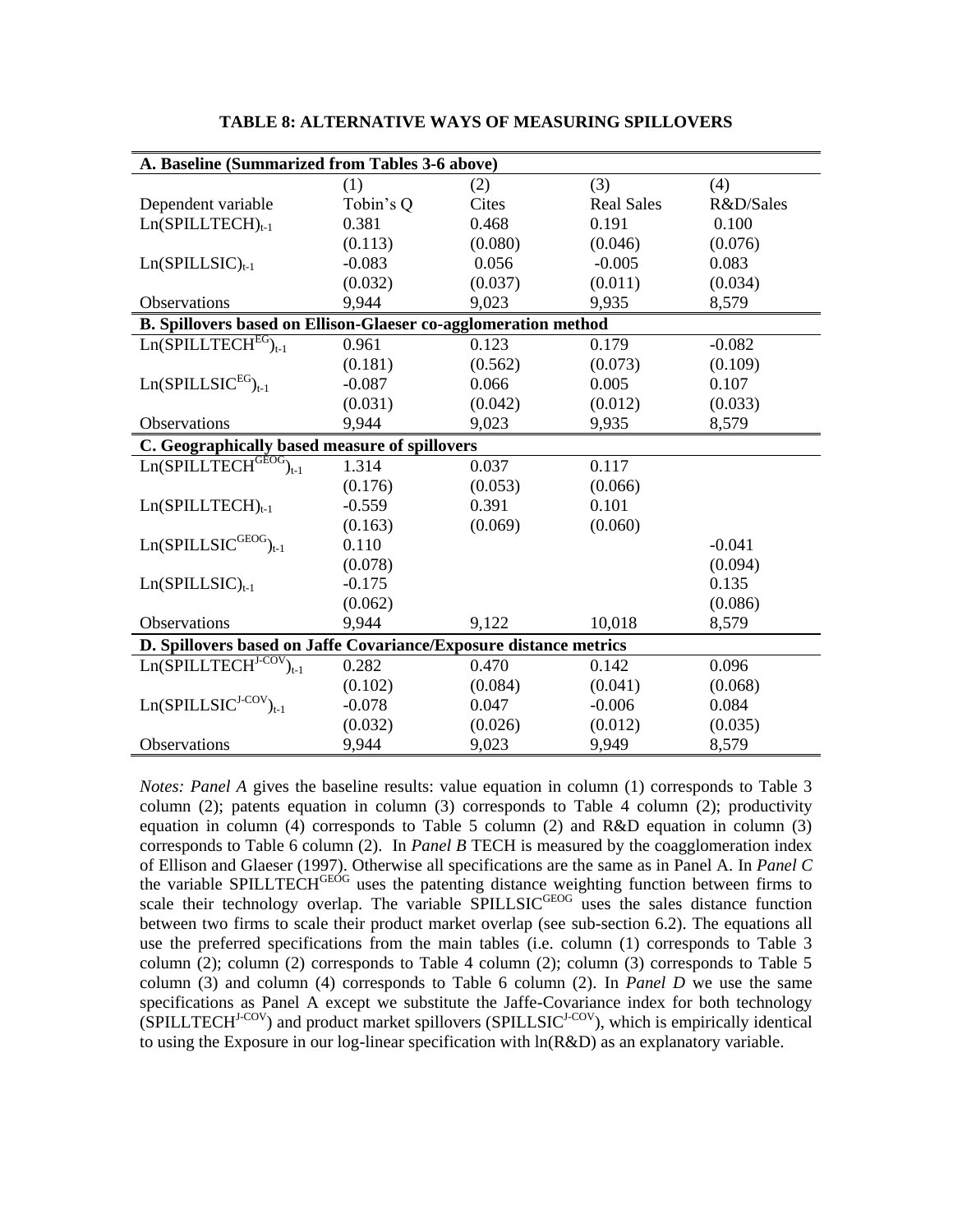|                             | (1)              | (2)     | (3)    | (4)        | (5)       | (6)        | (7)         |
|-----------------------------|------------------|---------|--------|------------|-----------|------------|-------------|
| Group of firms:             | <b>Closeness</b> | Private | Social | Wedge      | Median    | Avg.       | Avg.        |
|                             | measure          | return  | return | Percentage | employees | <b>SIC</b> | <b>TECH</b> |
|                             |                  | (%)     | $(\%)$ | points     |           |            |             |
| <b>Closeness Measures</b>   |                  |         |        |            |           |            |             |
| All                         | Jaffe            | 20.7    | 55.0   | 34.3       | 3,000     | 0.015      | 0.038       |
| All<br>2.                   | Mahalanobis      | 27.6    | 73.7   | 46.1       | 3,000     | 0.030      | 0.174       |
| All<br>3.                   | Jaffe, IV        | 39.3    | 59.4   | 20.1       | 3,000     | 0.015      | 0.038       |
| Size splits                 |                  |         |        |            |           |            |             |
| Largest size quartile<br>4. | Jaffe            | 21.1    | 67.1   | 46.0       | 29,700    | 0.015      | 0.054       |
| Second size quartile<br>5.  | Jaffe            | 20.5    | 55.0   | 34.5       | 5,900     | 0.012      | 0.037       |
| Third size quartile<br>6.   | Jaffe            | 20.7    | 50.8   | 30.1       | 1,680     | 0.016      | 0.033       |
| Smallest size quartile      | Jaffe            | 20.6    | 47.3   | 26.6       | 370       | 0.018      | 0.029       |

### **TABLE 9: PRIVATE AND SOCIAL RETURNS TO R&D**

*Notes*: Numbers simulated across all firms in our sample with non-zero R&D capital stocks. We use our "preferred" systems of equations and coefficients as in Table 7. Details of calculations are in Appendix E. Columns (2) and (3) contain the private and social returns to a marginal \$ of R&D and column (4) contains the absolute difference between columns (2) and (3). Column (5) reports the median number of employees in each group, and in the last two columns report the average closeness measure between firms in product market space (*SIC*) and the average closeness measure in technology space (*TECH*). The first row calculates the private and social returns for the baseline estimates using exogenous R&D and the Jaffe based measures of distance (column (4) Table 7). The second row recalculates this for firms using the Mahalanobis distance measure (column (5) Table 7). The third and fourth rows recalculates this using the Jaffe and Mahalanobis closeness measures with the tax credit instruments for firm-level R&D (columns (6) and (7) Table 7). The next four rows recalculate these figures for firms based on their position in the employment size quartiles.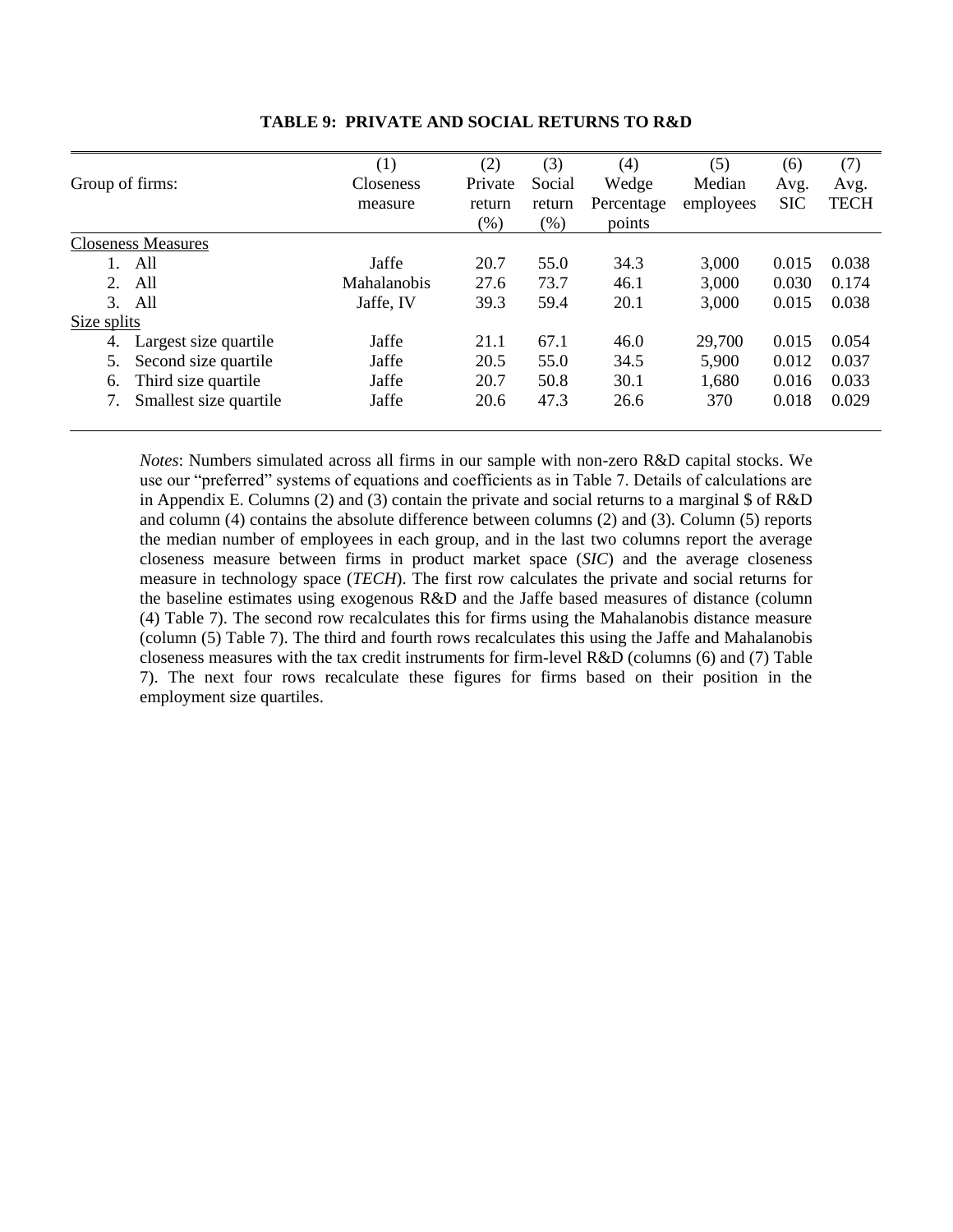| Name                                          | Definition of<br>$TECH_{ii}$                                                      | Economic<br>Micro-<br><b>Foundations</b> | <b>Invariance</b><br>to re-<br>scaling | <b>Within</b><br><b>Field</b><br>Overlap | <b>Between</b><br><b>Field</b><br>Overlap | Non-<br><b>Overlapping</b><br><b>Fields</b> | <b>Invariance to</b><br>aggregation<br>over non-<br>active fields | <b>Robustness to</b><br>aggregation of<br>active Fields |
|-----------------------------------------------|-----------------------------------------------------------------------------------|------------------------------------------|----------------------------------------|------------------------------------------|-------------------------------------------|---------------------------------------------|-------------------------------------------------------------------|---------------------------------------------------------|
|                                               |                                                                                   | <b>EMF</b>                               | <b>SCALE</b>                           | <b>WFO</b>                               | <b>BFO</b>                                | <b>NOF</b>                                  | AGG                                                               | ROB                                                     |
| <b>Jaffe</b>                                  | $\frac{F_i^{\prime}F_j}{\sqrt{F_i}\sqrt{F_j}}$                                    |                                          | X                                      | $\mathbf X$                              |                                           |                                             | $\mathbf X$                                                       | $\mathbf X$                                             |
| <b>Mahalanobis</b>                            | $\frac{F_i' \Omega F_j}{\sqrt{F_i} \sqrt{F_j}}$                                   |                                          | X                                      | $\mathbf X$                              | $\mathbf X$                               |                                             | $\mathbf X$                                                       | $\mathbf X$                                             |
| Jaffe-<br>Covariance                          | $F_i/F_j$                                                                         |                                          | $\mathbf X$                            | $\mathbf X$                              |                                           | $\mathbf X$                                 | $\mathbf X$                                                       |                                                         |
| <b>Exposure</b>                               | $F_i/F_i n_i$                                                                     | $\mathbf X$                              | $X^a$                                  | $\mathbf X$                              |                                           | $\mathbf X$                                 | $\mathbf X$                                                       |                                                         |
| Ellison-<br><b>Glaeser</b><br>coagglomeration | $\frac{\sum_{\tau}(s_{\tau i}-x_{\tau})(s_{\tau j}-x_{\tau})}{1-\sum x_{\tau}^2}$ | $\mathbf X$                              | $\mathbf X$                            | $\mathbf X$                              |                                           |                                             |                                                                   |                                                         |

## **TABLE 10: DESIRABLE PROPERTIES OF DISTANCE MEASURES**

*Notes:* The table compares the desirable theoretical properties of distance metrics as discussed in Section 7. Note that in constructing SPILLTECH the TECH measure is multiplied by the R&D stock of firm *j* and then summed across all *j*. F<sub>i</sub> denotes the vector of the shares of firm i's patenting in different technology fields, and  $\Omega$  is the Mahalanobis matrix summarizing the co-location of technology fields. An "X" denotes that the distance measure has the indicated property whereas a blank indicates that it does not.

<sup>a</sup> Although the Exposure index does not satisfy *SCALE* in a levels specifications, it does satisfy *SCALE* in a log specification (as in this paper).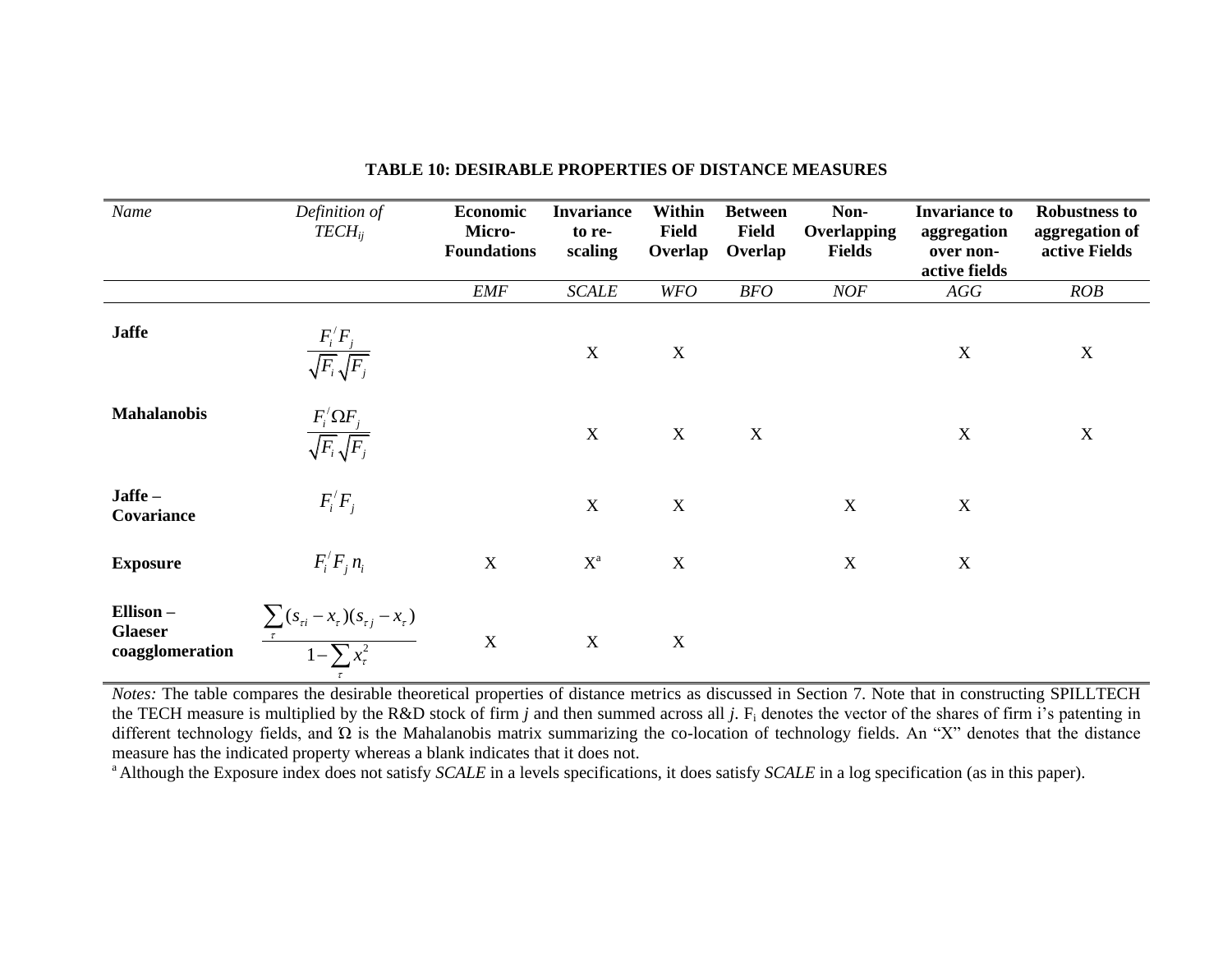# **APPENDIX TABLES**

|                 | Correlation          | <b>IBM</b> | Apple | <i>Motorola</i> | Intel |
|-----------------|----------------------|------------|-------|-----------------|-------|
| <b>IBM</b>      | <b>SIC Compustat</b> |            | 0.65  | 0.01            | 0.01  |
|                 | <b>SIC BVD</b>       |            | 0.55  | 0.02            | 0.07  |
|                 | <b>TECH</b>          |            | 0.64  | 0.46            | 0.76  |
| Apple           | <b>SIC Compustat</b> |            |       | 0.02            | 0.00  |
|                 | <b>SIC BVD</b>       |            |       | 0.01            | 0.03  |
|                 | <b>TECH</b>          |            |       | 0.17            | 0.47  |
| <i>Motorola</i> | <b>SIC Compustat</b> |            |       |                 | 0.34  |
|                 | <b>SIC BVD</b>       |            |       |                 | 0.47  |
|                 | <b>TECH</b>          |            |       |                 | 0.46  |
| <i>Intel</i>    | <b>SIC</b> Compustat |            |       |                 |       |
|                 | <b>SIC BVD</b>       |            |       |                 |       |
|                 | <b>TECH</b>          |            |       |                 |       |

#### **TABLE A1: AN EXAMPLE OF SPILLTEC AND SPILLSIC FOR FOUR MAJOR FIRMS**

*Notes:* The cell entries are the values of  $SIC_{ij} = (S_i S_j)/[(S_i S_i)^{1/2}(S_j S_j)^{1/2}]$  (in normal script) using the Compustat Line of Business sales breakdown ("SIC Compustat") and the Bureau Van Dijk database ("SIC BVD"), and  $TECH_{ij} = (T_i T_j)/[(T_i T_i')^{1/2}(T_j T_j)^{1/2}]$  (in **bold italics**) between these pairs of firms.

| Dependent variable:                                                                                                          | $\left(1\right)$<br>Ln(R&D)                | (2)<br>Ln(R&D)                             | (3)<br>Ln(R&D)                             |
|------------------------------------------------------------------------------------------------------------------------------|--------------------------------------------|--------------------------------------------|--------------------------------------------|
| Ln(State Tax Credit component<br>of R&D user $cost_{i,t}$ )<br>Ln(Federal Tax Credit component<br>of R&D user $cost_{i,t}$ ) | $-3.828$<br>(0.265)<br>$-1.672$<br>(0.231) | $-4.250$<br>(0.204)<br>$-0.387$<br>(0.114) | $-0.398$<br>(0.174)<br>$-0.440$<br>(0.085) |
| Firm fixed effects                                                                                                           | N <sub>0</sub>                             | Yes                                        | Yes                                        |
| Year dummies                                                                                                                 | N <sub>0</sub>                             | N <sub>0</sub>                             | <b>Yes</b>                                 |
| Joint F-test of the tax credits                                                                                              | 137.15                                     | 304.56                                     | 16.28                                      |
| No. Observations                                                                                                             | 14,971                                     | 14,971                                     | 14,971                                     |

# **TABLE A2: PREDICTING R&D USING FEDERAL AND STATE R&D TAX CREDITS**

*Notes:* Standard errors (in brackets) are robust to arbitrary heteroskedacity and allow for first order serial correlation using the Newey-West procedure.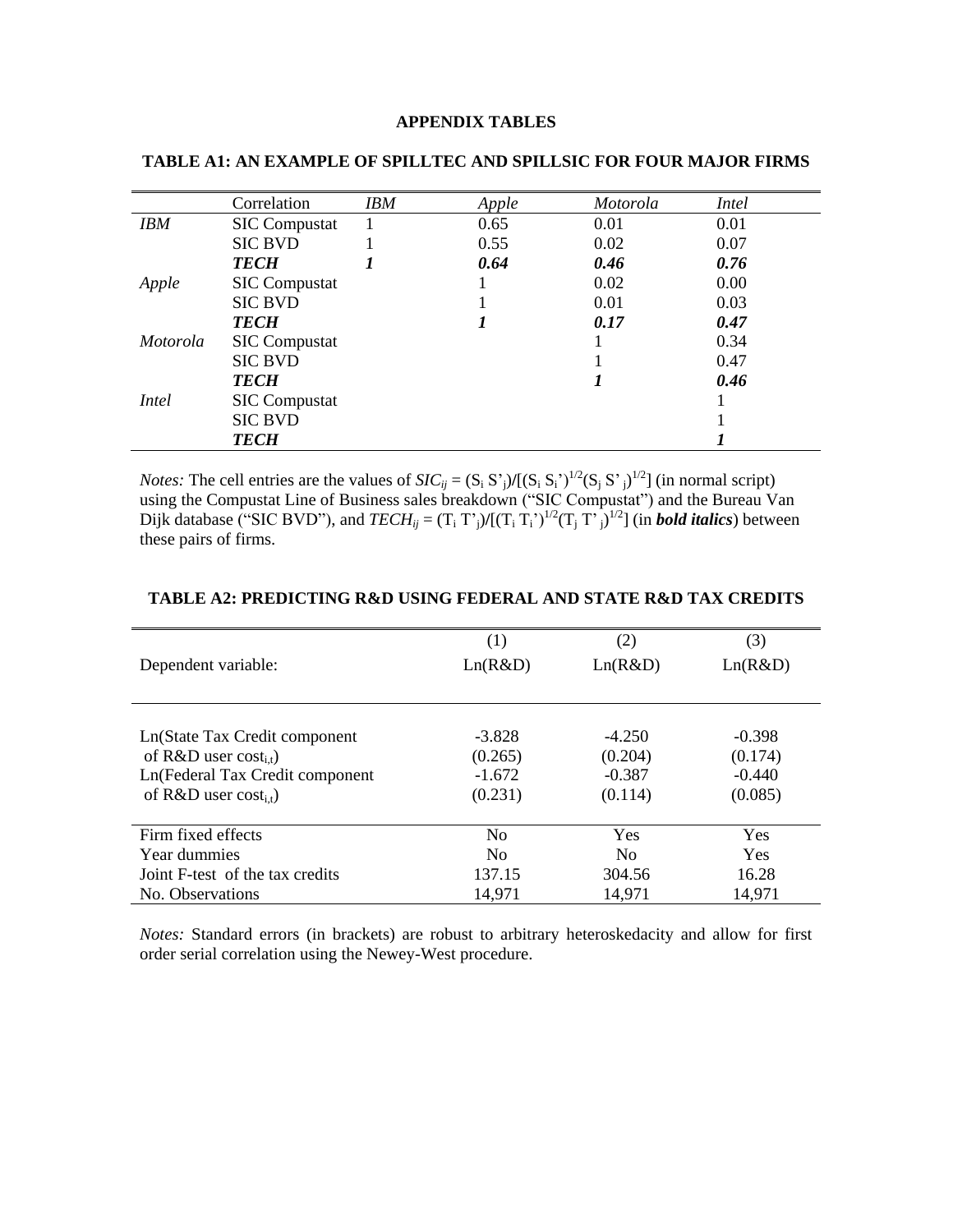| A. Baseline (Summarized from Tables 3-6 above)                        |           |         |                   |           |  |  |
|-----------------------------------------------------------------------|-----------|---------|-------------------|-----------|--|--|
|                                                                       | (1)       | (2)     | (3)               | (4)       |  |  |
| Dependent variable                                                    | Tobin's Q | Cites   | <b>Real Sales</b> | R&D/Sales |  |  |
| $Ln(SPILLTECH)_{t-1}$                                                 | 0.381     | 0.468   | 0.191             | 0.100     |  |  |
|                                                                       | (0.113)   | (0.080) | (0.046)           | (0.076)   |  |  |
| $Ln(SPILLSIC)_{t-1}$                                                  | $-0.083$  | 0.056   | $-0.005$          | 0.083     |  |  |
|                                                                       | (0.032)   | (0.037) | (0.011)           | (0.034)   |  |  |
| Observations                                                          | 9,944     | 9,023   | 9,935             | 8,579     |  |  |
| B. Constructing SPILLSIC based on BVD industries instead of Compustat |           |         |                   |           |  |  |
| $Ln(SPILLTECH)_{t-1}$                                                 | 0.313     | 0.482   | 0.100             | 0.056     |  |  |
|                                                                       | (0.108)   | (0.093) | (0.052)           | (0.078)   |  |  |
| $Ln(SPILLSIC)_{t-1}$                                                  | $-0.063$  | 0.057   | 0.000             | 0.142     |  |  |
|                                                                       | (0.034)   | (0.029) | (0.014)           | (0.034)   |  |  |
| <b>Observations</b>                                                   | 7,269     | 6,696   | 7,364             | 6,445     |  |  |
| C. Alternative Based on SPILLTECH (see Thompson and Fox-Kean, 2005)   |           |         |                   |           |  |  |
| $Ln(SPILLTECH)t-1$                                                    | 0.105     | 0.434   | 0.059             | 0.023     |  |  |
|                                                                       | (0.062)   | (0.054) | (0.025)           | (0.029)   |  |  |
| $Ln(SPILLSIC)_{t-1}$                                                  | $-0.063$  | 0.028   | 0.002             | 0.021     |  |  |
|                                                                       | (0.033)   | (0.039) | (0.013)           | (0.019)   |  |  |
| Observations                                                          | 9,848     | 8,932   | 9,913             | 8,386     |  |  |
| D. Using firm pairs with (SIC<0.1 and/or TEC<0.1)                     |           |         |                   |           |  |  |
| $Ln(SPILLTECH+)t-1$                                                   | 0.135     | 0.416   | 0.108             | 0.044     |  |  |
|                                                                       | (0.109)   | (0.070) | (0.044)           | (0.073)   |  |  |
| $Ln(SPILLSIC^*)_{t-1}$                                                | $-0.060$  | 0.054   | 0.004             | 0.093     |  |  |
|                                                                       | (0.032)   | (0.036) | (0.012)           | (0.033)   |  |  |
| <b>Observations</b>                                                   | 9,944     | 9,023   | 9,935             | 8,579     |  |  |

**TABLE A3: ALTERNATIVE CONSTRUCTION OF SPILLOVER VARIABLES**

*Notes:* Value equation in column (1) corresponds to Table 3 column (2); the patents equation in column (2) corresponds to the Table 4 column (2); the productivity equation in column (4) corresponds to Table 5 column (2) and the R&D equation in column (3) corresponds to the Table 6 column (2). Panel A summarizes results in Tables 3-6. Panel B uses the alternative method of constructing SPILLSIC based on BVD data (see Appendix B.5). Panel C uses a more disaggregated version of technology classes, *SPILLTECHTFK*, as suggested by Thompson and Fox-Kean, 2005). In Panel D TECH and SIC are replaced with the value 0 for any pair of firms in which both TECH and SIC are above 0.1. Otherwise all specifications are the same as in Panel A.